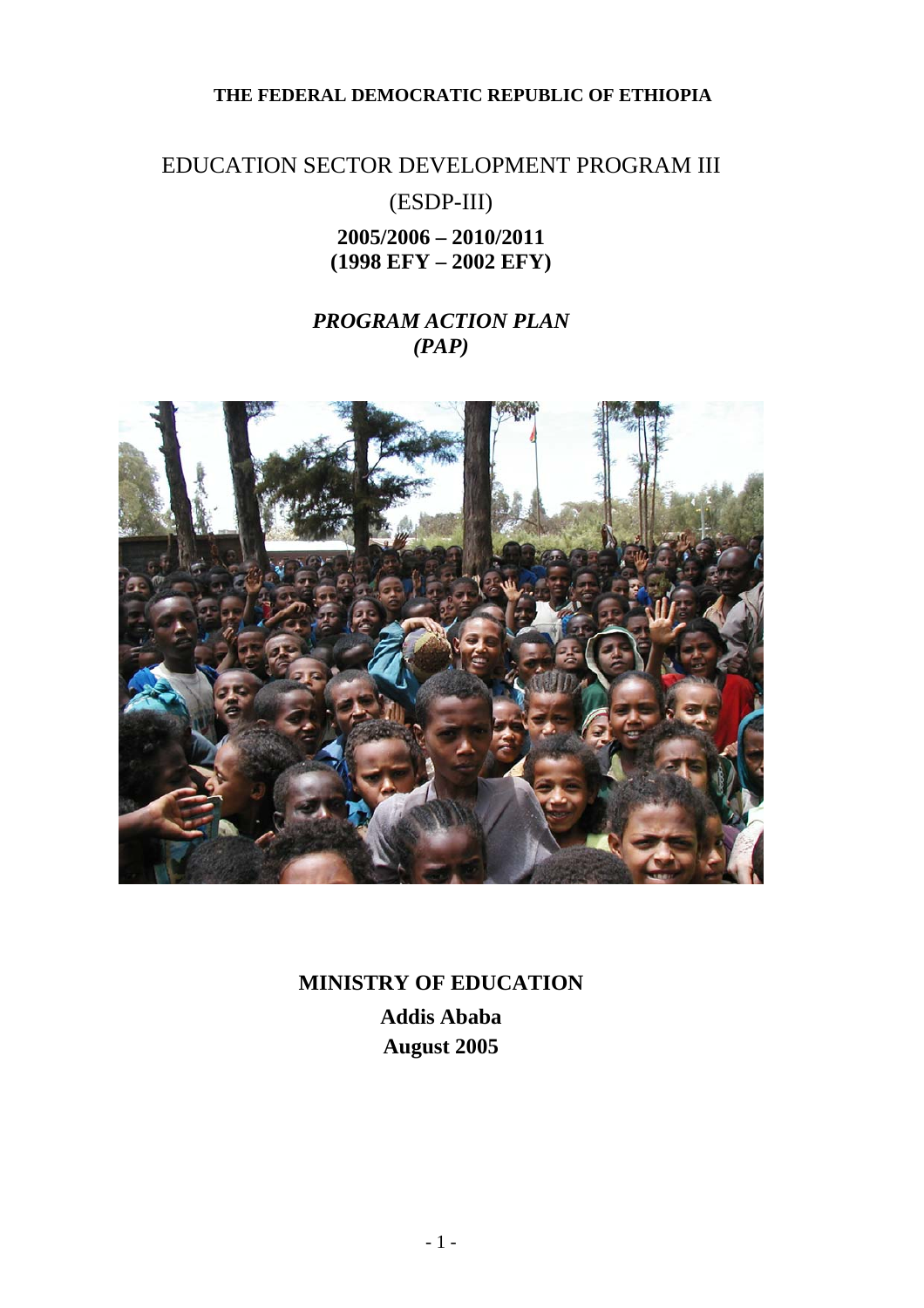| <b>Contents</b>                                             | Page |
|-------------------------------------------------------------|------|
| 1. Introduction.                                            | 1    |
| 2. Situation Analysis                                       | 2    |
| 2.1 Demographic and Economic Situation                      | 2    |
| 2.2                                                         | 2    |
| 2.3 Assessment of the Education Sector Performance          | 3    |
|                                                             | 3    |
|                                                             | 4    |
|                                                             | 4    |
| 2.4.2 Technical Vocational Education and Training (TVET)    | 8    |
|                                                             | 9    |
|                                                             | 11   |
|                                                             | 11   |
| 2.5.2 Technical Vocational Education and Training (TVET)    | 13   |
|                                                             | 15   |
| 2.5.4 Teachers Professional Development                     | 16   |
|                                                             | 17   |
|                                                             | 17   |
|                                                             | 17   |
| 2.6.1                                                       | 17   |
| 2.6.2                                                       | 19   |
| 2.6.3<br>Technical Vocational Education and Training (TVET) | 19   |
| 2.6.4                                                       | 20   |
|                                                             | 21   |
|                                                             | 21   |
| 2.7.2 Technical Vocational Education and Training (TVET)    | 21   |
|                                                             | 21   |
|                                                             | 22   |
| 2.8 Budget Allocation and Financial Utilization             | 22   |
|                                                             | 23   |
|                                                             | 23   |
|                                                             | 23   |
|                                                             | 24   |
| 2.10 Review of Other Activities Proposed in ESDP II         | 25   |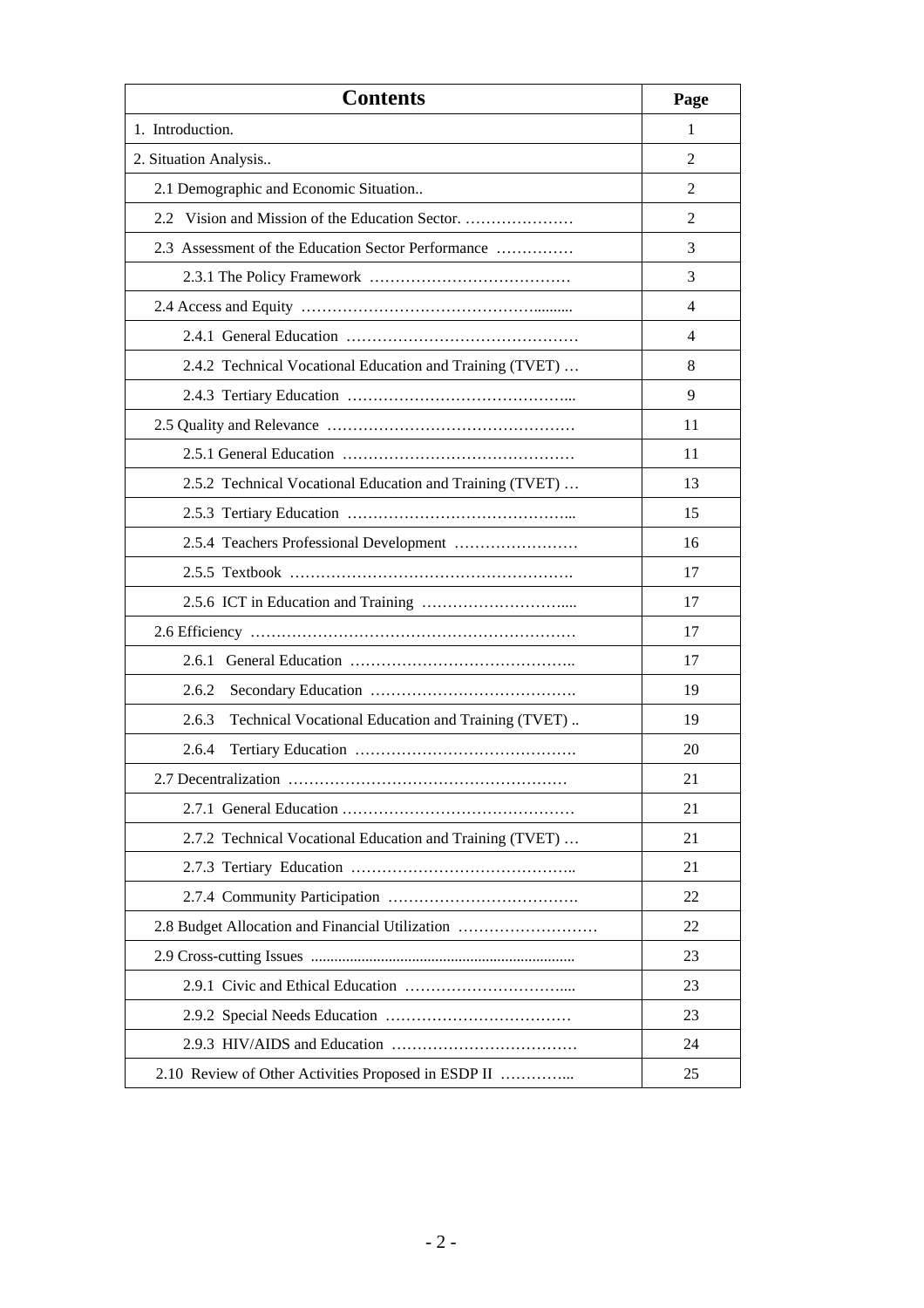| <b>Contents</b>                                                                | Page |
|--------------------------------------------------------------------------------|------|
| 2.11 ESDP II Experience : Challenges and Lessons Learned                       | 27   |
| 3. Issues, Overall Goals, and Strategies for ESDP III                          | 30   |
| 3.1                                                                            | 30   |
|                                                                                | 33   |
|                                                                                | 33   |
| 3.2.2 Technical Vocational Education and Training                              | 33   |
|                                                                                | 34   |
|                                                                                | 34   |
|                                                                                | 38   |
|                                                                                | 38   |
| 4.1.1 Pre-primary Education                                                    | 38   |
| 4.1.2 Primary Education                                                        | 38   |
| 4.1.2 Adult and Non-formal Education                                           | 44   |
| 4.1.3 Secondary Education                                                      | 46   |
| 4.1.4 Teachers' Training                                                       | 47   |
| 4.2 Technical Vocational Education and Training (TVET)                         | 49   |
|                                                                                | 53   |
|                                                                                | 55   |
| 4.5                                                                            | 58   |
|                                                                                | 59   |
|                                                                                | 59   |
|                                                                                | 61   |
|                                                                                | 61   |
|                                                                                | 62   |
|                                                                                | 64   |
|                                                                                | 64   |
| 5.                                                                             | 67   |
|                                                                                | 67   |
|                                                                                | 71   |
| Organizational and Administrative Arrangements for Implementation of<br>6.     |      |
| ESDP III                                                                       | 75   |
|                                                                                | 75   |
|                                                                                | 77   |
|                                                                                | 77   |
| 6.4 Community Involvement in School Management                                 | 78   |
| 6.5 Monitoring, Review and Evaluation Strategy                                 | 78   |
|                                                                                | 78   |
|                                                                                | 79   |
|                                                                                | 79   |
|                                                                                | 80   |
|                                                                                | 80   |
|                                                                                | 80   |
| Key performance Indications of ESDP III<br>Annex 1                             | I    |
| Financial Requirements for ESDP<br>Annex 2                                     | Ш    |
| Terms of Reference for Steering committees to the (ESDP)<br>Annex <sub>3</sub> | VI   |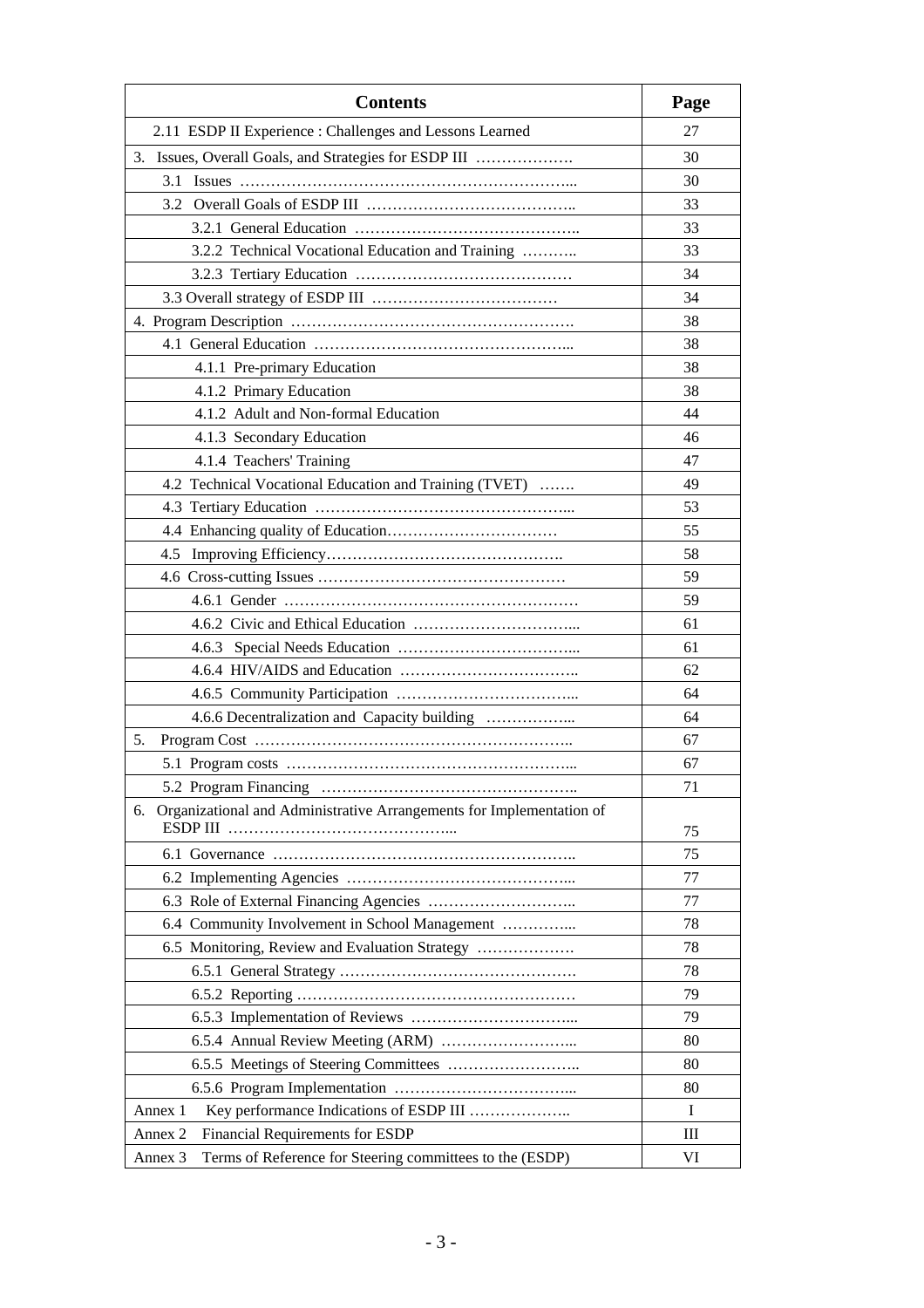## **1. Introduction**

Within the framework of the 1994 Education and Training Policy (ETP) the Government of Ethiopia launched the first five year Education Sector Development Program (ESDP-I) in 1997 as part of a twenty-year education sector indicative plan which has been translated into a series of national ESDPs. The main thrust of ESDP is to improve educational quality, relevance, efficiency, equity and expand access to education with special emphasis on primary education in rural and underserved areas, as well as the promotion of education for girls as a first step to achieve universal primary education by 2015.

The first ESDP (1997/98 to 2001/02) derived its goals and strategies directly from the Education and Training Policy. Subsequently the Government developed a second comprehensive Five-Year Education Program (2000/01 to 2004/05) to align it with the five-year term of the government. This covered the last two years of ESDP-I and three years beyond. Therefore ESDP II deliberately had only a three-year span (2002/03 to 2004/05), so that ESDP III will be synchronized with the Government's five-year planning cycle.

ESDP III, which will span five years (2005/06 to 2009/10) and is in line with SDPRP and MDG, has been developed. Like the previous ESDPs, ESDP III is summarized in this Program Action Plan (PAP), which is an output of a nationwide planning process involving the center and the regions.

This document is intended to provide an insight into the achievements and challenges witnessed during the implementation of ESDP I and II and also to provide the Government's targets and strategies for the coming five years.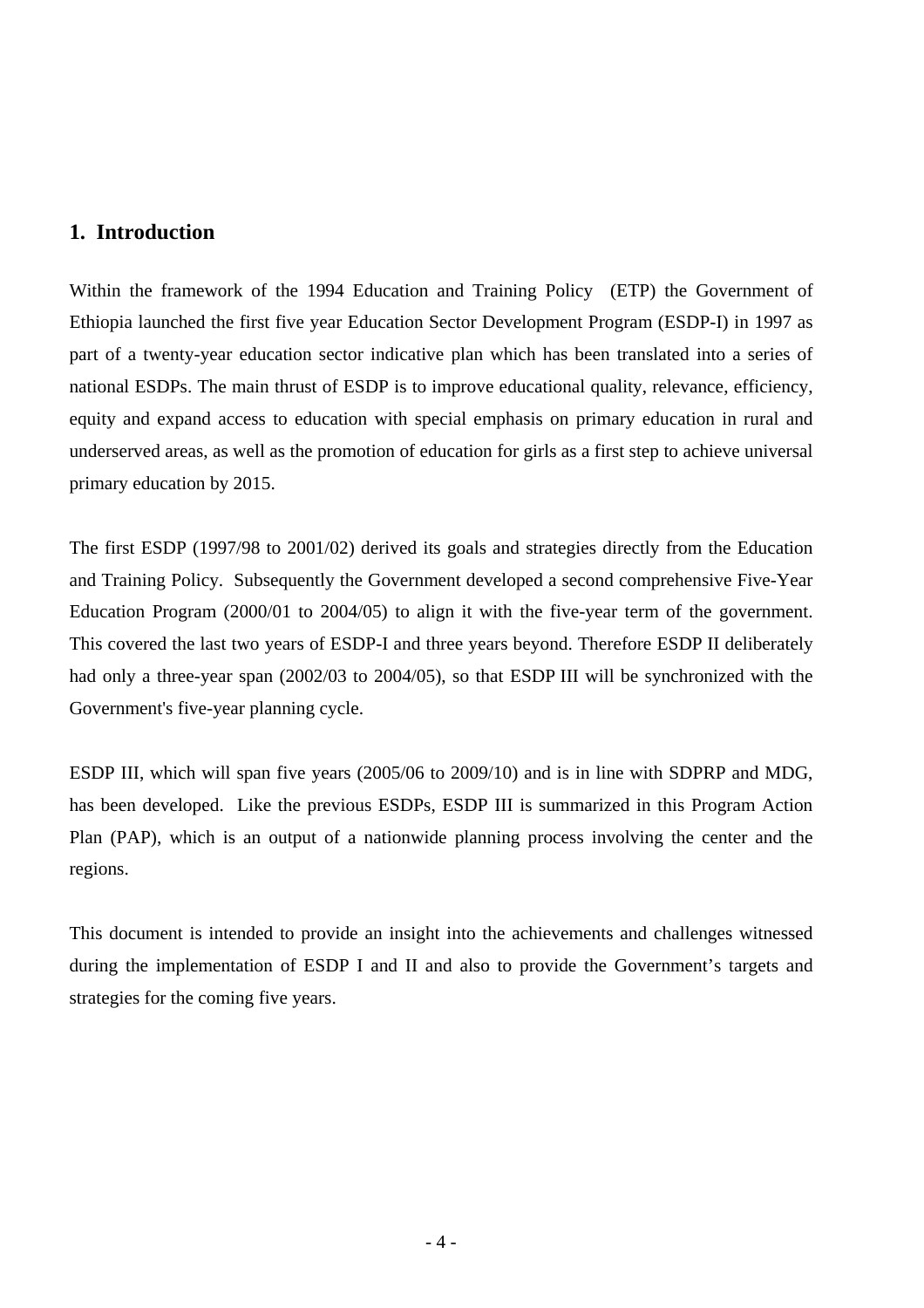## **2. Situation Analysis**

## **2.1 Demographic and Economic Situation**

Ethiopia has an area of 1.1 million square kilometers. The country has an estimated total population of over 70 million with diverse languages, culture and topography. Out of the total population of the country, 15% is urban and 85% is rural. The male/female proportion of the population is almost the same with a total number of 35.6 million (50.1%) males and 35.4 million (49.9%) females. In 2004/05, out of 14.3 million primary school age (7-14) children, 11.4 million were enrolled in formal primary schools<sup>1</sup> (55.9% male and 44.1% female). According to projections undertaken by the Central Statistics Authority (CSA) the total population of Ethiopia is estimated to reach 81.3 million in 2009/10, with 16.5 million of this being made up by children of primary school age

With 85% of the population dependent upon rain-fed subsistence agriculture accounting for 42.1% of GDP the majority of Ethiopians are vulnerable to climactic shifts. The country is one of the poorest in the world with per capita income not exceeding 100 USD, and approximately 44 % of the population living below the poverty line. The country has adopted federal governance with nine regions and two city administrations.

#### **2.2 Vision and Mission of the Education Sector**

The education sector's vision is "to see all school-age children get access to quality primary education by the year 2015 and realize the creation of trained and skilled human power at all levels who will be driving forces in the promotion of democracy and development in the country".

The mission of the education sector is to:

 $\overline{a}$ 

Extend quality and relevant primary education to all school-age children and expand standardized education and training programs at all levels to bring about rapid and sustainable development with increased involvement of different stakeholders (community, private investors, NGOs, etc.)

 $1$  The figure does not include enrollment in Alternative Basic Education (ABE) centers.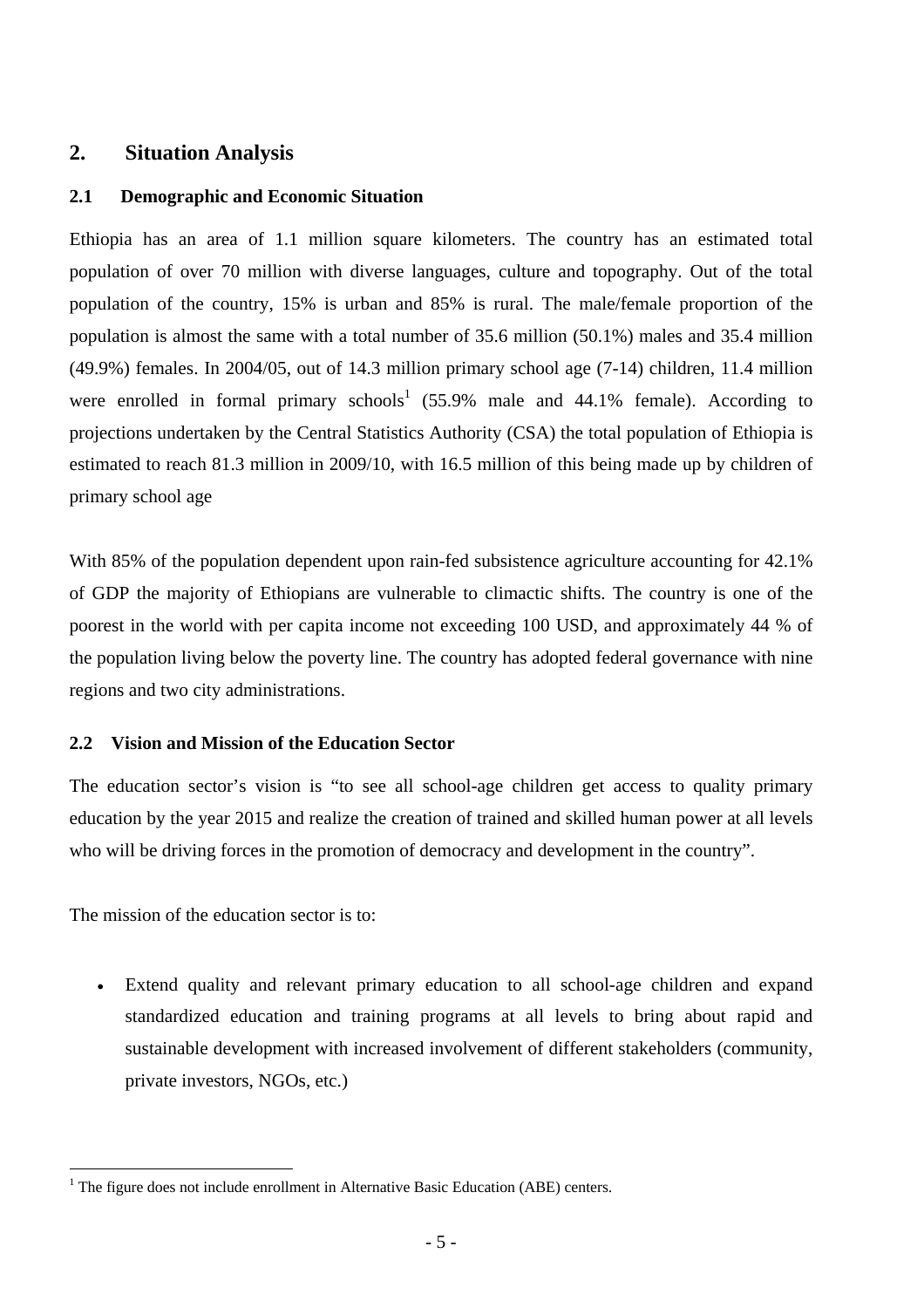- Ensure that educational establishments are production centers for well-rounded, competent, disciplined and educated people through the inclusion of civic and ethical education with trained, competent and committed teachers.
- Take affirmative actions to insure equity of female participation, pastoral and agro-pastoral and those with special needs in all education and training programs and increase their role and participation in development.

#### **2.3 Assessment of the Education Sector Performance**

#### **2.3.1 The Policy Framework**

The Government believes that one of the key pillars of long-term development rests upon increased access to and enhanced quality of education and as a result it is placing a particular emphasis on this issue. The Government's desire to improve the provision of quality education resulted in the formulation of the Education and Training Policy (ETP). In 1997 the Government of Ethiopia launched the first five year Education Sector Development Program (ESDP-I) within the framework of ETP as part of a twenty-year plan for the education sector. The main thrust of ESDP is to improve quality, relevance, equity, and efficiency and to expand access with special emphasis on primary education in rural and underserved areas, as well as the promotion of education for girls in an attempt to achieve universal primary education by 2015.

This was an outcome of the Government's deliberate plan to implement rural development policies and strategies and to ensure sustainable development for the rural population, which constitutes 85% of the country's total population**.** An integral part of the rural transformation strategy involves enhancing access to primary education for all school-age children and thereby producing educated farmers and other workers who utilize new agricultural technologies

In addition to this, well-trained and qualified manpower equipped with modern managerial, technical, research and leadership capabilities play an indispensable role for the speedy development of competitive industries in the country. Because of this, due attention is given to the reform in the structure of education system to make education and training responsive to the country's development strategy.

Therefore, the policy framework for the education and training programs helps to achieve various objectives, i.e., rural and agricultural development, urban and industrial development and the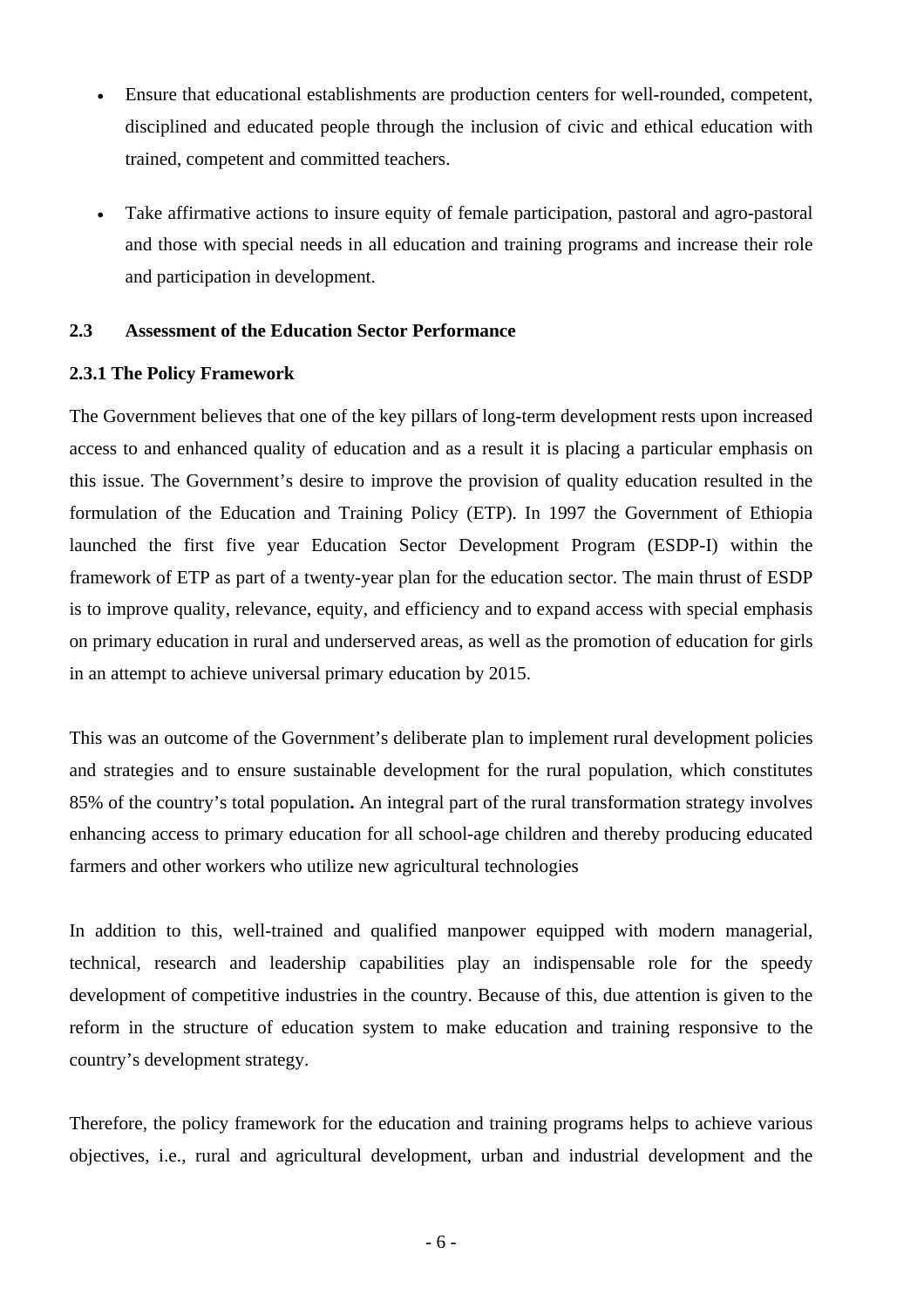building of a democratic society. It is believed that these undertakings will contribute to the Government's efforts to eradicate poverty and achieve its objective of transforming Ethiopia into a middle income country in 20-30 years.

#### **2.4 Access and Equity**

#### **2.4.1 General Education**

#### **a) Pre-primary Education**

The increasing public demand for pre- primary education and the active involvement of the communities and the private sector has leas to a rise in the number of kindergartens from 744 in 1996/97 to 1497 in 2004/05.. This has contributed to the increase in kindergarten enrollment from 80,835 to 153,280 over the same period - an increase of 89.6%. Despite this success pre-primary education is largely confined to the major urban areas. The gross enrollment rate is 2.3%, indicating that much remains to be done in this area.

#### **b) Primary Education**

 $\overline{a}$ 

ESDP I and II were successful in their efforts to substantially increase levels of primary enrollment (grades 1-8). The target of raising primary enrollment from 3.7 million in 1995/96 to 7 million for ESDP 1 was surpassed as enrollment reached 8.1 million, representing an average growth rate of enrollment of 12.8%. ESDP II continued this trend with an annual average growth rate of enrollment of 11.7%. As a result of this success primary school enrollment reached 11.4 million by 2004/05. This expansion was achieved in part due to the construction of over 6000 new primary schools raising the total number of primary schools to 16,513 in 2004/05 – an increase of 70.1% from the 1996/97 level. 85% of these new primary schools were constructed in rural areas.

The gross enrollment rate (GER) at primary level reached  $79.8\%$ <sup>2</sup> in 2004/05 (female 71.5% and boys 88.0%), which is above the revised 70% target set for ESDP II. Similarly, the net enrolment rate (NER) increased from 24.9% in 1996/97 to 73.2% in 2004/05. The fact that the NER has grown faster than the GER reveals that the age structure at primary level is changing towards the appropriate age. Both programs (ESDP-I and II) were aimed at increasing access to meet the target set for UPE by the year 2015. This denotes the Government's commitment to meet EFA and the Millennium Development Goals.

 $2^2$  GER will obviously increase to over 79.8% if learners in ABE are included.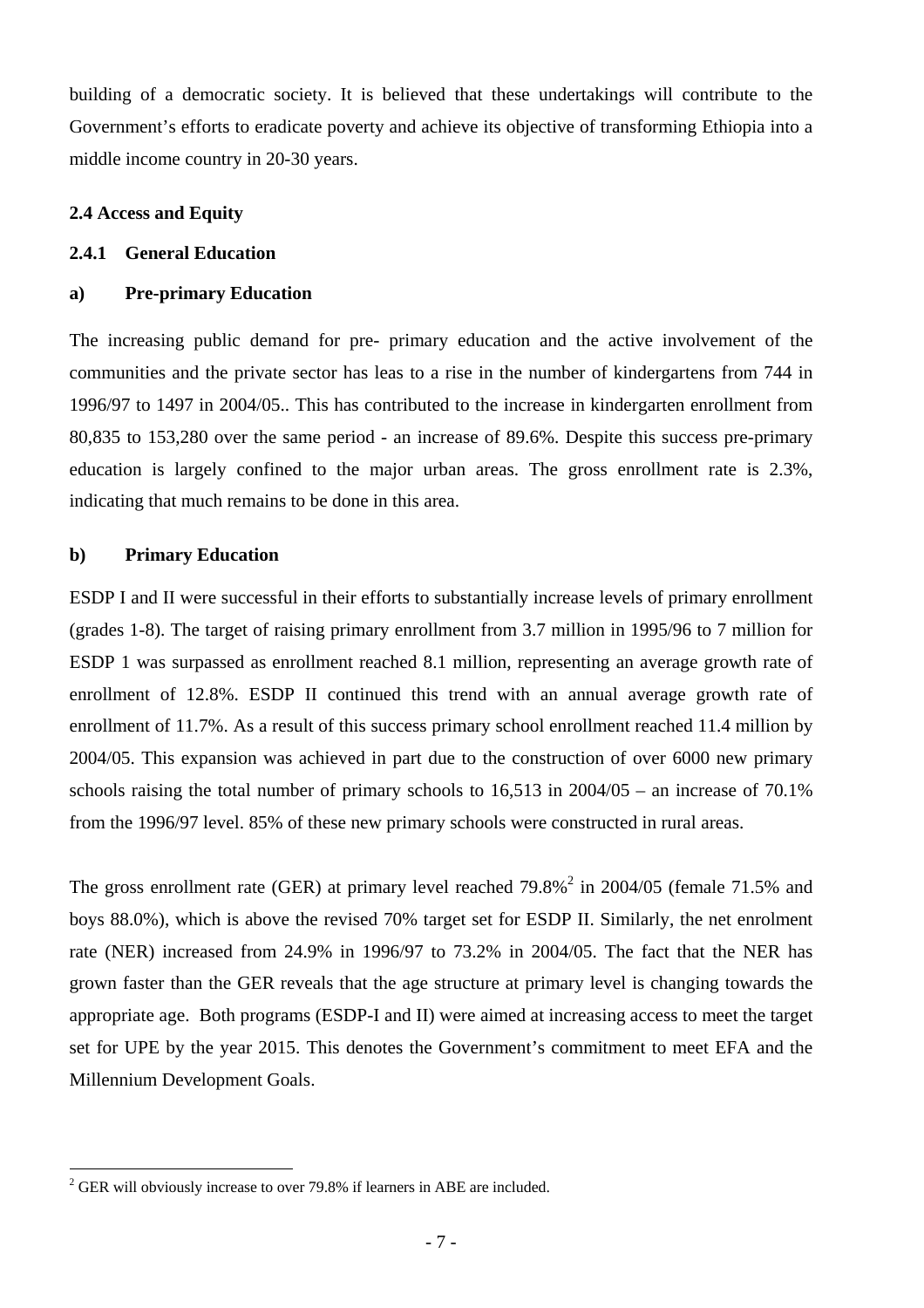These broad trends disguise significant disparities in the performance of different regions. For example whilst Addis Ababa achieved GER of over 125% in 2004/05, the GER for Amhara, SNNPR and Diredawa, ranged from 75.9% to 83.9%, and the two predominantly pastoralist regions **of** Afar and Somali, had GER of 20.9% and 23.3% respectively. Although much has been achieved in terms of increased enrollment, such wide variations between regions demonstrates the need for continued efforts to achieve UPE and maintain equity among regions. Regions that have achieved 100% GER or more will have to consider shifting to monitor NER and primary school completion rate (PCR) to measure the progress in enrolment.

ESDP I & II sought to improve access to education for girls and reduce their levels of school dropout and repetition in order to close the gender gap. In order to achieve this, programs to enhance awareness of the importance of girls education were implemented among the communities. Efforts were also undertaken to make schools more friendly to girls by constructing separate latrines for boys and girls, assigning female teachers and head teachers, to provide close support to girls. Moreover, girls' clubs were established in schools and tutorial and guidance and counseling services were provided to female students. A gender mainstreaming guideline, and a five year female education strategy has been (were) developed. Furthermore a female education forum has been established and strengthened to monitor and evaluate the implementation of policies, strategies and guidelines on girls' education. All these endeavors have contributed to a significant increase in girls' enrollment, with the GER (for girls) rising from 40.7% in 1999/2000 to 71.5% in 2004/05 - an increase of 75.6%.. Moreover, the gender gap that was approximately 20 percentage points during ESDP-I and the first year of ESDP-II started to decline in 2003/04 and reached 16.9 percentage points in 2004/05. Although this is a move in the right direction gender equity has yet to reach the desired level

Efforts made to increase enrollment in the rural areas have brought about significant changes. The GER at primary level in rural areas increased from 45.3% in 2000/01 to 67.3% in 2004/05, representing approximately a 50% increase in four years. Despite this, the rural-urban gap in GER is still large. In 2000/01 the urban-rural gap in GER at primary level was 88.6 percentage points. In 2004/05 this figure fell by only 3.3 percentage points, to 85.3 percentage points. Focusing attention on this issue is clearly going to be necessary over the coming areas.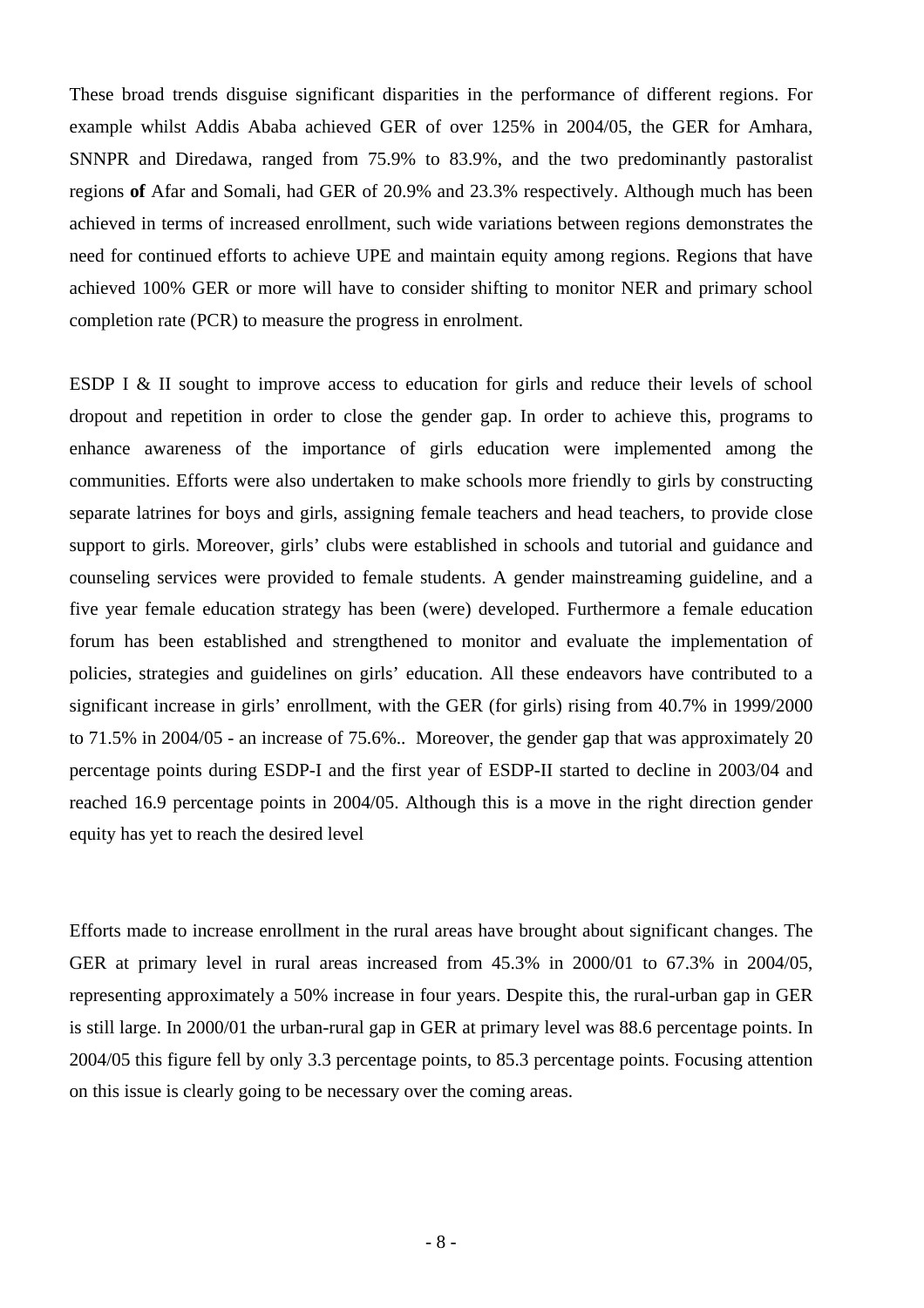The major problems that have faced both ESDP-I and ESDP-II are the low levels of net enrollment and the disparities between male and female, regional gaps and urban-rural enrollment. In order to enhance access and narrow these gaps, the Government has undertaken a number of different initiatives.

In 2000 MoE undertook a policy study on "Alternative Routes to Basic Education" in a bid to achieve UPE by the year 2015. Following this study, ABE was given more attention and this is reflected in its enhanced role in ESDP II. Moreover, a study conducted on Nomadic Education in East Africa (2002) by IIEP/UNESCO, proposed the expansion of ABE and a multi-sectoral approach to address the problems in the Pastoralist and Semi- agriculturalist areas. A resolution was passed at the National Education Conference to incorporate ABE in the education system as a means for providing basic primary education. To address the socio-economic problems of the four emerging regions (Afar, Benishangul-Gumuz, Gambella and Somali) and in an attempt to provide access to education for all, the government undertook a sector-integrated initiative through the Ministry of Federal Affairs. A Task Force was established in the MoE to assume the responsibility of introducing the ABE package in the education system particularly in the pastoralist and semiagriculturalist areas, which includes Borena and South Omo zones in addition to the four emerging regions. To this effect, guidelines for the implementation of ABE syllabi and teaching learning materials in four subjects for the three levels (level 1 to Level 3) of the ABE program (Mother Tongue, English, Mathematics, and Environmental Science) have been developed. Currently, ABE centers are established on a pilot basis in selected woredas of the four emerging regions and two zones in Oromia.

School feeding was identified as a strategy in ESDP II to raise and maintain school enrolment in order to increase the demand for education amongst chronically food insecure and vulnerable children. As a result, of the program about 544,000 primary school children were fed in 2004/2005, In addition, the program contributed to lowering the level of dropouts, stabilizing attendance, improving children's ability to learn, and narrowing the gender gap in schools. The program has been implemented in Afar, Somali, Oromia, Amhara, Tigray and the Southern Nations Nationalities and Peoples Region (SNNPR).

#### *c) Adult and Non Formal Education*

The adult and non-formal education program includes a range of basic education and training components for children and adults who are out of school. The program focuses primarily on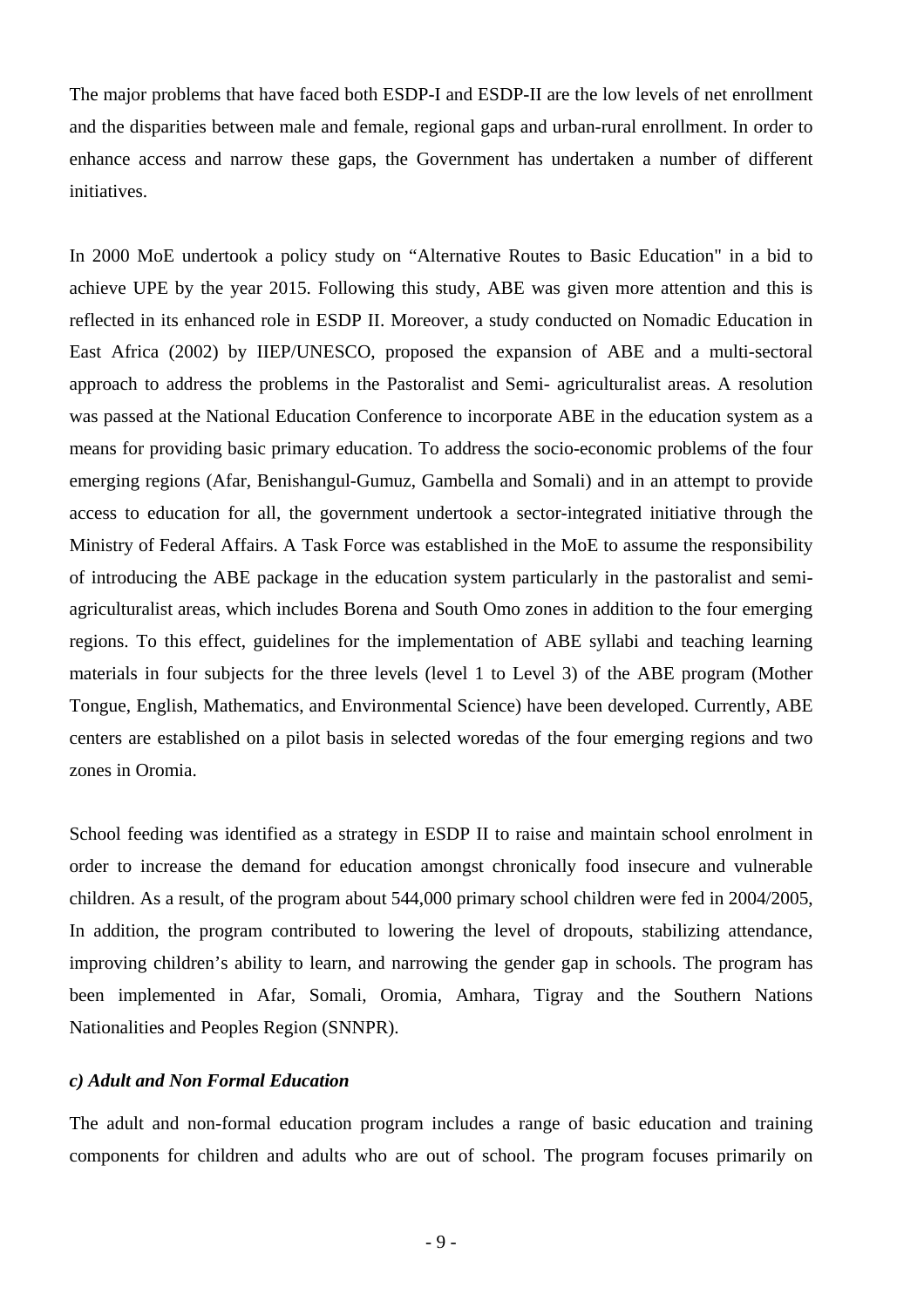literacy and numeracy in order to enhance the skills and develop problem-solving abilities of those who are enrolled.

The program has three sub-components: a scheme for out-of-school children between the ages of 7- 14, a literacy program for youth and adults who are older than 15, and basic skill training to youth and adults in the community skill training centers.

The Community Skill Training Centers (CSTCs) offer training programs related to the specific needs of the rural community, and as a result lead to an improvement in the capability of rural areas. In addition to this, CSTCs are seeking to introduce and expand appropriate technology. There are 287 CSTCs located in eight regions (with the exception of Dire Dawa, Afar and Somali) and they have been responsible for training over 58,614 adults. CSTCs have encountered problems in relation to inadequate budget, trained manpower and equipment and poor organization of the programs.

To fulfill the responsibility entrusted to it, MOE has carried out several activities to support and encourage regions to engage in the provision of non-formal education programs. As a result a plethora of manuals were developed. These included, a manual focusing on the methods required to teach adults and youths who are out-of-school, a manual devoted to planning monitoring and evaluating non-formal education programs and a guide on how to smoothly transfer students from formal to non-formal basic education programs. Furthermore a curriculum for teaching non-formal basic education was prepared, whilst a pupil transfer guideline was developed in order to create a linkage between the second cycle of formal primary education and alternative basic education.

Several studies were undertaken to expand the provision of adult and non-formal education taking into consideration the experiences of other developing countries. Strategies to promote women's education and training through non-formal education were also developed.

#### **d) Secondary Education**

As with primary education, a substantial expansion of secondary education also took place under ESDP I and II. Consequently, the total enrollment in secondary education (Grades 9 to 12) increased from 426,495 in 1996/97 to 953,217 in 2004/05, a rise of 123%. In 2004/05, the GER for girls, boys and the total in the first cycle of secondary education (Grades 9-10) reached 19.8%, 34.6% and 27.3% respectively. This increase was facilitated by an increase in the number of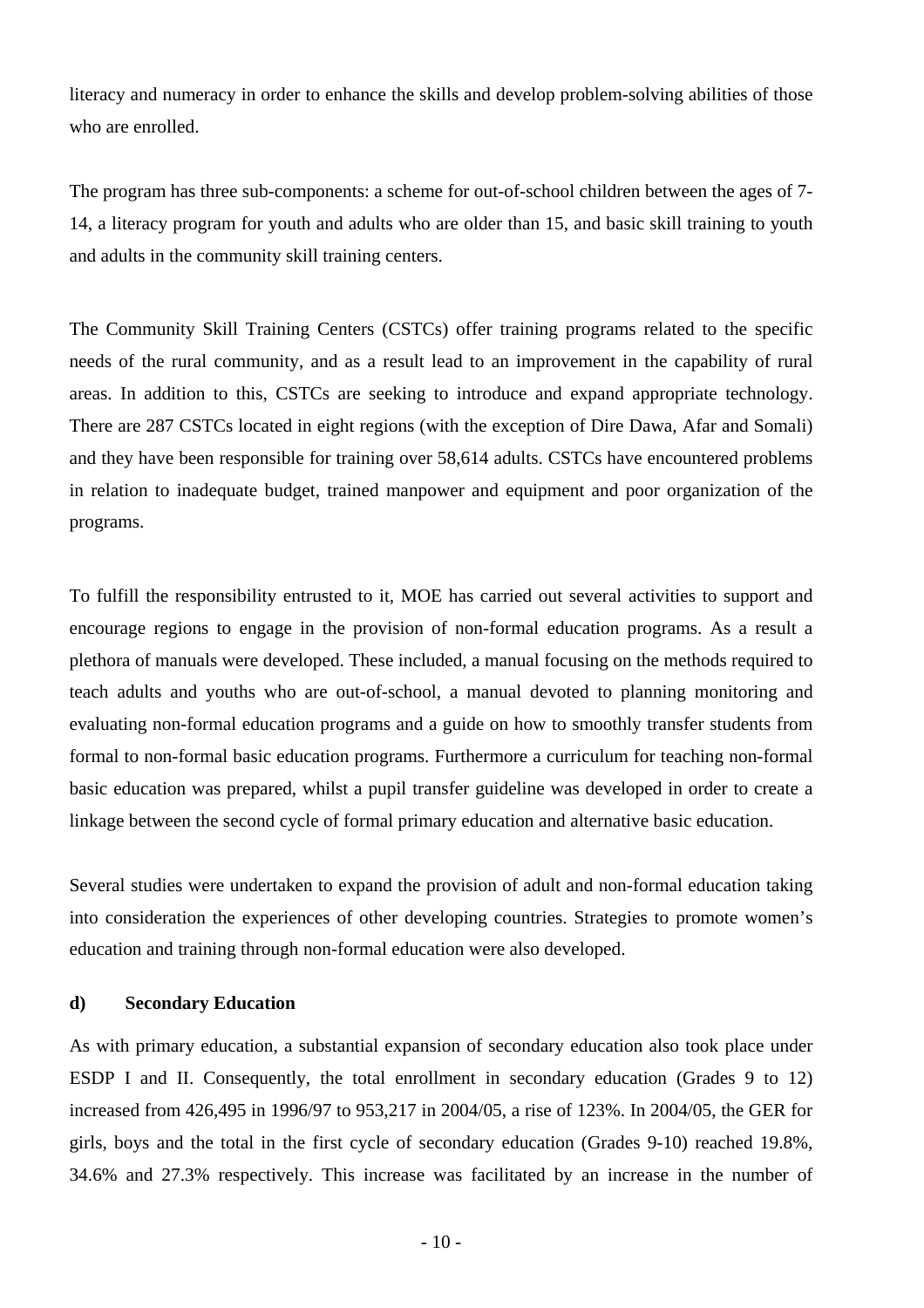secondary schools from 369 in 1996/97 to 706 in 2004/05, which represents an increase of 91%. Previously, secondary schools were mainly concentrated in urban areas. However, during ESDP-I and ESDP-II the percentage of secondary schools in rural areas increased from 7.0% in 1996/97 to 12.7% in 2004/05.

Different services and forms of support were provided to retain female students in schools and to improve their academic performances. This included scholarships to girls from poor families, tutorial, guidance and counseling services. The scholarship support was provided to 1,380 female students who came from very poor family background and had high academic performance. Attention was also paid to raising the awareness of communities and teachers and improving the schools' environment to make them more friendly to girls. As a result the GER for girls at secondary level (Grades 9-10) increased from 11.2% in 1999/2000 to 19.8% in 2004/05. However, the gender gap in GER rose from 2.2 percentage points in 1999/2000 to 14.8 percentage points in 2004/05. This is a serious concern.

#### **2.4.2 Technical Vocational Education and Training**

Technical and Vocational Education and Training (TVET) was the most neglected area in the history of the Ethiopian Education System. However, since 2000/01 a massive expansion of this sub-sector has been operational. The strategic thinking behind the expansion of the TVET subsector is to meet the middle-level human power demand of the industry, service sector and commercial agriculture, which have become very essential to the overall development of the country. TVET is an instrument for producing technicians equipped with practical knowledge, who unlike in the past, would be job creators rather than expecting jobs to be provided by the Government.

The objective is to provide quality education and training in the TVET sub-sector. To this end, the curriculum was revised, skill upgrading training was given to TVET teachers, and expatriate teachers were employed to overcome the shortage of teachers. In order to provide diversified training and education to the trainees, fields of specializations have now reached 25 in government and 16 in non-government institutions. In collaboration with the private sector and government enterprises an apprenticeship program was also introduced to develop the skill of the trainees before their deployment to the world of work.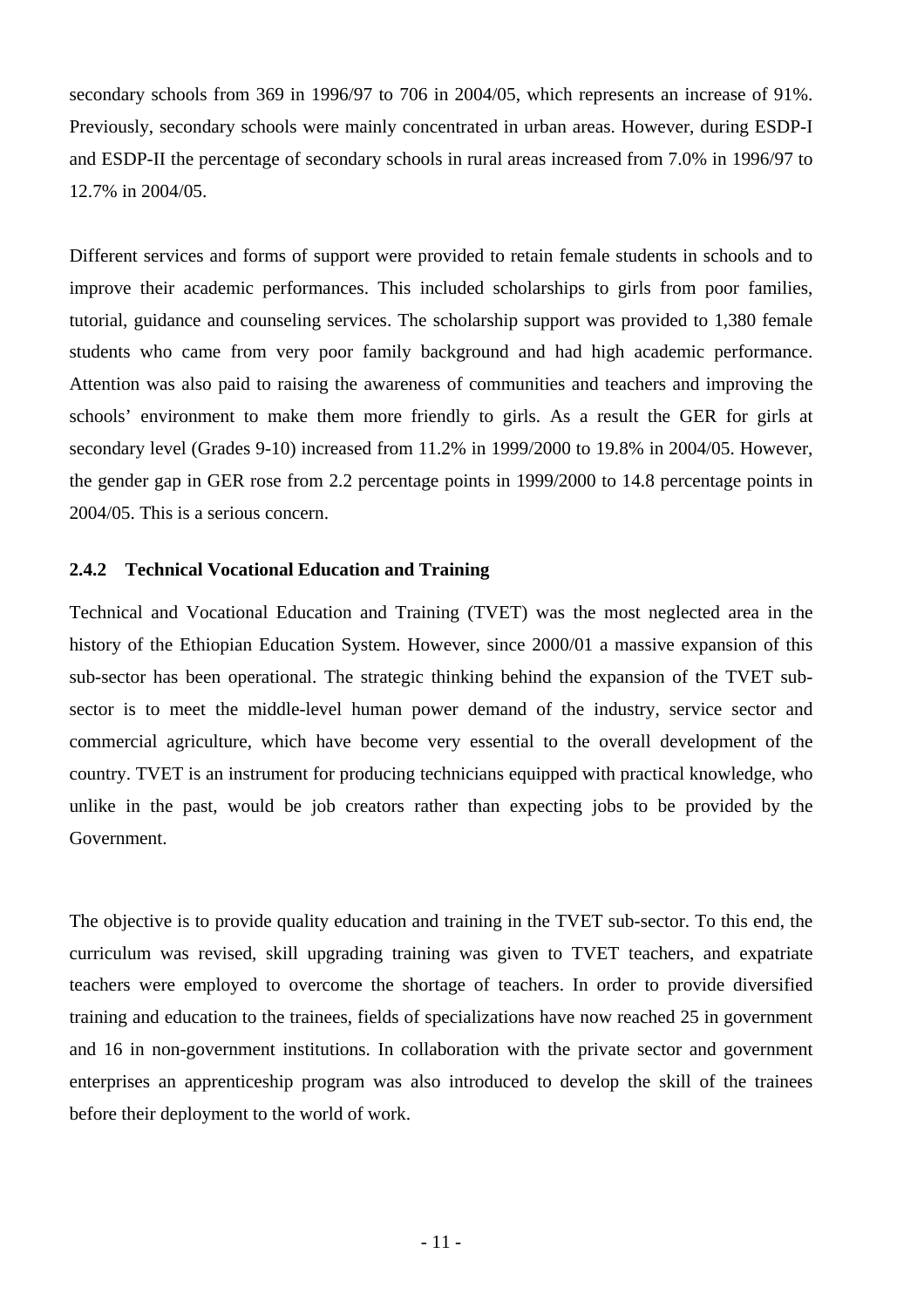The number of TVET institutions has increased from 17 in 1996/97 to 199 in 2003/04 and enrolment from 2,924 to 106,336 out of which 51.2 % are female. Despite this indicating that gender equity has been achieved in this sub-sector, there is still a problem of gender imbalance observed in the fields of specializations. Since the launching of the TVET program, 15 TVET institutions have been upgraded to diploma level and 3 Teacher Education Colleges at diploma level have expanded their program to provide additional training programs.

#### **2.4.3 Tertiary Education**

The main responsibility of higher education is to satisfy the demand for highly skilled labour in the country. Cognizant of this fact, a rapid expansion of higher education has been undertaken during the implementation of ESDP-I & ESDP-II. In addition to the then existing two (Addis Ababa and Alemaya) universities, six additional universities (Mekelle, Jimma, Bahir Dar, Debub, Gonder and Arbaminch) were established. This expansion has taken into account equitable distribution of the higher learning institutions among the different regions of the county. The equitable distribution of higher education institutions serves to enhance the capacity of Regional States to contribute to the socio-economic development of the regions and to strengthen the decentralization process.

As a result of the new expansion and upgrading of the existing ones, the intake capacity of the government higher education institutions has increased from 9,067 (Diploma 4,246 and undergraduate degree 4,821) in 1996/97 to 31,997 (undergraduate degree program) in 2004/05. The total enrolment in higher education institutions (both government and private) has increased from 42,132 to 192,165 in 2004/05, an increase of approximately 356%. However, with a tertiary level gross enrollment rate (GER) of 1.5 %, Ethiopia still lags behind the 3% average for Sub-Saharan African countries. The student population per 100,000 inhabitants is estimated to be only about 125-150, which indicates the existence of critical shortage of highly trained workers in the country**.** 

With regard to the participation of female students in higher education institutions (HEIs), the Government introduced a positive discriminatory policy at the point of entry. As a result, the share of female students in HEIs increased from 20.2% in 1996/97 to 24.4% in 2003/2004. The share of female teachers at tertiary level has also increased from 6.2% in 1996 to 10.3% in 2004/05. The 2002/03 Higher Education Proclamation has provided special support for girls and boys from emerging regions. Furthermore, a five-year gender strategic plan has been prepared and this will be strongly monitored by the offices established in the HEIs to follow up females' education.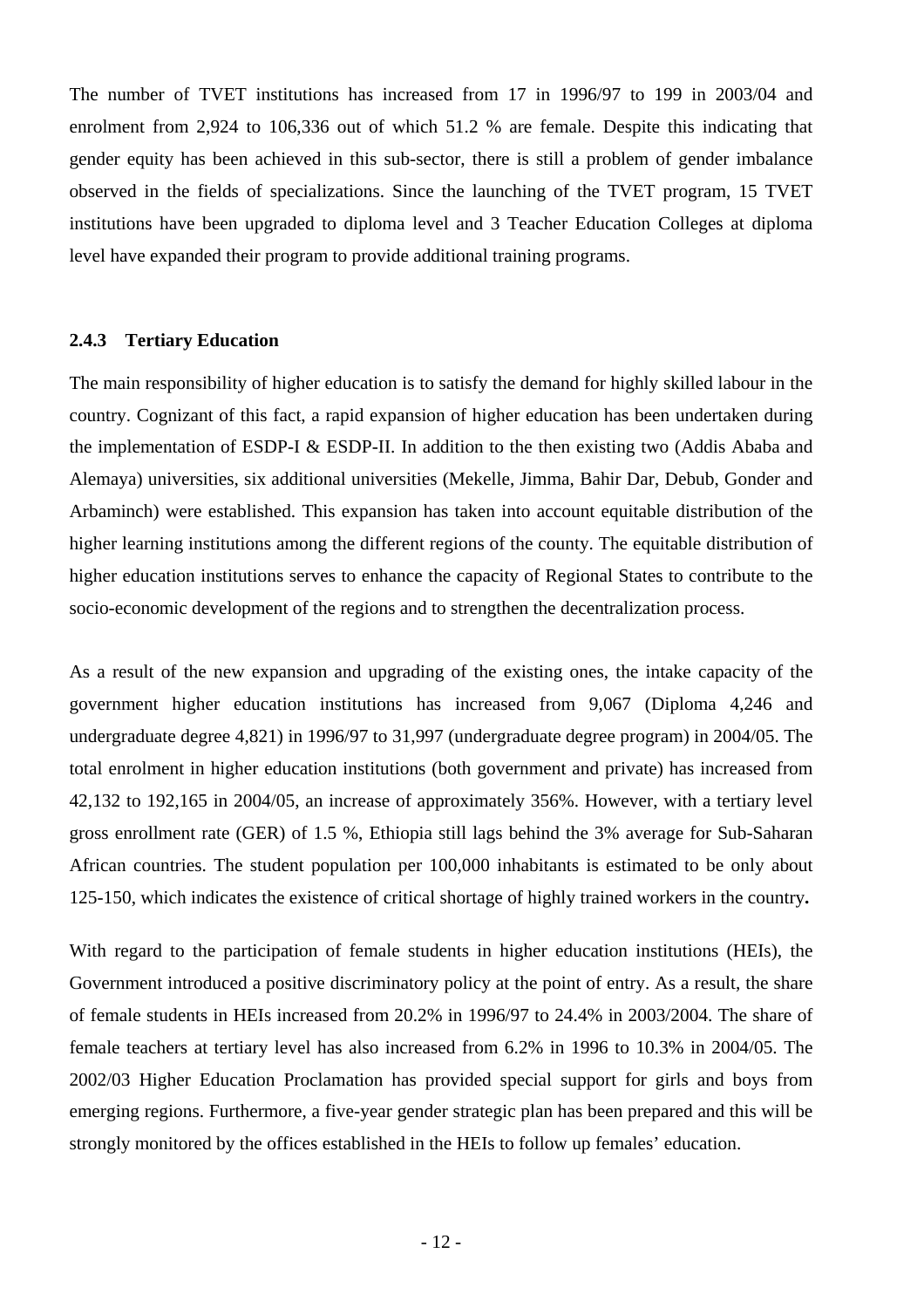The Higher Education Proclamation has also laid down a system that enables higher education to produce adequate, quality and skilled manpower to meet the demand of the country. Besides this, the proclamation has also created an appropriate legal framework for research to ensure that research conducted by HEI will be problem-solving and directed towards the utilization of the potential resources of the country. The academic freedom and accountability of the HEIs as well as their administrative autonomy, which is provided by law, determined the direction of the private higher education institutions in order to promote their contribution in expanding education and conducting research.

The government is also encouraging private investors in tertiary education. Currently, there are 71 diploma and 34 degree offering private institutions, which are pre-accredited and accredited by the Ministry of Education. The enrollment in these institutes has reached to 42,412, accounting for 24.8% of the nation's higher education students in both diploma and degree levels, and 11% of the undergraduate degree level students. The share of female students in private institutions is high, as most of the students are enrolled in diploma programs, but low in degree programs both in private and public institutions. Therefore, concerted effort is needed to improve the share of female students in degree programs.

In response to the anticipated labor market needs of the nation's development strategy, new degree programs were introduced in teacher education, engineering, health, agriculture, ICT and business. This shows that attempts have been made to guide the expansion of tertiary level education as per the national development priorities and skilled labor market demand. Critical analysis of the academic program indicates that the social science streams are dominant particularly in private institutions. Thus, future expansions have to be made based upon the demands of a national strategy.

#### **2.5 Quality and Relevance**

#### **2.5.1 General Education**

#### **a) Pre-primary Education**

Taking teacher qualification as one of the quality indicators the 2004/05 data shows that 21.2 % of teachers are not trained to teach at this level. The share of untrained teachers was 26% in 2003/04, which shows an increase of 4.8 percentage points in the share of trained teachers in one year. As the government's role at this level is to set standards and maintain quality, the REBs have provided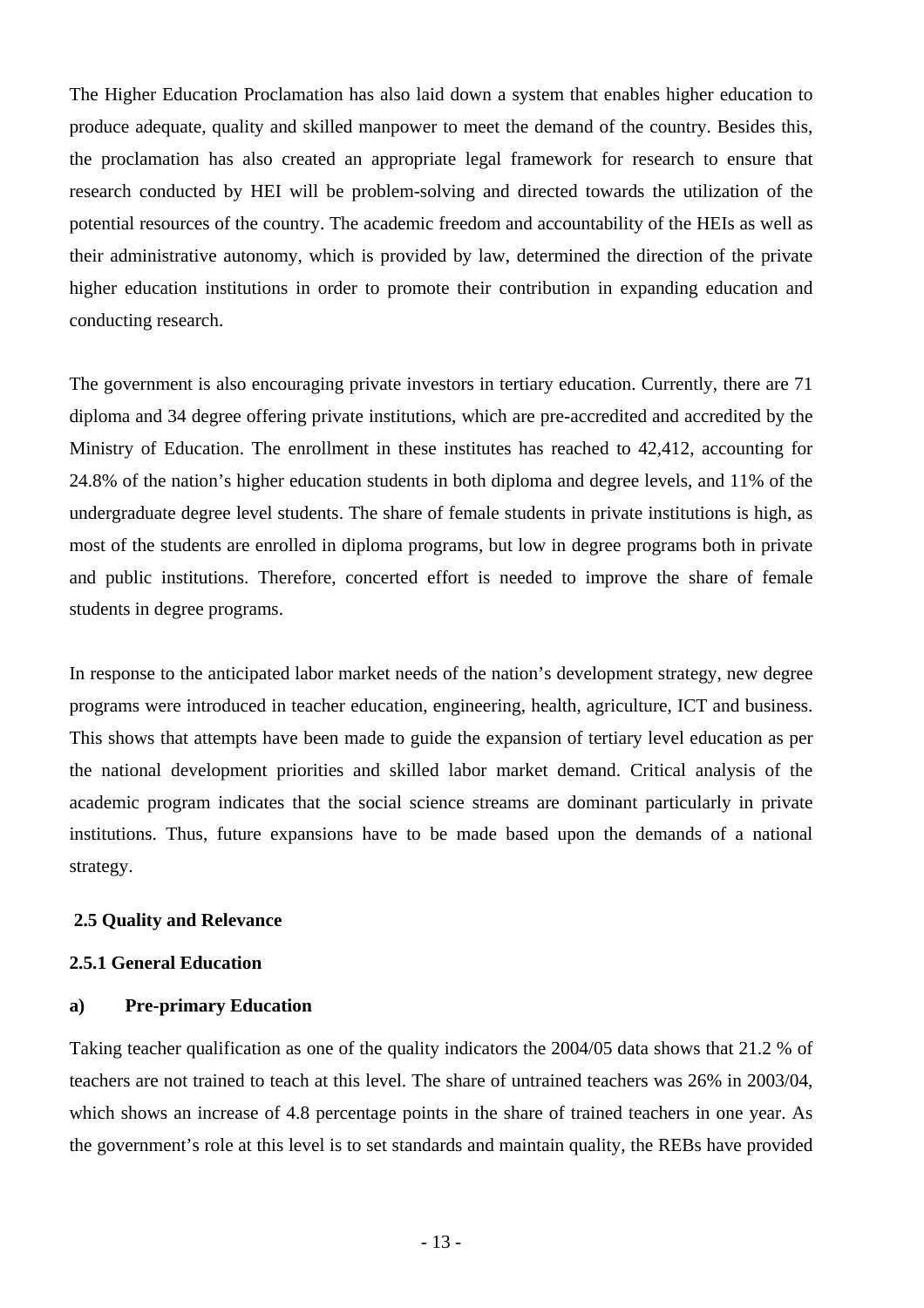supervision services to kindergartens; and created supportive environment for the private sector and the community to enhance the delivery of pre-primary education.

#### **b) Primary Education**

Availability of qualified teachers in sufficient number is a critical input in improving quality of this level of education. Teaching staff at primary level has increased to 171,038. This is a 61.4% increase over the period of eight years since ESDP I was launched. This was achieved through the expansion of pre-service teacher training. However, it was not commensurate with the increase in enrollment.

At the first cycle of primary, the percentage of certified teachers has now reached 97.1% at national level. The regional data indicates that Afar and Harari fall below this average. The percentage of certified teachers in the second cycle of primary education is 54.8%. Although this number has risen over previous years, the share of certified teacher at the second cycle is still very low for all regions. Due to the insufficient number of qualified teachers for grades 5-8, regions are using TTI graduates (certificate holders) to teach in those grades. To cope with the shortage of the supply of qualified teachers, various types of in-service programs such as distance education, extension classes and summer programs were introduced/expanded. As a result, 21,400 of 1<sup>st</sup> and  $2<sup>nd</sup>$  cycle teachers were registered in the distance education program to upgrade their qualification to a diploma level. Of this cohort a total of 14,169 teachers (12,972 first cycle and 1,197 second cycle teachers) completed their studies at the end of June 2004.

The school cluster approach has proved itself to be a platform for a school-based training system. The cluster training focuses on enhancing teachers' effectiveness in the classroom. It emphasizes continuous professional development of teachers and the training includes effective implementation of continuous assessment; child centered teaching approach and better classroom management skills such as self-contained classroom organization, etc.

Instead of going down as planned, the pupil/teacher ratio at primary level (1-8) has been increasing continuously since the beginning of ESDP-I, rising from 42 in 1996/97 to 66 in 2004/05. On the other hand the pupil/text book ratio has remained at 2:1 for most of the regions.

The National Learning Assessment (NLA) measures the quality of education and identifies factors that contribute to the outcome. The First NLA was carried out in 1999/2000 on grade 4 and 8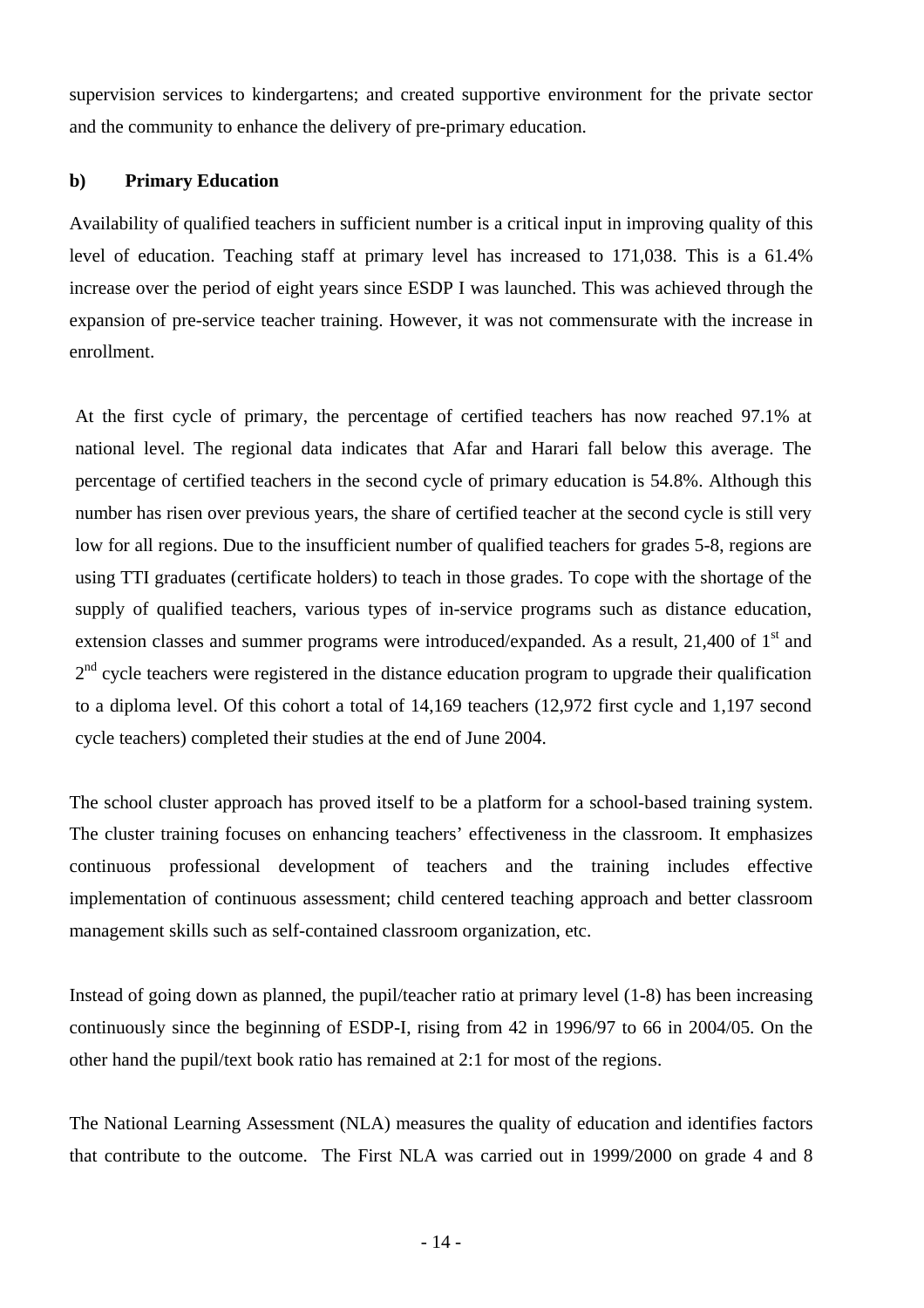achievements and the Second NLA was conducted in 2003/04 on the same grades. The main objective of the first NLA was to establish baseline data on students' learning achievements while the objective of the second one was to monitor its progress overtime.

The Second NLA indicated that the development of students' attitude towards education, environmental protection, health care, civics & ethics is in the desired direction. However, the evidence suggests that students learning had not increased from 2000-2004. Although the average mark attained in grade 4 rose from 47.9 to 48.5, at grade 8 this number fell from 41.1 to 39.7. The major reasons for the low achievement of pupils in the national assessment for the two grades were low teachers' perception of students learning and instructional quality, inappropriate use of instructional materials by teachers, students' background and shortage of teachers' guides and syllabus.

## **c) Secondary Education**

In 1996/97, the student/teacher ratio (STR) at secondary level was 35. In 2004/05 it reached 51, which is much higher than the standard set for this level of 40. As this is a national average, it is obvious that there are regions that have a student/teacher ratio above the national average. The student/textbook ratio for secondary schools in 1996/97 (Grade 9 to 12) was 5 while at present it has reached 1. As a result the availability of textbooks in Ethiopia is a problem at the primary and not the secondary level of education.

The number of secondary school teachers increased from 12,106 in 1996/97 to 17,641 in 2004/05, which is a 45% increase. The percentage of qualified teachers at this level was 40.6% in 2004/05. The target set for ESDP-II was 73.2%, which is higher than the achievement at the end of ESDP-II, 2004/05. To enhance the quality of education at secondary level, ICT infrastructures are provided to schools to receive satellite education transmission. Moreover, with the objective of improving the quality of education and supporting teachers, the process has started to make use of School Net service for the 161 preparatory schools (grade 11-12). The objective of the School Net program is to support the country's education system with ICT. This involves providing personal computers to schools to set-up internet laboratories, organizing training for teachers, digitization of existing video-based educational contents for web access and eventually facilitating community access to ICT.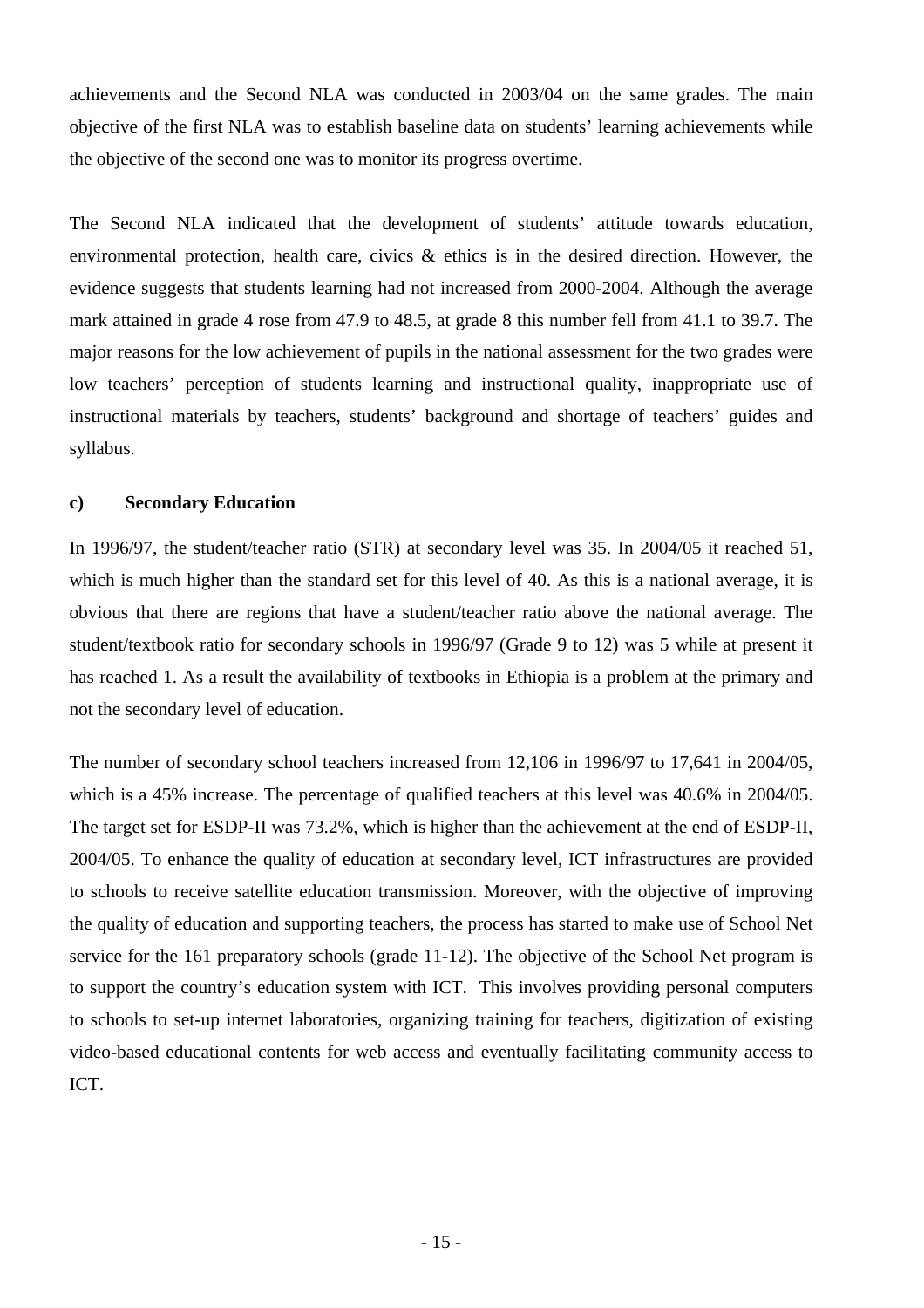In addition to enhancing the quality of educational delivery in the schools, the Internet facility provided through the School Net project will enable teachers to develop their professional qualifications. It will also allow students to access the Internet and other online resources as well as to access global knowledge services and also display and download the content broadcast through the satellite television from EMA to their local area network

#### **2.5.2 Technical Vocational Education and Training (TVET)**

The economic policy and strategy of the country requires technical and professional skills in broad and specific occupational fields. It is with this intention that the Government of Ethiopia has put in place a comprehensive capacity building development program aimed at strengthening its human resource potential through TVET.

To meet this demand, public and non-public TVET institutions have increased in number, the training areas have been diversified, enrolment has increased, and the trainees are prepared to perform functions valued and needed by the Agricultural Development Led Industrialization Strategy of the country.

However, at present most TVET graduates do not meet the expectations of the service and production sectors. This is due to three reasons:

- TVET concentrates on institution-based training, which favors theoretical instruction. Initial training is still input-oriented and follows curricular requirements instead of workplace and labor market requirements.
- Further training and continuous upgrading for the existing workforce are only partially in place. A meaningful structure for steady adaptation to workforce demand and life-long learning is still missing.
- Ongoing formal and informal non-public and private company-based training is closer to people and to the world of work. All these different training approaches are not yet part of the over-all training system thus excluding large majority of trainees, job seekers (creators) and working people. Thus their skills, knowledge and experience are not sufficiently acknowledged, developed and utilized.

Therefore, there is a need for a coherent system which includes formal and non-formal initial and subsequent training programs that allows access to certification at all levels - no matter how and where the skills and knowledge were acquired - and opens access to academic studies for everyone through required standard assessments/ tests. Moreover, it is necessary to strengthen the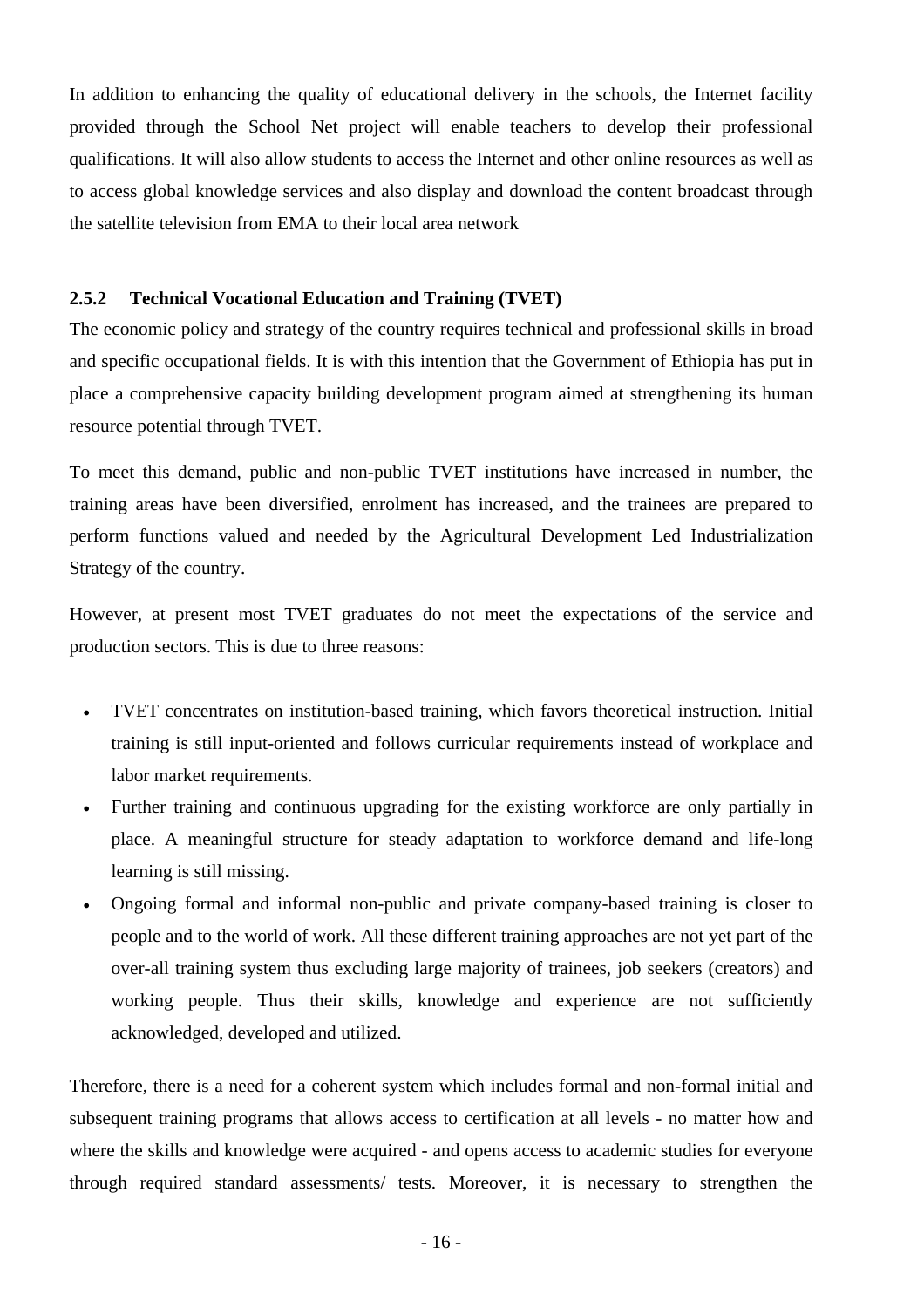qualification framework, which is the basis of the outcome and competency based system. This requires the development of additional occupational standards test items, and the establishment of one appropriate assessment/testing infrastructure.

Based on the government economic and social development strategy program new training programs have been identified, and occupational standards were prepared for 50 priority trades. The Government TVET institutions were provided with the necessary equipment, machinery, furniture and computers to make the training practical and of better quality. Training modules were also produced and distributed to the institutions. Moreover, 69 expatriate teachers were recruited and assigned in the different TVET institutions to improve the quality of training.

The TVET qualification framework document was prepared to put in place a trade-testing center with the corresponding procedure and 5 other implementation guidelines were also developed and 5 centers of competencies development plans are prepared.

#### **2.5.3 Tertiary Education**

In order to enhance the quality of tertiary education, procurement of essential educational inputs i.e. books, laboratory materials, equipment, machinery, furniture, chemicals and computers was carried out and facilities such as library laboratories, workshops and ICT centers have been strengthened both for undergraduate and graduate programs.

The rapid expansion in tertiary education has brought about an increase in the number of academic staff from 1,835 (1,718 Ethiopian and 117 Expatriate) in 1996/97 to 4,848 (4,293 Ethiopian and 555 Expatriate) in 2004/05. There has been a rise in the percentage of female teachers from 5.83% in 1996/97 to 10.3% in 2003/04. Attempts have also been made to produce large numbers of staff for existing and newly established institutions. Masters and Doctoral programs have been expanded in seven universities. This momentum will continue to meet the academic staff requirement.

There have been continuous consultative meetings with both government and private higher learning institutions over the last four years focusing on higher education leadership and management, monitoring and evaluation of plans and performances, expansion, and problems encountered. There has been a concerted effort to improve the overall quality of higher education. As a result of these efforts, overall management and service delivery in higher education is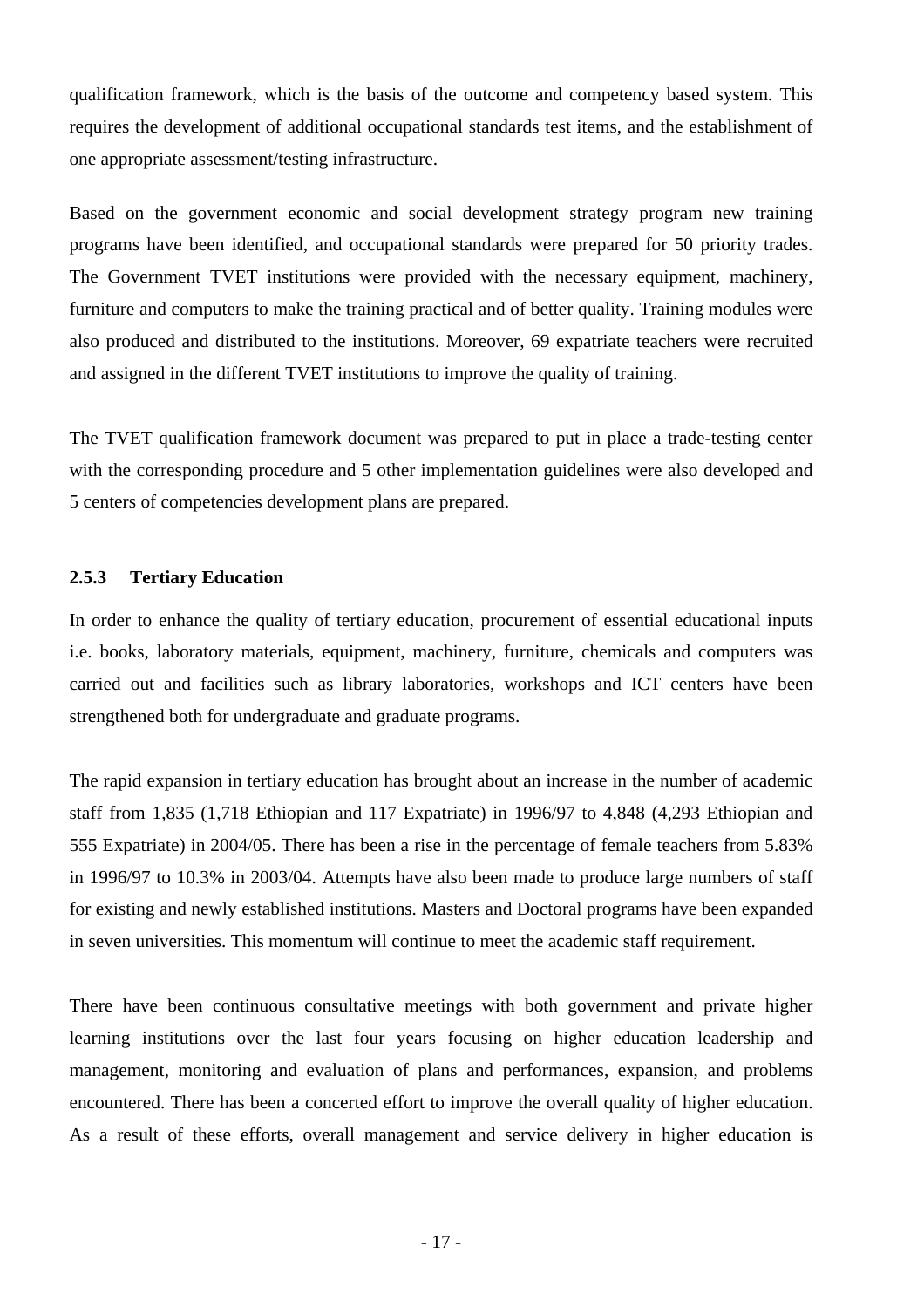becoming student-centered, with students and staff having an input into the management and evaluation process.

As per the Education and Training Policy, the curricula for all the programs have been revised to ensure the relevance of the training programs.

Institutions of higher education are expected to produce new knowledge through research, serve as conduits for the transfer, adaptation, and dissemination of knowledge generated elsewhere in the world, and support government and business with advice and consultancy services. To meet this objective, research forms part of the job description for academic staff, who are supposed to spend 25% of their time in research activities. Although not as much as expected, higher education institutions have been involved in research activities to cater for national as well as local capacity building research and consultancy.

A national Agency for Quality and Relevance Assurance was established by proclamation and has started its work. Pedagogical resource centers have been established in most public higher education institutions and teaching staffs were trained in pedagogical skills.

#### **2.5.4 Teachers Professional Development**

In order to improve the qualifications of teachers at primary as well as secondary level various teacher support activities have been undertaken. The Teacher Education System Overhaul (TESO) Program is undertaking a thorough revision and modernization of the teacher education system in Ethiopia. Accordingly a revision of the pre-service teacher education curricula has been undertaken. Furthermore Continuous Professional Development (CPD) has been introduced. CPD is made up of 2 components; the first component is a two-year induction program for new teachers while the second one is for those who are already in the system where each teacher is expected to complete a minimum of 60 hours CPD time. The English Language Improvement Program (ELIP) has been introduced in order to improve the quality of teaching by raising the level of language proficiency amongst teachers. Under ELIP, 56 key English Language Training Advisors (KELTAs), close to 1,000 key English Language Trainers (KELTs) and more than 70,000 teachers have been trained. Currently, close to 150 KELTAs are completing an advanced Post Graduate Certificate (PGC) program.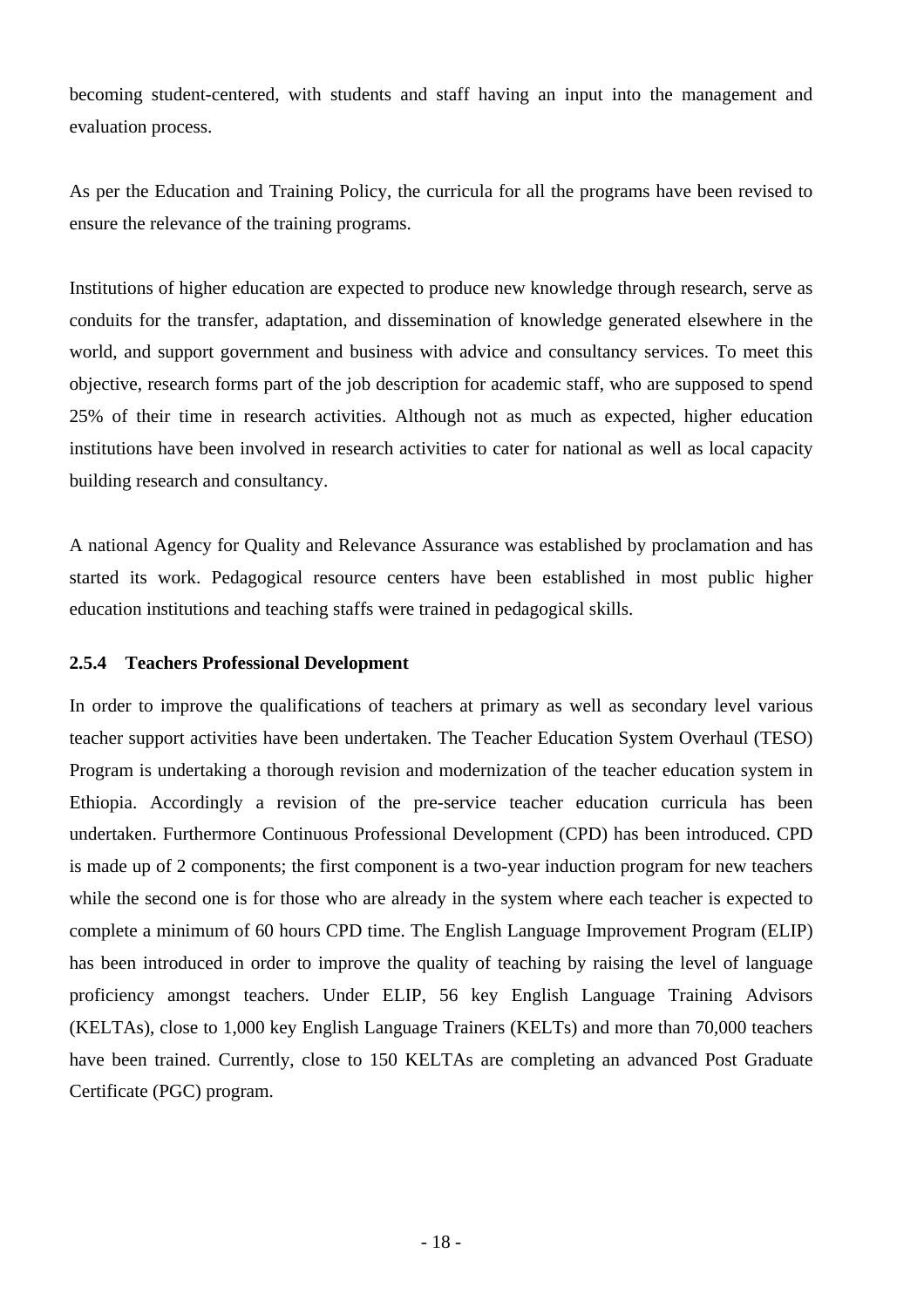The TTCs and TTIs are the source of qualified teachers for primary schools. In 2004/05 the total number of students enrolled in TTIs, 10+ 1 Certificate program, was 8,808 (3,721 females) while in TTCs, 10+3 Diploma program, their number was as high as 18,047 (5, 879 females) in 2003/04. In addition, in some regions the private sector has already started to train primary school teachers and the graduates are being employed by the Regional Education Bureaus.

Pre-service Teacher Training has already started in five higher learning institutions for the new trades (TVET training stream) plus large numbers of teachers have started their summer degree training program in order to upgrade their qualifications. Accordingly, 2285 teachers are attending the course in five higher education institutions. Skill training was given to 643 new teachers recruited to teach in the TVET schools. Moreover 118 information technology teachers were given training on how to use and maintain computers. Professional profile is also developed for technical and vocational teachers to be implemented as of 2005/6.

#### **2.5.5 Textbook**

Much has been done to improve the pupil/textbook ratio at the primary level. Accordingly, at the primary level, Harari and Addis Ababa attained a 1:1 ratio in 2003/04 while the ratio varies from 2:1 to 5:1 in other regions. Textbooks are being revised to enhance the provision of quality education and make them gender sensitive in terms of subject content and approach. Textbooks are currently being published in more than 22 languages. The integration of subjects introduced in the new curriculum has helped to reduce the number of titles and keep costs down. The use of commercial services of publishers and printers was made to improve the production and delivery of textbooks.

#### **2.5.6 ICT in Education and Training**

Information communication Technology (ICT) today has become a global issue, with information playing a very important role in a country's economic development. Cognizant of this fact, the government embarked on a full-fledged ICT capacity building program including ICT for education. Fiber cable institutional networking is being provided in higher education institutions and secondary schools are provided with necessary ICT infrastructure to receive satellite education transmissions in six subjects. Moreover, the facilitation of Internet laboratories in high schools is underway. This is believed to bring about improvements in the quality of education, as it will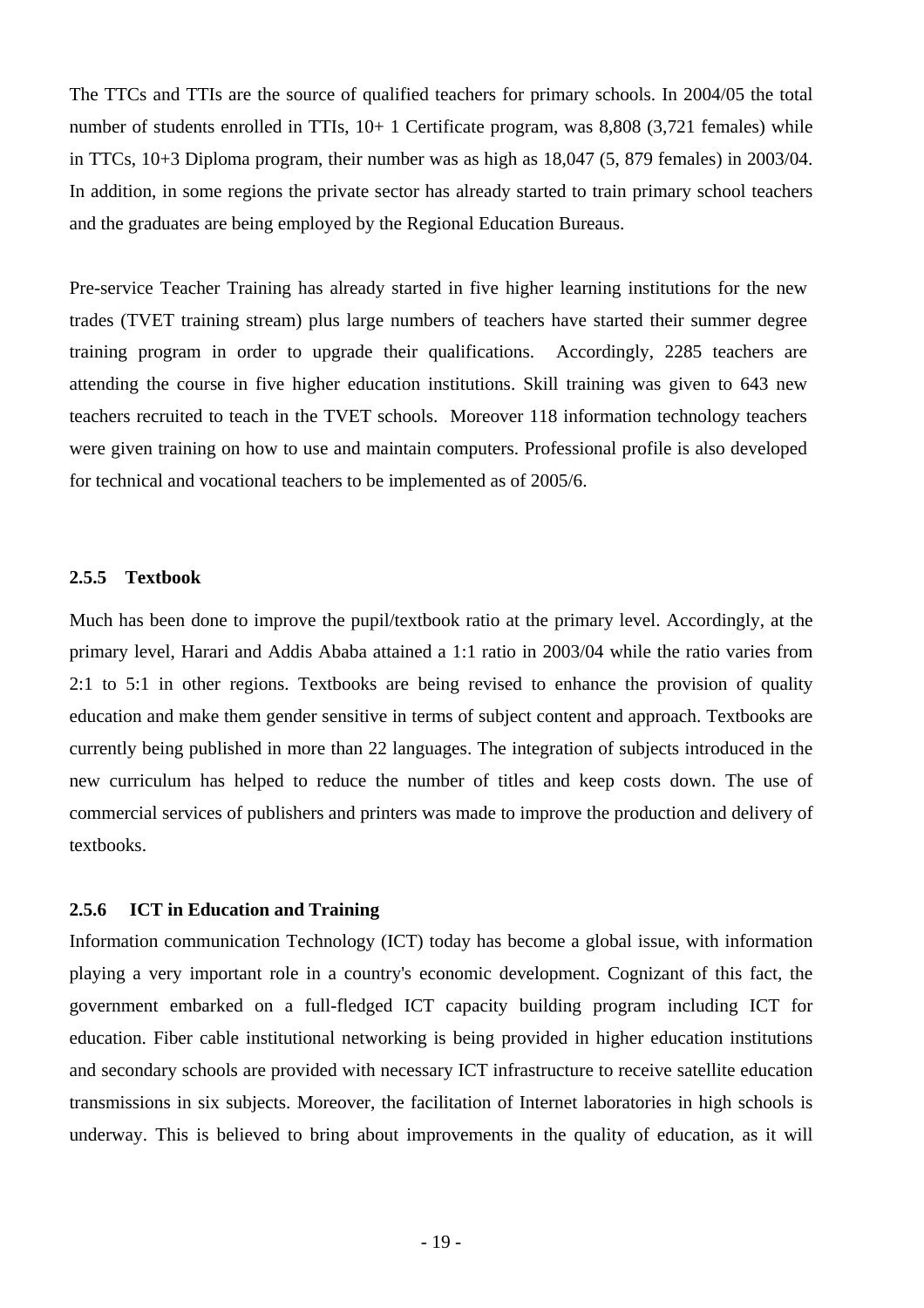enable students to utilize on-line and electronic libraries and information. It will also assist the professional development of teachers.

## **2.6 Efficiency**

## **2.6.1 General Education**

In 2003/04 the repetition rate in grade 1 was 2.94% representing a more than four-fold reduction from the 16.7% that Ethiopia experienced in 1996/97. The gender-disaggregated data for 2003/04 indicates that the repetition rates for boys and girls was 3.1% and 2.8% respectively. In 1996/97 the repetition rate for boys was 15.7% while for girls it was 18.6%. The decrease in the repetition rate indicates that more and more schools are implementing continuous assessment to effect children's transition through the grades. As a result, the national repetition rate at primary (1-8) level fell to 4.25% in 2003/04 from the high of 11.9% in 1996/97. This 7.65 percentage point reduction in the repetition rate in seven years is clear evidence of an improvement in the internal efficiency of the primary school system.

On the other hand, no promising improvement has been observed in the dropout rate. The dropout rate in Grade 1 is still very high although there was a decline in 2003/04. The dropout rate in Grade 1 decreased from 29% in 1996/97 to 22.4% in 2003/04, a fall of 6.6 percentage points. When the 2003/04 data is disaggregated by gender the dropout rates in Grade 1 were 22.7% and 22% for boys and girls respectively. The evidence suggests that on average nearly one out of four students is dropping out of school before he/she reaches Grade 2.

In 1996/97 the gender disaggregated dropout rates for grades 1- 8 were 16% and 15.6% for boys and girls respectively. The dropout rate for both sexes was 15.8% in the same year. In 2003/04 the dropout rates slightly declined and reached 15% for boys, 13.6% for girls and 14.4% for the both sexes. The magnitude of these numbers clearly highlights the need to focus on appropriate strategies to reduce dropout rates. Levels of drop-out vary greatly across the country with Addis Ababa experiencing a low level of drop-out, and regions such as Gambella and Afar being at the other end of the spectrum. Research suggests that dropping out of school is effected to a greater extent by socio-economic factors rather than specific school related factors. Nationally the dropout rate for girls is marginally less than that of boys but it is much higher for girls in regions such as Gambella and Somali.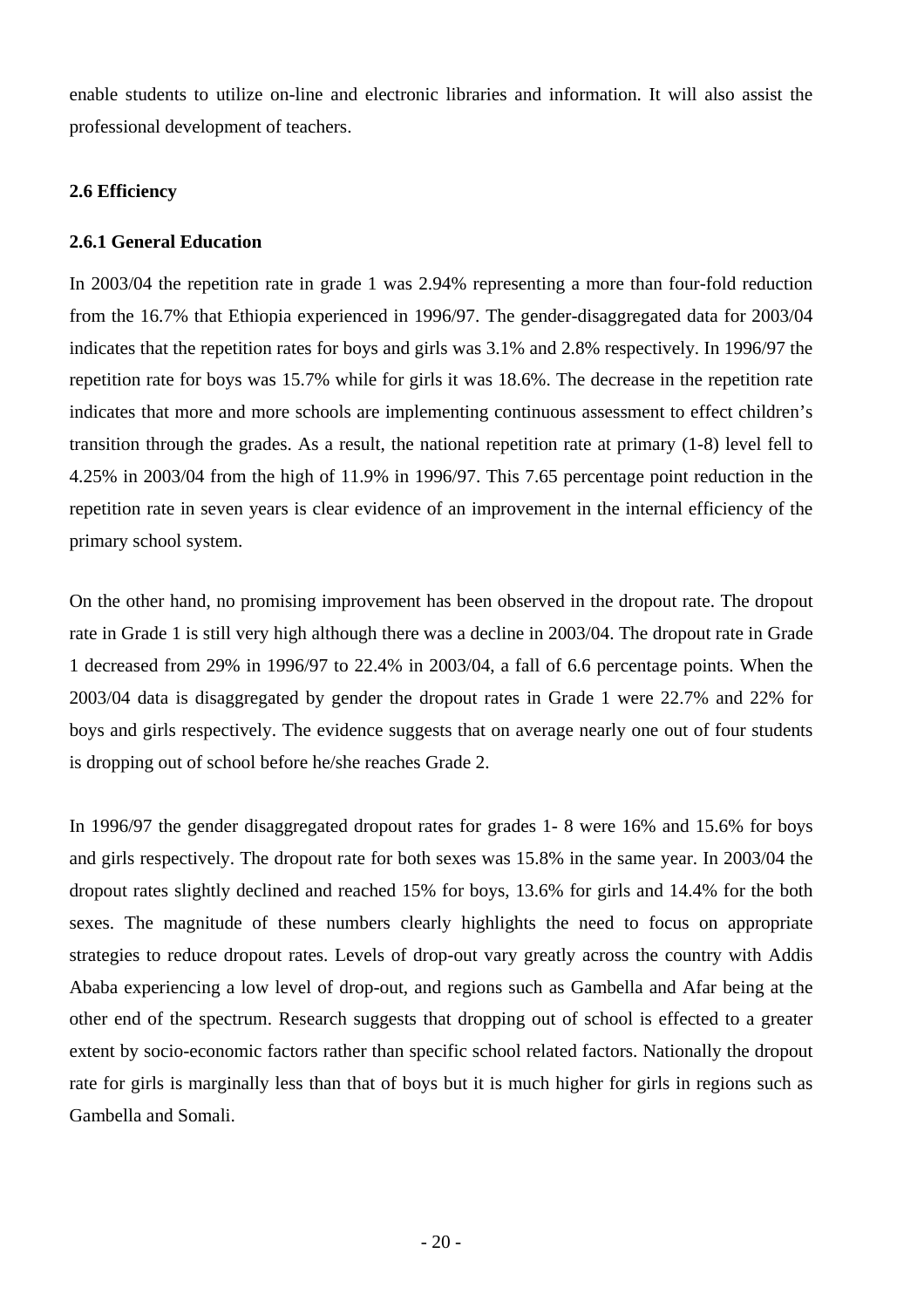In 1996/97 the pupil/section ratio was 57. Although the objective in ESDP-I was to bring down this figure to 50, it continued to increase and reached 73 in 2001/02. ESDP-II planned to reduce this figure to 60. However, in 2004/05 (end of ESDP-II) the pupil/section ratio had only fallen to 69, with regions such as Oromia and SNNP having a pupil/section ratio of 74.

#### **2.6.2 Secondary Education**

The student section ratio (SSR) at secondary level increased to 78 in 2004/05 from 65 in 1996/97. The target set for ESDP-II was to reach 60, but the achievement was higher than the program target by 30%.

Looking into the regional data, Amhara, Addis Ababa and Tigray have made considerable progress in bringing down the ratios below the national average. On the other hand, the ratios for the remaining regions have remained higher than the national average. Hence, this trend calls for serious action to bring down the student/section ratio to the standard that has been set.

Repetition rate for Grade 9 decreased to 10% in 2003/04 from 23.2% 1996/97. The gender disaggregated data for 2003/04 indicates that the repetition rates for boys and girls were 9.1% and 11.6% respectively. In 1996/97 the repetition rate for boys was 17.9% while for girls it was 29.7%. Unlike repetition rate, the dropout rate for the same grade increased during the same period from 9.2% to 19.3%. Disaggregated by gender this figure rose from 8.9% to 16% for girls, whilst for boys it increased from 9.5% to 21%.

#### **2.6.3 Technical Vocational Education and Training**

Much has been done to increase the efficiency of the TVET sub-sector. One of the major undertakings was the Technical and Vocational Education and Training Proclamation that was issued in March 2004 to give proper guidance to the system. Accordingly, guidelines have been prepared on the procedures of internship, certification, board and council establishment, standard management and human resource organization, vocational guidance and counseling, facilities maintenance, cost-sharing, occupational standard development hand book and production (service) centers organization and implementation. According to the proclamation, trade testing for skills acquired through formal and non-formal training also supports quality assurance measures.

Effort has also been made to build the managerial capacity of the sub-sector. Accordingly, 116 directors, assistant directors, deans and supervisors were given training on management,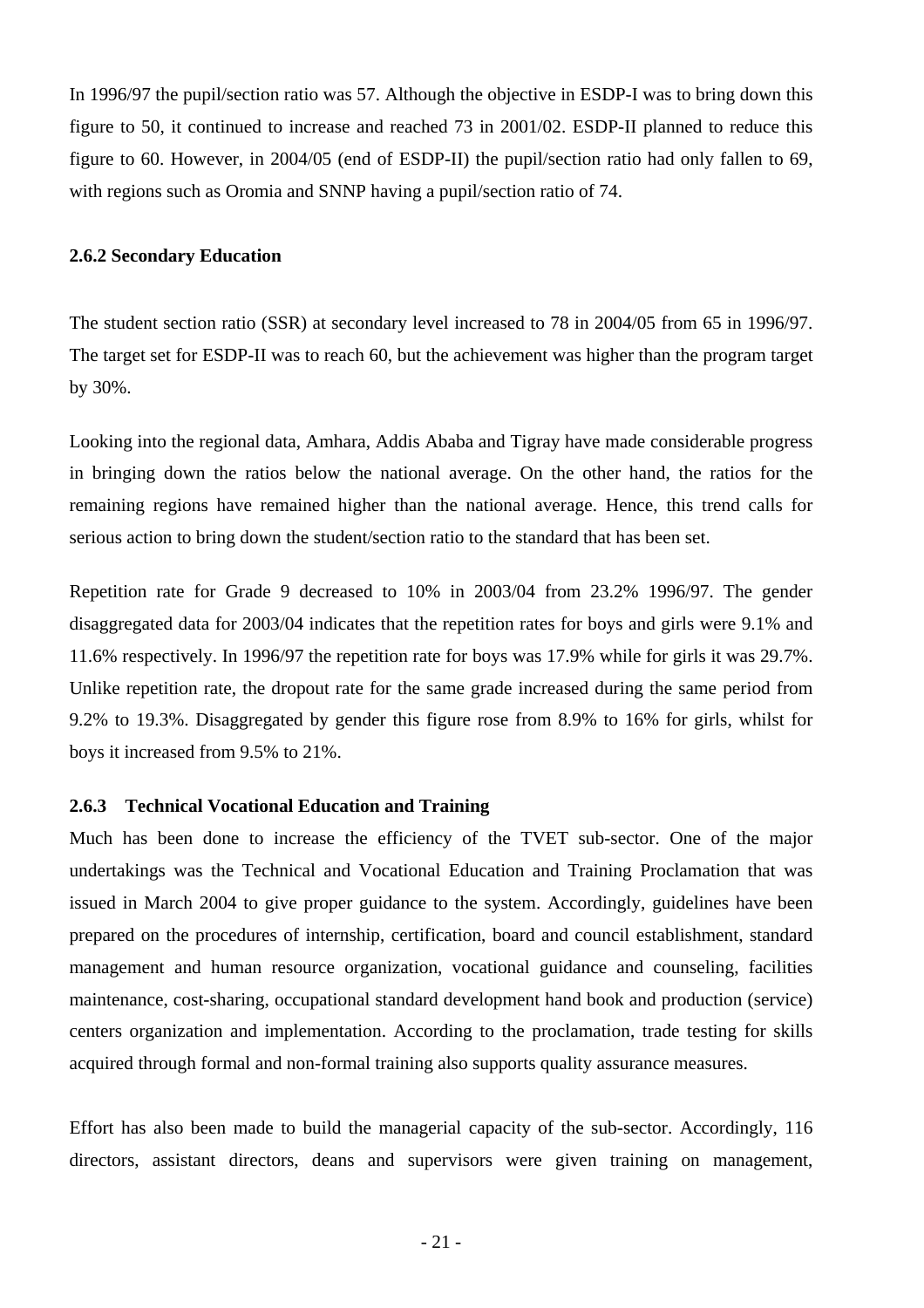procurement, material and human resource management with a purpose of building their capacity of school administration, professional support, follow-up and supervision to ensure standards of quality in the teaching-learning process. Fifty-one professionals drawn from the federal ministry, regions and training centers took part in as short training program abroad.

Labor market demand study and analysis for mid-level skill human power is being conducted to forecast future human power requirement. Training was given to regional and federal experts on labor market monitoring information system development.

Tracer studies were conducted in five regions and administration at pilot level and preparation is under way for a large scale undertaking during 2005/06. Based on the findings from sample regions guidelines were prepared for managing the production unit. Guidelines for internship, cost sharing, organization of production units and accreditations are under revision.

#### **2.6.4 Tertiary Education**

To improve the overall governance, leadership and management of Higher Education Sector a study was conducted under the title "Higher Education Systems Overhaul" (HESO). The recommendations forwarded in the study in relation to the development of responsible and competent citizens, the establishment of a democratic process in higher education institutions, the setting up of cost effective, efficient and result-oriented systems and the development of quality and relevance of research and consultancy have started to be implemented. Institutions have also started to implement the civil service reform program.

One of the common indicators of efficiency is the ratio of academic staff to students. The ratio of academic staff to students has improved from 1:8 in 1995 to 1:12 at present. But it is still less than that of some African regional universities: 1:15 for University of Nairobi, 1:19 for University of Ghana, 1:20 for Makerere University, 1:21 for University of Khartoum, and 1:28 for Cairo University. It is well below the staff-student ratio of some developed countries. Staff/student ratios are varying among academic programs, as some disciplines are more labor-intensive than others. **surely the lower the number here the better** 

HEIs generally have developed an appropriate range of modern and effective human resources management and resource practices and procedures. This is reflected in the investment made for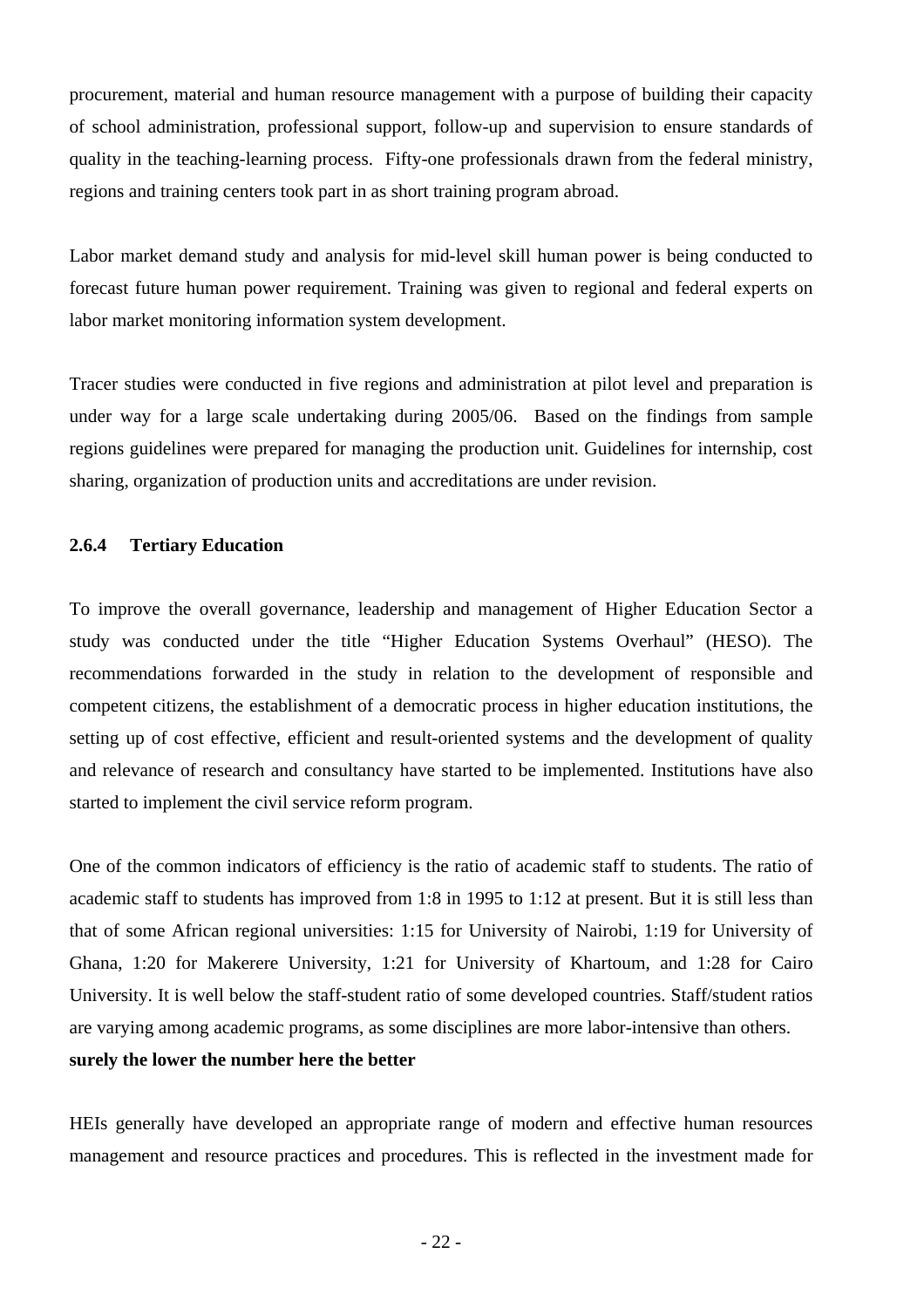the expansion of postgraduate training program in most universities. Compared to academic staff, the number of non-academic staff in Ethiopian universities is very high suggesting that too many persons have been hired showing inefficient administrative processes. While the ratio of academic staff to non-academic staff ranges from 1:1 to 1:3 in universities of Ethiopia, it is believed that this ratio should fall between 2:1 and 3:1.

## **2.7 Decentralization**

#### **2.7.1 General Education**

In the education sector, efforts have been made to deepen decentralization to school level. Decision-making is being shifted from regions and zones to Woredas and Municipalities and further to school level to improve direct response and service delivery. Accordingly, to facilitate the implementation of this decentralization process, MoE has developed Guidelines for the Organization of Education Management, Community Participation and Education Finance (2002). Based on these basic guidelines regions have developed their own guidelines focusing on specific areas such as education finance, community participation, school administration, etc.

The deepening of decentralization to Woreda level has contributed to strengthen Woreda level educational institutions. It has also offered opportunities to strengthen local governance, encourage initiatives, increase accountability, broaden the participation of communities, and improve school management and transparency.

Efforts have been made to build the capacity of the WEOs through intensive training organized in the areas of educational planning and management, financial management, auditing and procurement. It is also noted that schools and PTAs need to build their capacity before more responsibility could be given in the area of financial management.

#### **2.7.2 Technical Vocational Education and Training**

The management of TVET is decentralized to the region where in some regions TVET commissions are organized. The TVET Councils are also organized at Federal and regional level with members from relevant government offices, association/ federations of employers, relevant non-government organizations and private and government technical and vocational training institutions.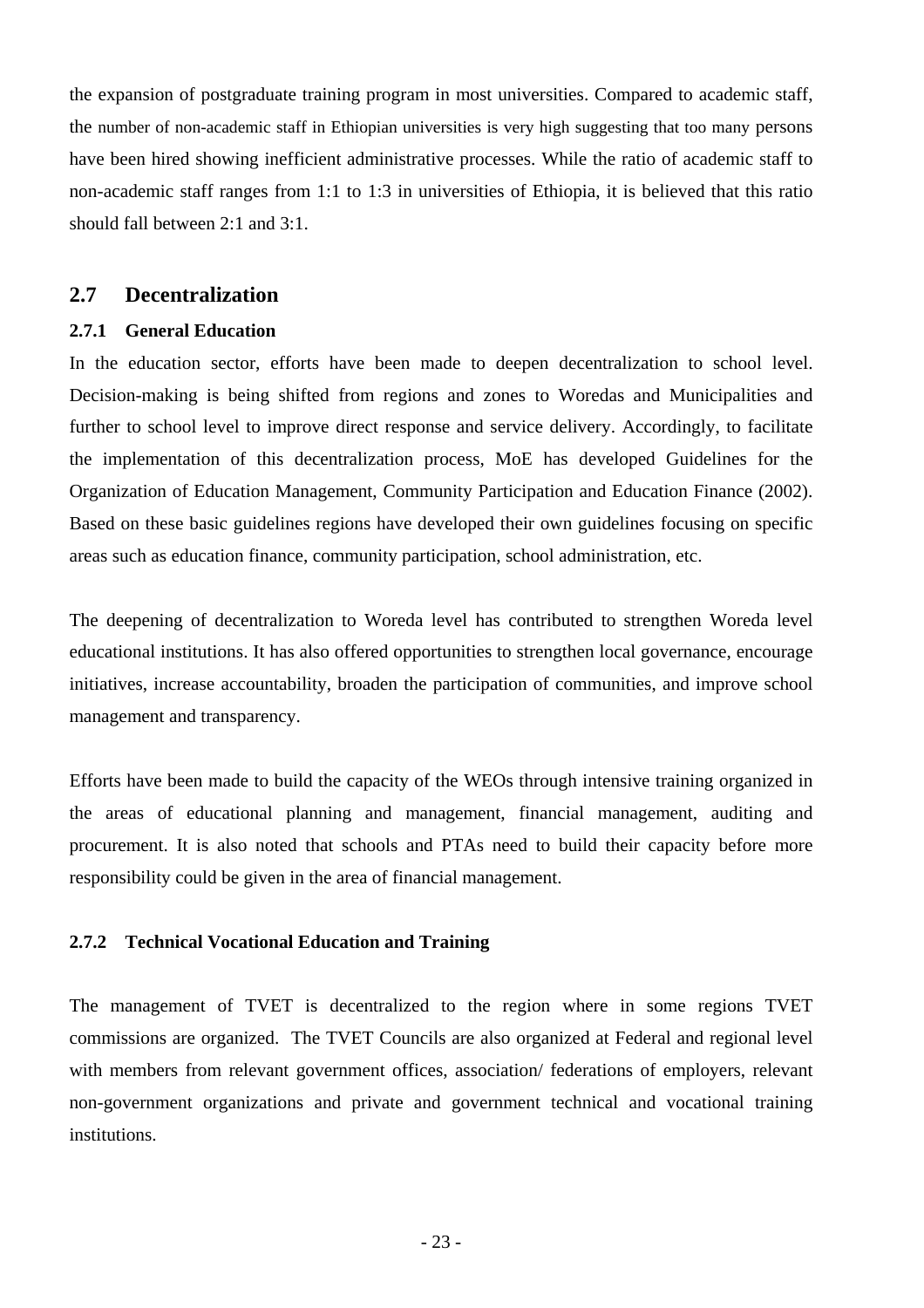#### **2.7.3 Tertiary Education**

With regard to the higher learning institutions, the Government has issued Higher Education Proclamation No 351/2003 that provides extensive autonomy of administration, academic freedom and accountability. Therefore, most of the administration of personnel including employment, financial administration, and procurement, establishment of relations with local and international counterparts has been devolved to the institutions.

#### **2.7.4 Community Participation**

Communities and PTAs are playing important roles in all aspects of education from generating resources to managing schools. Resources are mobilized for purchasing basic equipment and materials, hiring contract teachers, and building classrooms and schools. PTAs are active in raising the awareness of the general community on the benefits of education and in encouraging parents to send their children to school so as to increase access and reduce dropout. PTAs are involved in school management, preparing annual plans and follow-up disciplinary cases. Hence, communities are funding new school buildings, building teachers' houses, running non-formal education initiatives, and encouraging girls to go to school and be retained in school until they complete a given level of education. However, PTAs and communities still need further capacity enhancement in order to enable them to carry out the quality of support that schools need to help them function as desired.

The 2002 guideline, which is under implementation, clearly defines the duties and responsibilities of each stakeholder in the education sector. It also highlights each stake holder's accountability at each level. As a result, the last two years have shown an unprecedented community turn-out, not only in raising funds and constructing classrooms, but also in owning and managing the development of education in their respective communities. Education and training boards and PTA's have become instrumental in lowering dropout and repetition rates and restoring good discipline in schools.

#### **2.8 Budget Allocations and Financial Utilization**

The total financial requirement of ESDP-II was Birr15.1 billion. During the preparation of this document disaggregated data were not available to analyze the financial resources allocated to education from different sources and their utilizations. However, from the total Government budget figures, it was learned that the total budget allocation to education during ESDP-II (2002/03 –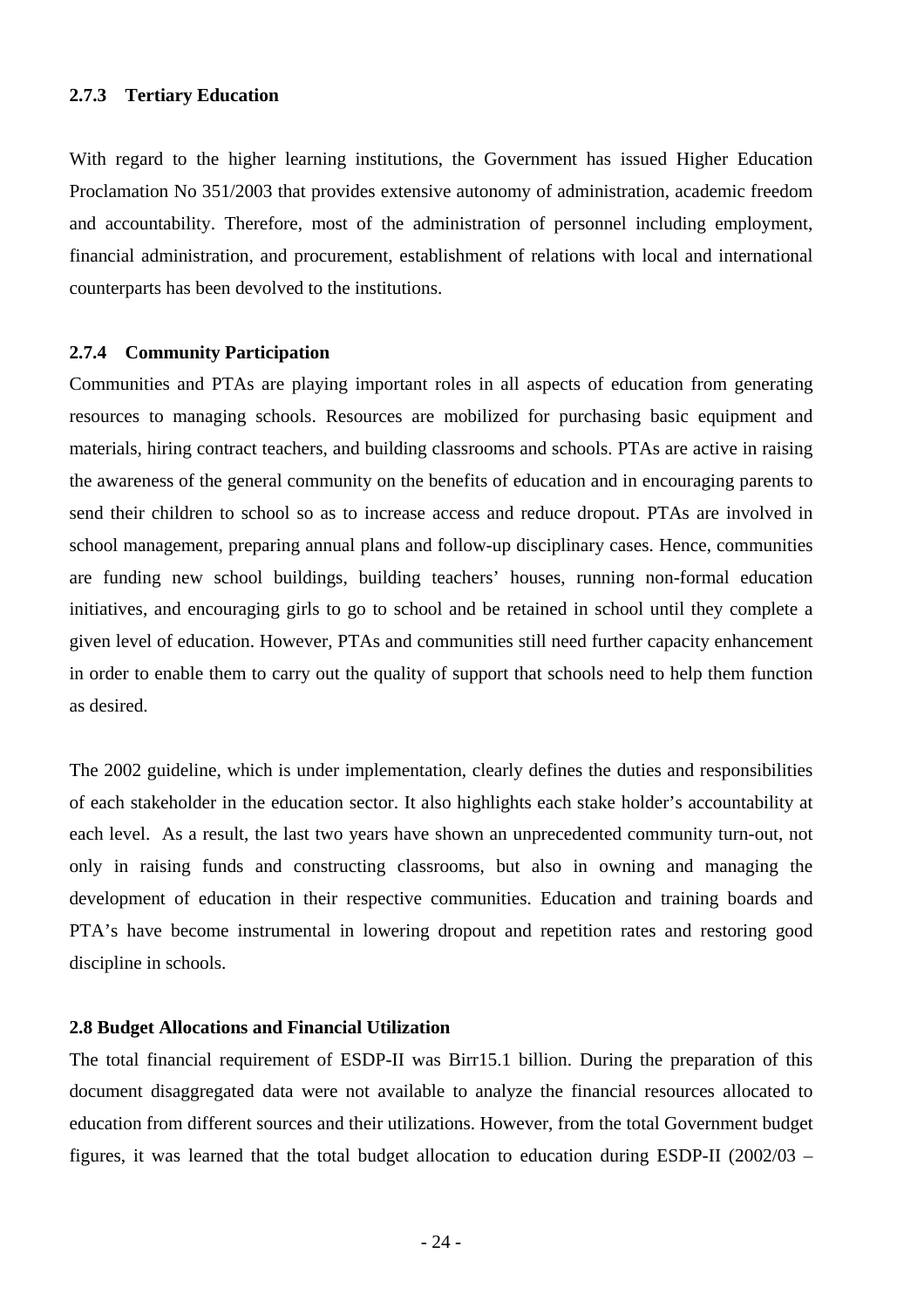2004/05) was Birr12.5 billion, which is 83% of the total requirement of the program. Since the community contribution in expanding education was significant (though there is no proper documentation), the total amount of funds that were made available to ESDP-II is much higher than what is indicated in the budget.

Financial planning and implementation has been improved from time to time. As a result better financial utilization capacity was developed during ESDPII. But still efforts need to be exerted to further improve capacity in order to ensure the timely closure of regional accounts.

At the Woreda level the education sector is receiving the largest amount of the block grant varying from 33 – 60% of which the largest part is for teachers' salaries, whereas the non-salary budget per student is small.

#### **2.9 Cross-cutting Issues**

#### **2.9.1 Civic and Ethical Education**

The education system has a societal responsibility to produce good and responsible citizens, who understand, respect and defend the constitution, democratic values and human rights; develop attitudes for research and work and solve problems; develop a sense of citizenship to participate in and contribute to the development of the community and the country. To achieve this objective, a curriculum for the delivery of Civics and Ethical Education was developed, appropriate textbooks were prepared for each grade and level and teachers were oriented. As a result Civics and Ethical Education has started to be taught at the primary, secondary and tertiary level.

To promote the effectiveness of civics and ethical education, the Ministry of Education has taken different measures so far. The value of civics and ethical education are integrated in all subjects, both at primary and secondary levels, to help students acquire, understand and own the values. On the other hand, efforts have been made to build the capacity of teachers through the provision of training opportunities so that they can effectively teach civics and ethical education. Moreover, civics and ethical education clubs have been established in all schools to let students have the chance to exercise what they have learned in their respective classes and develop their skills for active participation.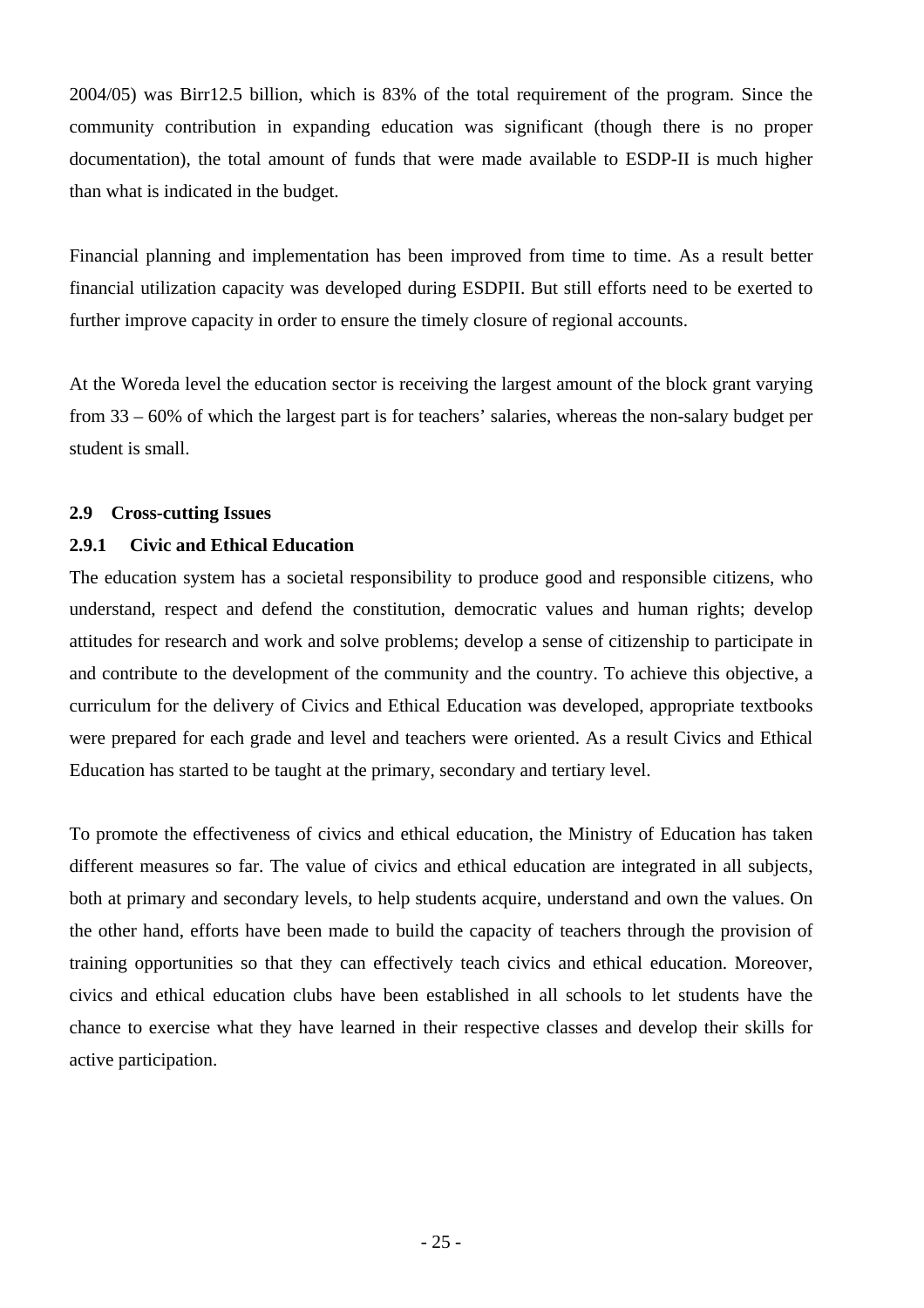#### **2.9.2 Special Needs Education**

International experience reveals that 10 to 20 percent of the school age children have special needs. Although EMIS currently does not have data on this, using the international average one can estimate that Ethiopia has between 1.7 and 3.4 million school-age children who require special needs education.

In cooperation with the Government of Finland and UNESCO, the Ministry carried out a situational analysis of special needs education services in the country (Report on the situation of Special Needs Education in Ethiopia 2005). The analysis assessed the awareness of SNE as a human right and a component of the overall education sector development, and the capacity that regional education bureaus have in planning and coordinating special needs education services. The main findings indicate that:-

- The goal of Universal Primary Education includes children with special needs. But there is a lack of awareness that so many young children with special needs enrolled often repeat and dropout, if they do not receive sufficient support.
- Altogether, there are 15 special schools, most of them run by NGOs, and 285 special classes attached to regular government schools. The conditions of the special classes vary from very poor to satisfactory.
- Special needs education initiatives are not systematically integrated into the overall education system. SNE services are not included in regional and Woreda plans and budgets and reports. The lack of SNE services, such as identification of special needs, itinerant resource teachers etc. affect both access to and the quality of education.

## **2.9.3 HIV/AIDS and Education**

HIV/AIDS has a multifaceted impact on education. Demand for education is threatened due to sickness and death of school-age children, whilst orphans and vulnerable children may have little or no opportunity to attend school. The supply of education services is affected by a rise in the number of teachers and other personnel who become sick and die as a result of the epidemic. Efforts made to tackle the problem divert scarce resources away from activities devoted to enhancing quality and access in education.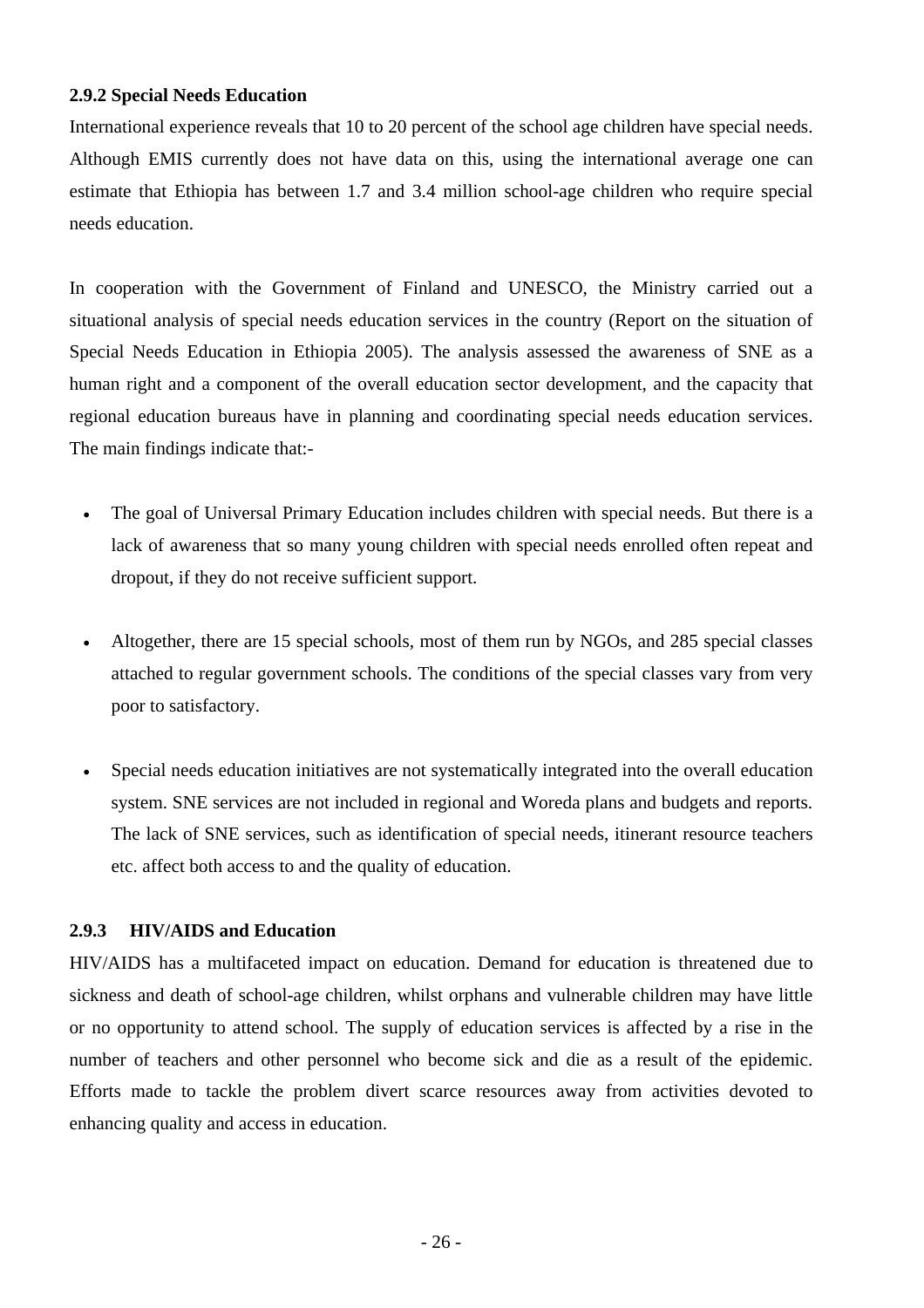To reverse the situation, HIV/AIDS education has been integrated into a newly developed curriculum in order to mitigate the impact of HIV/AIDS. Anti-AIDS clubs have been established in almost all Ethiopian primary and secondary schools and in ten tertiary institutions. Training workshops have been conducted for anti-AIDS clubs and guidelines on how to facilitate and conduct anti–AIDS clubs have been produced and distributed to schools.

Following the establishment of the National HIV/AIDS council, MOE organized the HIV/AIDS task force and the following activities have been undertaken:

- A HIV/AIDS baseline survey was conducted on secondary schools in Ethiopia.
- A study was conducted on the impact of HIV/AIDS on the education sector and the status and problem of HIV/AIDS education in Ethiopia to respond to the impact on teachers supply and student demand
- Based on the report of the above-mentioned study, activities are underway to further strengthen the integration of HIV/AIDS education in the curricula of various school subjects.
- A national seminar on "Accelerating the Education Sector Response to HIV/AIDS" was organized where 165 participants from all levels of government (including regional education bureaus), donors and other agencies participated. At the end of the workshop, strategies were worked out on how to mitigate the spread of HIV/AIDS at all levels of the education sector.
- A comprehensive source book on HIV/AIDS education has been developed for teachers.
- HIV/AIDS education booklets have been prepared as readers for secondary schools.
- Posters and brochures on HIV/AIDS prevention and control and care have been printed and distributed to schools, teacher education institutions and universities and other institutions.
- A video film on HIV/AIDS was produced for secondary schools and 300 copies were sent to the regions for distribution to all secondary schools.

#### **2.10 Review of Major Activities Proposed in ESDP II**

The overall objective of ESDP-II was put in line with the priorities of SDPRP and the Millennium Development Goals, i.e. good quality universal primary education by 2015, meeting qualitative and quantitative demand for human power, etc. To attain the above goals, ESDP-II identified and carried out different activities during the program period. In order to measure those achievements the program has identified indicators and set targets. Table 1 below provides the indicators along with their base year values, targets and achievements. As indicated in Table 1, access indicators are either achieved or exceeded. Although significant progress has been made towards achieving the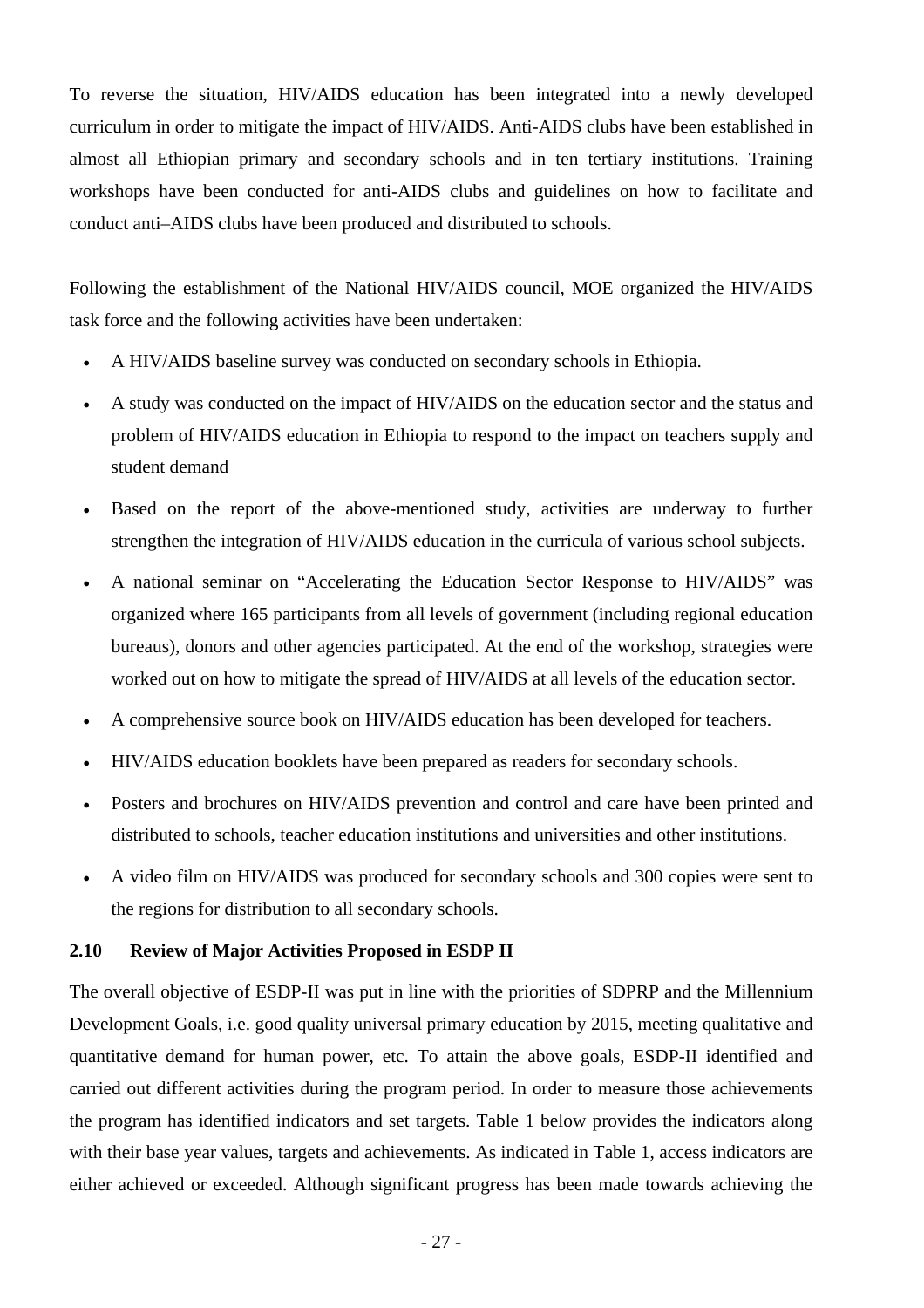quality and efficiency targets, they have not yet been reached. The share of girls in primary school enrollment was slightly higher than the target while the achievement for primary GER in the two most underserved regions was below the target**.** 

|                | <b>Indicators</b>                                           | <b>Base Year</b><br><b>EC 1993</b><br>(2000/1) | <b>Result</b><br><b>EC 1995</b><br>(2002/3) | <b>Result</b><br><b>EC 1997</b><br>(2004/5) | <b>Target</b><br>set<br>for EC 1997<br>(2004/5) |
|----------------|-------------------------------------------------------------|------------------------------------------------|---------------------------------------------|---------------------------------------------|-------------------------------------------------|
| 1              | <b>BUDGET AND EXPENDITURE</b>                               |                                                |                                             |                                             |                                                 |
|                | <b>Education share of total budget</b>                      | 13.8%                                          | 17.2%                                       | 16.7%                                       | 19%                                             |
| $\overline{2}$ | <b>ACCESS</b>                                               |                                                |                                             |                                             |                                                 |
|                | <b>GER Primary 1-8</b>                                      | 57.4%                                          | 64.4%                                       | 79.8%                                       | 70%*                                            |
|                | <b>Boys</b>                                                 | 67.3%                                          | 74.6%                                       | 88%                                         | 78%*                                            |
|                | <b>Girls</b>                                                | 47.0%                                          | 53.8%                                       | 71.5%                                       | $62\%$ *                                        |
|                | Total no of primary schools                                 | 11,780                                         | 12,471                                      | 16078                                       | 13,201                                          |
|                | <b>GER Secondary 9-10</b>                                   | 12.8%                                          | 19.3%                                       | 27.3%                                       | 16.0%                                           |
|                | <b>Boys</b>                                                 | 14.8%                                          | 24.0%                                       | 36.6%                                       | 17.0%                                           |
|                | <b>Girls</b>                                                | 10.8%                                          | 14.3%                                       | 21.6%                                       | 14.4%                                           |
| 3              | <b>OUALITY</b>                                              |                                                |                                             |                                             |                                                 |
|                | Share of lower primary (1-4) teachers qualified             | 96.6%                                          | 97.1%                                       | 97.1%                                       | 99.0%                                           |
|                | Share of upper primary (5-8) teachers qualified             | 21.1%                                          | 28.7%                                       | 55%                                         | 80.0%                                           |
|                | Share of secondary (9-12) teachers qualified                | 36.9%                                          | 39%                                         | 41%                                         | 73.2%                                           |
| 4              | <b>EFFICIENCY</b>                                           |                                                |                                             |                                             |                                                 |
|                | Primary school student: section ratio                       | 70                                             | 73                                          | 69%                                         | 60                                              |
|                | Secondary school (9-12) student: section ratio              | 78                                             | 77                                          | 78%                                         | 60                                              |
|                | Grade 1 drop out                                            | 27.9%                                          | 28.7                                        | 22.4%                                       | 14.2%                                           |
|                | Total primary school drop-out ***                           | 17.8%                                          | 17.1                                        | 14.4%                                       | 8.9%                                            |
|                | Average primary drop-out for girls ***                      | 16.9%                                          | 17.8                                        | 13.6%                                       | 8.5%                                            |
|                | Average grade $4-8$ repetition rate ***                     | 10.3%                                          | 11.00                                       | 5.3%                                        | 6.4%                                            |
|                | Average grade $4-8$ repetition rate for girls ***           | 13.4%                                          | 14.1                                        | 6.2%                                        | 8.1%                                            |
|                | Coefficient of primary school efficiency                    | 31.8%                                          | 39.1                                        | 52.0%                                       | 50.0%                                           |
| 5              | <b>EQUITY</b>                                               |                                                |                                             |                                             |                                                 |
|                | <b>Primary GER in two most underserved Regions</b>          | 10.8%                                          | 14.8                                        | 22.1%                                       | 20.0%                                           |
|                | Share of girls in primary school enrolment (Grades 1–<br>8) | 40.6%                                          | 41.2                                        | 44.2%                                       | 43.3%                                           |
|                | Share of female teachers in primary education               | 29.4%                                          | 31.1                                        | 35.6%                                       | N/A                                             |

#### **Table 1: ESDP II Performance Indicators - Targets and Achievements**

**\* These are revised targets. The original targets were 65.0% for both sexes, which is 72.8% and 57.0% for boys and Girls respectively.** 

#### **2.11 ESDP-II Experience: Challenges and Lessons Learned**

Many lessons have been learned during the implementation of ESDP-II. The regular Joint Review Missions (JRMs) and Annual Review Meetings (ARMs) conducted to monitor the implementation of ESDP-II have been helpful in identifying the challenges facing the education system. Recognition of these challenges is an important step in finding timely solutions to strengthen the implementation capacity of ESDP-III, and to achieve the important goals set for the education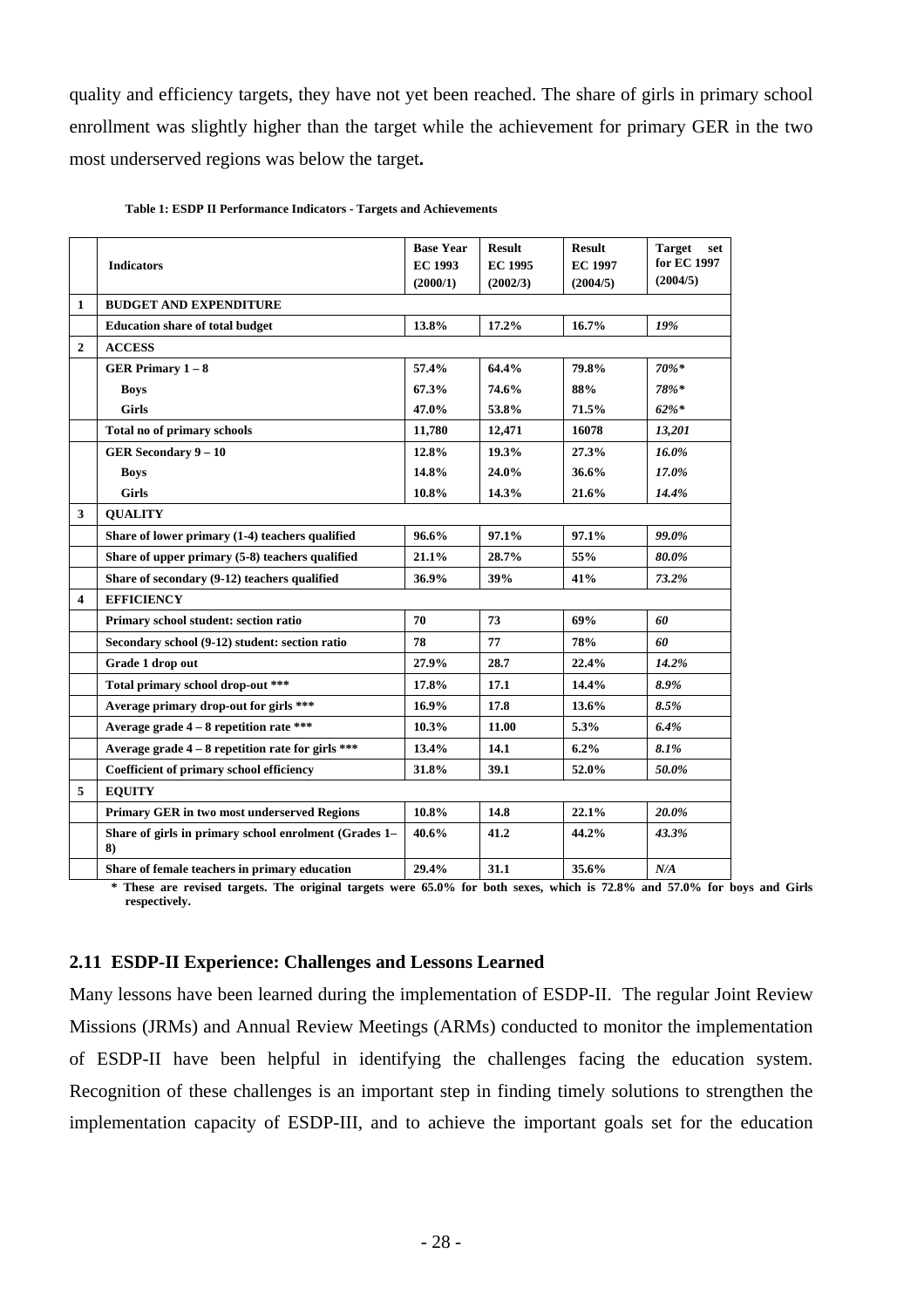system. Though the following list is not intended to be exhaustive it is believed that it represents the most prominent and persistent challenges facing the education system:

## **a) Challenges**

- While attempts have been made to improve access to quality education, further effort is needed in this area due to the rapid increase in the level of enrolment. There is a need to monitor the possible quality tradeoffs associated with such expansion. The quality of education needs to be improved in order to increase completion rates, to create the environment for teachers to effectively use their skills, and to maintain the confidence of parents in the school system. To this effect, urgent improvements need to be achieved in the areas of unit non-salary recurrent school budgets, student-section ratios, student-teacher ratios, availability of textbooks in schools, and supervision of the teaching-learning process.
- Lack of a sufficient number of qualified teachers is a persistent problem. Although effort is being made to increase the supply and improve their professional capacity through various programs, the problem is very acute in the second cycle of primary education and in secondary schools.
- Weak program management and implementation capacity has also contributed to low budget utilization in civil works and procurement. High turnover of professional personnel was one of the contributing factors to the low program management capacity. Such turnovers force the assigning of educational personnel with little or no experience or expertise in the relevant field. (Efforts have been made to build the capacities of Woredas using the support obtained from USAID and EU).
- Inadequate planning and management capacity at the lower levels of the organizational structures (e.g. woredas) is a critical problem in realizing the goals of education especially with regard to primary education. Skills to collect analyze and interpret education data are critically lacking at the lower levels of the organizational structures.
- Efforts made to improve the quality of education are offset by the greater push given to increasing enrolment.
- Lack of harmonization of donor and Government procedures with respect to planning, approving, implementing, procuring and reporting contributed to delays in the implementation process.
- The education sector has a double burden of catering for over aged children, who missed schooling due to the inaccessibility of education services, in addition to the school-age group. Besides, lack of adequate textbook management systems resulted in inefficient procurement and distribution.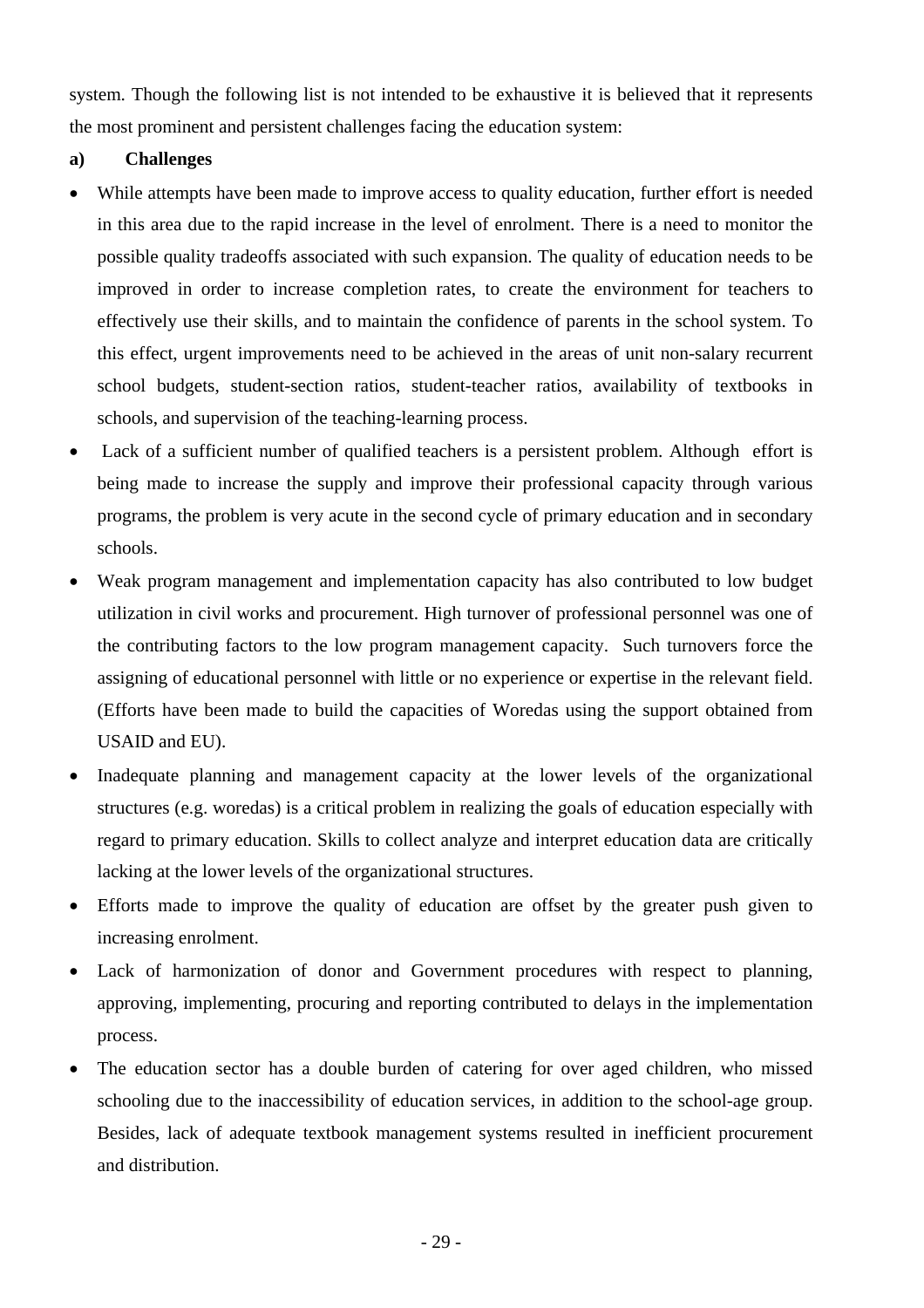#### **b) Lessons Learnt and Actions**

- In view of the Government's ambitions to reach education for all by the year 2015, inequities in access need to be addressed vigorously through the use of alternate education delivery model (ABE, NFE, inclusive education, and meeting the special educational needs). Providing education for all requires identifying barriers that hinder learning and overcoming or reducing or removing those barriers. All school age children and students can learn and many of them need some form of support in learning and active participation. Education leaders at all levels including school managers and teachers have to be aware of and be able to provide support to learners according to their needs.
- In the last two years the community participated not only in raising funds and constructing classrooms but also in owning and managing the development of education in their respective schools. Education and training boards and PTAs have become instrumental for lowering dropout and repetition rates and restoring good discipline in schools. Concerted efforts are needed to build their capacity in order to further strengthen their involvement in improving the quality and efficiency of education.
- Since available resources (human and financial) are in short supply, the system should strive to make efficient use of what is available (e.g. low cost construction of school buildings, multigrade teaching, the employment of paraprofessional, investments in creating a minimum of quality core staff in education offices).
- ICT applications have just been introduced in the post primary education levels and need to be effectively used for the teaching-learning process. Proper planning, monitoring and evaluation of these applications as well as continuous training of teachers and technicians in both software and hardware management of the system are necessary to ensure their optimal use.
- Bottlenecks in providing and assisting timely and accurate financial information flows on the projects and programs result in delays in taking appropriate remedial actions and in speeding up the implementation process. To this end, both Federal and Regional governments need to adhere strictly to the planning and budgeting calendar in the provision of planning data and approval of plans and budgets. Similarly, donors need to provide budget-planning data to the Government on time to meet the planning and budgeting calendar.
- Capacity building programs at different levels of the system in planning, management, monitoring and evaluation for the realization of the ESDP II goals are vital.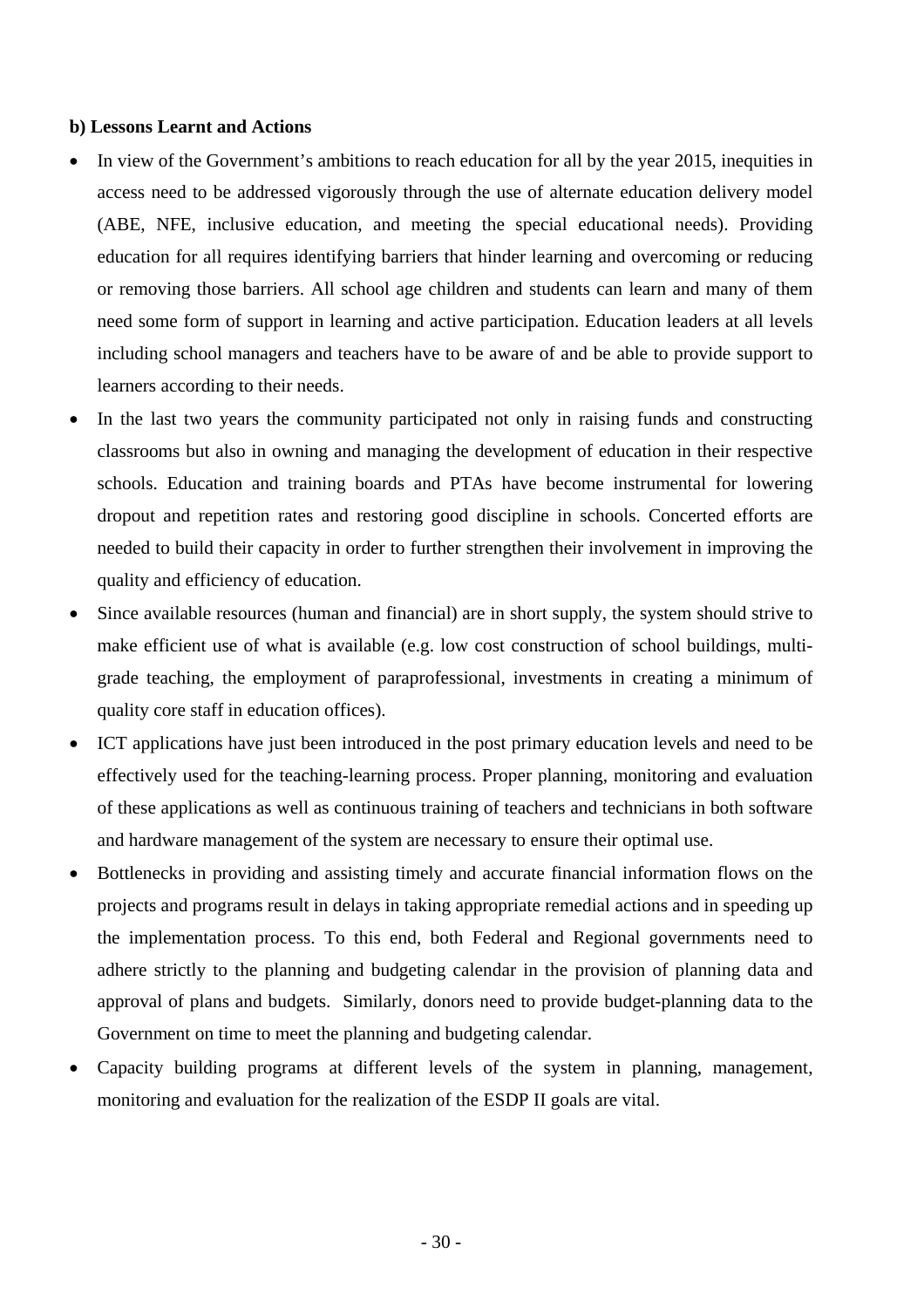## **3. Issues, Overall Goals, and Strategies for ESDP III**

#### *3.1.* **Issues.**

The overall goals of ESDP-III are in line with the priorities of SDPRP and the Millennium Development Goals, i.e. good quality universal primary education by 2015, meeting qualitative and quantitative demand for human power, etc. Hence, the overall mission of all educational institutions in the country should be to produce good citizens who respect and defend the rights and responsibilities stated in the constitution, build the capacity to solve problems, train in various professions and skills so as to participate in the economic development of the society, with positive outlook for the expansion and dissemination of science and technology. The Education and Training Policy of 1994 emphasized this aspect of nation building and provided strategies to accomplish the goal. However, the education reform program has been in operation for ten years and this is too short a period to accomplish all these important goals of nation building through the development of good citizenship. Therefore, the overall goal of producing good citizens will continue to receive greater importance in the coming years.

The Government of Ethiopia gives a very high priority to poverty reduction as part of its overall goals for socio-economic development. The Poverty Reduction Strategy has identified four priority sectors; i.e. roads, education, agriculture and natural resource, and the health sector.

To implement the Poverty Reduction Strategy successfully, the economy will need substantial additional skilled and trained human power at all levels- low, middle and top. Expansion of the road infrastructure, education, agriculture and health services will demand a substantial number of trained human power. Thus, responsibility for training the required additional skilled human power will substantially fall on the tertiary and TVET sub-sectors of the education system.

Although significant progress has been made in increasing access and coverage for primary education, faster progress needs to be made in this area in order to achieve the goal of Universal Primary Education (UPE) by the year 2015. Along with further increases in access and coverage, the gains made in attaining equity need to be strengthened further, with special attention to the two disadvantaged regions, Somali and Afar.

International research has proved that a person with at least 4 or 5 years of primary education is more productive than someone who is illiterate. Productivity, although it may not happen always, generally leads to growth in income and this in its turn brings about a decline in the level of poverty. Moreover, a person with at least 4 or 5 years of primary education is more responsive to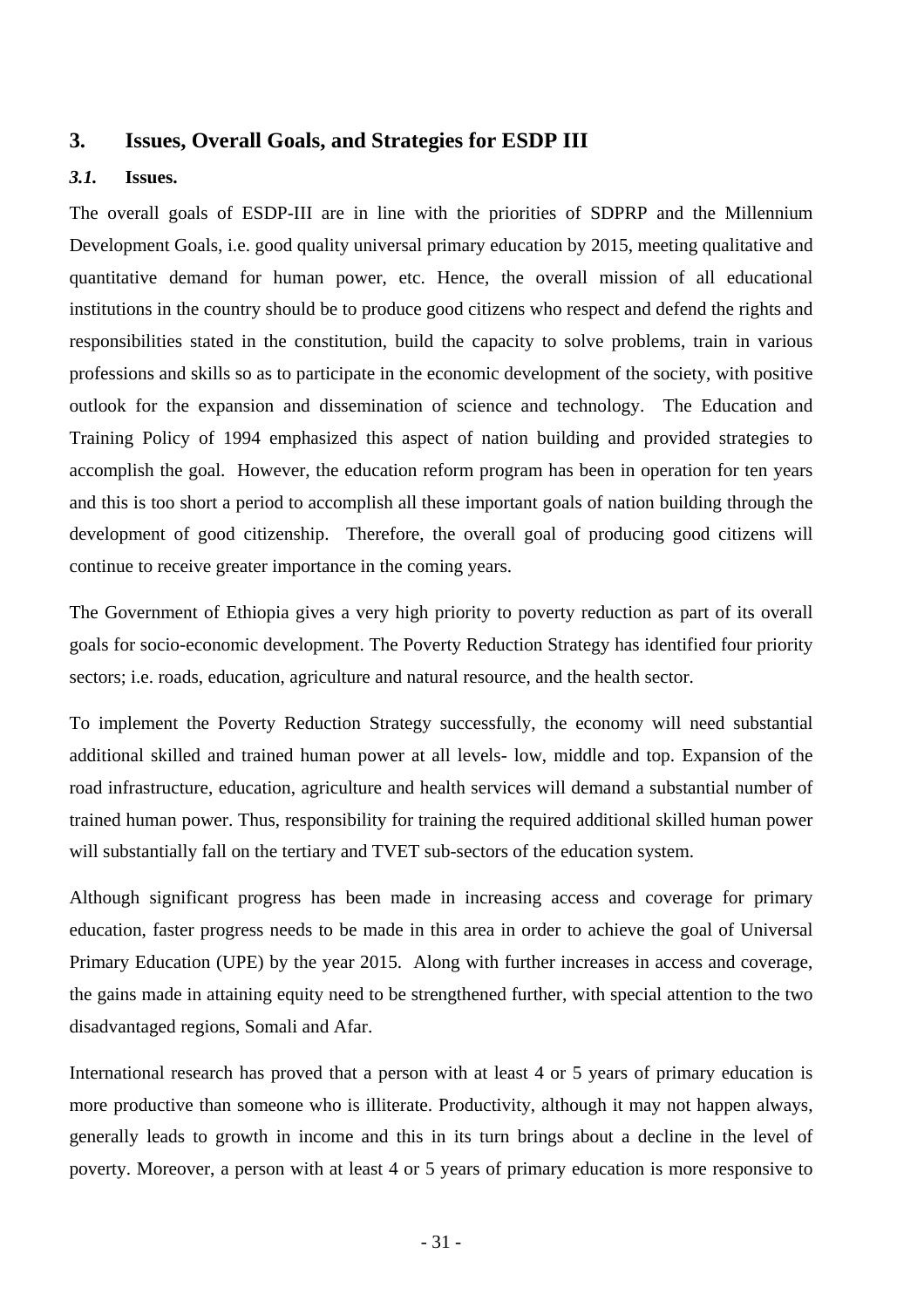attitudinal changes in nutrition, health, family planning, etc., thus facilitating the alleviation of nonincome poverty. Parental literacy not only increases productivity but also helps parents and communities to better appreciate the value of education, which in turn results in better school participation. In addition to sending their children to school, parents will also have the feeling of and better capacity in owning and managing schools.

However, Ethiopia has a high level of adult illiteracy with the adult literacy rate equaling 41.5% (33.8% for women and 49.2% for men). In order to achieve the first MDG (eradicating extreme poverty), it will be necessary for the country to raise the level of literacy of its population as a whole. To some extent this will be done through the expansion of the primary education system, as all primary school age children will be able to attend school in the near future. But in the short term, the education system has to respond to this by way of initiating and strengthening functional adult literacy programs as well as expanding and improving the Community Skills Training Centers that provide the basic skills to increase productivity in small scale agriculture and other economic sectors. However, the Government alone cannot carryout such programs without the active involvement, ownership and commitment of communities, NGOs and civil society.

One of the major bottlenecks for the timely utilization of the resources is the lack of organizational and human capacity. Though much has been done during the ESDP-I  $&$  ESDP-II, still more efforts need to be exerted to harmonize procedures, provide appropriate technical systems for the timely flow of information, strengthen managerial leadership, etc. Without building adequate implementation capacity at the center and in the regions, the targets set for ESDP-III cannot be fully realized.

Although the repetition rate is improving, the dropout rates remain high especially in Grade 1. Unless dropout and repetition rates are brought down and internal efficiency is improved, the nation cannot achieve universal primary education by 2015. Low internal efficiency entails the wasting of very scarce resources. The quantity and quality of critical inputs such as teachers, textbooks, classroom etc., must be improved in order to improve the internal efficiency of the education system.

Curriculum reform which aimed at improving the relevance and quality of education calls for concomitant changes in teaching methods, teacher discipline, the role of the teacher in producing good citizens, the system of examinations and assessment, the provision of teaching resource materials in the classroom etc., for its successful implementation. Therefore, efforts need to continue to make the curriculum more relevant to the needs of society and the economy and to meet the desired cognitive and attitudinal levels of students at each cycle.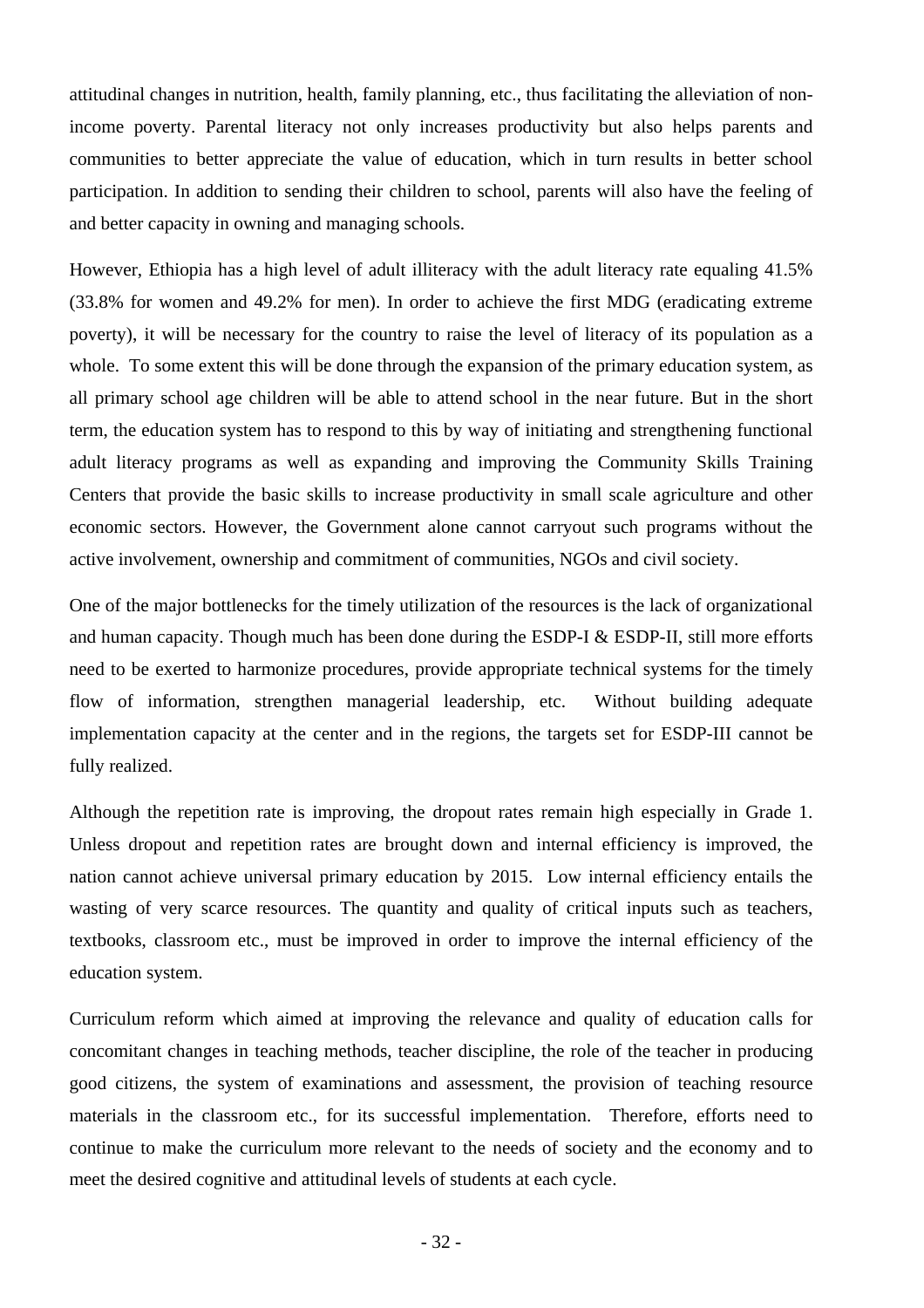Secondary education is an important part of any industrialization and modernization program. It will expand in line with the expected upsurge in primary enrollments and the directions set for the economic development of the country. Investment into secondary education should be increased. Moreover, pervasive shortage and low qualifications of teachers, inadequacy of facilities, overly large class sizes, and inaccessibility of schools to rural communities are features of secondary education that require solutions*.* 

Producing qualified human power in sufficient numbers in order to meet the needs of the economy at all levels will require the maintenance of greater vertical integration among programs ranging from secondary to technical and vocational education and training (TVET) to all levels of higher education. The need to maintain an efficient vertical integration between different sub-sectors of education to meet economic development needs compels further expansion of higher education in terms of its intake capacity and diversity of the programs offered. Similarly, the need for the provision of skills to widen the economic opportunities for increasing numbers of graduates of primary and secondary schools will demand the expansion of TVET and tertiary institutions and programs. Without such expansion, the nation cannot benefit fully from the investments in primary and secondary education.

The contribution of the private sector and non-government organizations in the provision of education is encouraging**,** but it is hoped that this will expand in the future. Furthermore, there is a need to have a higher level of parental and community involvement in making decisions regarding the quality and efficiency of the education offered to their children. Private enterprises can make use of investment opportunities to take part in education related activities like publishing textbooks and reading materials, manufacturing of school furniture, production of equipment, etc*.* 

Education in Ethiopia is challenged by HIV/AIDS. Schools, institutes, colleges and universities are home to the population that is most likely to engage in risky behaviors for HIV infection. In addition students are also affected socially by the death of their parents from the epidemic. Teachers and administrators are also affected by the epidemic. Several studies indicate that HIV/AIDS is affecting the demand for education by reducing the number of students attending schools and it is also challenging the supply of education due to increased death and sickness of teachers. Therefore, there is a need to prove that education is a powerful force in combating the spread of HIV/AIDS by making concerted efforts for the realization of the education sector response to HIV/AIDS strategy outlined in the February 2004 national seminar.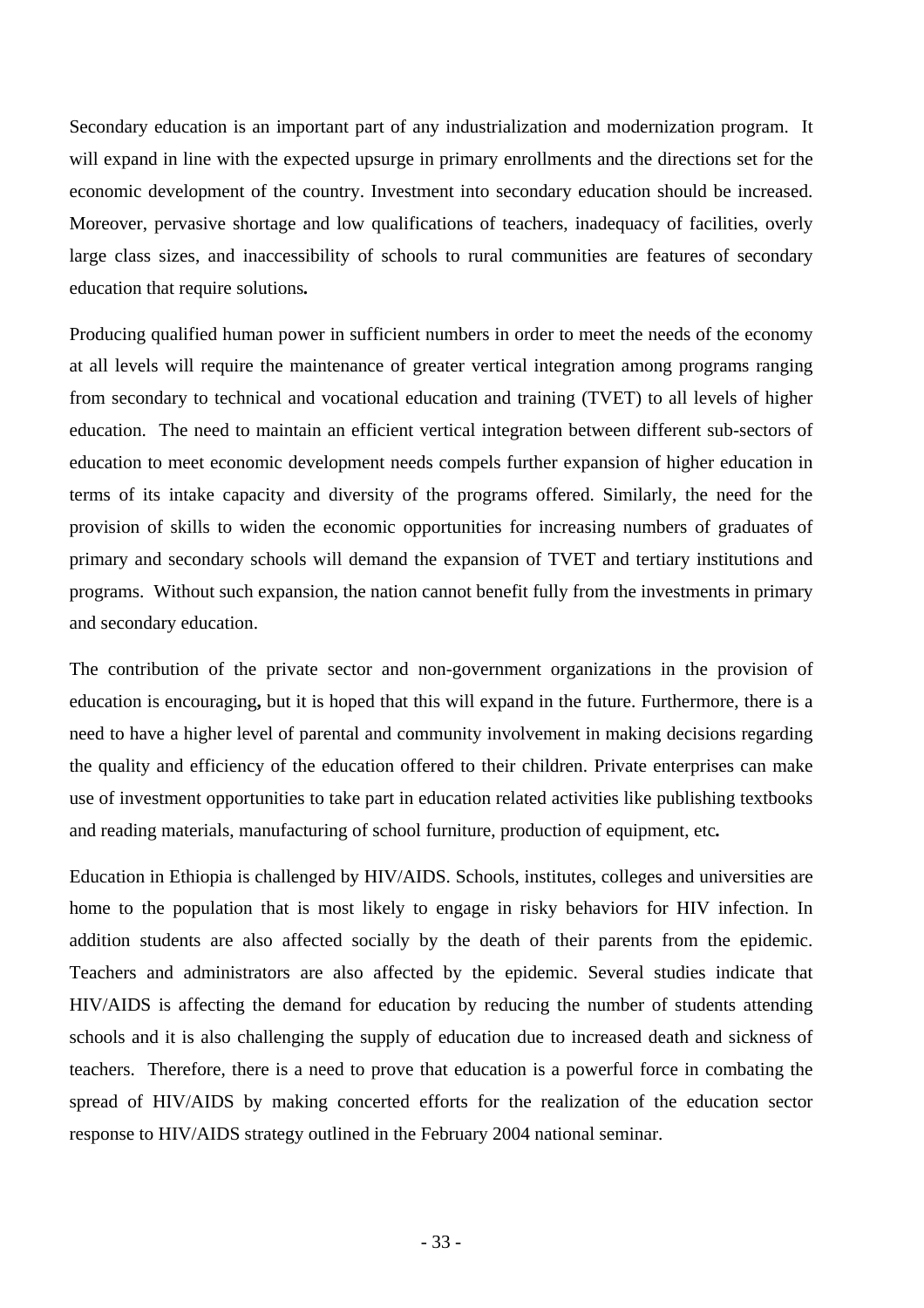## *3.2. Overall Goals of ESDP-III*

Having recognized the vision of the Ethiopian Government and the vision and mission of the Education Sector, and the role of education in poverty reduction, the following major goals are identified.

## **3.2.1 General Education**

- To produce responsible and competent citizens
- To increase access to educational opportunities at primary level, to achieve UPE by the year 2015.
- To improve the quality of education,
- To enhance efficiency and use resources wisely.
- To address equity issues by narrowing the gap between male and female, among regions and rural and urban areas,
- To provide increased access to Adult and Non-Formal Education in order to combat the problem of adult illiteracy.
- To increase access to quality secondary education based on the demand of the economy for trained human power at middle and higher level and the intake capacity at the tertiary level.

## **3.2.2 Technical Vocational Education and Training**

- To provide relevant and demand-driven education and training that corresponds to the needs of economic and social sectors for employment and self-employment through labor market assessments and by re-orienting and re-focusing the existing TVET system.
- To assure the quality of TVET training programs.
- To develop demand-oriented curricula based on Occupational Standard and Occupational Training Standard for non-formal and formal education and training by involving experts from the world of work.

## **3.2.3 Tertiary Education**

- To develop responsible and competent citizens who meet the quantitative and qualitative demand for a high-level trained labor force based on the socio-economic development needs of the country.
- To ensure democratic management and governance in Higher Education system.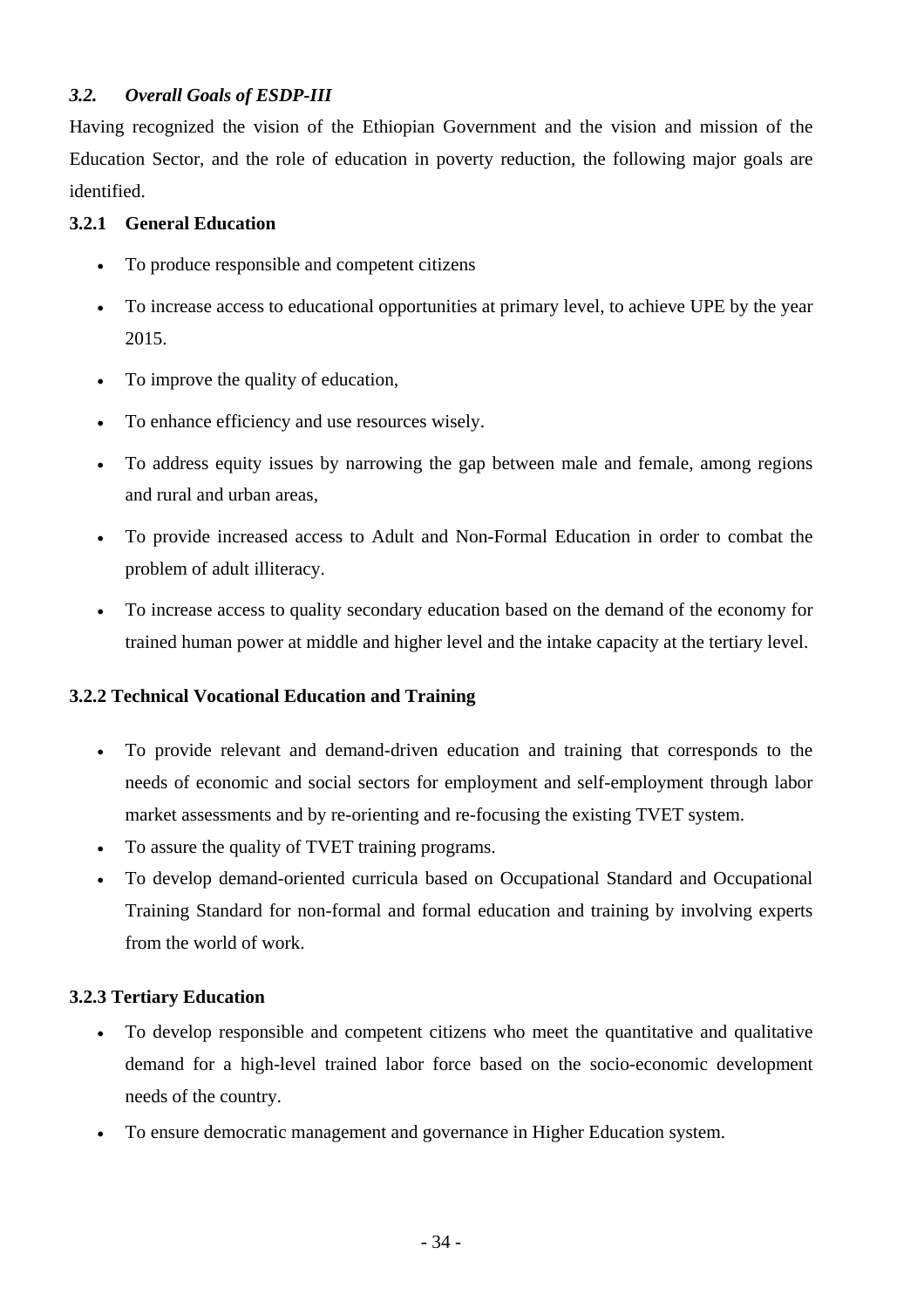- To set up a cost effective, efficient and results-oriented system in order to develop an appropriate range of modern and effective human resources management procedures and practices.
- To develop the volume, quality and relevance of research and consultancy services which are necessarily directed to the needs of the country.

## *3.3. Overall strategy of ESDP III*

- The central mission of all educational institutions is to nurture and produce competent and responsible citizens who participate actively in and are knowledgeable about public affairs. Many and varied activities will be planned in order to achieve this central mission.
- Formerly, the way to increase access to and enhance the coverage of primary education was through the construction of high cost schools even in low-density population areas with low student section ratios. This was done in the name of quality assurance. Such practices must now be scrutinized and solutions found to maximize the use of available and scarce resources. To increase access to basic primary education, alternative approaches such as low cost schools, one classroom school, multi-grade classroom schools, etc. for first cycle primary will be encouraged.
- A stronger and wider role for non-formal education and other alternatives for the expansion of primary education will be implemented. Therefore, alternative basic education and functional adult literacy programs shall be expanded*.*
- Each Region shall organize adult literacy programs, which would involve developing materials in the mother tongues of learners. The learning materials shall cover areas of life skills such as primary health care; prevention of diseases such as malaria, HIV/AIDS, etc; family planning; environment; agriculture; marketing; banking; gender issues etc. in order to enable the population as a whole to participate in the development process. Teaching literacy will be a voluntary activity organized at school, ABECs and kebele levels. The program will utilize teachers, ABEC facilitators, literate adults, secondary and tertiary students. The main investments will be in the provision of literacy readers, training manuals and in the training of literacy volunteer teachers.
- To improve quality of education:
	- The curriculum will be revised *every five years* so that it becomes relevant, connects learning to the child's experience and environment; responds to parental expectations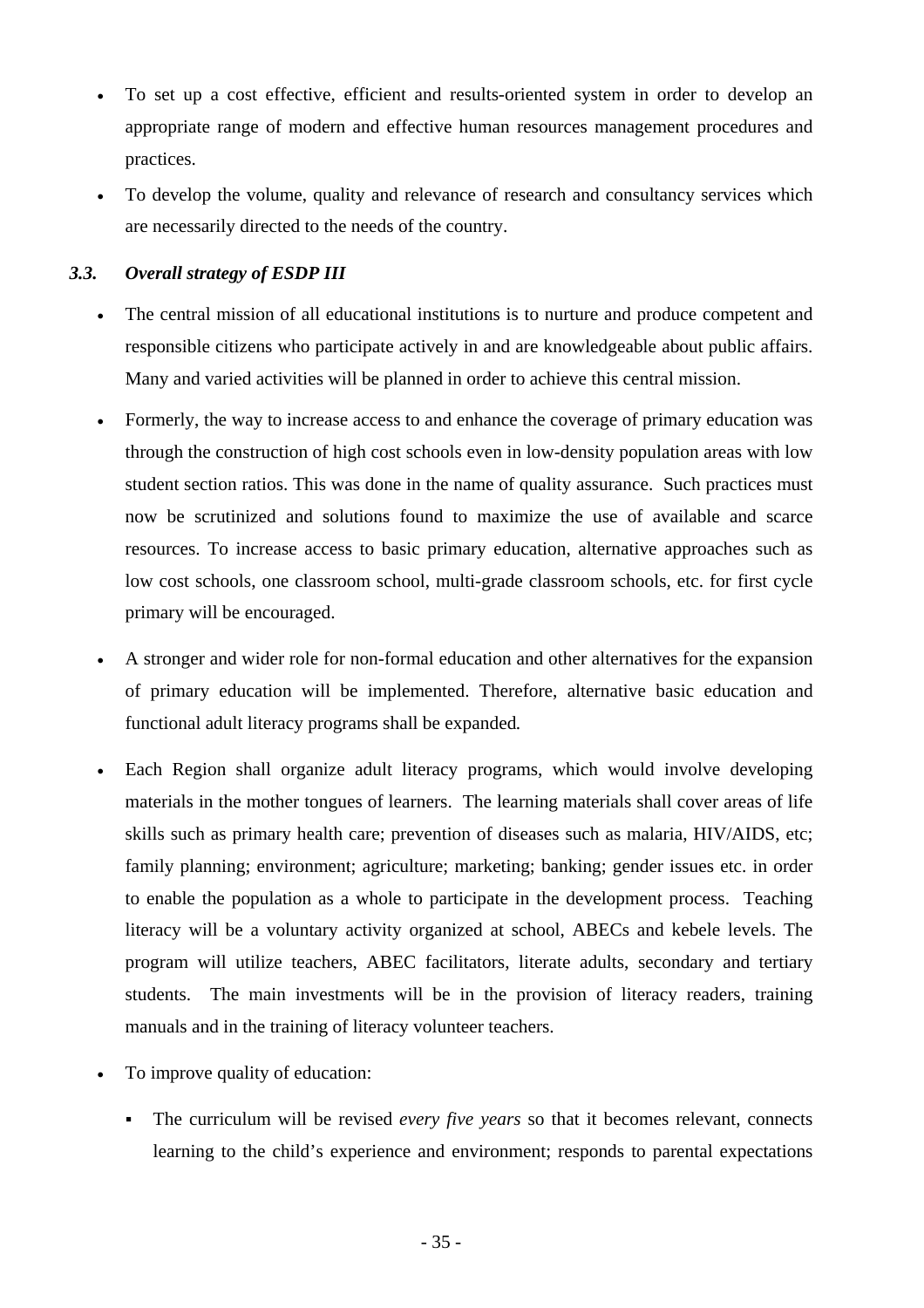and demands; and at the same time prepares students not for today's world but for a society that is aspiring to develop in the following decades.

- National Learning Assessments will be conducted at the final grades of the first and second cycle of primary education so as to monitor progress in students' achievements and to identify major influencing factors for appropriate policy interventions.
- Educational inspection will be strengthened to ensure quality in the primary and secondary education system. National examinations will be used for maintaining standards and to provide feedback in order to improve the quality of education.
- In-school supervision will be strengthened so that experienced; skilled and innovative teachers can share their experiences and coach the inexperienced ones.
- Pre-service and in-service training of teachers will be intensified and will have a central place in ESDP-III. Unqualified teachers at various levels in the system will be upgraded through in-service programs during the summer to enhance the provision of quality education. In order to improve the qualifications of teachers at primary and secondary levels, continuous professional development (CPD) will be put in place and institutionalized.
- A third of students admitted to universities will be enrolled in the teacher education program in order to alleviate the shortage of qualified teachers in secondary schools.
- The existing School Cluster Resource Centers (SCRCs) shall be strengthened and expanded to provide in-service and regular training for both qualified and Paraprofessional teachers. The centers can be utilized to provide training and share teaching materials. Most of the materials will be developed by the teachers themselves. Such materials are not only essential for improving learning in the classroom, but constitute an important way of validating and motivating teachers' own inputs into the improvement of the education system. The SCRC shall become an agent of change in terms of school curriculum and pedagogy.
- Efficient school leadership and management will be established in schools in order to enhance the quality of instruction and thereby improve learning achievements.
- Textbooks shall be improved to the highest quality possible since they are one of the most important inputs for achieving quality education. An adequate textbook management system will be put in place in order to improve the efficiency of the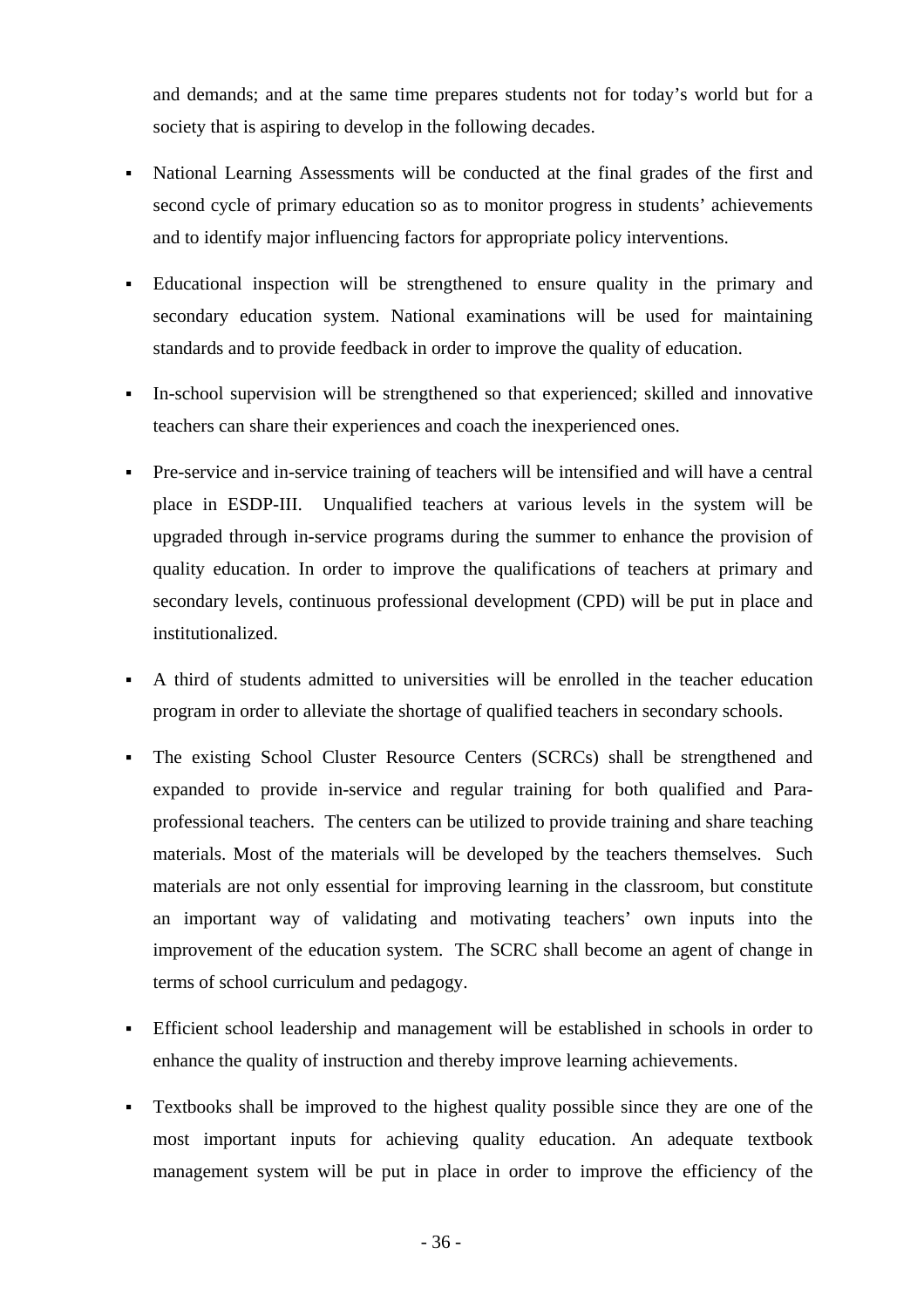procurement, distribution and logistics of textbooks and supplementary reading materials. An appropriate policy that will attract the participation of the private sector in publishing and distribution of textbooks and supplementary learning materials will be adopted.

- The use of ICT in secondary schools will be promoted and strengthened in order to improve educational quality by enhancing the pedagogical skills of teachers and also by enabling both students and teachers to effectively use electronic educational materials.
- Emphasis will be given not only to improve the academic qualifications but also the ethical values of the teaching staff. As parents expect teachers to be professional role models to their children, efforts will be exerted to have a teaching staff that is well motivated, disciplined, and endowed with ethical values.
- Empowerment of the community is not only a means for development but it is also an end in itself. Policies and programs to strengthen the role of the community in the management and financing of schools will be implemented. Communities shall be encouraged to mobilize their own resources to construct additional classrooms and schools. Cost effective school construction designs shall be used in order to reduce the total cost of construction and to increase the contribution of the community through the use of local materials and labor. The government will allocate sufficient budget for school construction in areas where the local community cannot afford to contribute cash or materials*.*
- The role of the private sector and non-governmental organizations will be strengthened in increasing access to education for the realization of universal primary education and the targets set for secondary, TVET and tertiary education. As an incentive, the private sector will be allowed to secure land free of charges and import educational materials and equipment duty free.
- Being the administrative unit closest to the communities, the role of woredas in the governance and management of education will be strengthened. The involvement of communities and partnerships with NGOs and other donors at woreda level shall be enhanced.
- The school-feeding program shall be expanded, in partnership with development partners, in food insecure and vulnerable areas so that the feeding program will serve as an incentive for children to go to schools and continue their education without dropping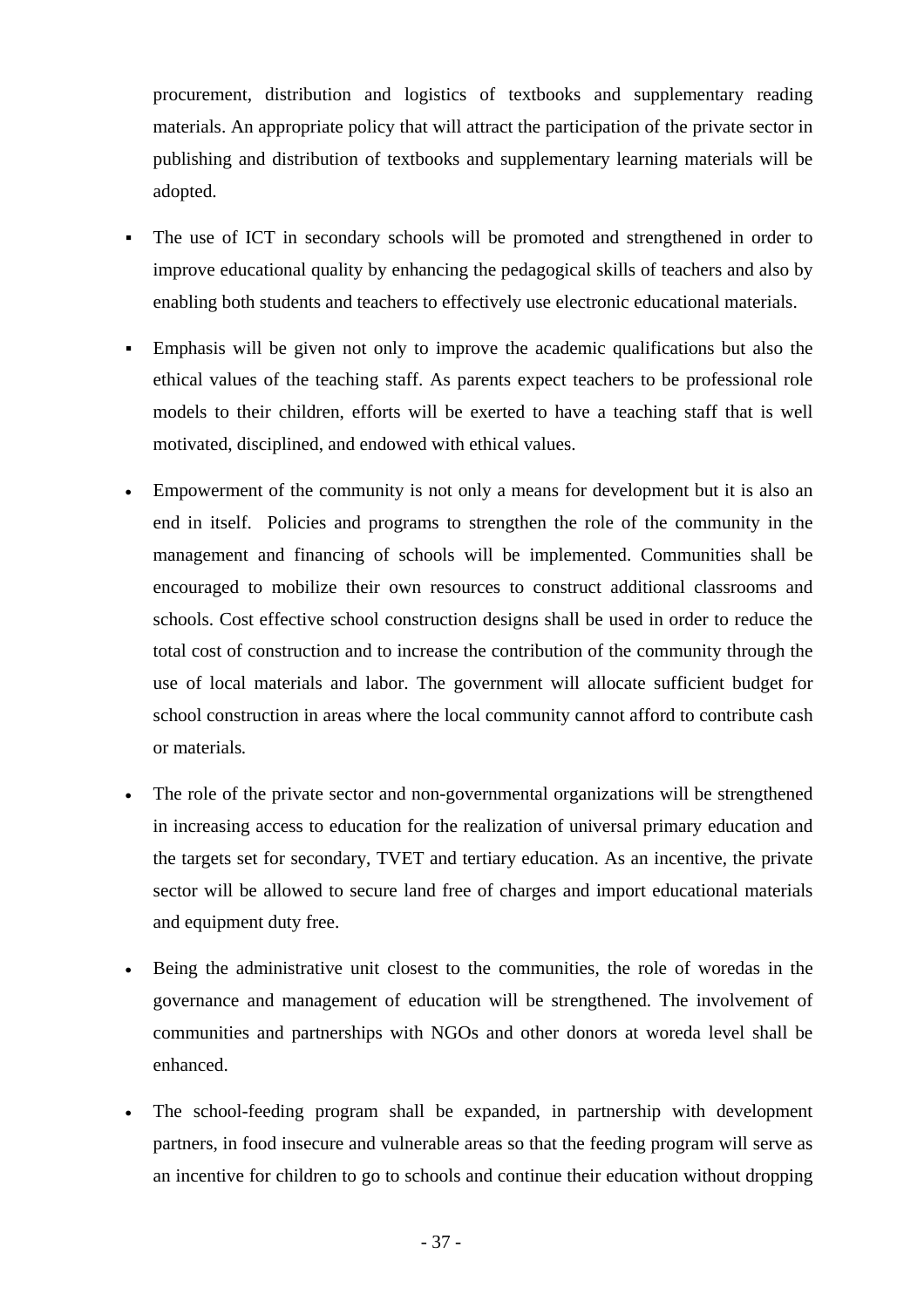out. Special attention shall be given to the pastoral and chronic food deficit areas as well as motivating girls to come to school.

- Regional Education Bureaus shall undertake publicity campaigns to sensitize their local communities and develop local strategies for the access and survival of girls throughout primary schooling, and to progress onto secondary school. PTAs shall ensure that schools are conducive for girls and free of violence.
- The curricula for teachers' training programs will be revised.
- Training programs for Woreda officials will pay attention to gender issues and the specific problems that girls and young women encounter in schools. An expanded recruitment and training of female teachers at all levels will be put in place to increase representation of women among school directors, supervisors, teacher trainers, and Woreda education administrative staff.
- Technical teachers training institutions curricula shall be revised aiming at better quality instruction in practical training.
- Proactive measures will also be taken to enroll out-of-school children, especially girls, to increase their enrollment and attendance as well as the quality of education through strengthening partnership with all stakeholders. There will also be local specific strategies to address the problems of girls' education. Woreda education offices shall supervise head teachers and teachers to give greater attention to girls' education.

# **4. Program Description**

The following sections provide details of the component activities and strategies that are planned for the coming five years under each sub-sector of education.

### **4.1 General Education**

### **4.1.1 Pre-primary Education**

Access to pre-primary education is important since it introduces children to basic learning skills that are needed in primary schools and enhance their chances of success in the education system. It has been proved that educating children at an early age is more critical than at a later age. It is believed that the incidence of repetition and dropout in lower grades of primary schools would decline if children are better prepared for school, which in turn would improve the internal efficiency of primary education. Hence, expanding access to pre-school program will serve two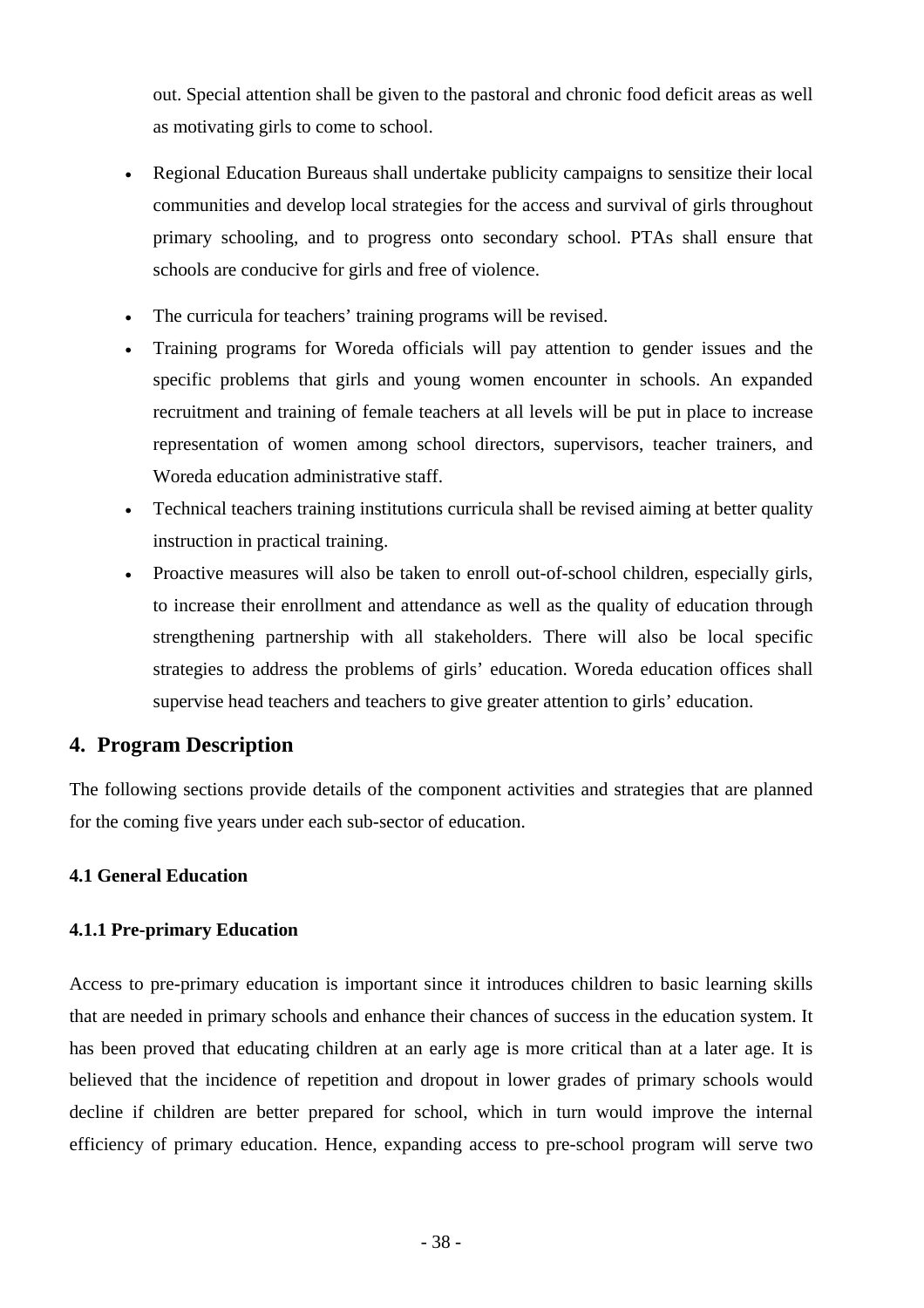purposes: enhancing the quality of education and improving the internal efficiency of primary schools.

Government policy for this sub-sector is not to establish and run pre-schools in the next five years. However, it has a critical role to play in policy development, curriculum design, standard setting, supervision, etc. Therefore, the Government will:

- Encourage the private sector, NGOs and communities to organize and provide early childhood education, as it is the basis for nurturing active and responsible citizens.
- Review and revise curriculum and the standard of facilities. This will include the revision of ages of children to be enrolled, facilities required, content of the programs to be delivered, training of teachers, safety standards, and other aspects of the program.
- Provide technical assistance in supervision, teacher training and other related programmatic areas.
- Undertake close monitoring to improve the quality of pre-primary education.
- Undertake a base line survey on the Pre Primary experience in the country.
- Prepare general strategic document to establish pre-primary education in all primary schools.
- Facilitate technical assistances to train personnel and other implementation the efforts of REBs.
- Increase enrollment from 3%-20% during five years of time.
- Establish a regular experience sharing forum.

#### **4.1.2 Primary Education**

Universal access to primary education is of fundamental importance for achieving the Government's strategic objective, as it plays a key role in the elimination of poverty. Ensuring that all children are able to enroll in schools opens up new opportunities for disadvantaged children including girls, children with special needs, and children from pastoralist, semi-agriculturalist and in isolated rural areas where access has been limited. To expand access to primary education services, formal schools, ABECs and village schools will be established and multi-grade classrooms will be used wherever necessary.

To ensure the realization of Universal Primary Education (UPE), the Government will make every effort to provide financial, human and material resources. However, it is apparent that the Government's resources will not be sufficient. Expanding educational opportunities will therefore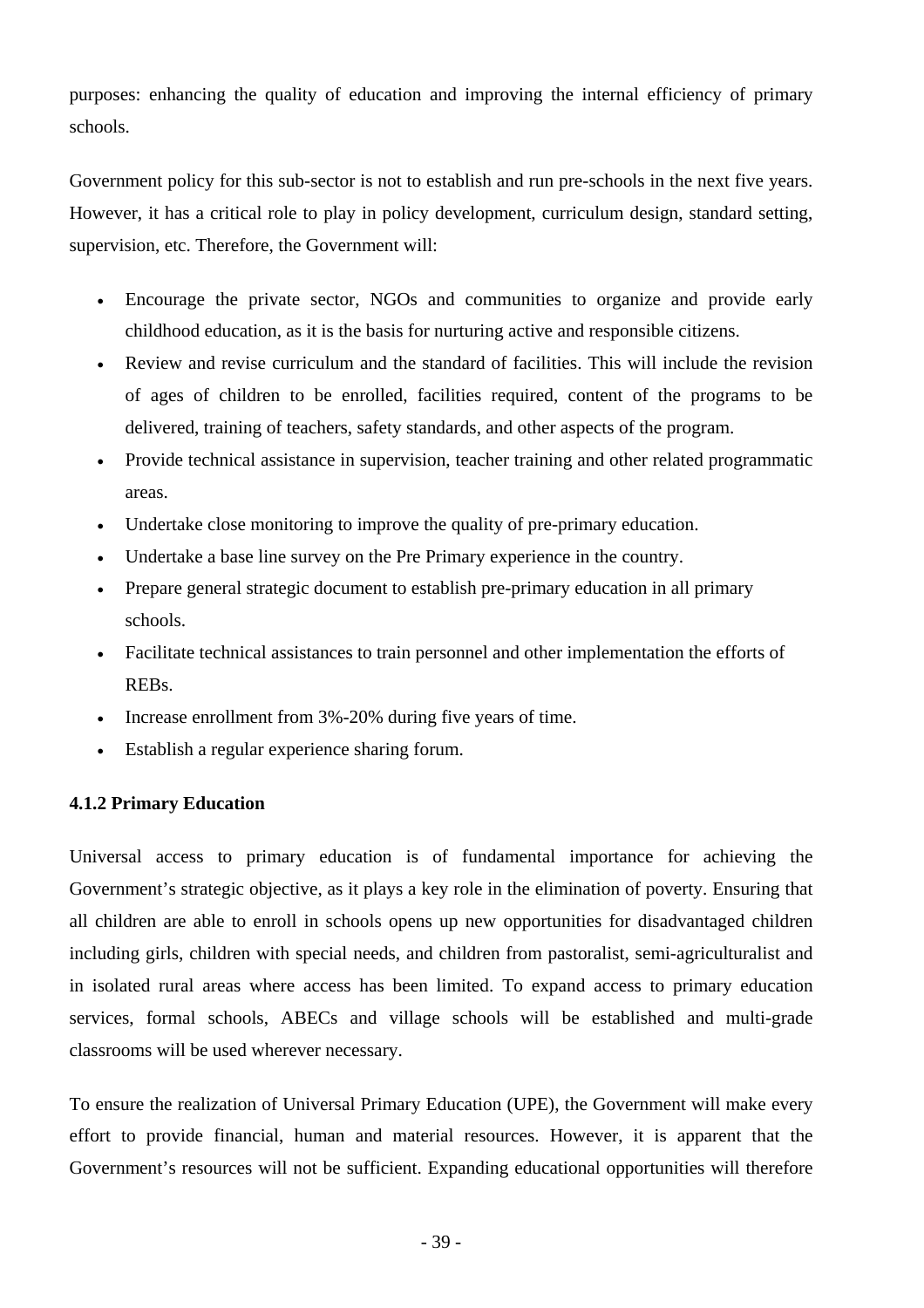require the partnership of a wide range of domestic and international partners. The program assumes an increased role of communities' in constructing low cost schools and classrooms. Similarly, increased participation of local and international partners and the private sector will have a significant role to play in contributing to expanding access to primary education services to children.

The major objectives of this sub-program for the coming five years are raising enrollment, improving equity and quality and reducing dropout and repetition rates. By the end of the program period (2009/10), GER will reach 109.7%, the pupil/section ratio will be reduced to 50 and pupil/teacher ratios will be 54 and 45 for first cycle and second cycle primary respectively. The program focuses on reaching not only children at the appropriate admission age (age 7) but also out-of-school children, those who didn't get the opportunity to enter schools at their appropriate age. Therefore, a target of over 100% GER is set due to the inclusion of overage children in total enrollment.

To meet the objectives stated above, 194,748 classrooms (95,142 for the first cycle and 99,606 for second cycle primary) will be constructed in order to provide space for new pupils and to reduce the pupil/section ratio and the percentage of schools with double shifts. The classrooms will be furnished and equipped with basic necessary furniture and equipment. The classrooms could be constructed as new schools or as additional classrooms in existing schools based on the needs of each locality. A total of 294,760 teachers (168,847 first cycle and 125,913 second cycle teachers) will be recruited to take care of the additional enrollments and reduce the pupil/teacher ratios in both cycles. Moreover, 3.7 million sets of textbooks (146.9 million copies) will be printed and distributed to schools/ABECs to achieve and maintain a pupil/textbook ratio of 1:1 throughout the program period.

The targets are quite high and may seem unachievable. However, the Government is confident that the targets will be met mainly for its two major strategies. First, expanding primary education is the responsibility of the woreda education offices. Hence, the activities will be undertaken by over 600 woredas, which will reduce the operations to a manageable size. For instance, the average number of classrooms that will be constructed in each woreda per year will be about 65. Secondly, the program will make use of different modalities for the provision and improvement of quality of primary education. The modalities include low-cost formal schooling, alternative basic education (ABE), multi-grade classrooms, etc. Those approaches will reduce the cost of the program significantly. Moreover, the construction of low-cost formal school and ABECs require low or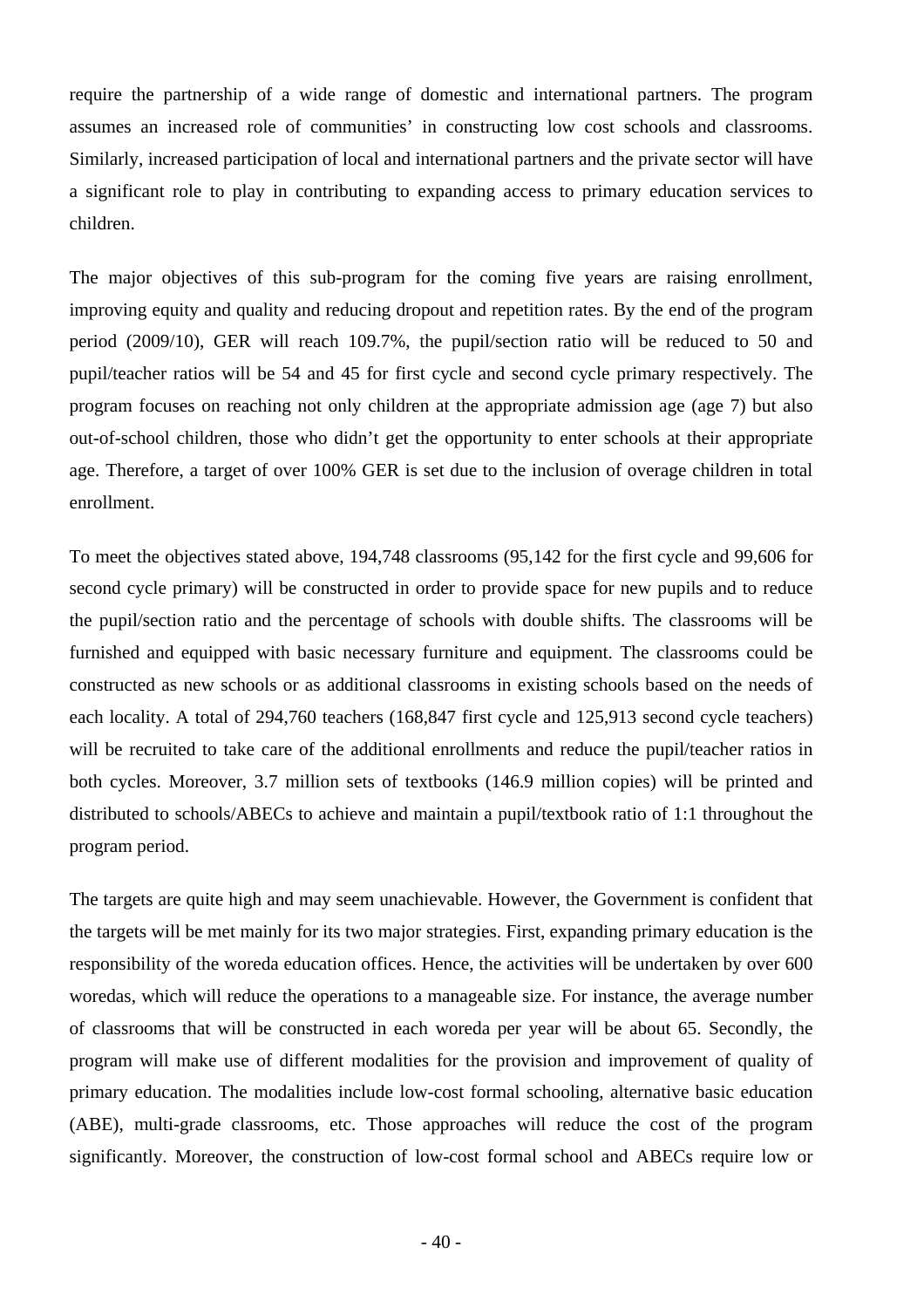medium level of skills, which are available in each community. This will have the effect of raising the implementation capacity of woredas considerably. Although different approaches will be used to expand primary education, the program will make sure that good quality education is provided. To this end, the program will focus on the use of continuous assessment, improving internal efficiency and reducing the percentage of double shift classes to increase the time children spend in the classroom. The summary of activities under each component (which will be used to expand and improve the quality of primary education) is provided below.

#### **A) Promote the Construction of Low-cost Schools and Classrooms**

One of the factors that hinder the expansion of primary education is the cost of constructing schools and classrooms, which is on the average over Birr 500,000 per first cycle primary school. This high cost of construction is neither affordable nor sustainable within the present and future resource allocation to promote access and equity in the system. The limited access requires children in rural areas to travel long distance to schools, which is detrimental for enrolment, particularly for girls. Hence, to reduce distance traveled and enhance access to children, it is imperative to promote a variety of low cost construction designs and get the schools closer to children. To this effect, the regions will be encouraged to develop alternative low-cost models of school construction suitable to their respective situation, which will consider basic school design parameters. The size of classrooms, lighting and ventilation will be the same as the standard classroom. Moreover, the floor and the wall of the classroom will be cemented to keep it clean and make it durable.

The low cost construction will make substantial use of local materials and labor. This in turn will create better opportunities for communities to contribute more in terms of labor and materials. Since this approach will enable the Government to establish schools closer to a child's home, children will not dropout because of distance. Communities' direct involvement in the school construction will also lead to their participation in the management of the school.

#### **B) Alternative Basic Education Programs**

ABE programs are critically important as an emergency short-term measure for achieving Universal Primary Education by 2015, and in reaching the hard-to-reach remote rural and dispersed communities, pastoralists, semi-agriculturalist societies. For the effective implementation of this program, facilitators will be trained in lesson preparation and classroom management with clearly defined students' learning objectives. To this effect,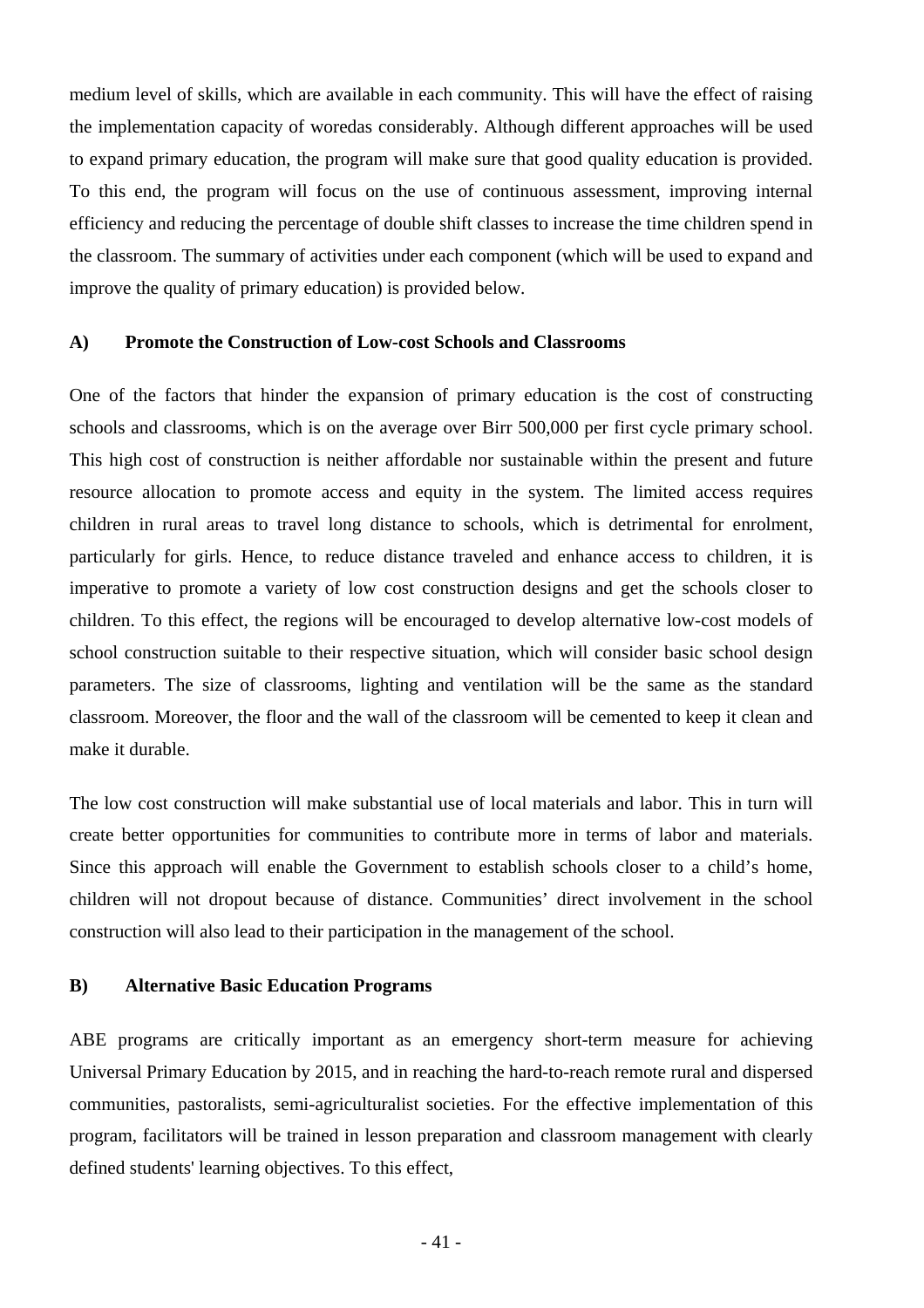- The Government will encourage communities, community-based organizations and NGOs to expand the provision of secular basic primary education through ABECs in different localities to reach the un-enrolled children. The Government will also establish and run ABECs in areas where the involvement of those actors is nonexistent. In both cases increasing access to ABECs will entail communities' involvement in the construction and management of centers. This will include the contribution of cash, locally available materials and labor for the construction of the centers and active participation in the planning and management of the centers in order to create a sense of ownership.
- Instruction will be focused, sustained and targeted to reflect learners' local life. There will also be continuous monitoring of students' progress towards the lessons they learn, increase academic achievement and improve attendance. Facilitators will be continuously trained through closer supervision and a support system will be in place.
- School cluster resource centers will also be strengthened and expanded to provide inservice and regular training for the facilitators working in ABECs. The centers shall also be utilized for the preparation of teaching materials and for the exchange of experiences on the challenges met and successes achieved in the area of teaching-learning process and in the mobilization and cooperation of the community to support the centers.
- The ABE curriculum will be the condensed version of the first cycle of primary school curriculum to meet the demands of the learners and establish horizontal and vertical links with the formal education system. This will help learners to smoothly transfer from ABE to the formal education system.
- A modular approach will be used in developing students' textbooks and facilitators' guides.
- Community leaders and local artisans will be invited to impart their indigenous knowledge and skills to learners in the classrooms.
- The ABE program will be flexible enough to accommodate local conditions and the needs of learners and parents. The time of learning shall be flexible in accordance with local conditions and needs of communities in order to improve the internal efficiency and quality of education in ABECs.
- The ABECs will also serve as an important venue for community meetings and adult learning, which in turn will create collaboration between facilitators, parents and learners. This also creates shared goals, ideas and a high level of community involvement in order to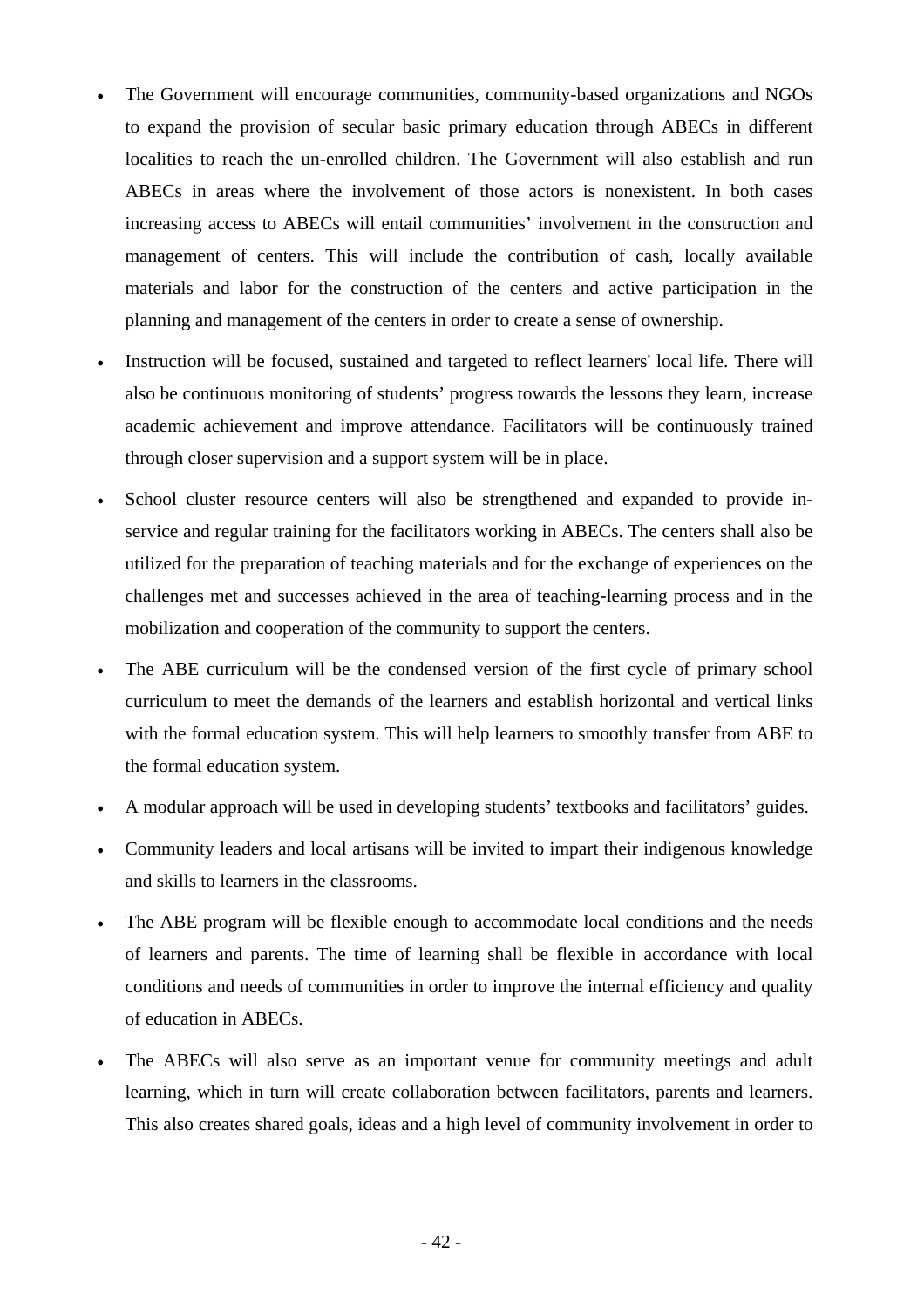facilitate participatory management. To this end, woreda education offices will make efforts to smoothly work with community members to address the academic needs of the learners.

### **C) Multi-grade Classes**

Running multi-grade classes is not a new invention for Ethiopia. Such classes in Ethiopia are usually identified as religious schools where there is one teacher but graded students based on their level of study and age. There are also private or individual schools in most of the urban centers that practice multi-grade classes. Recently, Amhara and Oromia Regional Education Bureaus have also piloted the modern type of multi-grade classes and have found them promising on two grounds: improving access and quality.

Evidence from other countries suggests that multi-grade classes can result in a very effective organization of school resources and can lead to the efficient use of scarce resources if the teachers are well trained in multi-grade teaching techniques, feel confident in their management of multigrade classrooms, and are able to arrange the pupils' time in the classroom so that children will not waste valuable classroom time.

Therefore, based on domestic as well as international experiences, regions are placing empasis on the use of multi-grade classes, especially in areas where the student population is very small and constructing a four-classroom school is not necessary.

The following activities shall be undertaken for successful implementation of multi-grade classrooms. -

- Multi-grade schools will be introduced to improve access to and internal efficiency of the first cycle of primary education in hard-to-reach remote rural communities, sparse settlement areas, pastoralists and semi-agriculturalist societies.
- Appropriate training courses and materials will be developed to train multi-grade teachers.
- Teachers will also be trained in pedagogy and management of multi-grade students.
- Textbooks will be modified in such a way that a great deal of self-learning approaches and exercises are incorporated to meet the needs of a multi-grade class student.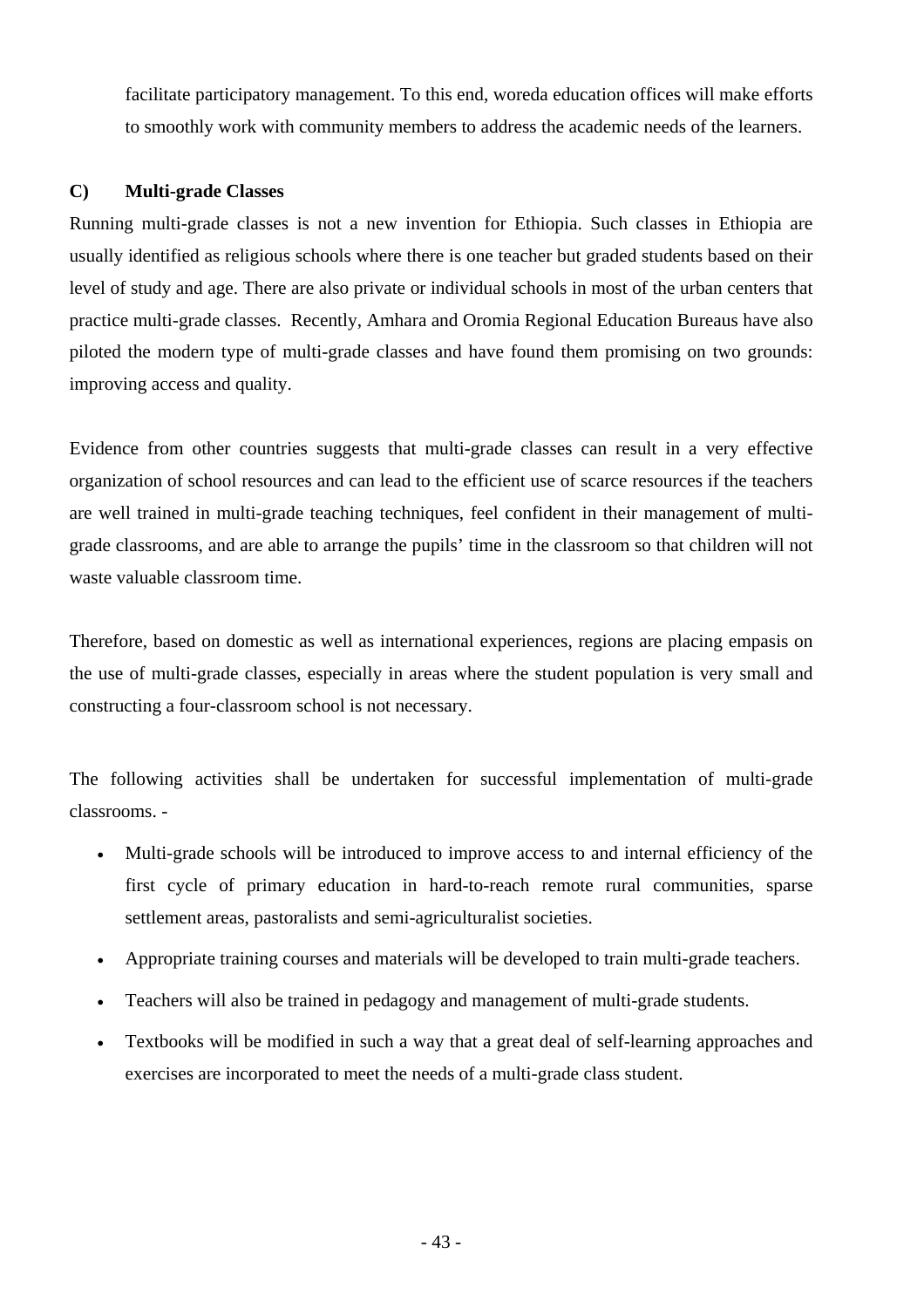### **D) Pastoralist and Semi-agriculturalist Education**

The lives of pastoralist and semi-agriculturalists will only be improved through better and effective education and skill training and livelihood diversification. Hence, in order to meet the basic educational needs of the learners the government has adopted alternative approaches and strategies. To this end:

- The curriculum will be localized so that it shall incorporate social values, indigenous knowledge and the skills of localities as well as issues such as HIV/AIDS and gender equality, cultural and economic life of pastoralist and semi-agriculturalist population.
- Permanent village schools (one or more classroom schools) and mobile schools will be established at minimal cost. Community-based boarding schools and hostels will also be constructed.
- Special consideration will be given to girls to increase their participation in schools. The involvement of women in the management of schools will also be increased.
- Beneficiary communities will be involved in the selection process of facilitators for ABECs and mobile schools. Facilitators will be recruited from each locality and priority will be given to females. The capacity of those facilitators, who are professionals-professionals, will also be enhanced through short-term initial and continuous on and off the job training programs and through the provision of educational materials and other vital inputs.
- TTIs will be organized to undertake the training of professionals-professionals beside their formal teacher training programs. The existing criteria for admission to TTIs will also be modified in accordance with the realities of pastoralist and semi-agriculturalist communities.

### **E) Arrange Special Program for Over-age children**

In an attempt to meet UPE by 2015, there is a need to encourage a faster increase in net intake, i.e., admissions to schools at age seven. While doing this, it is also important to develop a strategy that would capture the existing 4 million plus out of school children, whose ages range from 8 to 14. There is, therefore, a need to have a flexible curriculum, which will maintain its relevance to the target group and reduce the time required to complete primary education.

To this effect, the existing curricula of the two cycles of primary schools will be modified in such a way that it fits the physical, intellectual and social maturity of the targeted students. The Ministry of Education will develop a national guideline for revising the curriculum and adopting it to the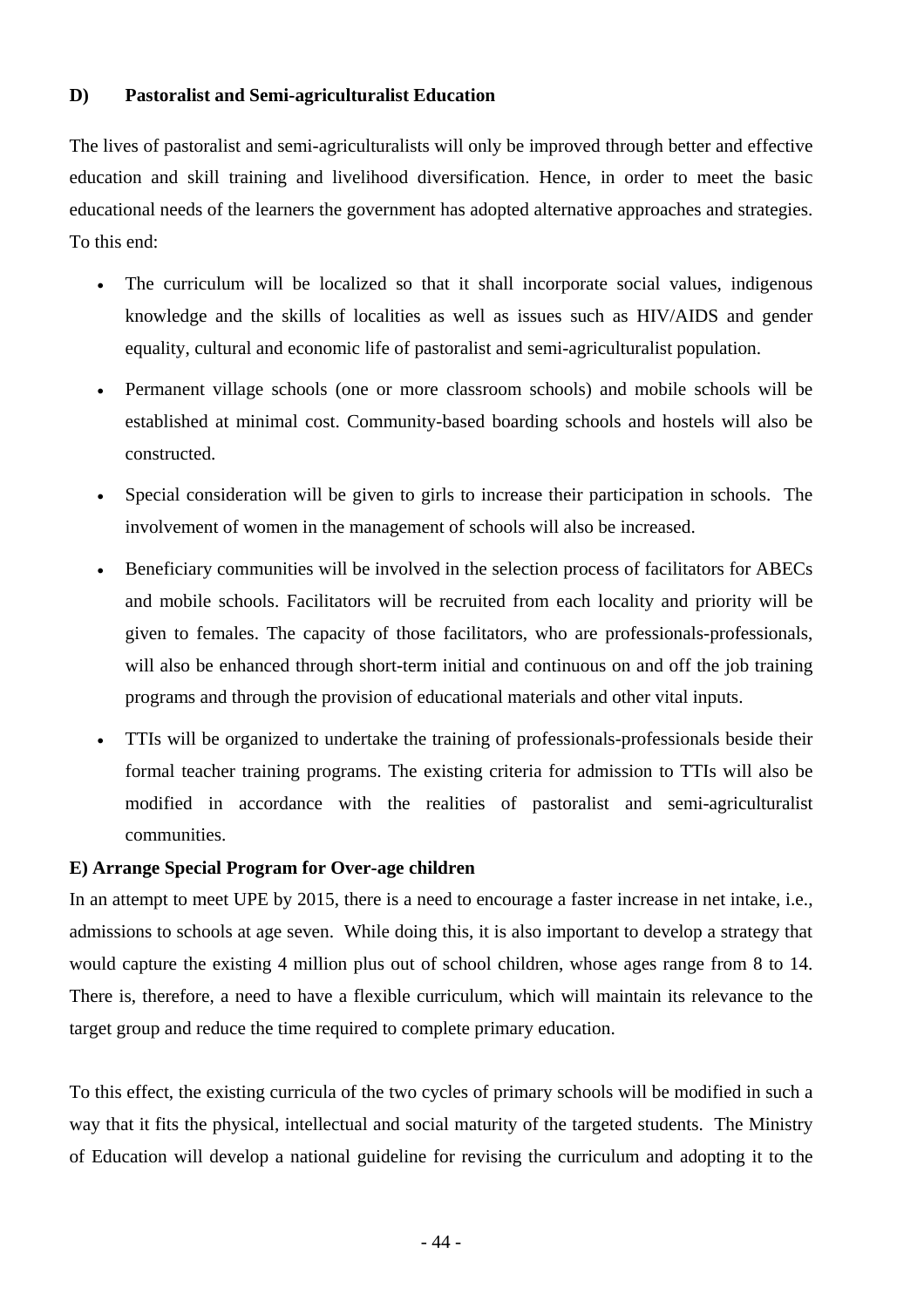needs of overage children. Therefore, accelerated years of learning for the first and second cycles of primary for overage children will be put in to practice in order to reduce the years of schooling from eight years.

The venue for schooling of overage children shall be flexible so that it could be either in the regular schools or ABECs, but in a separate classroom.

#### **F) Provide Special Support to Vulnerable Children**

In collaboration with development partners, ESDP-III will expand school feeding programs in food insecure areas and support vulnerable and pastoral children. The program will expand access to education and reduce dropout and thereby improve the efficiency of the education sector. School feeding will be implemented as a multi-sectoral intervention through the involvement of local communities. The program will build the capacity of communities at the local level and address a range of issues to improve the quality of education. Moreover the program will turn schools into a local center of development for the community. The government will encourage the school feeding program to acquire food as much as possible through local purchases so as to strengthen the local food production system.

#### **4.1.3 Adult and Non-formal Education**

The Government attaches high importance to the development of Adult and Non-Formal Education, especially to combat the present high rate of illiteracy with a particular focus on women. The participation of NGOs in the delivery of Adult and Non-Formal Education program is important and their continuous and increasing participation is welcome.

The Adult and NFE program includes a range of basic education and training components for outof-school children and adults. The program focuses on literacy, numeracy and the environment to enable learners to develop problem-solving abilities and change their mode of life. The program will have three sub-components: a program for out-of-school children between the ages of 7-14, a functional adult literacy program for those youth and adults who are older than 15, and offering basic skill training to youth and adults in the Community Skills Training Centers (CSTCs).

The first component of the Adult and NFE program serves as an alternative approach to complement the formal education program in the effort to increase access to basic primary education. This is discussed in details under the Alternative Basic Education (ABE) program. The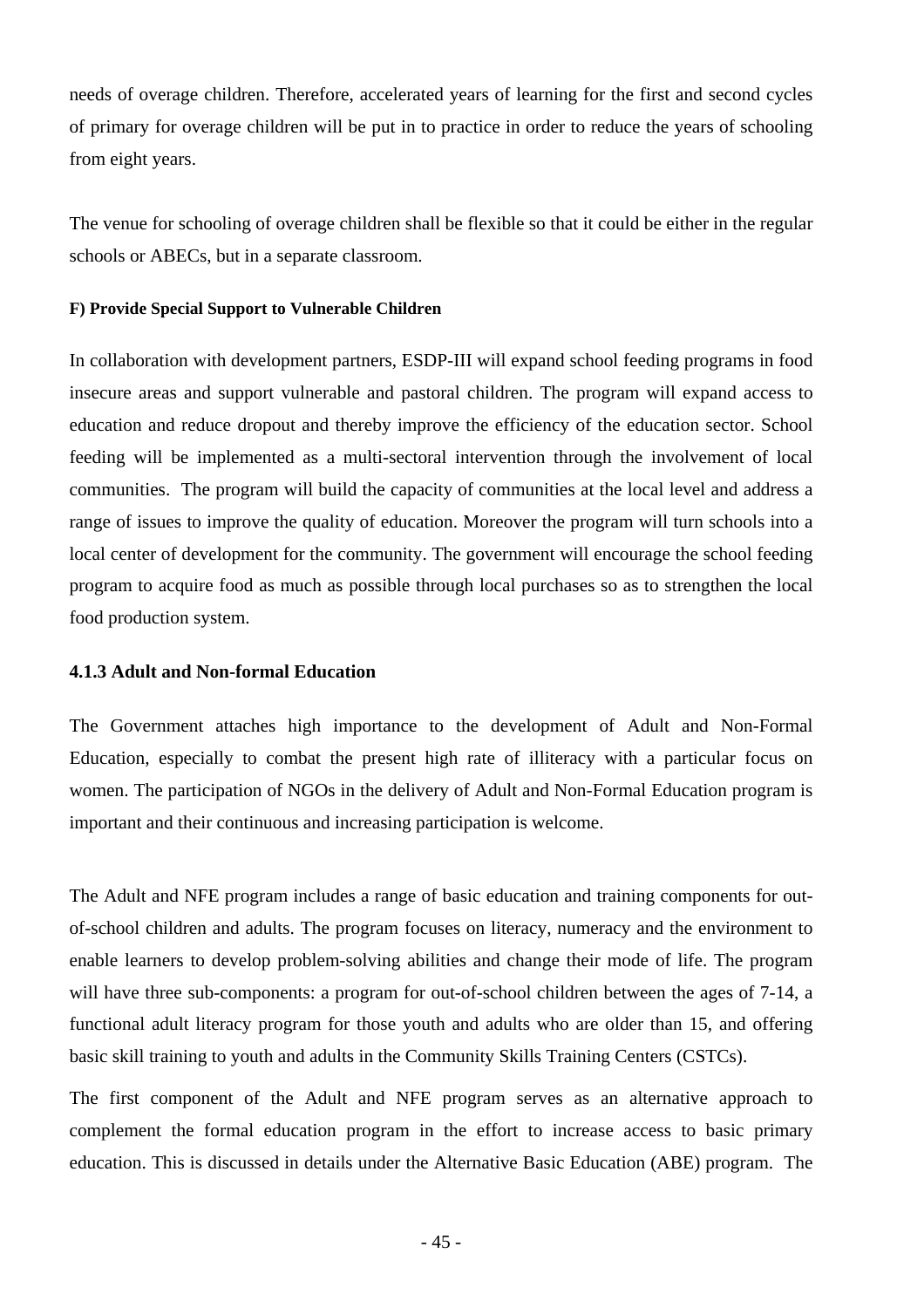second component, functional adult literacy will enhance the participation of communities in the national development and poverty reduction strategies. Moreover, the realization of this component will make adults more productive and self-reliant. The NFE program will specifically address the problem of gender disparity in the provision of functional adult literacy. The Adult and NFE program, through it functional adult literacy component, will reach 5.2 million adults in the program period. Moreover, 143,500 adults will be trained in different skills in the existing 287 CSTCs.

It is obvious that the government alone cannot provide sufficient financial or human resources to support the program and hence there is a need to get support from other stakeholders. In this connection,

- Multilateral and bilateral development partners, NGOs, local governments, communities will be encouraged to offer various kinds of adult and NFE and training. The involvement of this diverse array of stakeholders can maximize the local responsiveness and relevance of the programs.
- The Government will provide support in the preparation and supply of literacy curriculum guides, learning materials, and professional assistance. It will also set standards for nonformal education programs, buildings and other facilities for non-formal education and training courses.
- The Government will also establish an equivalence system between skills and credentials obtained in schools and those obtained through NFE and training programs, in order to increase the chance that learners who complete non-formal courses will subsequently find employment or enter the formal school system.
- The curriculum will be diversified based to the needs of learners. In this regard, the community will actively be involved in the administration and management of NFE program to improve governance and insure greater participation and efficiency.
- Development of a general strategic guide on the implementation of the program
- Increase enrollment from 30% to 50% as per EFA goals
- Facilitate development partners assistances to REBs
- Provide special technical and professional assistance to emerging regions
- Decrease distances among the school and community
- Develop a strategic paper so to use formal schools for adult functional literacy programs
- Establish a regular experiences sharing forum.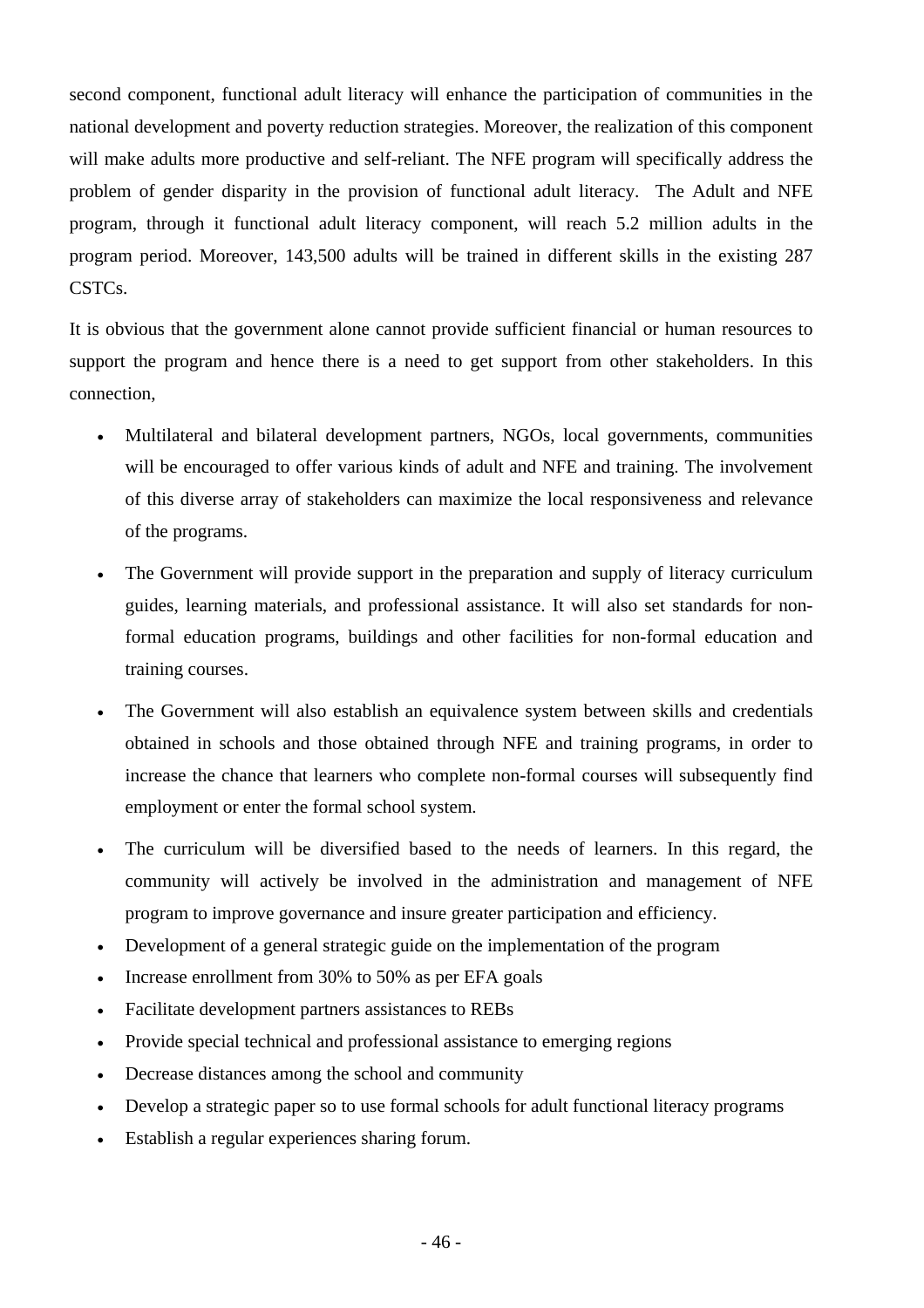#### **4.1.4 Secondary Education**

Secondary education is divided into two cycles each having different goals. The first cycle is a two years general secondary education (grades  $9 - 10$ ). After completing the first cycle of general secondary education, students will be streamlined into academic (college preparatory, grades 11 and 12) or TVET based on their academic merits and preferences. Those going for the academic fields are expected to sit for placement examination after two years of preparation to join their choice of field of study. The first cycle of secondary education is the source for producing trainable persons who would either join training for a mid-level labor force or university preparatory program.

Expansion of secondary education is purely determined by the demand for trained human power at middle and higher levels. However, the current level of enrollment in general secondary is much higher than the demand of pre-tertiary and TVET programs because of high level of transition from primary to secondary. Therefore, the transition rate from primary to secondary will gradually decline to limit the level of enrollment to the demands of the rural development program, TVET and pre-tertiary programs**.** This will lead to a decline of enrollment in the second and third years of the program. However, it will start to increase thereafter. By the end of the program period total enrollment for the first cycle will reach 764,100 while it will increase to 292,600 for the second cycle secondary, college preparatory.

The current ICT initiatives for secondary education are one of the quality improvement initiatives, which will enable teachers and students to access Internet services and browse through digitized school contents.

Since the participation of the private sector in post primary education is negligible, the government will encourage it by providing incentives and professional support.

In order to ensure a planned and controlled expansion and improve the quality of secondary education the following activities will be undertaken.

• A total of 12,191 classrooms will be constructed, furnished and equipped. Most of the classrooms (as new schools) will be constructed in rural areas to provide opportunities to youths who can not make it due to lack of secondary schools in their vicinities.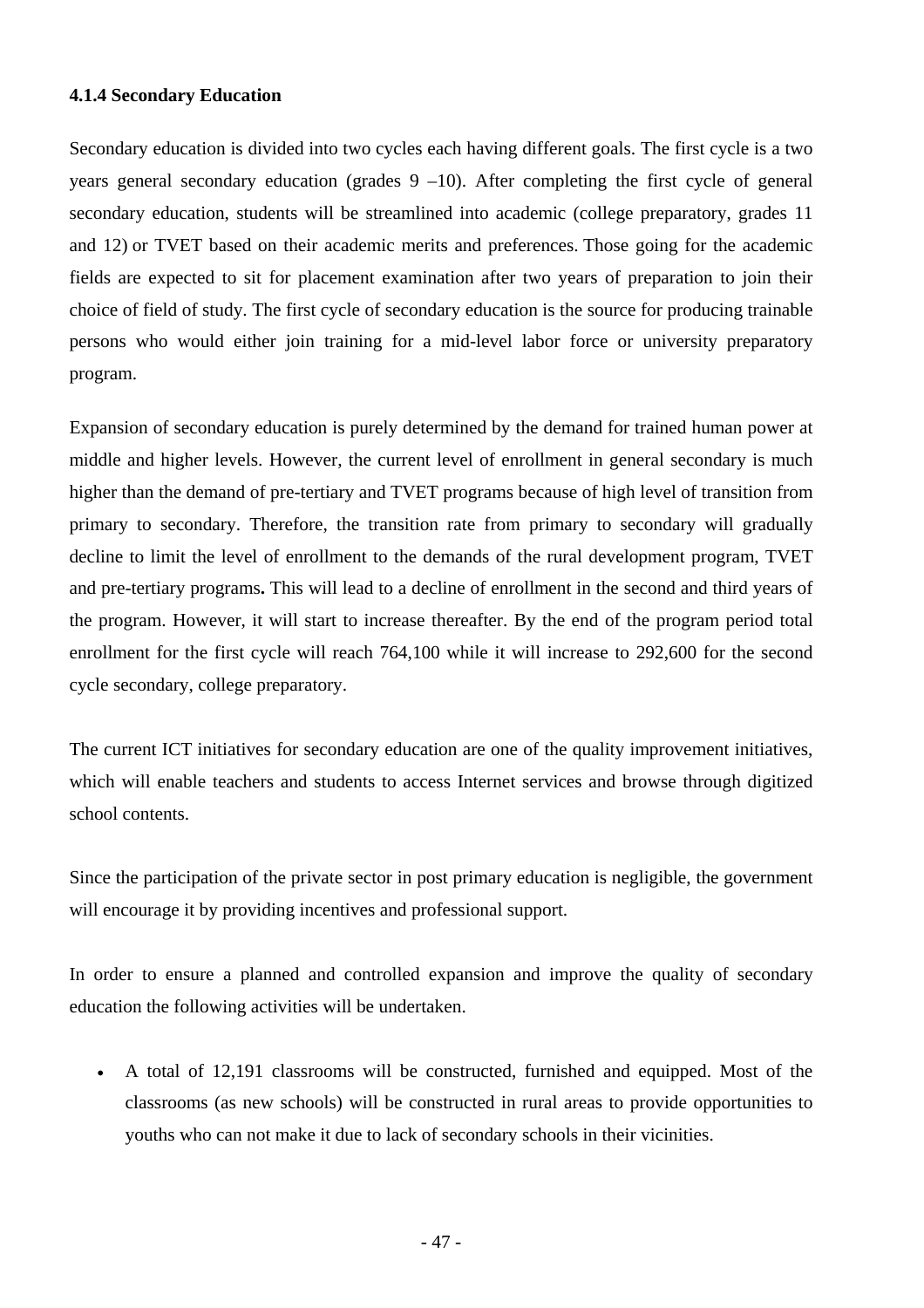- The supply of teachers in terms of quantity and quality will be improved. A total of 15,524 teachers will be recruited and deployed to take care of the additional students and to reduce the student/teacher ratio to the standard set of 40.
- Textbooks will be printed and distributed to schools to maintain the current student/textbook ratio of 1. To this end, a total of 1.3 million sets of textbooks (about 10.6 million copies) will be printed and distributed to schools.
- Expansion in secondary education presupposes a particular focus on increasing quality, reducing geographical and gender disparity in enrollment rates for girls and students from rural areas.
- A cost-sharing scheme will be fully implemented to generate revenue for schools and thereby use it for the improvement of quality education.
- The use of complementary learning modalities such as ICT will be enhanced.
- In order to increase female enrolments at the secondary level, gender-friendly education materials will be produced. In addition, tutorial and guidance and counseling services shall be provided.
- Community sensitization will be enhanced while recruitment of more female teachers and school directors will become other important intervention areas during the program period.
- The government will also take steps to improve the quality of instruction in secondary schools through a review of the curriculum aimed at incorporating relevant contents and better assessment practices to enhance student performance standards; rehabilitation of science laboratories; training and recruitment of qualified teachers; and expansion of inservice training opportunities.

#### **4.1.5 Teachers' Training**

One of the main constraints in the expansion of primary education is the supply of teachers. The progress towards the goal of universal access to primary education will require a much larger number of new teachers, which is clearly beyond the capacity of the teacher training institutes/colleges. A significant expansion of enrollment cannot be attained without a major expansion in the capacity of the teacher-training program and the introduction of innovative instructional strategies in primary schools. To this effect:

• The government will use both pre-service and in-service teacher training to produce the required number of teachers and improve their professional capability.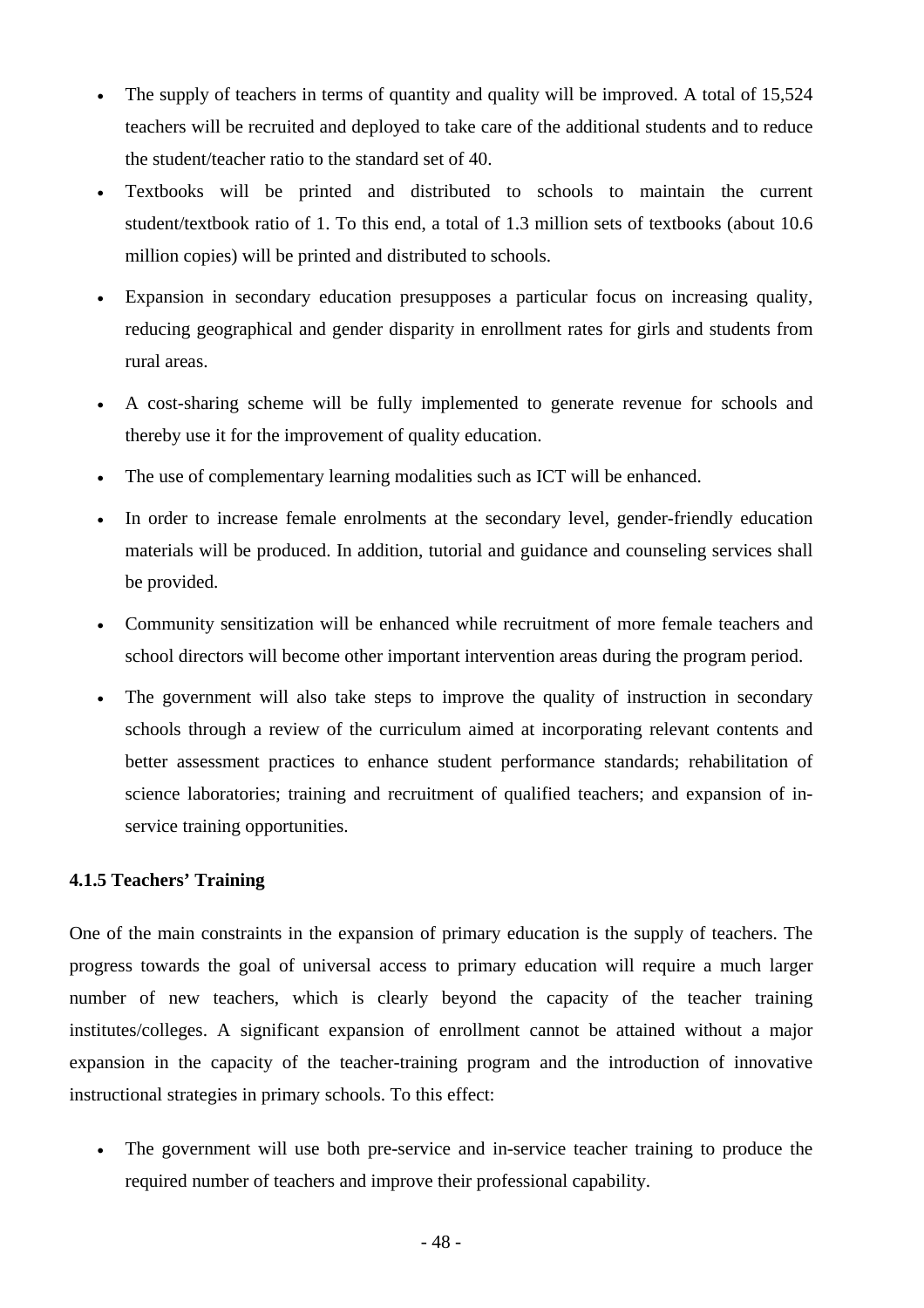- The government will ensure equitable treatment for women, both in their initial recruitment to the teaching profession and in their subsequent access to training opportunities and promotion within the education system.
- Unqualified and under-qualified teachers recruited for the second cycle primary education will be upgraded through distance education and in-service training programs.
- The training of facilitators for ABECs will explore linkages with the teacher training institutes. This will enable facilitators to improve their pedagogical performance and to realize the desired level of professional development.
- For ABEC facilitators, subsequent in-service training will be provided in summer and distance programs. They will also be provided with supervision services, pedagogical support, and get continued in-service training on a priority basis for new teachers. Over time the government will seek to ensure that all teachers in primary schools have at least 10 years of schooling and full professional training, before they enter the classroom.
- The use of non-civil servant teachers is basically a transitional and stop-gap measure. Those teachers are necessary where the supply of teachers cannot cope with the demand, especially in the most remote and pastoral areas. However, from a quality perspective, hiring qualified teachers is an appropriate response. As a result, the government continues to exert maximum efforts to deploy well-trained teachers to ensure the quality of education at all levels, while continuing to use non-civil servant teachers for some time to come.
- Cluster-based local in-service training and distance education models will be strengthened as this has a positive impact on improving the quality of education. The training will focus on improving the teaching-learning process, i.e., introducing active learning, practicing continuous assessment, managing large classes, etc.
- The teaching approach will be suited to the life style and needs of the communities. The curriculum will be context specific based on the communities' needs and aspirations.
- The government is currently developing accelerated training programs through distance education to under-qualified teachers at present teaching in the second cycle of primary education.
- Private teacher training institutes and colleges will be encouraged. The Government will use them as sources for teacher recruitment.
- The Government will also explore ways in which the curriculum can be revised to accelerate the production of new teachers and shift a greater share of their preparation to inservice training.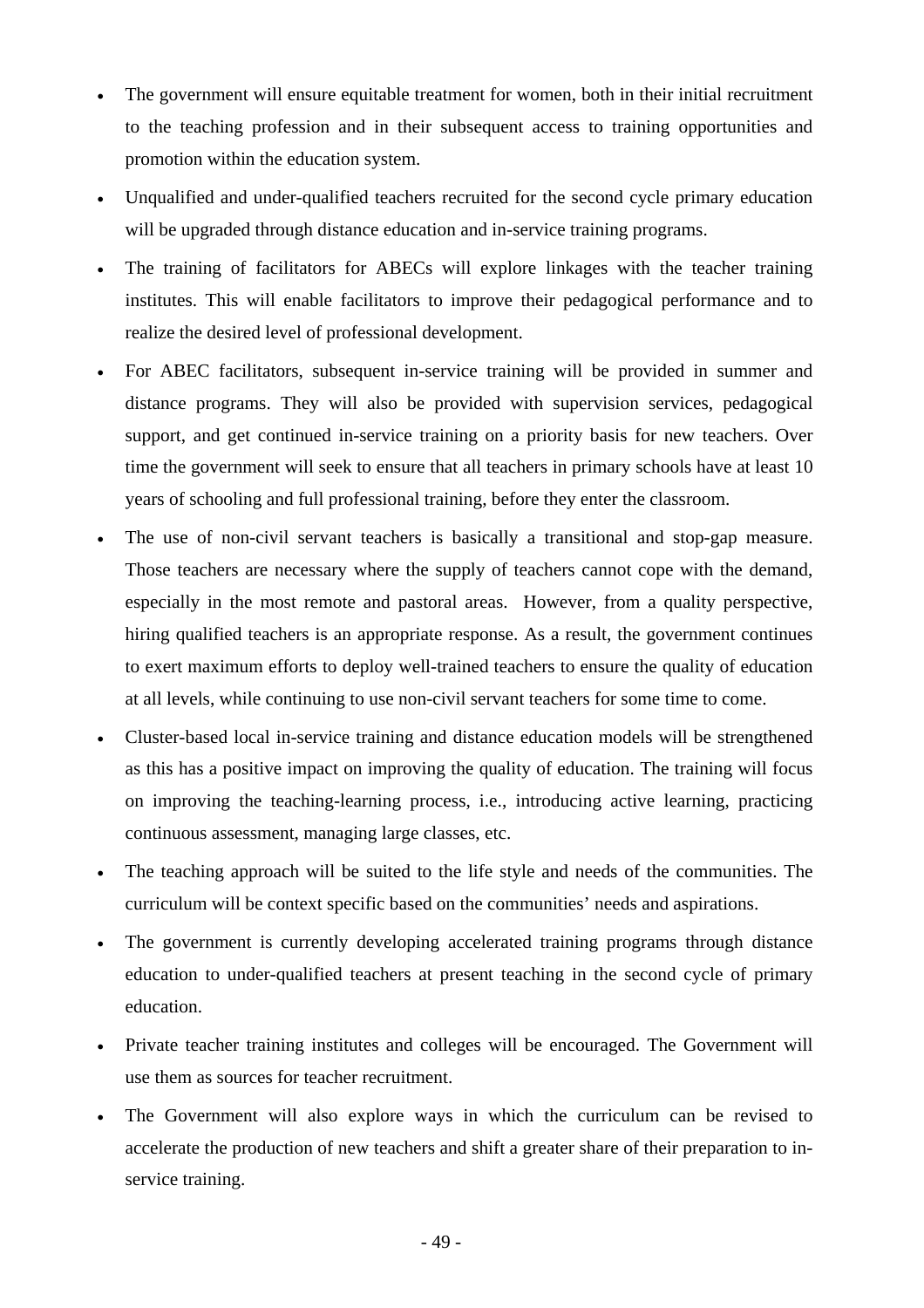• The content of pre-service and in-service teacher training programs will be developed to allow teachers to acquire and develop appropriate pedagogical skills that are academically sound, child friendly, and gender sensitive together with individual life-skills which take into account the current HIV crises.

### **4.2 Technical Vocational Educations and Training**

The Government's national development endeavor demands the supply of skilled human power at different levels. The realization of this endeavor requires the entry of young people into agricultural-related job opportunities, including small-scale industries and strategies that encourage young people to become self-employed based on a firm education and training background, including training in a wide variety of work-related skills through TVET programs.

Hence, in the coming five years, TVET programs will focus on creating quality and demand-driven system that can produce adequate skilled human power for the implementation of the Sustainable Development and Poverty Reduction Strategy. To this end, enrollment in TVET programs will increase to 315,403 in 2009/10 from the current figure of less than 100,000. To enroll increased number of trainees in Government TVET institutions and to improve the quality of training, a total of 3,304 classrooms and workshops will be constructed and an additional 4,561 teachers will be recruited and deployed. All classrooms and workshops will be fully equipped and furnished. The number of expatriate teachers will increase from the current 69 to 2000 until they will be replaced by nationals in 2009/10. In-service teacher training will be provided continuously to upgrade the qualification and professional capability of national teachers and thereby improve the quality of the training.

To assist this endeavor, quality assurance is essential to guarantee higher status for TVET through setting qualification standards, certification processes, valid assessment methods and acceptable outcomes, which are all key ingredients and should be the hallmarks of all TVET system.

To this end, Quality-Assurance will be strengthened for a unified private TVET program registration and accreditation system as a mechanism to ensure quality among all institutions offering TVET programs. Quality Assurance will also be guided by competency-based acquisition and competencies through trade testing rather than the completion of a fixed period of study.

Integration of TVET programs with the rest of the educational system will be worked out to enable horizontal and vertical movement both for formal and non-formal education and training.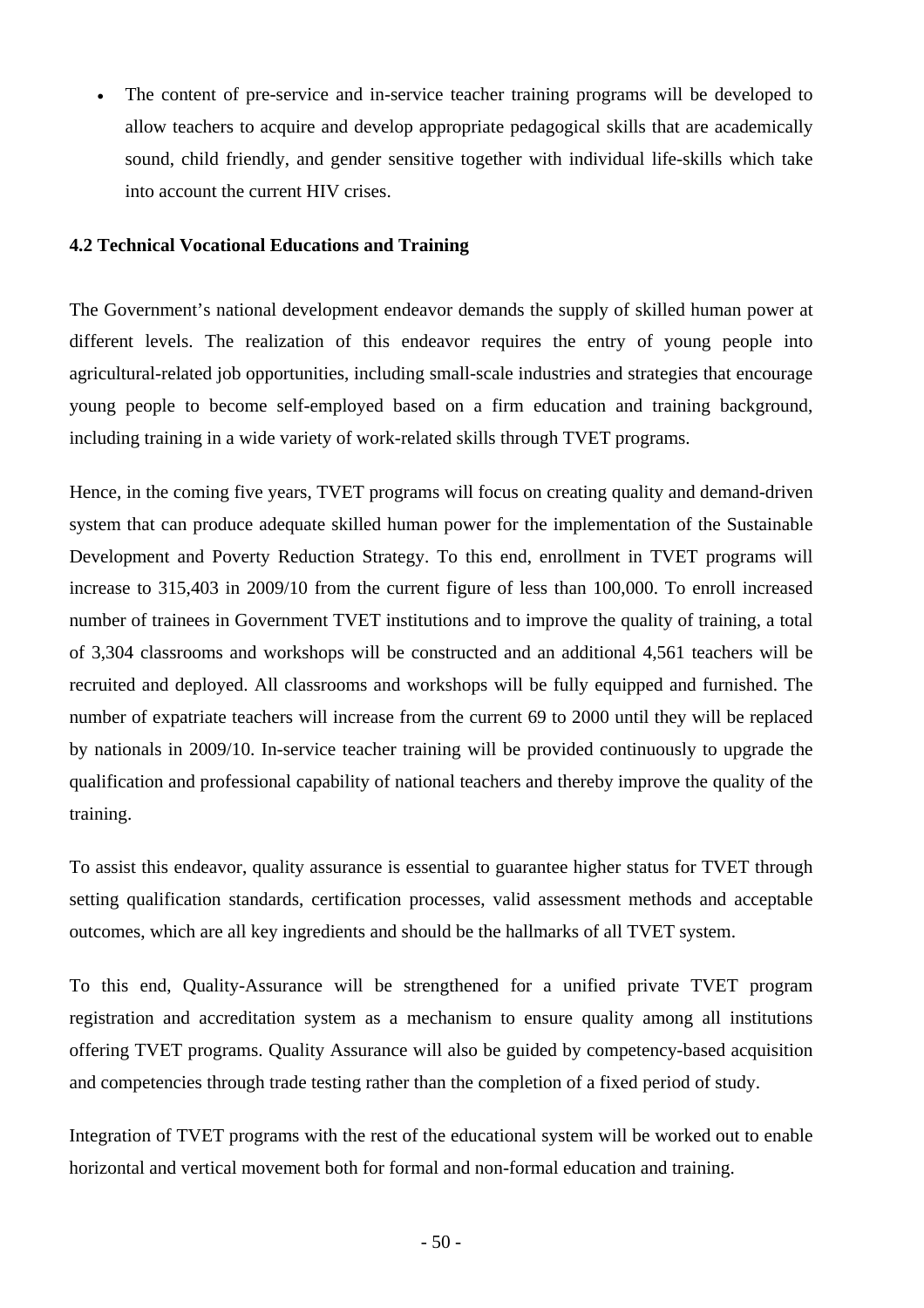The quality and relevance of TVET will be improved through the promotion of learner-centered delivery mechanisms in the teaching-learning process. Educational outcomes will be measured more comprehensively and frequently using varied types of assessment instruments, teacher competence will be improved using innovative capacity building measures through upgrading and expanding pre-service and in-service training programs. Priority will be given to the recruitment and initial preparation of adequate numbers of well-qualified teachers and administrators.

An accreditation system will be put in place and centers of excellence will also be established. Competence- based technical education and skills development system in all TVET institutions will be strengthened. Physical facilities, equipment and instructional materials, libraries and ICT infrastructure will be upgraded with the objective of maintaining quality training.

The integration of entrepreneurship development in TVET programs and apprenticeship/internship arrangements will be implemented to foster effective skill formation. The curriculum will be adapted to the specific needs of the regions and based on an effective investigation of the actual tasks to be performed in the work place. The training will also be designed to be responsive to industrial and social sector needs of the country by identifying the required competencies as a foundation for curriculum preparation.

Networks between training institutions, employers, professional associations, industry and the local community will be established to exchange experience. There will also be increased experience exchange among TVET institutions on common challenges to find appropriate solutions and on individual achievements to get lessons for implementation.

Job market monitoring, training needs analysis and tracer studies will be established for employment and self-employment in all sectors of the economy to enhance employment and income generation.

TVET quality awards will be introduced to promote the performance standards of TVET institutions on the basis of the level of leadership and management system to achieve the goals of the organization. This will be realized through the effective efforts that will be made to realize the potential of the workforce through the promotion of constructive interpersonal skills, examination of the utilization of resources in an efficient and cost-effective manner and commitments of institutions to continuous improvement of their processes, products and services.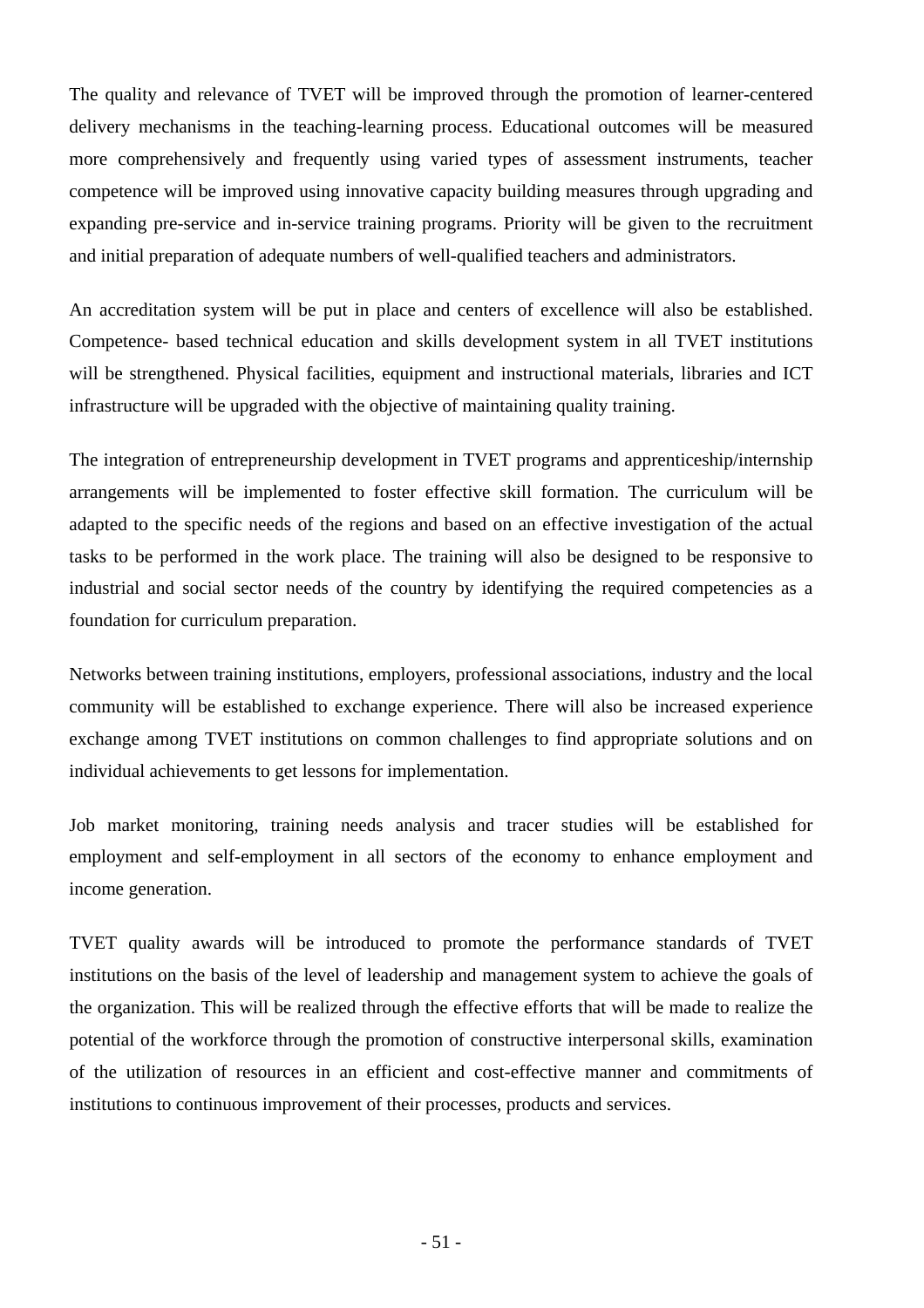TVET institutions will have the necessary teaching staff by introducing ICT and by providing training to teachers in different universities. In addition to this, institutions will also be networked. This strategy will help training institutions to ensure quality through the education and training system for competency-based vocational and technical qualification. For the successful implementation of this strategy, training materials will be revised in order to make them practiceoriented and relevant to the training program. E-learning will be introduced in the education and training systems, especially for the training of teachers. An independent institution will be established for measuring and certification of trainees on the basis of occupational standards to ensure the quality of the training.

Five regional governments and one non-government TVET trade testing and certification centers as well as their satellites will be operational through the enhancement of the capacity of professionals assigned in the centers.

To match skill requirements of training, a continual dialog between training providers and endusers will be undertaken both at national and regional level. Employers, learners and training institutions must articulate skill requirements in their hiring to achieve productivity and a proper skill and job match. Training institutions will also have the same vocational information for training and retraining. Assisting learners to access and examine employment information is critical to workplace entrants in making informed career decisions.

The Ethiopian government priority areas in addressing SDPRP strategy are road, education, agriculture& natural resource and health. These priority areas can not be successful without the availability of skilled human power at various levels. Hence, the objective of TVET is to produce the necessary skilled human power at junior and middle levels aligned to the specific requirements of these sectors and the corresponding labor market needs. In addition to this, National and regional labor market study will be undertaken to review the existing and introduce new training programs. Occupational standards will fully be developed so that employers, employees and training providers will have a common understanding of what is required for a particular employment in the labor market. In addition to this, civic and ethical education will be given in all TVET institutions to ensure positive work values and attitude during employment.

Effective counseling and career guidance arrangements will be established to encourage young people to make realistic training and career choices. The arrangement will also help teachers and trainees to overcome gender bias when giving advice to trainees and to encourage prospective trainees to consider a broader range of training program options. There will also be targeted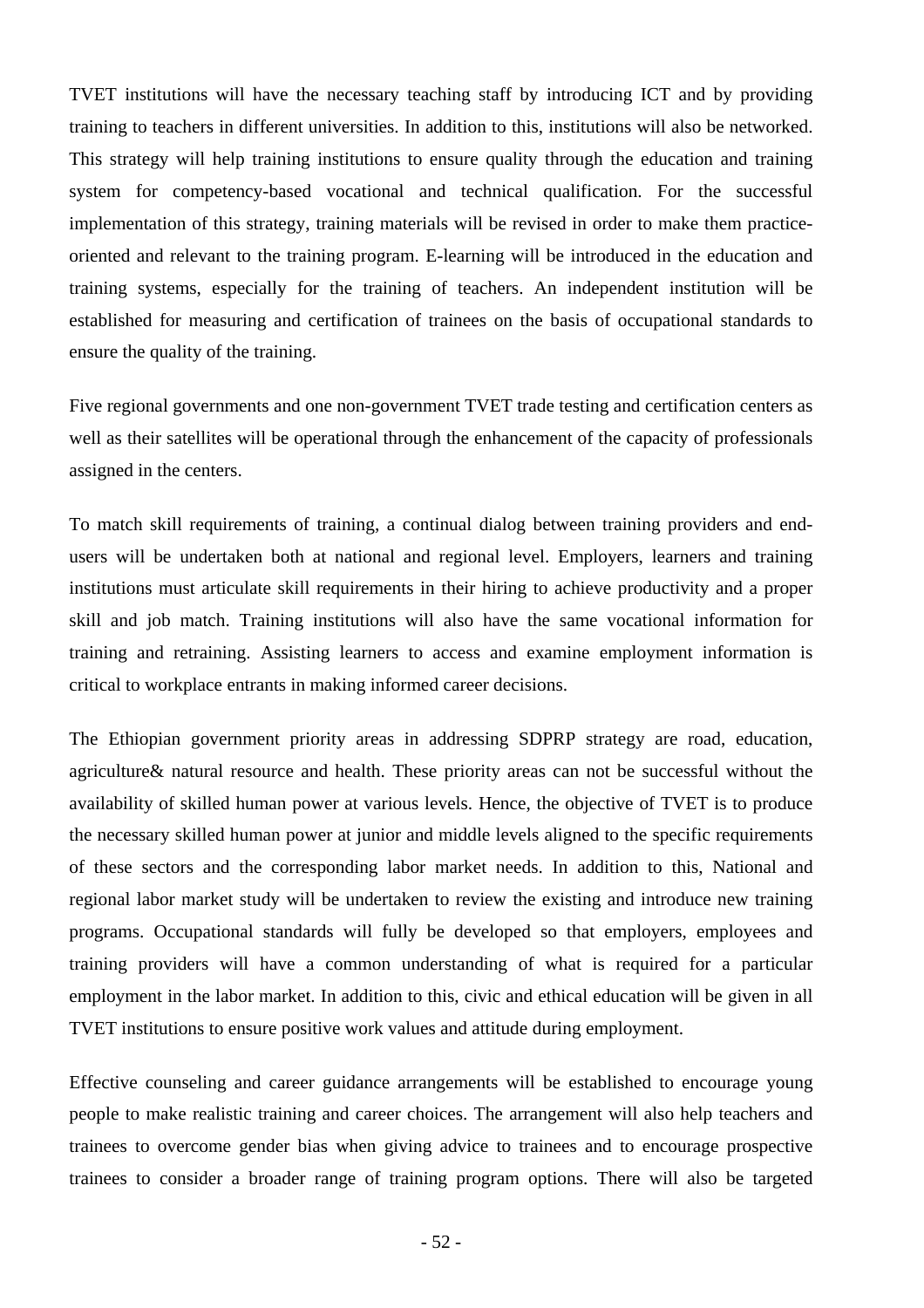improvement to female participation in all training programs through counseling and career guidance arrangements to advise prospective girls to enter into various TVET programs.

Tracer studies are useful instruments to gather information about the employment history of TVET graduates and the relevance of the program undertaken. Hence, tracer studies will be undertaken to ascertain the career path of TVET graduates and modify or strengthen TVET programs. In addition to this, TVET providers will have continuous supervisory support to deal with quality issues.

Better management at TVET institutions should result in more effective outcomes. Therefore, TVET management will have clear objective to manage resources under their control and will be held accountable for the achievement of targets set. They will also make sure that the training programs meet the needs of the local community. TVET will provide access to rural people so that they can enrich their own environment and improve their living standards

The training will also address the skill requirements of economic activities in the rural areas and pastoralist and semi-agriculturalist communities. TVET training programs for Pastoralist and Semiagriculturalist communities will be organized in harmony with locally available resources and market demands.

The contribution and the role of industry and other private partners in the planning, management and delivery of education and training will be maximized.

Cost-effective measures must be sought continuously to reduce the unit cost of education and training provision through cost sharing, use of distance education for training and upgrading teachers, efficient utilization of equipment and facilities, provision of short term training for government and non-government employees in their area of specialization, through reasonable payment from employers and employees and other income generation schemes. In addition to this, income generation efforts will be encouraged as part of the training process in TVET institutions.

Preventive maintenance shall also be carried out for all school facilities to reduce cost of replacement of equipment, furniture and other facilities. Technical Vocational Education and Training will use a wide range of training strategies beyond those of traditional face-to-face approach by using distance education and ICT.

The relevance and quality of TVET will be diversified and strengthened in order to make TVET responsive to the development needs of all economic sectors of the country.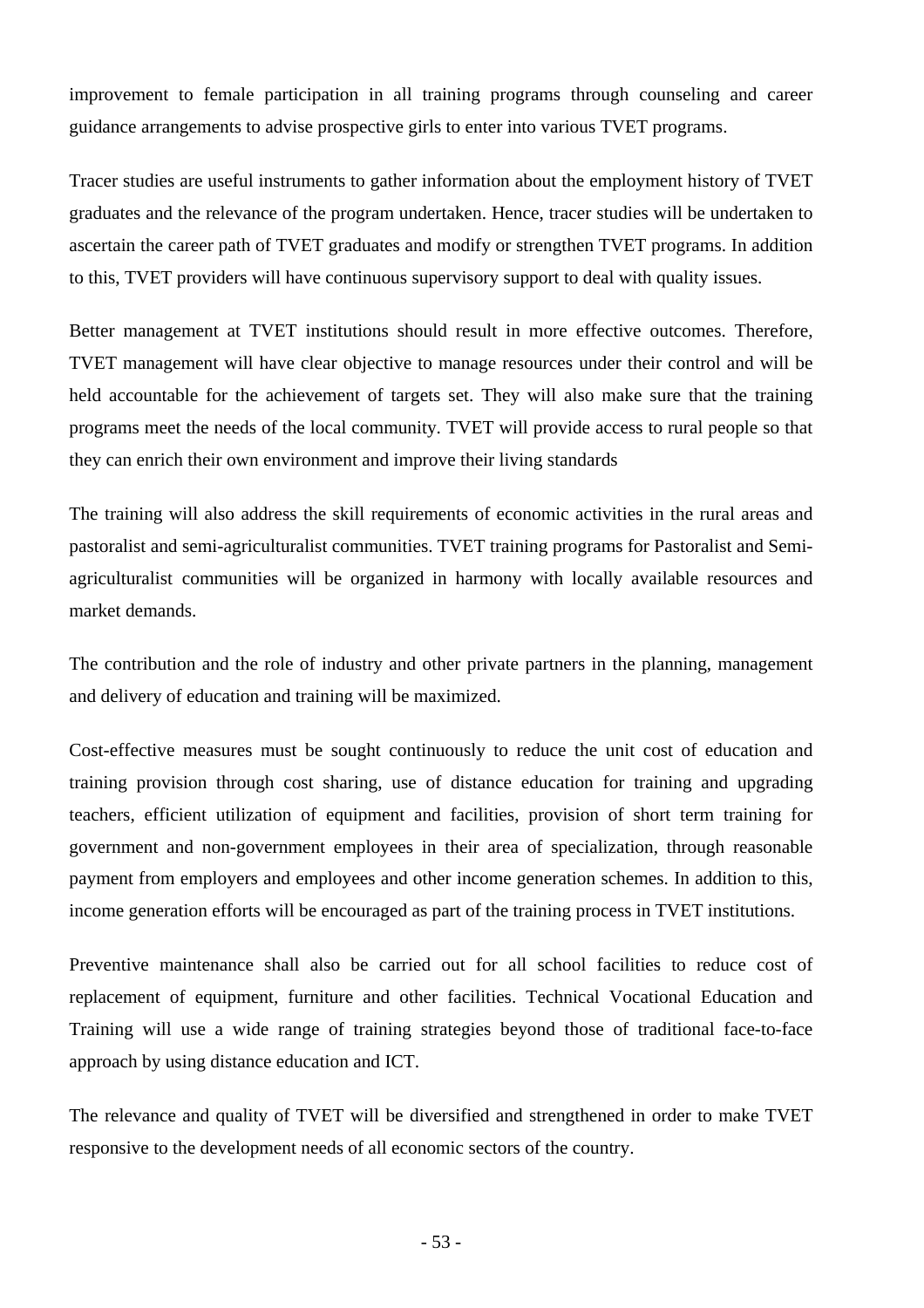#### **4.3 Tertiary Education**

The overall strategy is to provide good quality higher education to a large number of students equitably but based on merit. This is mainly to meet the demand of the economy that is expected to grow steadily and requires large numbers of degree level graduates in different fields. During this program period a study to inform the sector on current and future expansions will be conducted.

The existing eight universities will be expanded to have capacity accommodating  $8 - 10$  thousands additional students. Thirteen new higher education institutions, which will ultimately grow to universities, will be established. These institutions will be established in Dessie/Kombolcha, Debrebirhan, Debremarkos, Nekemte, Bale-Robe, Nazareth, Sodo, Dilla, Mizan/Tepi, Jijiga, Semera, Diredawa and Axum. At the end of the planning period each of these new institutions will have a capacity to enroll  $9 - 10$  thousand students.

In most of these institutions a third of the students will be enrolled in teacher education programs to produce qualified teachers for secondary schools and TVET institutions. In addition to this, programs in engineering and technology, computer sciences and IT, applied sciences, resource management, veterinary technology, etc., will be opened. From the existing universities, a college will be selected to serve as an Ethiopian Open University enrolling not less than 10 thousand students annually.

The total annual intake capacity of institutions under the auspices of the Ministry is expected to reach 110 thousands at the end of the plan period. An affirmative admission policy to higher education shall be formulated to students from pastoralist and semi-agriculturalist communities. It is also expected that the annual intake of degree programs in private higher institutions will increase significantly.

The private provision of higher education will be encouraged through the facilitation of quick access to incentives (e.g., land, tax exemption, etc.), provision of technical support and short-term training programs. Moreover, joint experience sharing modalities with national and international higher education institutions will be devised. Mechanisms to foster public-private partnerships will also be developed by undertaking joint studies and designing development strategies.

To meet the demand for qualified teaching staff, the enrolment in the graduate (masters and PhD.) programs will be further expanded. By the end of the planning period enrolment for the post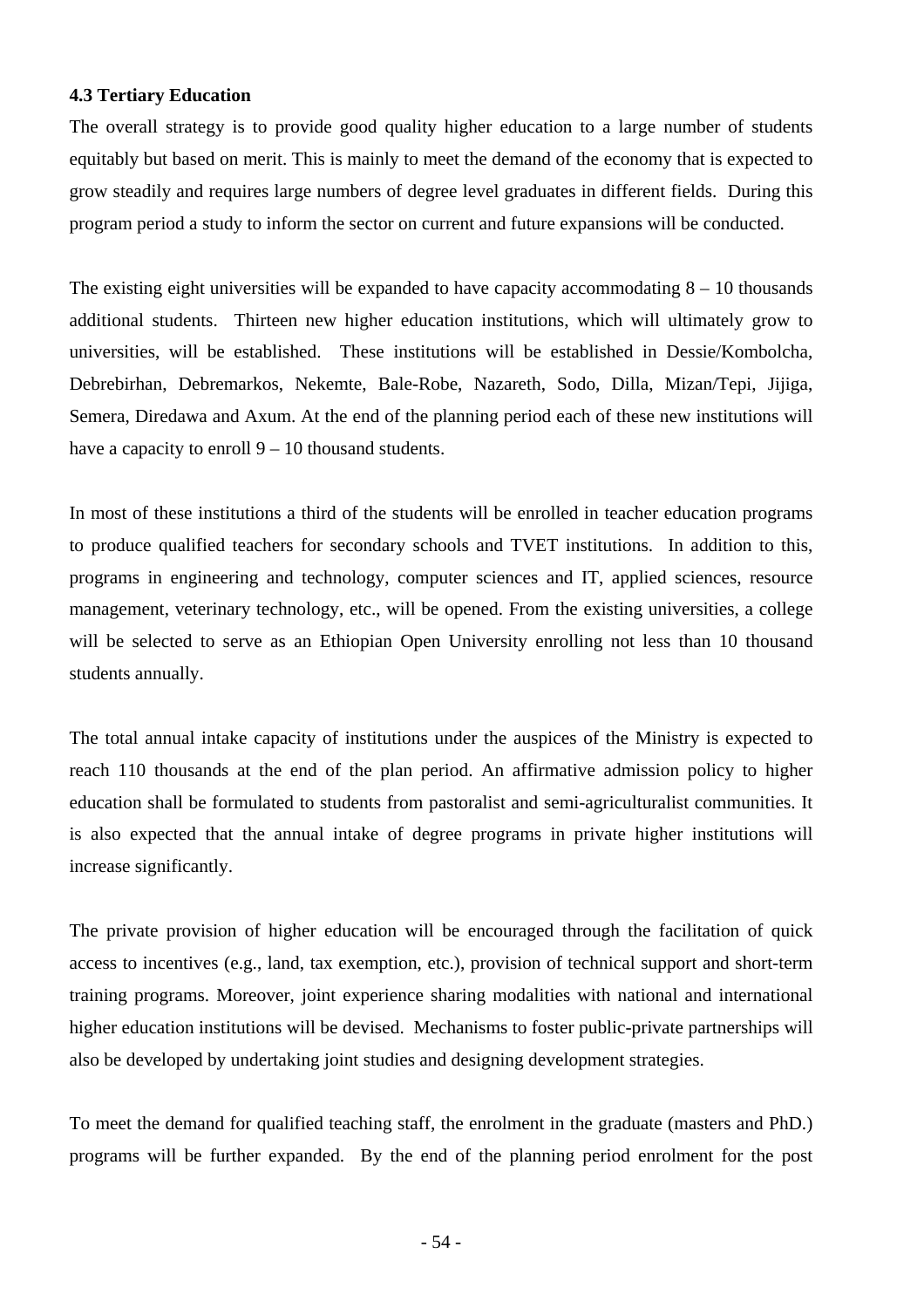graduate level will reach 26 thousands by strengthening existing and opening new programs in all universities. As the undergraduate program has been expanding the last few years, reaching an annual intake of about 32 thousands in 2004, there will be a sufficient number of candidates to employ and enroll in the graduate programs.

Expatriate staff will continue to be employed as a stopgap measure, and the Ethiopian Diaspora will be mobilized. In addition to enrolling staff in graduate programs at home, academic staff will be sent abroad for masters and Ph.D. training. Employment and training of staff will be based on ensuring that women staff will account for at least 25% at the end of the planning period.

The expansion of graduate programs in the existing universities will also be a strategy of revitalizing relevant and quality research undertaking in these institutions. Both the masters and PhD programs will be major venues for research in universities. Research policies and strategies for efficient, transparent, relevant and quality research undertakings in universities will be developed. A research database system will also be designed.

In addition to maximizing available resources, new facilities and capacities with respect to classrooms, libraries, laboratories, workshops and computer centers will be built. Constructions will be carried out using cost-effective construction technologies. In the newly establishing institutions, dormitories will also be constructed. Equipment and teaching materials will be procured. ICT policy, master plan and networking will be developed so that the technology could effectively be used for teaching-learning and day to day activities of the institutions.

The leadership and management capacities of universities will be enhanced through implementation of the civil service reform. Capable personnel will be put in place at all positions and continuous skills upgrading will be provided. Capacity in income generation and diversification will be built in all institutions. Cost sharing and out sourcing of student services will be expanded and strengthened. Governance at the level of boards and decentralization of decision making to the level of faculties and departments will be strengthened and implemented in all institutions. Key stakeholders, including students, industries and regional governments will be involved in the governance of institutions in a strengthened manner. Mechanisms to ensure accountability, transparency, cost-effectiveness and result-orientation will be put in place through the higher education reform (Employing Civil Service Reform) program. Study to identify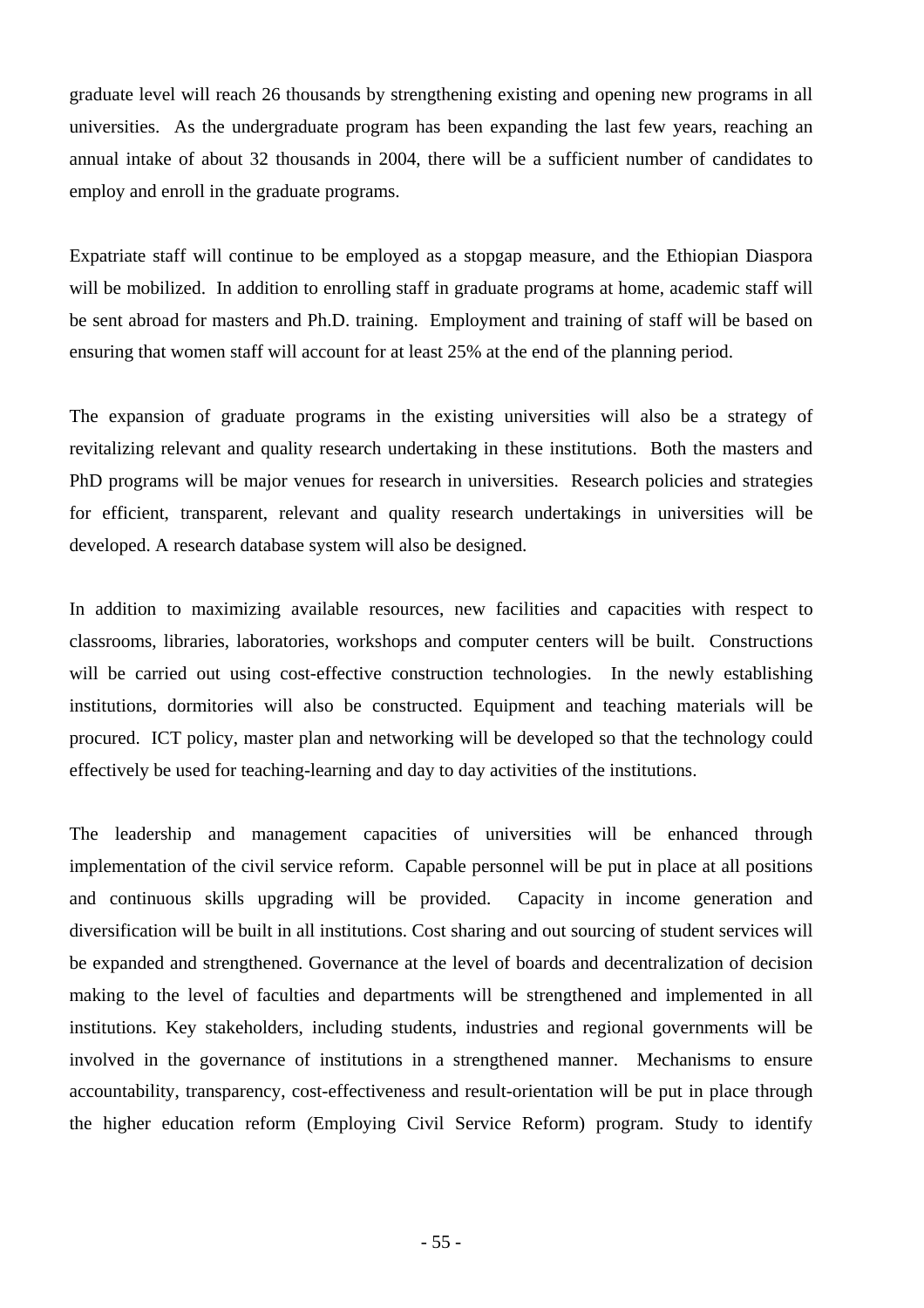inefficiencies in the system (e.g., attrition rate, academic to administrative staff and cost ratios, etc.) will be undertaken.

The Higher Education Strategy Center will be strengthened in terms of human resources and overall capacity to undertake studies and design appropriate strategies for the sector. The Quality and Relevance Assurance Agency will be strengthened to develop standards and support mechanisms to ensure quality and relevance of programs delivered in both public and private institutions. Benchmarks will be set to monitor progress to targets and standards.

New fields of study will be opened based on demand. Moreover, in addition to the face-to-face delivery mode, the use of distance mode of education and training will also be encouraged in all higher learning institutions. To avoid wasteful duplication, it will be preferable if universities will agree on a common use of distance education facilities, with shared subject curricula and lectures, especially at first-year and second-year university levels. University vice-chancellors are invited to cooperate in developing such a common approach, with joint use of expensive facilities. ICT facilities and networks in the universities will be instruments in facilitating the distance learning.

### **4.4 Enhancing Quality of Education**

Efforts made to improve the quality of education are offset by the greater push given to increasing enrolment. During ESDP III, greater emphasis will be given to quality enhancement. To this end:

- Curriculum will be made more relevant so that it connects learning to the child's experience and environment; responds to parental expectations and demands; and at the same time prepares students not for today's world but for a society that is aspiring to develop in the next decades.
- Quality assurance mechanisms will also be put in place. National Educational Assessments will be conducted at the final grades of the first and second cycles of primary education so as to monitor progress in students' achievements and to identify major factors influencing the achievement for appropriate policy interventions.
- As part of the quality enhancement endeavor, a "School Improvement Program" will be implemented in the next five years. The major focus areas of the School Improvement Program will be: school leadership and management, parent and community partnership, student-centered learning, professional development and collaboration and quality instructional program. To this end, a School Improvement Guide will be developed.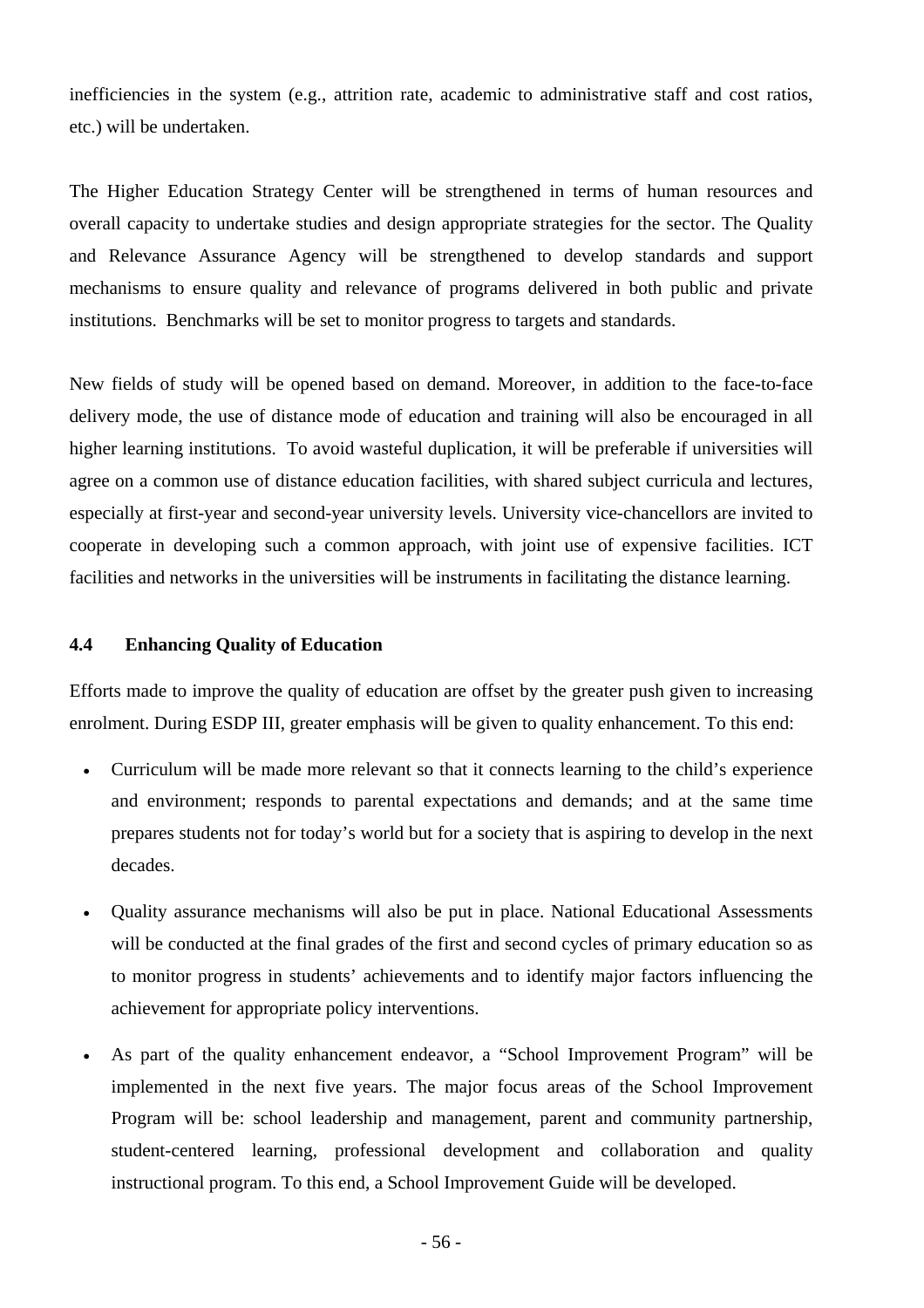- In the short-term, the MOE will rely on proxy indicators for education quality, such as the pupil/teacher ratio, the percentage of qualified teachers, etc., since it would be difficult and costly to introduce a system that directly measures children's performance at each grade. Therefore, MOE proposes to make increased use of the Grade 4 and Grade 8 sample Learning Assessment results.
- Educational inspection will be strengthened to ensure quality in the primary and secondary education systems. Public examinations will be used for maintaining standards and as feedback to improve quality in education.
- Qualified and committed teachers are essential since it is in the classroom that real learning takes place. Without a competent teacher, no curriculum can be implemented effectively and quality education will not be attained. Therefore, pre-service and in-service training of teachers will be intensified and will have a central place in ESDP-III. In this connection:
	- Unqualified and under-qualified teachers recruited for the second cycle primary education will be upgraded through distance education and in-service training programs.
	- In order to improve the professional capability of teachers at primary and secondary levels continuous professional development (CPD) will be put in place and institutionalized.
	- The content of pre-service and in-service teacher training programs will be revised in order to enable teachers to acquire and develop appropriate pedagogical skills that are academically sound, child friendly, and gender sensitive together with individual lifeskills which take into account the current HIV /AIDS crises.
	- Cluster based local in-service training and distance education models will be strengthened as this has a strong impact on improving the quality of learning. Cluster based in-service training will mainly focus on active learning methodology, continuous assessment, managing self-contained classrooms, action research, etc.
	- The use of para-professional teachers is essentially a transitional and stop-gap measure. Those teachers are necessary when the supply of teachers cannot meet the demand, especially in the most remote and pastoral areas. However, from a quality perspective, hiring qualified teachers is an appropriate response. Therefore, the government will continue to exert maximum efforts to deploy well-trained teachers to ensure the quality of education at all levels, while continuing to use non-civil servant teachers for some time to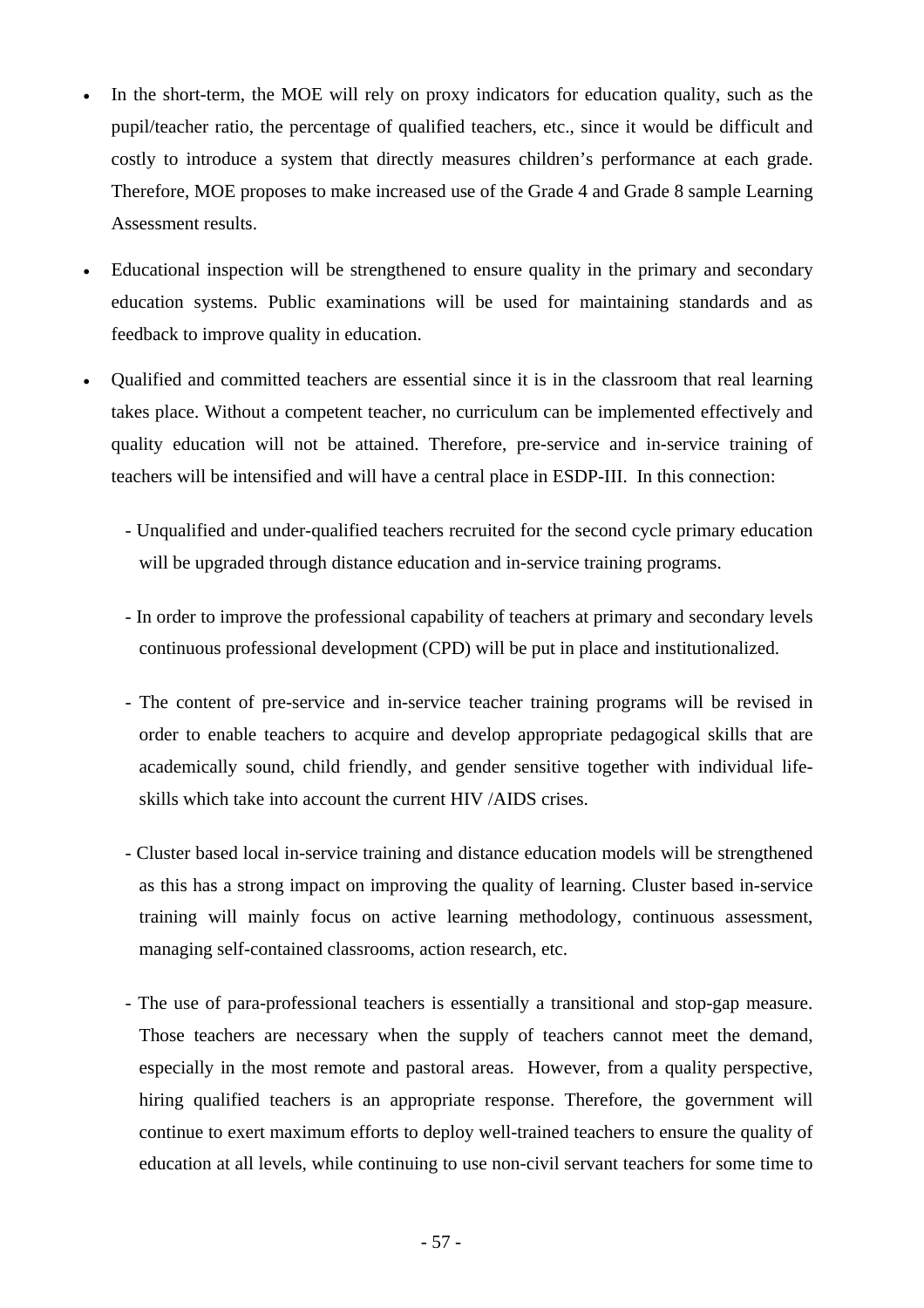come. Until the para-professionals qualify for the level they teach, continuous professional training and supervision support will be provided in order not to have a negative affect on the quality of education.

- Efficient school leadership and management will be established in schools to enhance the quality of instruction and learning achievements. Studies have indicated significant weaknesses in supervision, management and implementation capacity, especially at the level of the woredas and schools. Regional Education Bureaus will be supported to produce strategy documents to develop supervision capacity in their regions.
- The pupil/textbook ratio will be reduced to 1 in order to improve the learning of pupils. To this effect, an adequate management system will be put in place for the efficient ordering and dissemination of text-books in a one-to-one ratio. Text-books will be imported, adapted and adopted. Private publishers will also be encouraged to publish regular and reference books. The provision of textbooks will be liberalized. International experiences in textbook provision management and distribution will be explored and applied.
- Schools will be provided with adequate non-salary recurrent budget so that they will be able to purchase and make use of the necessary instructional materials.
- Pupil/section and student/teacher ratios will be reduced to the standards set in order to increase the time used for interaction between pupil/students and teachers and thereby improve the quality of education.
- The provision and cost-effective use of ICT may not be realized at all levels in a short time but will be mainstreamed, initially at the levels of secondary education and above. For example, for the 161 preparatory schools (grade 11-12), the process to make use of School Net service has started. It is not feasible to make ICT facilities available for every primary school within the period of ESDP-III. Provision and use of such facilities in primary schools will remain a long-term goal of the Government. At secondary level, the introduction of ICT is expected to improve the quality of instruction and learning by improving the pedagogical skill of teachers and also by enabling students use electronic educational materials.
- Ethiopia has currently embarked upon the use of ICT in a bid to raise the quality of education of secondary schools. At this level, the effort is not merely an inclusion of a media dimension to the teaching-learning process, but also to overcome the pressing problem of the supply of qualified teachers. Moreover, it also overcomes the shortage of laboratory equipment and chemicals.
- In the coming five-years, the current scope of ICT will dramatically change both in quantity and quality. For example, all secondary schools will be networked with Internet services.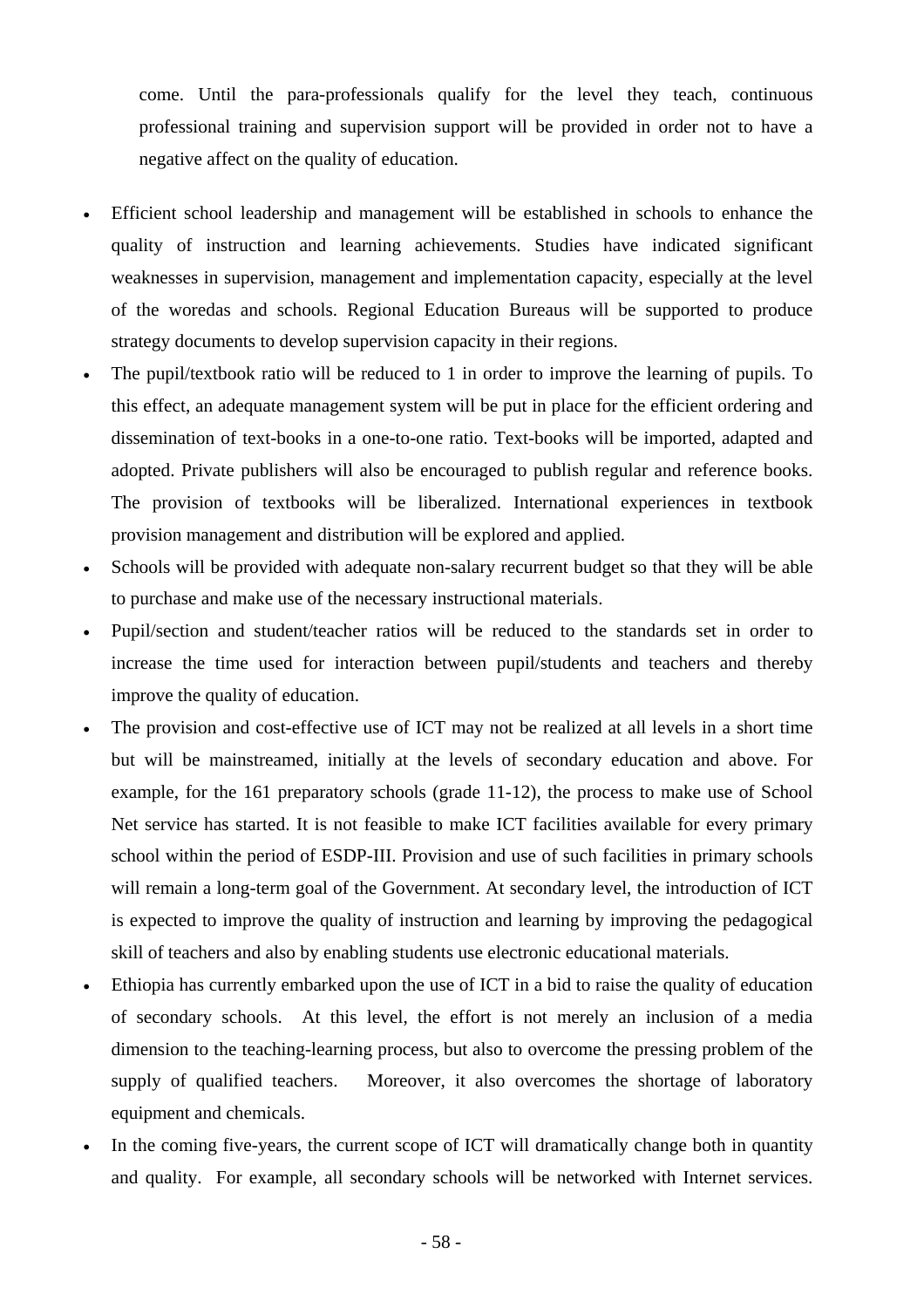Students and teachers can access digitized curriculum contents through school-net infrastructures currently being laid in secondary schools. The Internet service will be extended to TVET centers. Data center at EMA will be strengthened for development of contents, content delivery and deployment for web-based access. This is, of course, in addition to the education television programs being transmitted in almost all schools. To this end, MOE, REBS and schools will develop both application and content for use.

As to teachers' ICT literacy, Information Communication Technology has been put as an independent course in the newly designed TESO courses. Teachers will be introduced to ICT through pre-service and in-service training programs. Moreover, most universities and colleges are already accessing Internet services by which their staff, are able to browse thorough important information available.

## **4.5 Improving Efficiency**

Improving efficiency entails reducing dropout and repetition rates and thereby increasing survival and completion rates. Reducing high rates of repetition implies improvements in the learning achievements of pupils and a more efficient use of scarce resources, which would be wasted otherwise. Reducing repetition rates also frees the school places for new pupils, thus making way for a substantial increase in enrolments. Improving the learning achievement of pupils will also result in success in examinations, which implies a reduction in the level of dropout that may be caused to failure in examinations. This clearly shows that improving the quality of education has a key role to play in enhancing the internal efficiency of the system. Therefore, the following are envisaged to improve the quality of education and thereby the internal efficiency of the system.

- $\geq$  Continuous assessment is essential to improve the quality of learning and the internal efficiency of the education system. It helps teachers to quickly identify weaknesses in the abilities of their pupils and provide the necessary support. The education and training policy envisages that assessment at all levels of education and training be made using continuous assessment. Although this policy direction is important to all levels, the enforcement of the continuous assessment strategy will serve as a typical instrument to improve lower grade repetition.
- $\triangleright$  It is believed that the longer pupils remain in school, the more they obtain academic support from teachers, use libraries and laboratories and engage in various co-curricular activities. However, contact periods in a double shift system are short. It is therefore necessary to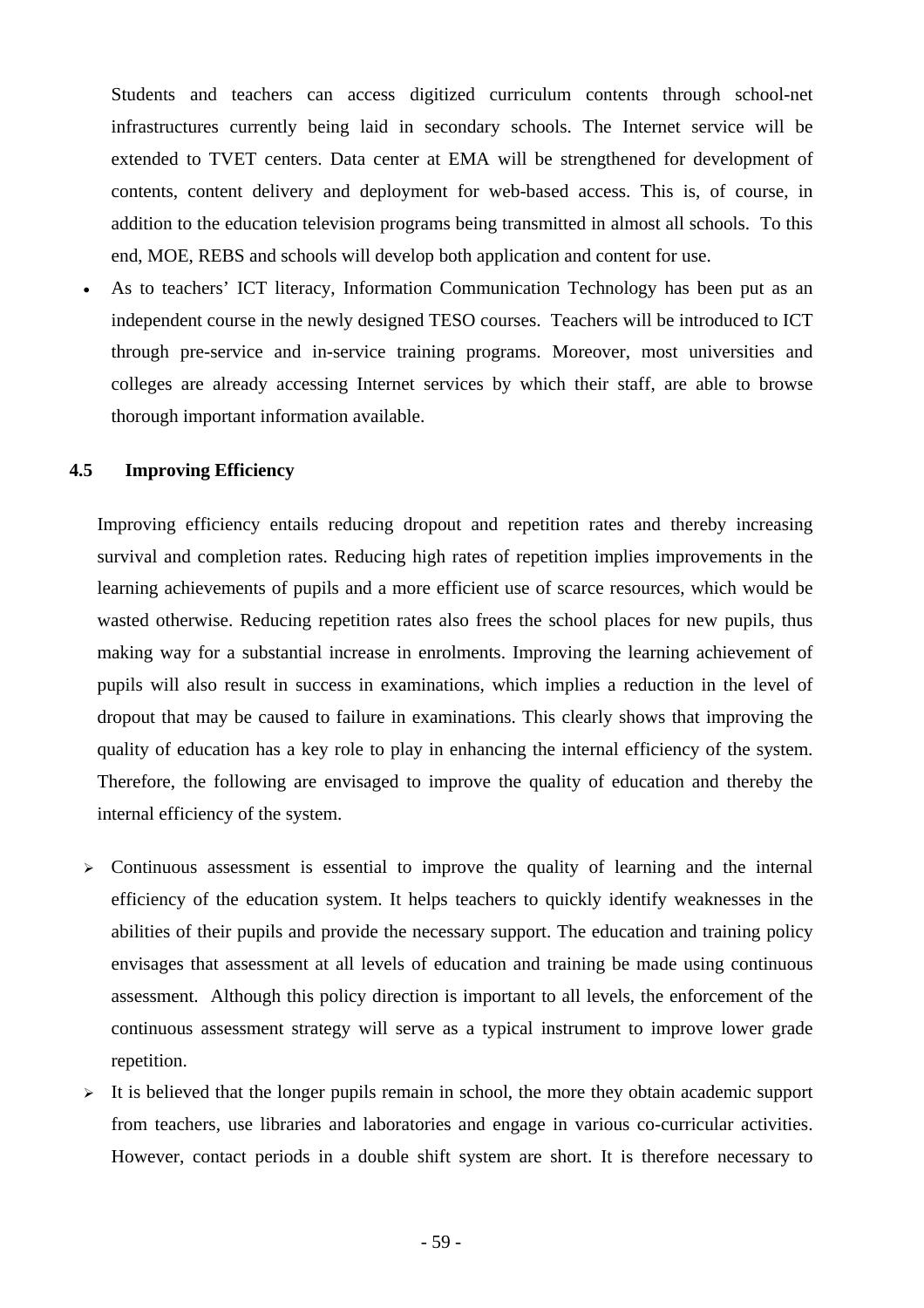increase the time–on-task by reducing the operation of the shift system. Construction of new schools or building additional classrooms in existing schools shall be undertaken in order to reduce the percentage of double shifts. The reduction in the percentage of double shifts will be introduced gradually.

### **4.6 Cross-cutting Issues**

### **4.6.1. Gender**

In order to address the equity aspect of the education sector in an integrated manner a "Gender and Equity Department" will be established in the Ministry of Education. The objective of this department will be to layout and implement a strategy to address girls' education, the education of pastoralist and semi agriculturalist communities and the education of children with special needs.

The efforts already initiated to improve the participation of females in education during ESDP-I & ESDP-II will further be strengthened in an integrated manner. Admission, completion and transition rates of girls will be increased and reach a level which is equal to that of boys. Steps to promote gender equity include interventions that improve access to education facilities and programs for girls, which will minimize barriers to their education. Locally relevant measures will be initiated to prevent social and cultural barriers to the education of girls. To this end, the following activities will be undertaken:

- More schools will be built nearer to the community to reduce high dropout of girls at grades 1 & 2 and grades 7 & 8.
- Reference materials will be developed to depict women role models.
- Adult literacy program for parents will be expanded so that parents' awareness on the benefit of education in general and girls' education in particular will be increased so that parents will send their daughters to school.
- Systems will be introduced to make teachers and head teachers accountable for actions detrimental to the access and survival of girls. A guide will be developed to increase the awareness of girls on harassment so that the victims will have the confidence to give the necessary information and bring the case to justice.
- Girls' day will be celebrated in schools once a year in which PTAs and girls clubs will participate actively. Experience sharing on positive lessons about girls' education will be organized through education media.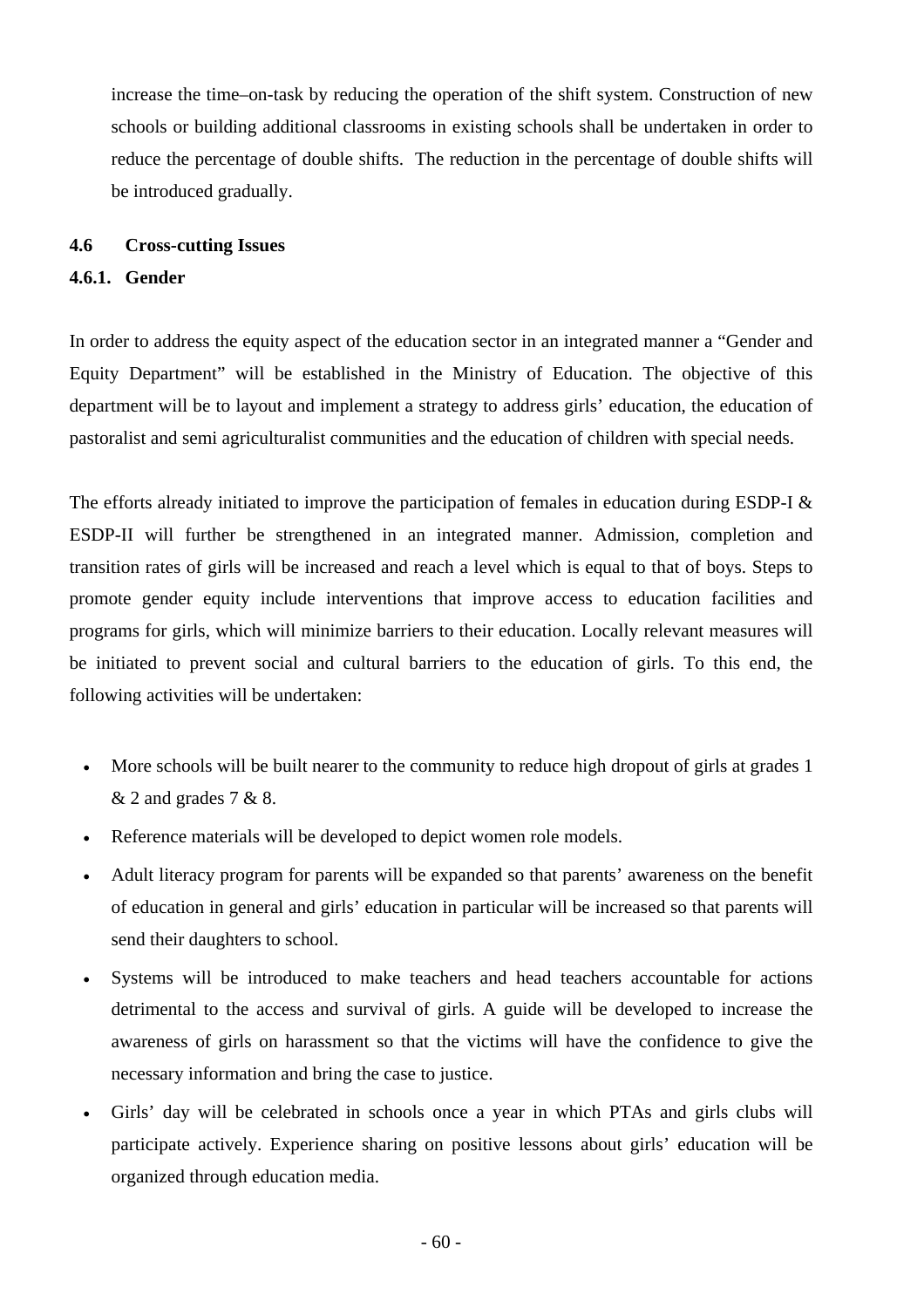- All female students who complete grade 10 will be entitled for at least one year TVET in the government institutions. For 10+2 and 10+3 female trainees will be given priority over their male counterparts if they fulfill the basic criteria. The same will be applied during admissions to primary and secondary schools.
- Counseling services for female students will be strengthened at secondary schools. Teachers who took psychology courses will be assigned for this task in areas where it is difficult to get professional counselors.
- Tutorial services will be strengthened and advice will be given to female students to help them decide their field of study in TVET and HEIs. Female students will be assigned according to their choices. Female students who are married and have families will be enrolled in the institutions closer to their residence.
- Special supports that are being provided for female students in the HEIs will be strengthened. HE officials will monitor such supports.
- Gender training will be part of the pre-service and in-service teacher training programs. Incentives shall be provided to teacher education institutions that enroll and retain more female students/trainees.
- Female education forums will be strengthened at all levels.
- Regional women's forums will work closely with teacher education institutions (TEIs) to provide the necessary support to female trainees.
- A series of in-service capacity building programs will be organized for women leaders. The Women's Forum will organize programs to share the experience of those female educational leaders who demonstrated outstanding performance.

### **4.6.2 Civic and ethical education**

To make students responsible, democratic, ethical and competent citizen's civic and ethical education will be provided at all levels of education. The emphasis will be given to the primary level since it takes care of children at the formative age. Curriculum content and materials will be revised to give due emphasis to the political, economic, social and ethical values of the country. Given that regions are at different levels of development, the curriculum content will have room to accommodate certain local and regional development issues and realities as appropriate.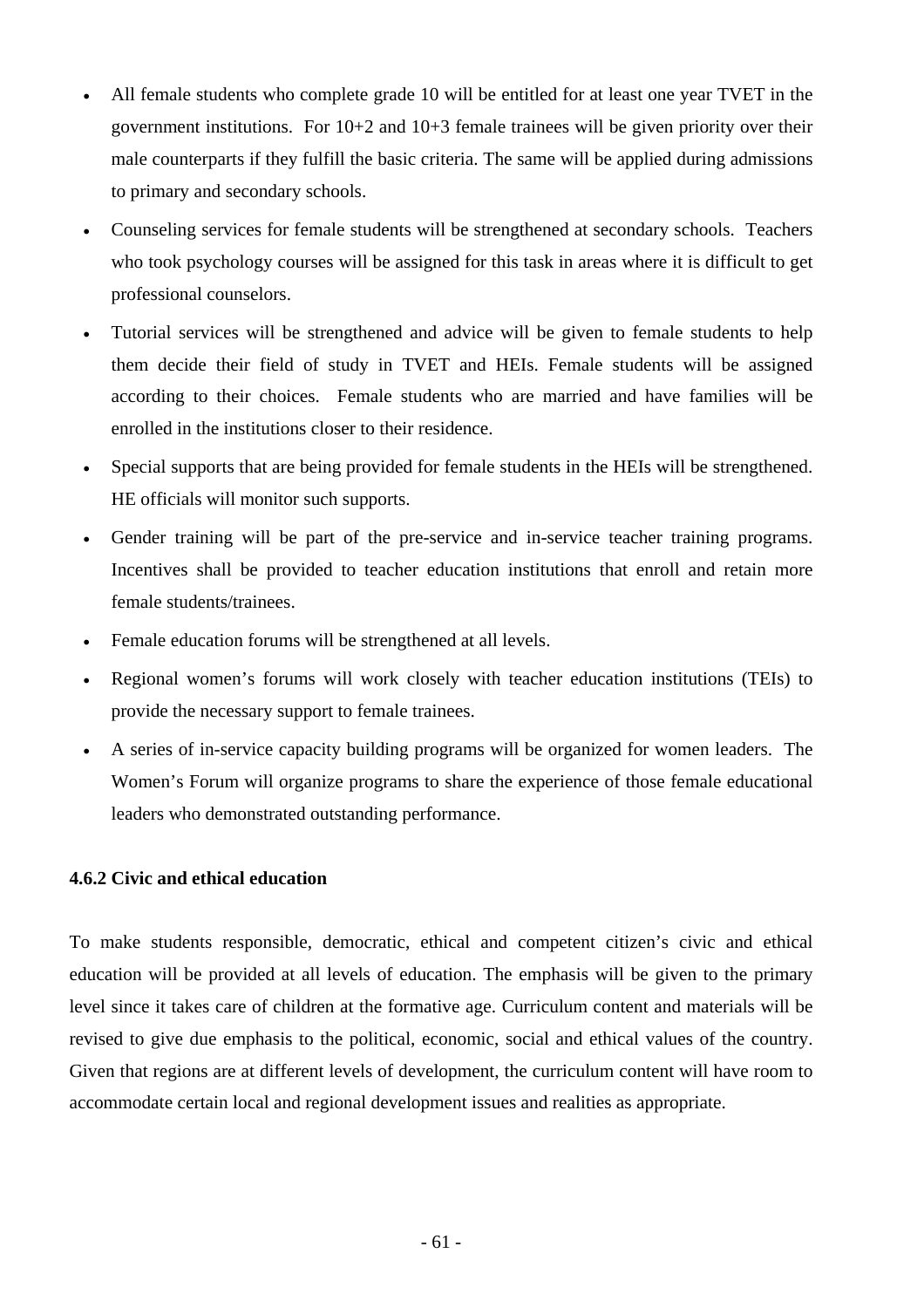#### **4.6.3 Special Needs Education**

The Government attaches greater importance to the expansion of educational opportunities to children with special needs. To this end, MOE shall provide technical assistance to the regions in the form of guidelines and capacity building. The REBs in turn will assist WOEs to include special needs education (SNE) in their action plans, budgets and reports. The Federal strategy, guidelines and regional and woreda level implementation plans will be reviewed for consistency. In order to meet the increasing demand for inclusive education and special needs education support, the MOE will aim at strengthening cooperation between education offices and development partners.

Hence, recognizing the exclusion and barriers to active learning and participation and in order to produce the required changes in the education system, the MOE has developed a special needs education strategy (2005) that:

- Provides an overview of the current situation of special needs education;
- Defines national objectives, strategic priorities and division of responsibilities;
- Identifies resources and possibilities for cooperation;
- Proposes key elements for inclusive education system development, and
- Analyzes favorable factors, constraints, risks and possible solutions.

The following three strategic priorities were defined:

- 1) Including SNE in national and regional education sector planning and reporting systems,
- 2) Developing guidelines and providing technical assistance to regions, and
- 3) Strengthening the capacity of the education system.

Special needs education aims at making the education system inclusive by educating teachers and establishing support systems. All forms of special needs education require adequate teacher education and continuous professional development.

The strategy shows the direction for development of inclusive education and special needs education services that are open to all learners. The government's strategy for improving the provision of educational services to children with special needs is based on the principle of inclusion.

Major strategic activities with regard to SNE for the next five years include:

- Preparation of the first Federal strategic plans;
- Development of guidelines for support systems;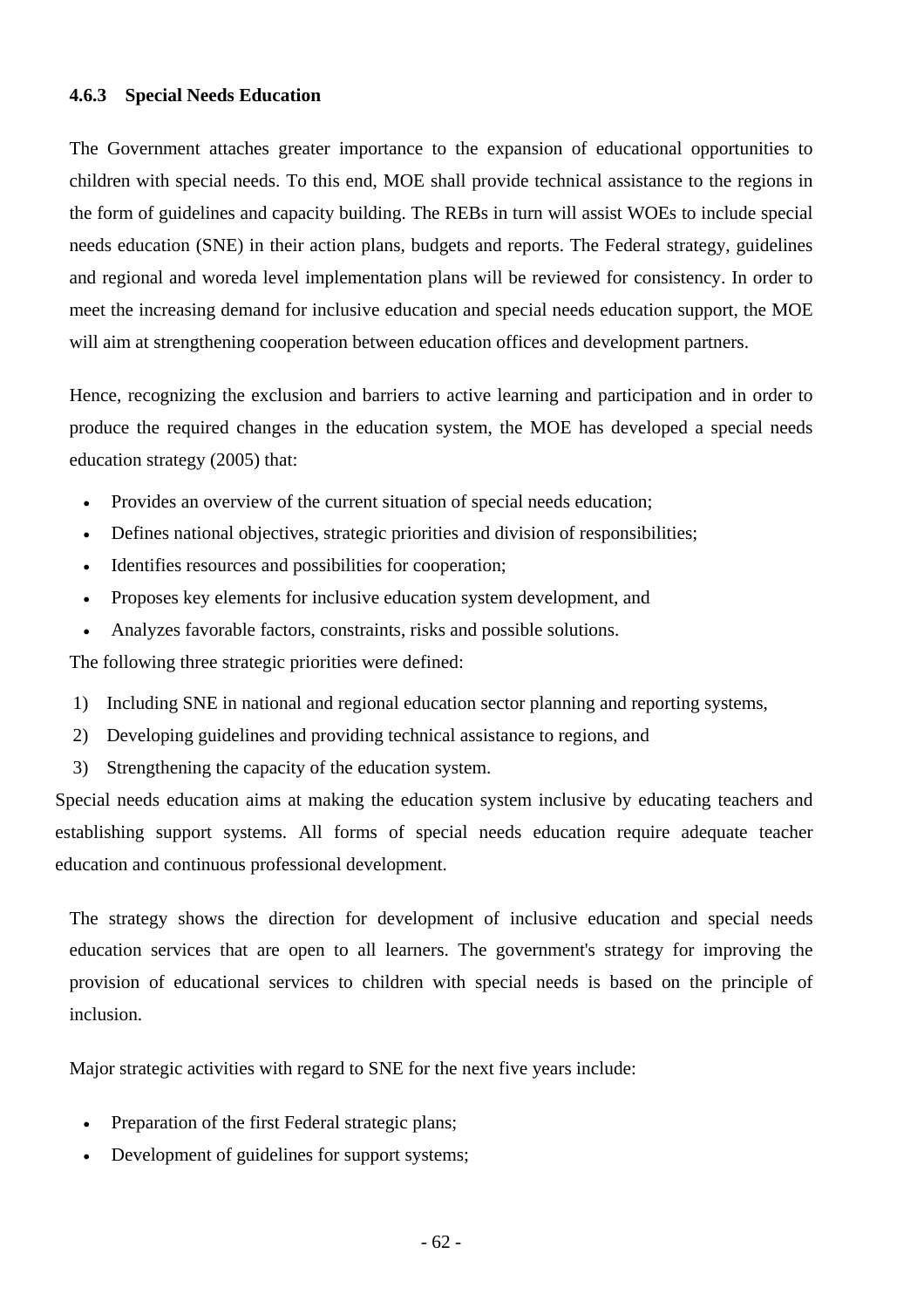- Professional support for the SNE teacher education programs;
- Preparation of guidelines for curriculum modification;
- Establishment of support systems in regions; and
- Identification and sharing of good practices.

### **4.6.4 HIV/AIDS and Education**

The practical available vaccine for HIV/AIDS is education. Hence, MOE has integrated preventive measures into the curricula of all levels of education and training to combat the pandemic. Recently, the government has issued a guideline on workplace policy and mainstreaming. The implementation of workplace policy and mainstreaming of HIV/AIDS requires the involvement of all stakeholders at various levels. To this end, all government institutions at both Federal and Regional levels have obligations. The Ministry sees to it that the education sector strategy response has been effectively addressed, work place policy and mainstreaming practiced, and stigma and discrimination against people living with HIV/AIDS (PLWHA) are stopped in the sector. Nevertheless, as these are observed mostly at the operational levels (Regions, Woredas, Schools, etc.) the central Ministry only supports and compiles relevant data for making preventive and educative policy decisions.

To reverse the situation in the education sector, at all levels from pre-primary to tertiary level, the following arrangements will be made:

- A workplace policy and implementation guidelines will be in place for teachers, students and other employees at all levels.
- HIV/AIDS shall be integrated into all aspects of educational planning and management including projection of teachers' demand for all levels. Training and recruitment of teachers shall take into account teachers' attrition due to HIV/AIDS.
- Focal persons will be designated and co-coordinating committees shall be established at Federal, regional, woreda and school/institution levels for effective management and coordination of HIV/AIDS activity in the education sector.
- Existing curriculum shall be strengthened by offering life skills based HIV/AIDS prevention education in school curriculum for all levels (primary, secondary, TVET, tertiary and TTI/TTCs) to promote behavioral changes.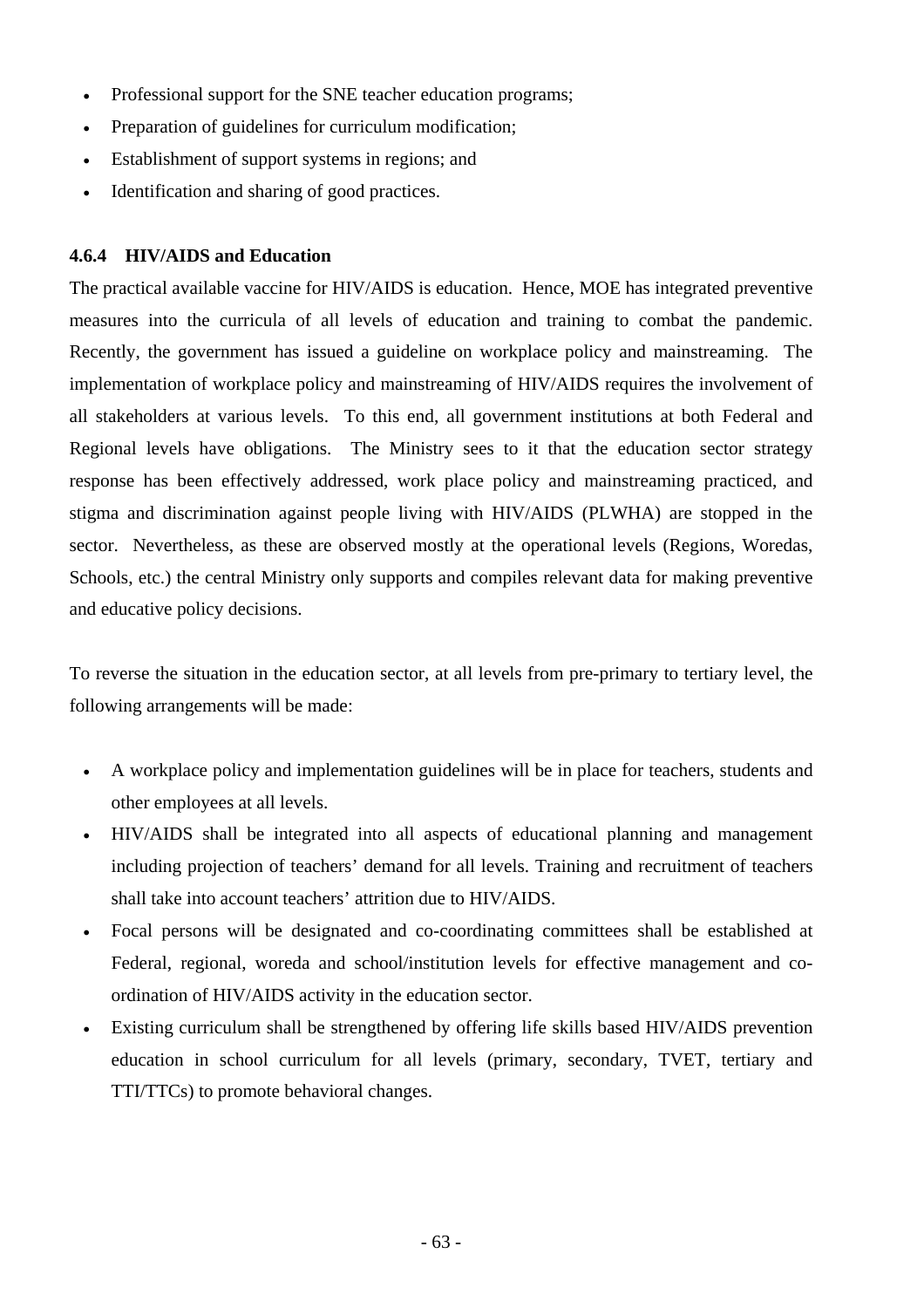- All pre-service and in-service teacher-training programs will incorporate HIV/AIDS messages and preventive measures. HIV/AIDS education will be fully integrated and strengthened in formal and non-formal education programs.
- A situation analysis of orphans and vulnerable children (OVC) in each region and at all levels of the education system will be conducted to address and ensure access to schooling.
- Systematic data collection will be in place to understand the scope and effect of HIV/AIDS on students, teachers and administrative staff.
- The impact of HIV/AIDS will be minimized through maximizing preventive education on the mitigation of the spread of HIV/AIDS. Hence, preventive education will be given to the education sector community to enhance knowledge and skills, to foster and sustain behavior that reduces risk and to improve care and lessen the impact of illness.
- Preventive education also addresses caring for the infected and the affected. To this end, training for teachers will be strengthened at school and other training institutions.
- To comprehensively respond to the crises of HIV/AIDS, the education sector will reach every potential learner and teacher. Therefore, HIV/AIDS prevention programs will be one major part of the education and training process to combat the spread of the pandemic.
- Anti-HIV/AIDS clubs will be strengthened to promote peer education and minimize fear and discrimination against students and teachers infected and affected by HIV/AIDS through the provision of training, material and technical support. More attentions will be given to children aged 5-14 (window of hope), young girls and orphan students.

### **4.6.5 Community Participation**

As is known, the provision of education and training in Ethiopia was confined to the sole responsibility of the Government since the introduction of Modern Education in the country. The overall result was that access to and equity of education has been found to be one of the lowest even in Africa.

The situation has been changing recently since communities have started to support and manage schools. Communities are now adding more classrooms and even building new schools. However, all of these initiatives are based on voluntarism as has been clearly articulated in the guidelines, "Organization, Management Community Participation and Finance" that has been under implementation since 2003. The poverty-reduction strategy also upholds the minimum contribution of the community through various safety net programs to realize the former.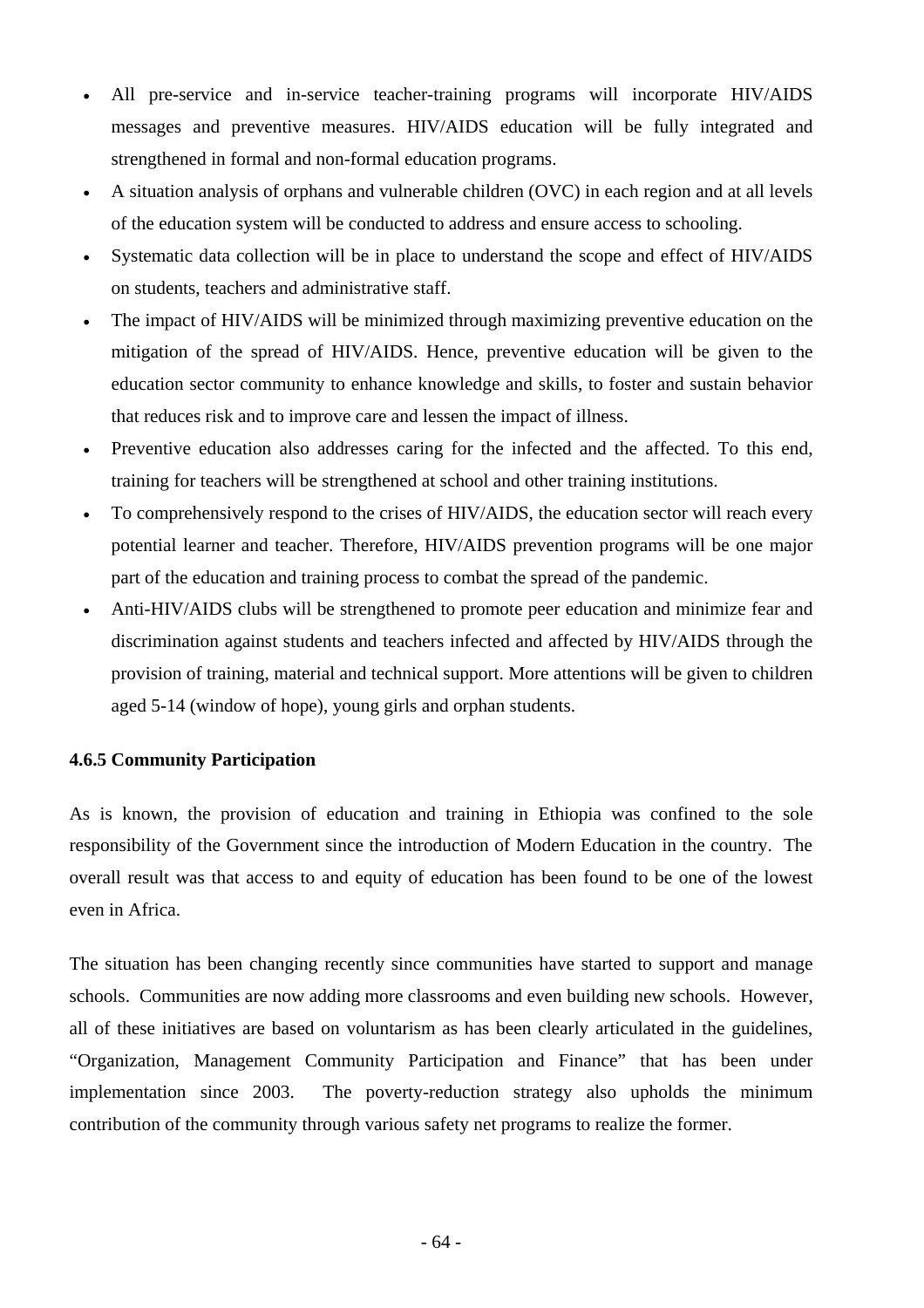It should also be noted that provision of access to primary education for all school-age children, in addition to making provision for the many over-age children, will entail a heavy burden for the Government and the community over the coming years, but the rewards will be great.

The community will participate in the construction and management of schools and ABECs. The community will contribute labor, local materials and cash, based on its own capacity, for the construction of schools and ABECs. The community's contribution will also include raising money to cover part of non-salary expenditure of schools as required and as its capacity allows. Moreover, communities, through PTAs, will be involved in the day-to-day management of schools, which will include monitoring student attendance, performance, discipline, etc. Such involvement is crucial for reducing dropout rates that could be caused due to both in-school and out-of-school factors. It is also important to make schools child friendly, especially for girls.

#### **4.6.6 Decentralization and Capacity Building**

Under Ethiopia's Federal Constitution, the Government is committed to a policy of decentralization of responsibilities and executive powers. To this end, significant decision-making responsibility has been devolved to the regions and then to the woredas. The Regional Education Bureau is responsible for the implementation of the respective regional ESDP, whereas the Woreda Education Office is responsible for formulating educational plans at the local district level, based on demand, and for extending the necessary support to schools. Among other duties and responsibilities, the WEO should establish and administer primary, secondary and technical and vocational schools; devise and implement plans based on the region's educational plan; ensure that the education system complies with national and regional standards; formulate and implement mechanisms to expand education and encourage and support community involvement in the educational sector.

At the regional level and even more so at woreda level, capacity has been a serious problem, with a shortage of qualified staff, high staff turnover and staff posts left unfilled, and with the situation being much more serious in the less developed regions. Efforts to develop staff capacity have met with the problem of trained staff leaving their posts since the training enabled them to secure more attractive employment elsewhere. Devolving of responsibilities at woreda level is continuing, but will take time to fully realize. Resources available to woreda education offices are largely used up for the payment of salaries for teachers and other staff, with only small sums remaining for nonsalary expenditure. Monitoring of activities and developments in schools is largely related to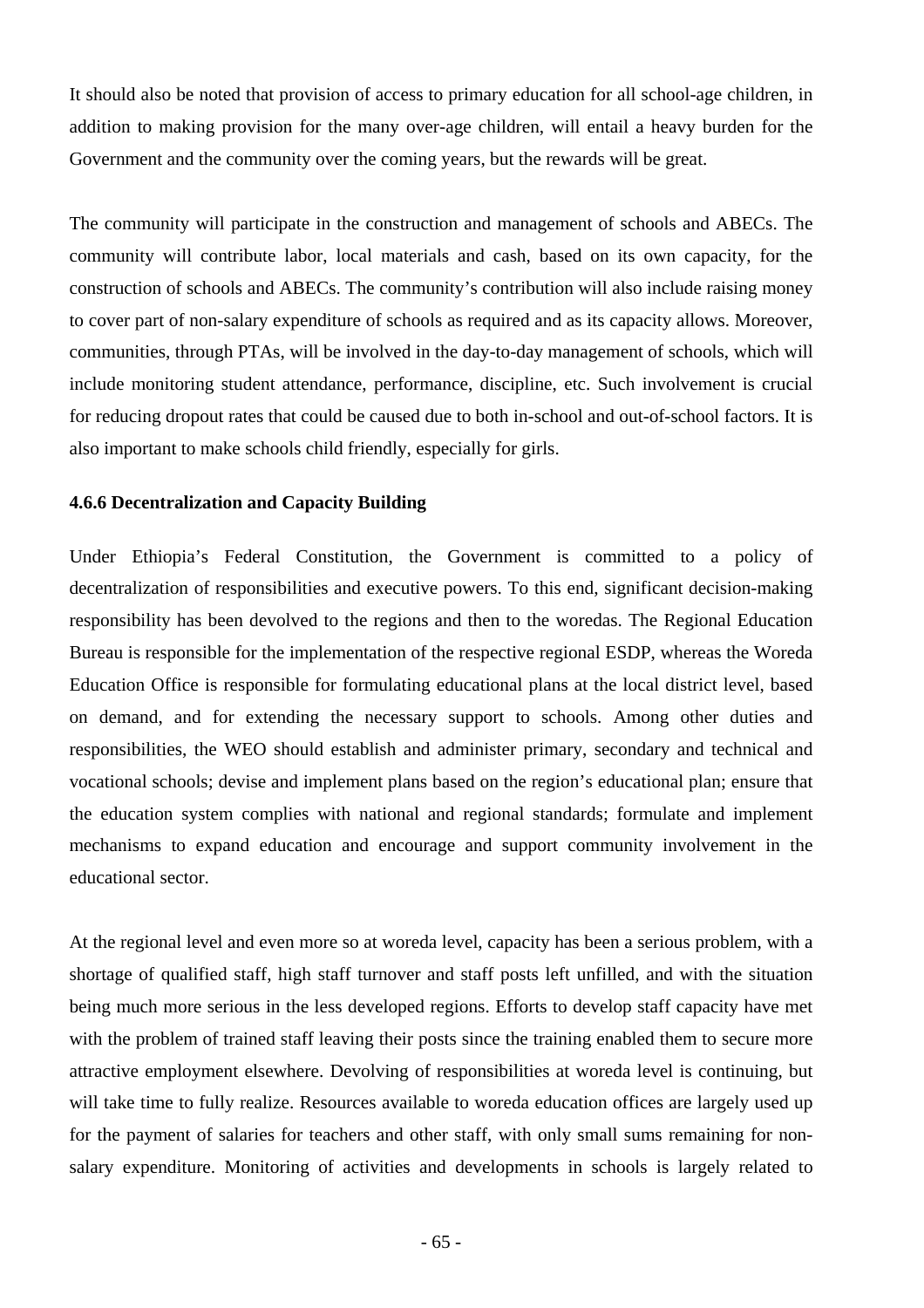recording increases in pupil numbers and similar data, with little possibility of monitoring student performance. To this end,

- The training given to Woreda officials to improve their efficiency and enhance their capacity will continue in the coming years.
- Training will also be provided at kebele (community) levels to enhance the capacity of Kebele Education and Training Board (KETB), school directors and PTAs to properly implement the decentralization process and to foster the provision of quality education and increase access to school age children.
- Woreda education offices and communities will mobilize resources not only for the construction of schools but also to increase the schools' budget for non-salary expenditure.
- The training and the capacity building activities to be undertaken at school level will be need based and context related to solve the specific problems usually affecting the performance of schools and to properly lead their school development.
- To make educational leadership and management efficient various measures such as the civil service reform have been undertaken and as a result the management and leadership will be improved and greater attention will be given to quality enhancement.
- The Ministry will keep supporting and building the capacity of the REBs and training institutions. This mandate has been emphasized in the new leadership and management structure of the Ministry that will be effective as of July 2005.
- MOE-donors Capacity Building Task Force has also been formed to pool up resources that can be used to build capacity of implementers at all levels. This body will examine capacity gaps, recommend strategies and monitors whether the allocated resources have brought about quality outputs (e.g. student performance).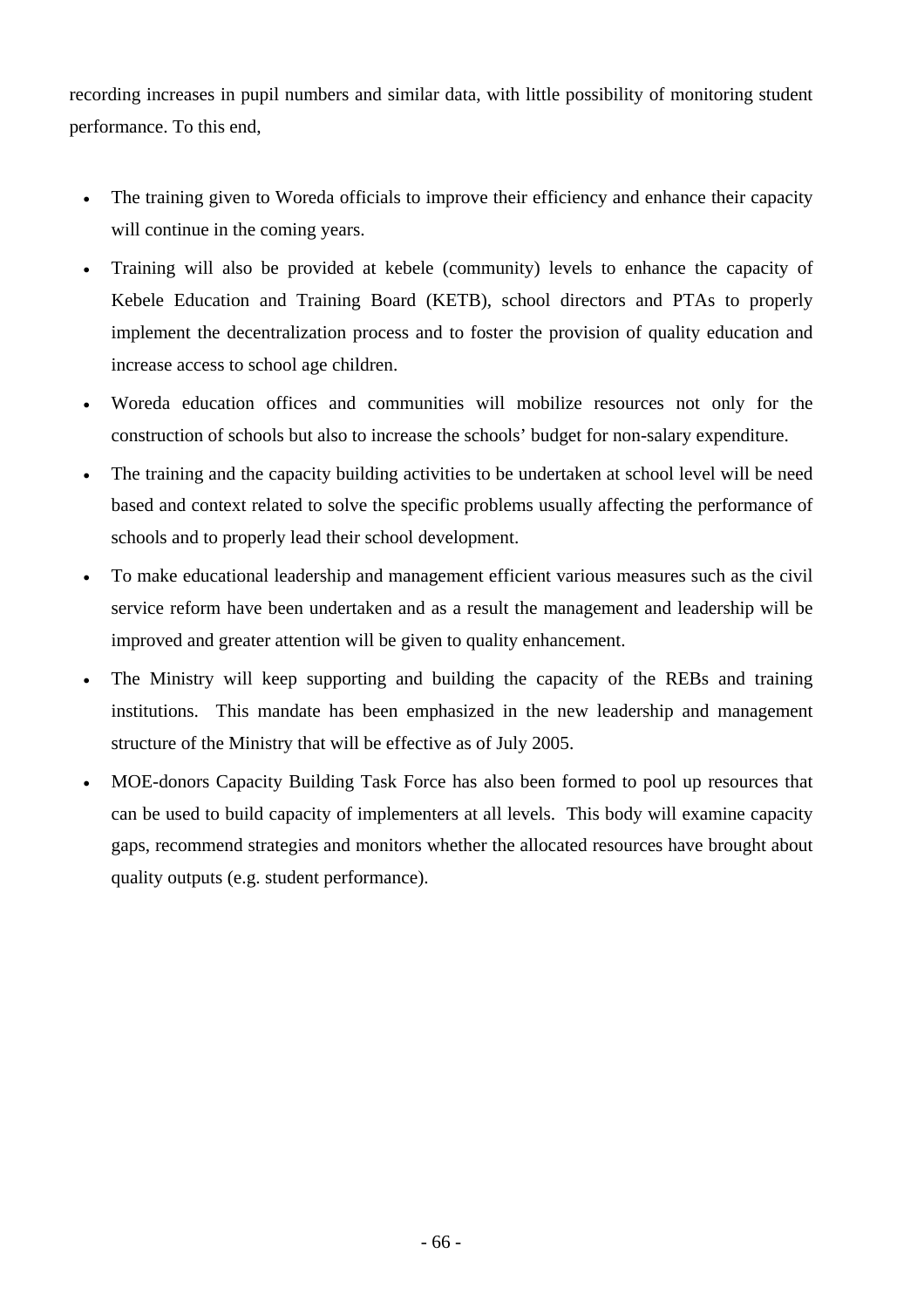### **5. Program Cost**

#### 5.1 **Program Cost**

The total cost of the ESDP-III is estimated at Birr53.9 billion of which Birr 22.8 billion is capital expenditure while the remaining Birr31.1 billion is recurrent expenditure. Unlike ESDP II, the share of capital expenditure has dropped to 42.4% from 47.9% due to the emphasis given to the improvement of quality of education, which called for a significant increase in non-salary recurrent expenditure. Both capital and recurrent expenditures are projected based on the 2004/05 prices.

|                            | <b>Amount</b>  | Percentage    |  |
|----------------------------|----------------|---------------|--|
| <b>Type of Expenditure</b> | (Million Birr) | Share $(\% )$ |  |
| Capital                    | 22,851.10      | 42.4          |  |
| Recurrent                  | 31,061.40      | 57.6          |  |
| Total                      | 53,912.40      | 100           |  |

**Table 2: Program Cost Summary by Type of Expenditure** 

Primary education remains the highest priority for the Government of Federal Democratic Republic of Ethiopia (GFDRE) and receives the highest share from the total estimated expenditure of ESDP-III. As indicated in Table 3 below, the share of primary education has increased from 46.4% in ESDP-II to 50.6% in ESDP-III. In terms of resource allocation, the program has allocated 24.0%, 12.3%, 8.6% for tertiary, secondary and technical and vocational education and training (TVET) respectively. The remaining three sub-programs namely, special education, capacity building and administration and others account for 4.5 % of the total estimated program expenditure.

The broader primary education sub-program covers three major areas, i.e., primary education (formal and alternative basic education), teacher training (both in teacher training institutes and teacher training colleges) and adult and non-formal education. However, the allocation to teacher training in ESDP-III is exclusively for recurrent expenditure of which a significant proportion goes to instructional materials and quality enhancement, teaching practice, preventive maintenance, etc. The allocation to adult and non-formal education has also increased from Birr164.1 million in ESDP-II to Birr 288.2 million in ESDP-III. Moreover, the allocation to adult and non-formal education in ESDP-III is totally for recurrent expenditure. Since the adult and non-formal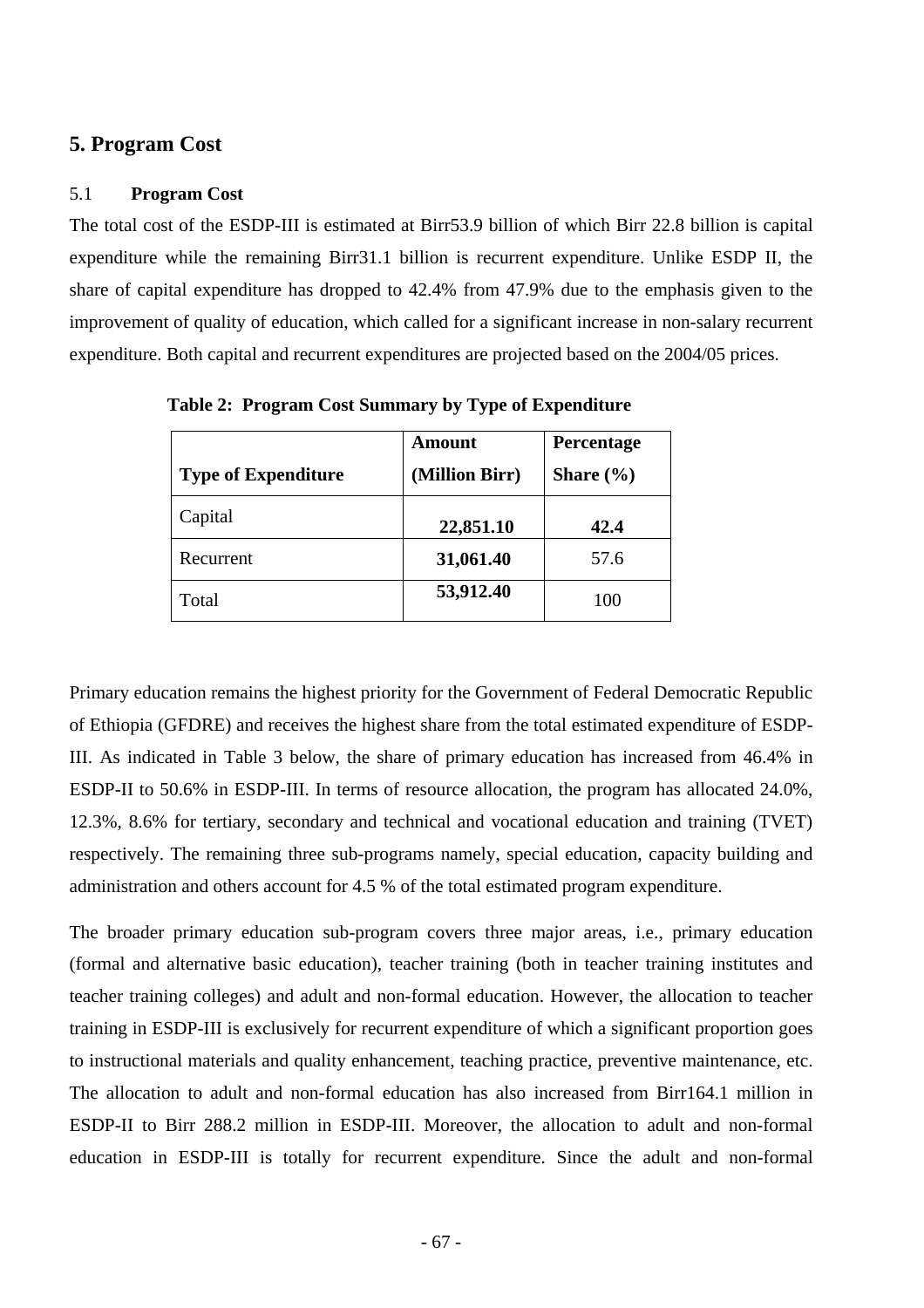education program will use formal primary schools, alternative basic education centers and CSTC, as learning places, there is no need to construct learning centers. This has released the financial resource for use in improving the quality of the program, which could have been used otherwise.

#### **Table 3: Recurrent and Capital Cost by Sub-Programs**

| (Million Birr) |  |
|----------------|--|
|                |  |

| <b>Sub-Program</b>                                        | Capital        | Recurrent | <b>Total</b> | Percentage<br><b>Share</b> |
|-----------------------------------------------------------|----------------|-----------|--------------|----------------------------|
| <b>Primary Education</b>                                  | 11,305.70      | 15,968.00 | 27,273.80    | 50.6                       |
| Primary Education (Formal & ABE)                          | 11,305.70      | 14,634.70 | 25,940.50    | 48.1                       |
| Teacher Training (TTI &TTC)                               | $\theta$       | 1,045.10  | 1,045.10     | 1.9                        |
| Adult & Non-Formal Education                              | 0              | 288.2     | 288.2        | 0.5                        |
| <b>Secondary Education</b>                                | 4,204.70       | 2,443.20  | 6,647.80     | 12.3                       |
| Technical and Vocational Education and<br>Training (TVET) | 3,031.80       | 1,590.50  | 4,622.30     | 8.6                        |
| <b>Tertiary Education</b>                                 | 4,106.90       | 8,830.80  | 12,937.60    | 24.0                       |
| <b>Special Needs Education</b>                            | $\overline{2}$ | 3         | 5            | $0.0\,$                    |
| Capacity Building                                         | 139            | 21        | 160          | 0.3                        |
| <b>Administration and Others</b>                          | 61             | 2,204.90  | 2,265.90     | 4.2                        |
| Total                                                     | 22,851.10      | 31,061.40 | 53,912.40    | 100.0                      |
| <b>Grand Total</b>                                        | 22,851.10      | 31,061.40 | 53,912.40    | 100                        |

Table 4 provides the estimated program expenditure by major types of expenditure. Under capital expenditure three major components are identified, namely, civil works, equipment and furniture. Expenditure on civil works accounts for 77.3% of the total estimated capital expenditure. The remaining 22.7% is divided between equipment (17.4%), furniture (4%), equipment and furniture for special needs education and capacity building (0.8) and (0.4%) for vehicles to higher education. In most cases the share of cost of furniture and equipment from the total construction cost ranges from 10% –15%. But the share of equipment and furniture in this program seems higher than one may expect because of two reasons. The first one is the inclusion of cost of replacement of furniture and equipment in schools that are desperately in need. As discussed in the program description most of the primary and secondary schools either do not have the necessary equipment and furniture or are partly out of use. This situation calls for the provision of equipment and furniture, at least, for some of the existing schools. The second reason is the high cost of equipment in TVET and tertiary education.

The recurrent expenditure mainly focuses on the improvement of quality of education and maintenance of building, equipment and furniture. As indicated in the quality section above,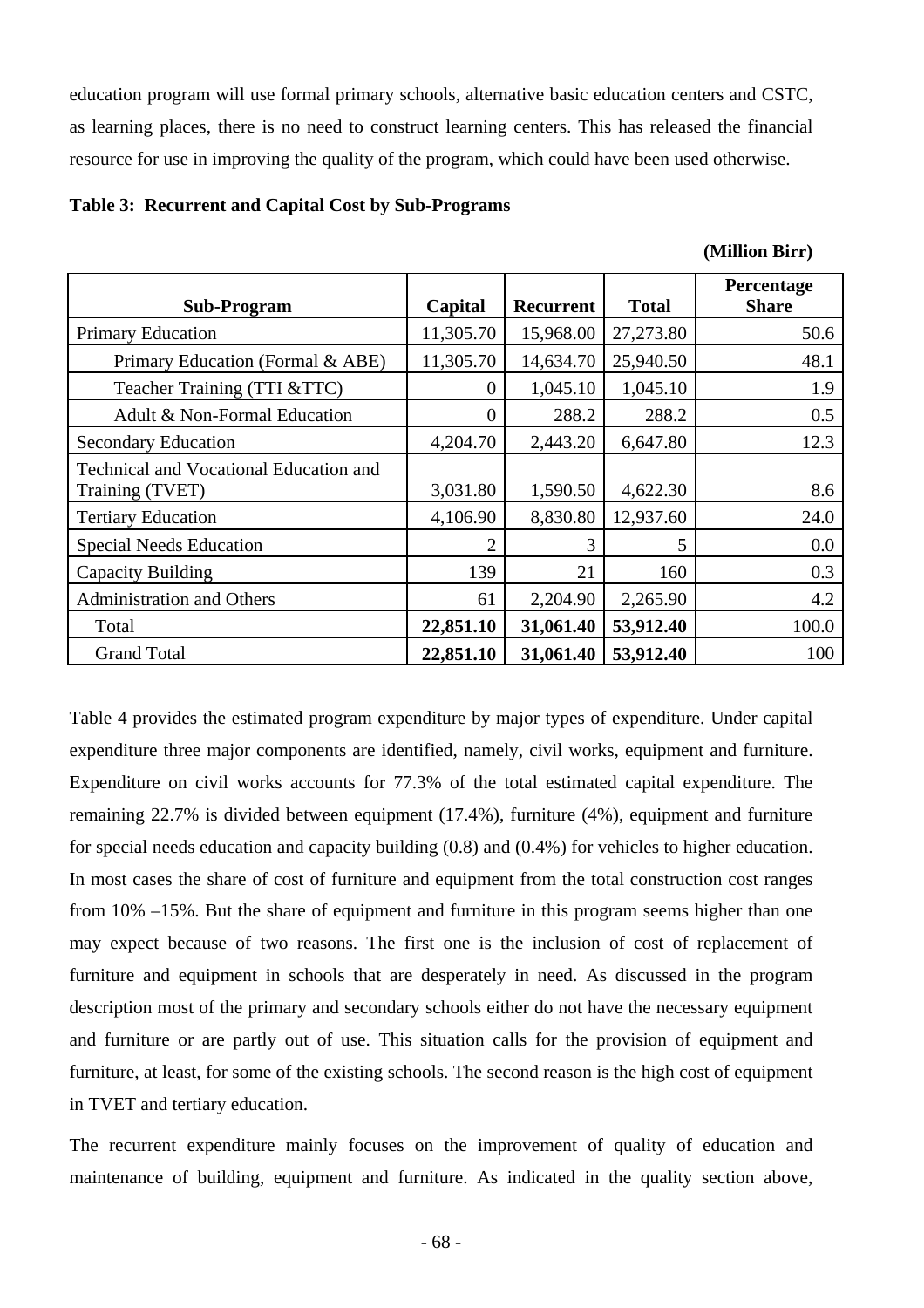enhancing the professional capability of teachers, improving the quality and provision of textbooks, increasing the supply of instructional materials are identified as key areas to improve the quality of education and decrease the repetition rates at primary and secondary levels. This will also have a significant contribution in reducing the dropout rates since failure in examination and lack of textbooks and instructional materials are some of the reasons for dropping out.

#### **Table 4: Estimated Program Cost by type of Expenditure**

#### **(Million Birr)**

|                                                                                            | 2005/06  |          |           |                |                     |              |
|--------------------------------------------------------------------------------------------|----------|----------|-----------|----------------|---------------------|--------------|
| <b>Type of Expenditure</b>                                                                 |          | 2006/07  | 2007/08   | 2008/09        | 2009/10             | <b>Total</b> |
| <b>1.CAPITAL EXPENDITURE</b>                                                               | 4,877.08 | 4,442.21 | 5,314.84  | 4,898.51       | 3,318.43            | 22,851.07    |
| <b>Civil Works</b>                                                                         | 3,314.13 | 3241.75  | 4076.18   | 4186.3         | 2848.2              | 17666.6      |
| Furniture                                                                                  | 184.33   | 157.44   | 199.82    | 190.8          | 178.2               | 910.6        |
| Equipment                                                                                  | 1,308.12 | 941.02   | 931.10    | 521.4          | 292.0               | 3993.7       |
| Equipment and furniture for special<br><b>Needs and Capacity Building</b>                  | 70.5     | 102      | 29.5      | $\overline{0}$ | $\boldsymbol{0}$    | 202          |
| Vehicles                                                                                   | $\Omega$ | 0.00     | 78.24     | 0.0            | 0.0                 | 78.2         |
| 2. RECURRENT                                                                               |          |          |           |                |                     |              |
| 1.1 Teachers Salaries                                                                      | 2,351.15 | 3011.53  | 3486.58   | 4034.5         | 4612.1              | 17495.9      |
| 1.2 Teacher Training (Pre Service - TTIs and<br>TTCs)                                      | 137.34   | 149.57   | 158.11    | 162.6          | 162.6               | 770.2        |
| 1.3 In-Service Training for Teachers                                                       |          |          |           |                |                     |              |
| (Upgrading)                                                                                | 83.48    | 117.47   | 133.53    | 135.6          | 103.6               | 573.7        |
| 1.4 CPD for Teachers                                                                       | 21.48    | 25.96    | 30.34     | 35.7           | 41.0                | 154.5        |
| 1.5 Textbooks                                                                              | 199.15   | 342.08   | 260.14    | 299.0          | 329.9               | 1430.3       |
| 1.6 Other Non-Salary Expenditure                                                           | 805.26   | 1210.26  | 1628.54   | 2077.0         | 2529.8              | 8250.8       |
| 1.7 Maintenance                                                                            | 22.97    | 30.87    | 34.48     | 35.4           | 33.4                | 157.1        |
| 1.8 Non-salary expenditure for Special Needs<br>Education & capacity Building Salary & non | 444.1    | 446.6    | 447.6     | 446.1          | 446.6               | 2228.9       |
| salary for admin. and others                                                               |          |          |           |                |                     |              |
| <b>Total Recurrent Expenditure</b>                                                         | 4,064.93 | 5,334.33 | 6,179.32  | 7225.8         | 8,259.10            | 31,061.36    |
| <b>Total Capital and Recurrent</b>                                                         |          |          |           |                |                     |              |
| <b>Expenditure</b>                                                                         | 8,942.00 | 9,776.54 | 11,494.16 |                | 12,124.29 11,577.53 | 53,912.43    |

ESDP-III allocates significant amount of resources for upgrading the qualification and improve the professional capability of teachers. Both pre-service and in-service teacher-training programs will be used to improve the professional capability of teachers. In addition to the upgrading of qualification of untrained teachers, the in-service teacher-training program will reach all existing primary school teachers through the school based training program. In-service training will also be provided to secondary, TVET, TTI/TTC and tertiary level teachers/instructors. The provision of instructional materials and support to enhance quality at all levels will be other major focus areas to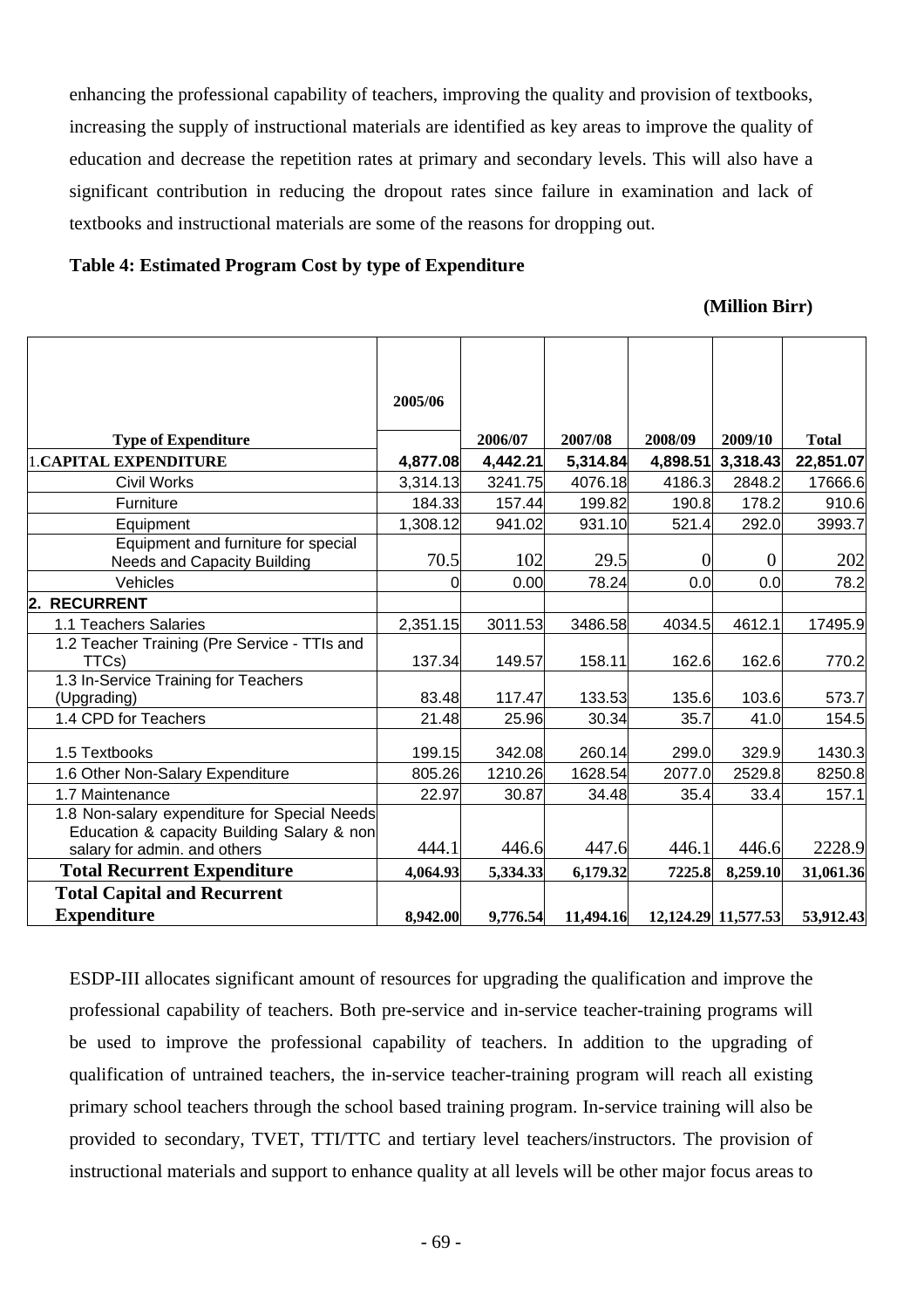improve the quality of education. It is true both textbooks and instructional materials are in short supply. However, ESDP-III allocates financial resources that would help to increase the supply of textbooks and instructional materials to the required level.

 As indicated in Figure 1, share of salary expenditure out of the total recurrent expenditure drops to 56.3% as opposed to 85% or 90% in the previous years. Out of the total recurrent expenditure 26.5 % will be allocated to non-salary expenditures that are used improvement of instructional materials and to conduct school-based training and carry out other quality enhancement activities. The other 7.1 % is allocated to non salary expenditure of special needs education and capacity building and also salary expenditure of administration and others.4.6 % goes to the supply of textbooks to enhance quality education. In order to use the equipment, furniture and buildings properly, 0.5% of the total recurrent expenditure will be allocated to preventive maintenance. The remaining 5% of the recurrent non-salary expenditure goes to Teacher Training (Pre Service - TTIs and TTCs), in-Service Training for Teachers (Upgrading) and CPD for Teachers. In terms of unit non-salary recurrent expenditure at primary level, ESDP-III is planning to raise it from the current below Birr 50 to Birr 166**.**2 per student in 2009/10. This clearly shows how the Government is serious in improving quality of education.

# **5.2 Program Financing**

The sources of finance for ESDP-III are Government, community, students and bilateral and multilateral donors. In ESDP-III community contribution will be significant as opposed to ESDP-II. The cost that will be shared by pre-tertiary (Grades 11  $\&$  12), TVET and tertiary level students will also be another source to finance ESDP-III.

In the coming years, the rate of growth of GDP is assumed to be in the range of 7% and 10%. The Government is also committed to increase the share of education from GDP to over 4.1% in 2009/10 from 3.1% in 2003/04. As indicated in Table 5, between 2004/05 and 2009/10 GDP is assumed to grow on average by 7 % (best case scenario). Under this scenario, the Government allocation to education will increase from about Birr 6.6 billion in 2005/06 to Birr7.8 billion in 2009/10. The community's cash contribution will range from zero to 100% of schools construction cost as the case may be. Community contribution will depend on the capacity of the community. However, all communities will contribute local materials and labor for schools or alternative basic education centers construction if required. Moreover, the community will also contribute to nonsalary recurrent expenditures of schools based on its will and ability. Assuming the minimum rates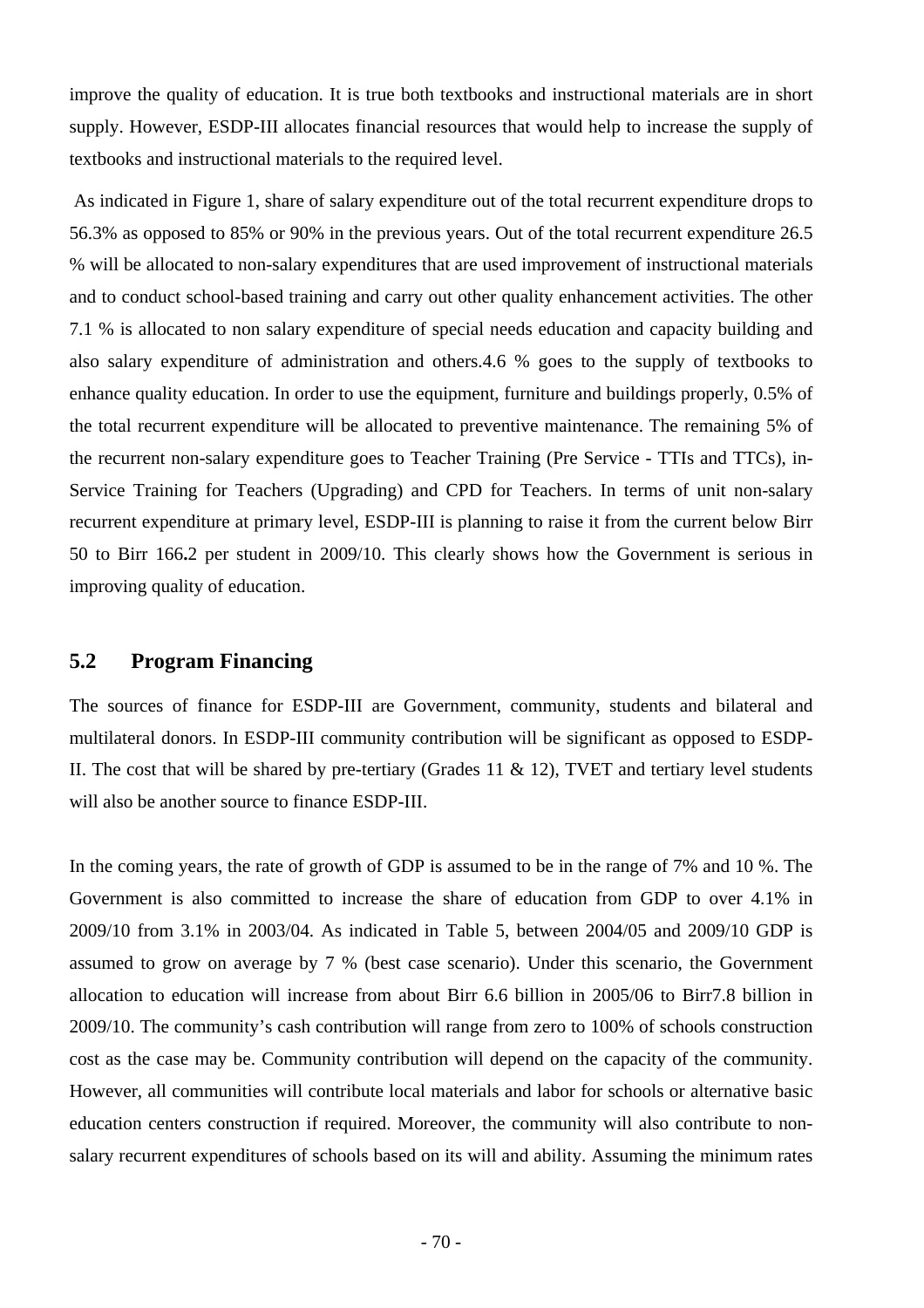of contributions for the different levels, the financial resource that the community will make available would increase from Birr 857 million in 2005/06 to Birr 967million in 2009/10. It is assumed that the contribution of the community in terms of cash, material and labor for establishment and operation of local schools and its involvement in the management of school will increase significantly since the awareness of the community in owning the school will improve. Similarly, taking the minimum average that pre-tertiary, TVET and tertiary student's pay, the revenue that comes from cost sharing would increase from Birr 30.1 million in 2005/06 to Birr123.3 million in 2009/10.

All these three sources together, will cover about 77.4% of the program cost. Therefore, the financing gap, which is expected to come from bilateral and multilateral education donors, is 22.6%. Unlike ESDP-I and ESDP-II, which required about 27% and 30% of the program costs respectively, ESDP-III assumes a small portion of the total program expenditure (22.6%).

# **Table 5: Indicative Financing Plan**

#### **(Million Birr)**

| <b>Source of Finance</b>         | 2004/05 | 2005/06  | 2006/07  | 2007/08   | 2008/09   | 2009/10   |
|----------------------------------|---------|----------|----------|-----------|-----------|-----------|
| (a) GDP (at $7\%$ increase per   |         |          |          |           |           |           |
| annum)                           | 96,800  | 111,279  | 125,802  | 143,893   | 165,029   | 188,961   |
| (b) Allocation to education as   |         |          |          |           |           |           |
| percentage of GDP                | 3.90    | 5.95     | 5.48     | 4.98      | 4.61      | 4.12      |
| (c) Government budget allocation |         |          |          |           |           |           |
| to education                     |         | 6,618.00 | 6,888.00 | 7,166.00  | 7,611.00  | 7,776.00  |
| (d)Community Contribution        |         | 857.115  | 961.245  | 1170.165  | 1323.535  | 966.695   |
| (e) Cost shared by students      |         | 30.11    | 58.15    | 81.93     | 102.94    | 123.3     |
| (f) Total $(c+d+e)$              |         | 7,505.23 | 7,907.40 | 8,418.10  | 9,037.48  | 8,866.00  |
| $(g)$ Financing Gap $(h-f)$      |         | 1,408.36 | 1,806.73 | 3,085.15  | 3,126.90  | 2,751.12  |
| (h) Total ESDP III Financial     |         |          |          |           |           |           |
| <b>Requirement</b>               |         | 8,913.58 | 9,714.12 | 11,503.24 | 12,164.37 | 11,617.11 |

The Government does all its best to allocate a total of about Birr36.2 billion in the coming five years and would also like to get the balance from community, students and bilateral and multilateral funding partners in order to implement the program and achieve targets as planned. However, two different scenarios are developed if the above assumptions are not going to be realized for various reasons. The three scenarios, including the above, are summarized in Table 6.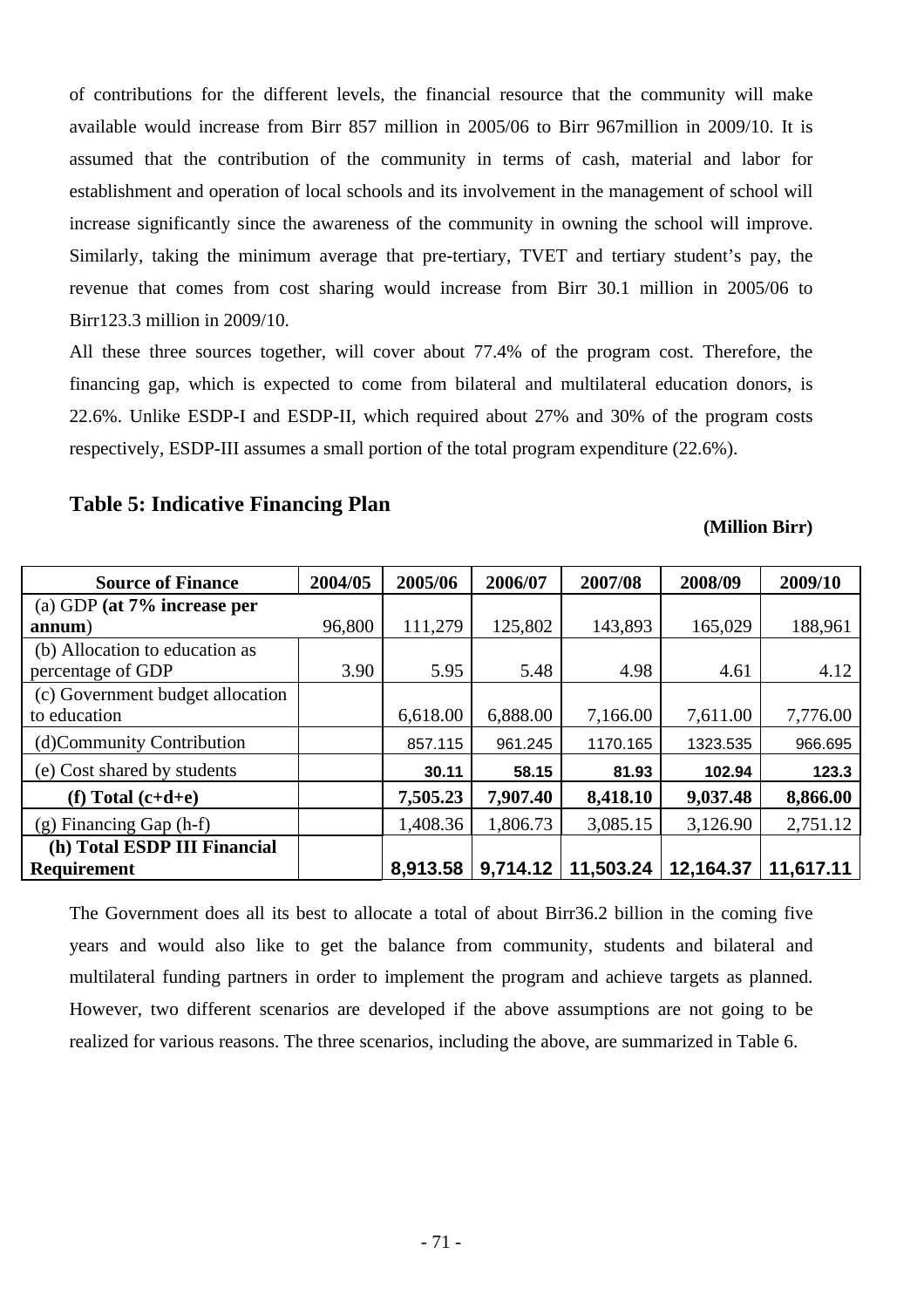# **6. Organizational and Administrative Arrangements for Implementation of ESDP-III**

# *6.1.* **Governance**

The sector approach recognizes that the management and development of the sector is a continuous process, involving all stages from analysis to strategy and policy formulation, planning, budgeting, implementation, monitoring, and review. A single project may operate from a blueprint over a finite period, but the sector as a whole has to have institutions that support continual adjustment to circumstances and learning from experiences.

ESDP governance can be described in terms of three interlocking elements:

- **documents** plans, reports and other documents that describe and guide ESDP;
- **forums** meetings and collaborative activities where the different stakeholders of ESDP engage with each other;
- the **calendar** which ensures that the other elements are well synchronized and coordinated, internally and with other programs.

### **Documents**

The centre-piece of the ESDP is the multi-annual Program Action Plan (PAP) which summarizes the overall program and costs. As noted above, this is the outcome of an interactive planning process between the Federal Government, regions and other stakeholders, resulting in a summary of much more detailed plans and projections at regional and Federal level. Individual project documents, annual work program and so forth, should all clearly relate to the PAP. Other documents include surveys and researches, annual reports, JRM report, ARM Proceedings, etc. Such relevant documents need to be disseminated to stakeholders for review and reference on time. Consolidated reports must reach stakeholders at least 10 days before ARM. JRM reports and ARM Proceedings must be disseminated within a month after they are undertaken. These documents must also influence day-to-day decision making, the preparation of strategic and annual plans, the review and design of policies and strategies.

### **Forums (Meetings and Reviews)**

The consultative and review framework for the ESDP would have three main components:

- Steering Committees (at central and regional level);
- Joint (government-donor) Review Missions (JRMs); and
- Annual Review Meeting (ARM).

Detailed Terms of Reference for these forums are included in Annex 3. In addition there are several forums that play an important role in oiling the wheels of ESDP. These include:

- Regular monthly meetings of donor representatives with the Ministry of Education.
- The meetings of the education donor group (often held to prepare for joint governmentdonor forums).

These ESDP-specific and donor-related forums are additional to other regular forums and activities that are embedded in the routines of education sector planning, review and implementation. These include national and regional education conferences, which are held annually, and various ad hoc task forces and working groups that are set up from time to time.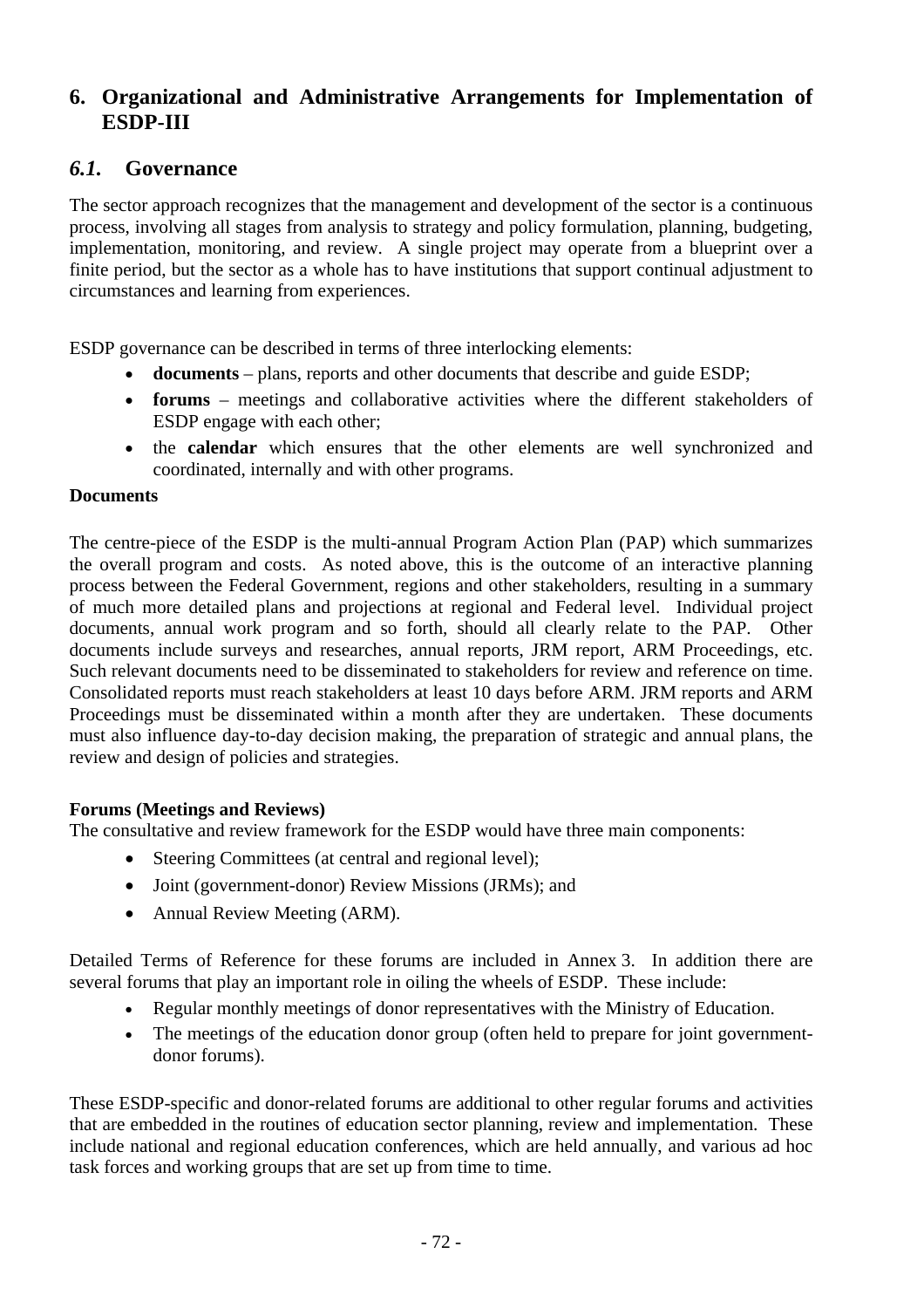### **Calendar**

The principles of good aid management require, among other things, that transaction costs are minimized by synchronizing donor activities and harmonizing donor procedures and activities, and by using government systems as far as possible. The ESDP requires systematic consultation amongst all the partners (notably Federal and Regional Governments and aid donors to the sector). It is therefore important:

- (a) to have an agreed calendar of ESDP activities that both government and donor partners adhere to;
- (b) to ensure that this calendar is consistent with the Government's fiscal calendar, so that ESDP activities support and draw on the Government's own cycle of planning, budgeting and reporting;
- (c) to ensure that education-sector activities and dialogue fit appropriately into broader arrangements for government–donor dialogue.

Given the more elaborate partnership structures that have been adopted in the context of the SDPRP and the growing proportion of aid that takes the form of budget support, it is also important (a) to ensure an appropriate sequence of macro and sectoral reports, plans and consultations, and (b) to have a calendar that integrates the annual cycle with multi-year plans and forecasts.

The Annual Progress Reviews (APRs) for SDPRP are scheduled for February of every year. In order to ensure that the results (the key findings and recommendations) of education sector reviews are fed into the broader government-donor dialogue on the SDPRP, these two reviews have to be properly sequenced. Accordingly, the education Annual Review Meetings (ARMs) shall be conducted prior to the SDPRP Annual Progress Reviews, preferably in December. The JRMs will be undertaken in September/October.

An in-depth and detailed sectoral review of the education sector will be undertaken in the ARM. Key areas of inputs from the ARMs to feed into the APRs will be identified and agreed upon.

As was the practice in ESDP-I & ESDP-II the Government will work in close partnership with donors for the implementation and monitoring of ESDP-III. To this effect, the Central Steering Committee (CSC) will continue overseeing the implementation of ESDP-III. Detailed Terms of Reference are attached as an Annex 3.

The CSC will be chaired by the Minister of Education and will include the Minister of Finance and Economic Development, and representatives of donors and NGOs as members. The Education Sector Development Program and Planning Department of the Ministry of Education will act as the secretariat for CSC.

The CSC and its secretariat will work with regional counterparts forming a Regional Steering Committee (RSC) in each region. The RSCs, supported by the respective Regional Education Bureaus (serving simultaneously as regional secretariat) will have its membership including: the Regional Education Bureau Head (Chairperson), head of Regional Finance and Economic Development, head of Works and Urban Development, and where available donor representatives. The RSC will be responsible for decisions involving regional resource mobilization and utilization, approval of work plans, and monitoring progress in the implementation of component activities.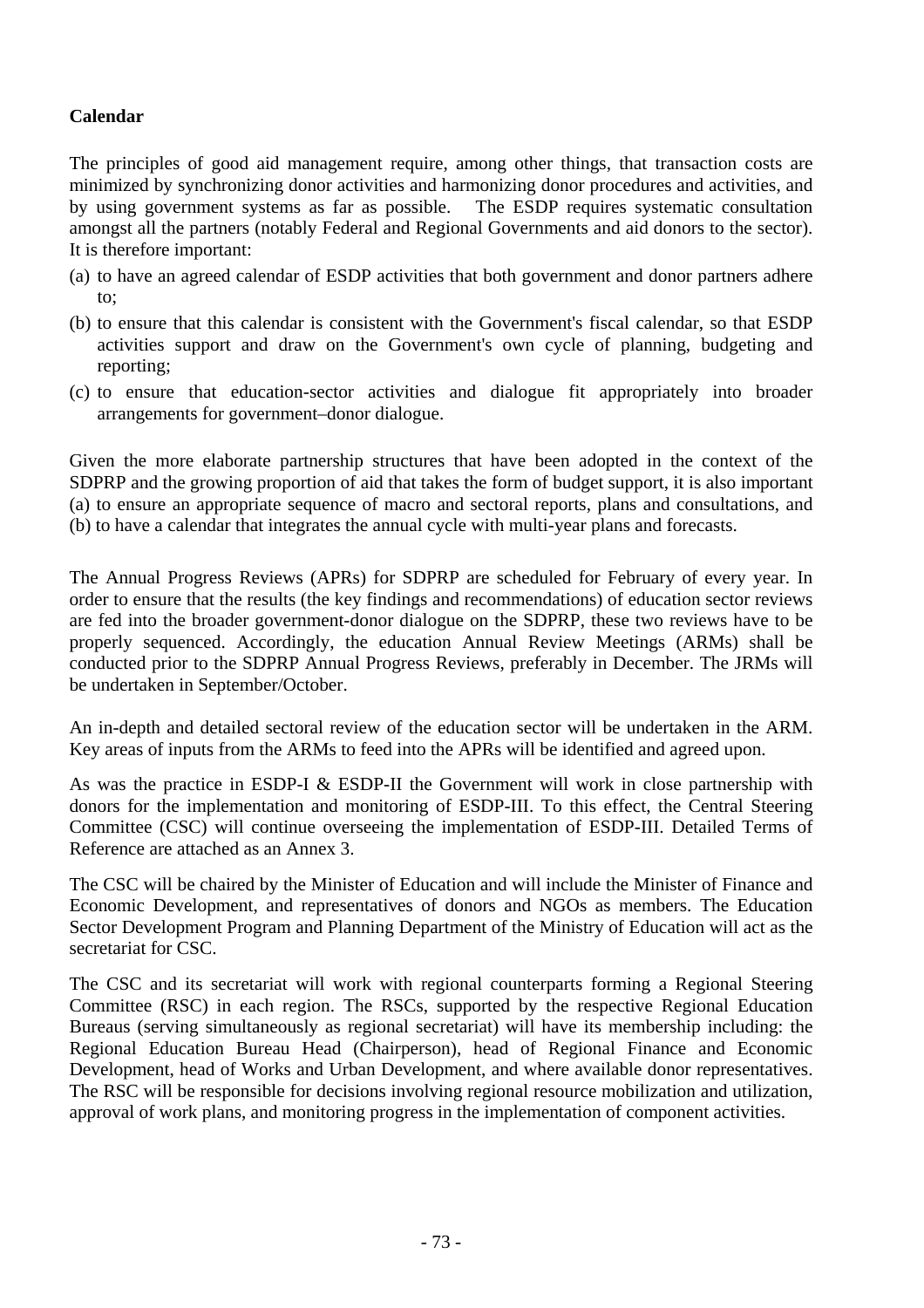## 6.2 **Implementing Agencies**

The Ministry of Education will be the Executing Agency responsible for implementing ESDP-III at the Federal level. The role and mission of the Ministry of Education are clearly communicated in various official documents. The expected reorganization of the Ministry of Education will lead towards more streamlining, towards a more policy-oriented role, with emphasis on the Ministry acting as a change agent, to lead the education sector towards the goals and vision of Education For All (EFA) and the Millennium Development Goals. On the other hand, more operational responsibility is accorded to the regional level, with the Education Bureau as the executing agency for the respective Regional ESDP. The Government is conscious that there are institutional and capacity limitations at the federal, regional and woreda level, especially in the emerging regions. Significant staff shortages and high staff turnover have been experienced, and posts have been left vacant, thus imposing a heavy burden on the remaining staff. As a response, officers require training in modern leadership, management and planning methods, data collection and handling, computing (where computers are available, which is not yet the case with most woreda level offices) and various other functions. The Ministry will build its capacity and continue developing policies, and in turn building implementation capacity at regional and woreda levels. The planned process of decentralization of activities will also continue but the Government recognizes that it will take time before all regions can adapt to the required level of leadership and management.

As there are still considerable discrepancies in terms of capacity among regions and as the system is still dynamic, it is necessary to point out that responsibilities at the different levels may vary according to existing realities during the implementation of ESDP-III. Therefore, there will be a need to provide additional support to the regions that require help. On the other hand, overall financial management will be the responsibility of the Ministry of Finance and Economic Development and the respective Finance and Economic Development Bureau in each Region.

### **6.3 Role of External Financing Agencies**

External financing agencies will participate in joint reviews and other supervision missions in consultation with the Government as per the modalities set in ESDP-III.

The purpose of supervision is twofold: First, to monitor progress; secondly, to resolve implementation constraints at the earliest possible time so as to help the implementing agencies maintain a speedy implementation process. Supervision will also be an effective mechanism for the donors to provide appropriate input on educational issues, which the Program is designed to address.

Supervision of implementation by donors will be coordinated by the Central Secretariat and will be on a "Joint" basis - Government and donors. There will be one review mission per year, except in special cases where there exist agreed provisions in specific loans or grant agreements for more missions. These supervision missions will assess:

- The effectiveness in achieving objectives and reaching beneficiaries as shown in the annual work plan.
- Compliance with financial management, accounting, procurement, and disbursement procedures stated in the guidelines as issued by the CSC;
- Performance based on indicators shown in the approved annual work plan and implementation schedules;
- Effectiveness of procurement and payment arrangements;
- Progress in capacity building including assistance and training; and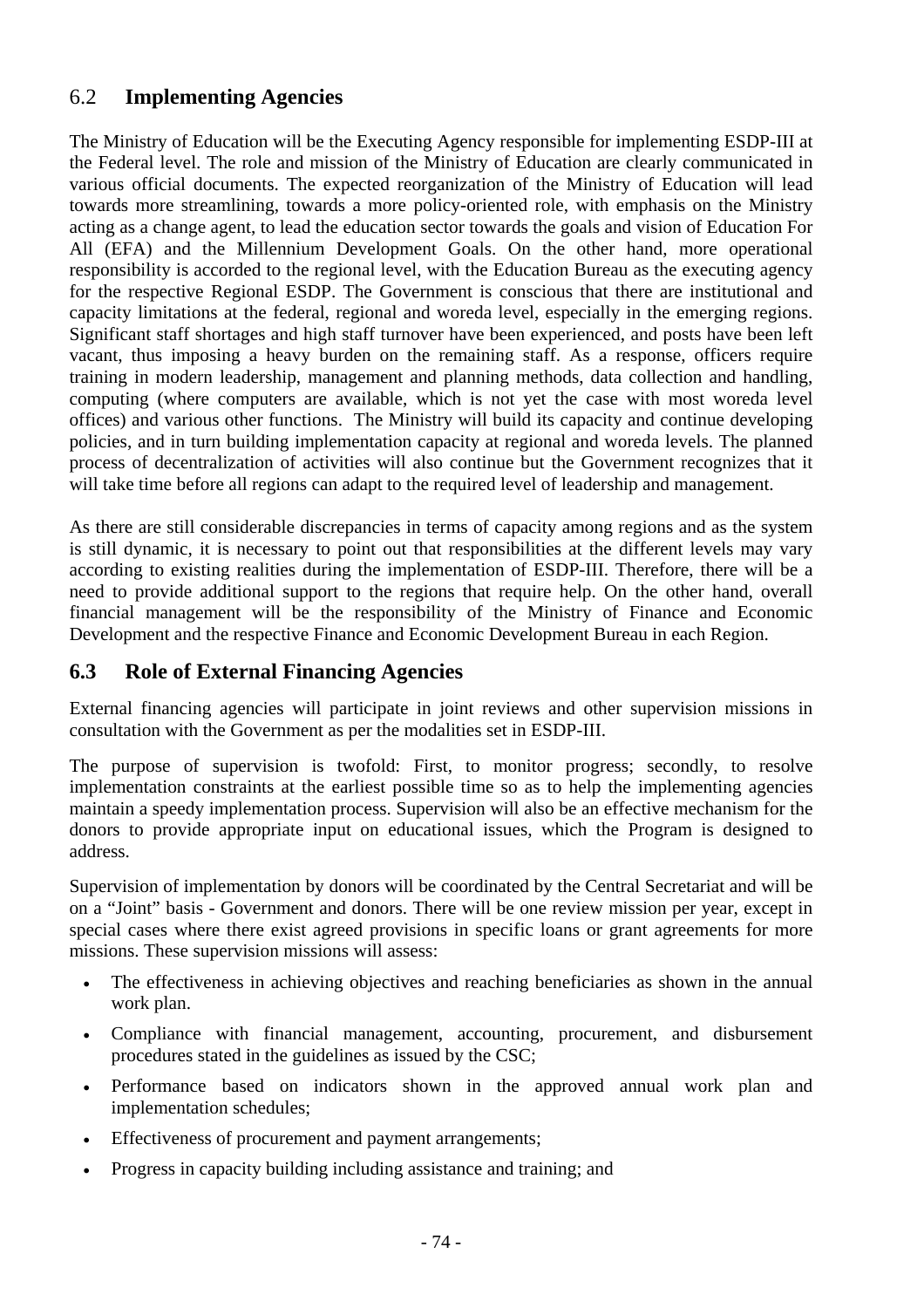• Progress in improving access, quality, relevance and efficiency of education.

## **6.4. Community Involvement in School Management**

The overarching principle of the ESDP and the associated Guideline of 2002 is encouragement of community involvement in school management. The establishment of active Parent Teacher Associations (PTAs) and Kebele Education and Training Boards (KETBs) appears now to be quite widespread in all regions. PTAs are established according to the Guideline of 2002. They are involved in the monitoring of the teaching-learning process which can include taking action against poor performing teachers.

The level of involvement of PTAs and KETBs in school management is reported to be high in all regions. This is a clear sign of the level of commitment of parents and communities to education. Decentralization and the creation of PTAs is a good vehicle to tap this interest and to create a sense of ownership. The involvement of PTAs is expressed in different forms, which include:

- Planning the future growth of the school together with the school community.
- Monitoring teachers' and students' attendance. There will be increased emphasis on monitoring the teaching-learning processes. If teachers are absent without sufficient reason, PTAs take disciplinary measures. On the other hand, if a child is absent from class, PTAs discuss with parents the cause of absenteeism and bring the child back to school.
- Raising the awareness of parents to advance girls' participation in education
- Solving disciplinary problems that may be caused by students or teachers.
- Creating conducive school environment to make schools child friendly, especially for girls.
- Adjusting school calendar to match the needs of children's labor for harvesting
- Supervising any type of construction in the school.

### **6.5. Monitoring, Review and Evaluation Strategy**

### **6.5.1. General Strategy**

Assessment activities related to program management involve monitoring, reviews and evaluation. Generally speaking, there are three main reasons for assessment activities: First, they ensure accountability. They are carried out to verify that resources allocated to a specific development process are used for the intended purpose so that the planned objectives are achieved. Second, they aim at learning and increased understanding of the ESDP. By analyzing and assessing the development processes, the causes for the successes and failures are identified on time. Third, the results of the assessment activities can be used for improving future decisions regarding ESDP and to improve the annual planning process.

The success of the monitoring and evaluation process will, to a large measure, depend on the clarity of the objectives of ESDP-III and the indicators proposed in measuring the movement towards realizing the objectives. ESDP-III will include indicators at three different levels. At national level, a set of core indicators that will be the basis for compiling information about the performance of the education sector in Ethiopia as a whole are selected. These indicators will also provide a basis for making regional comparisons. At regional level, each region will set targets and monitor the nationally agreed core indicators. But, for region-specific needs and priorities, the core set of indicators may be complemented with additional indicators. The purpose of the regional level indicators is to facilitate assessment of the sector's performance within a region and to feed into further regional level planning. The third level is the operational level in which indicators are needed for day-to-day operational management of the Sector Development Program.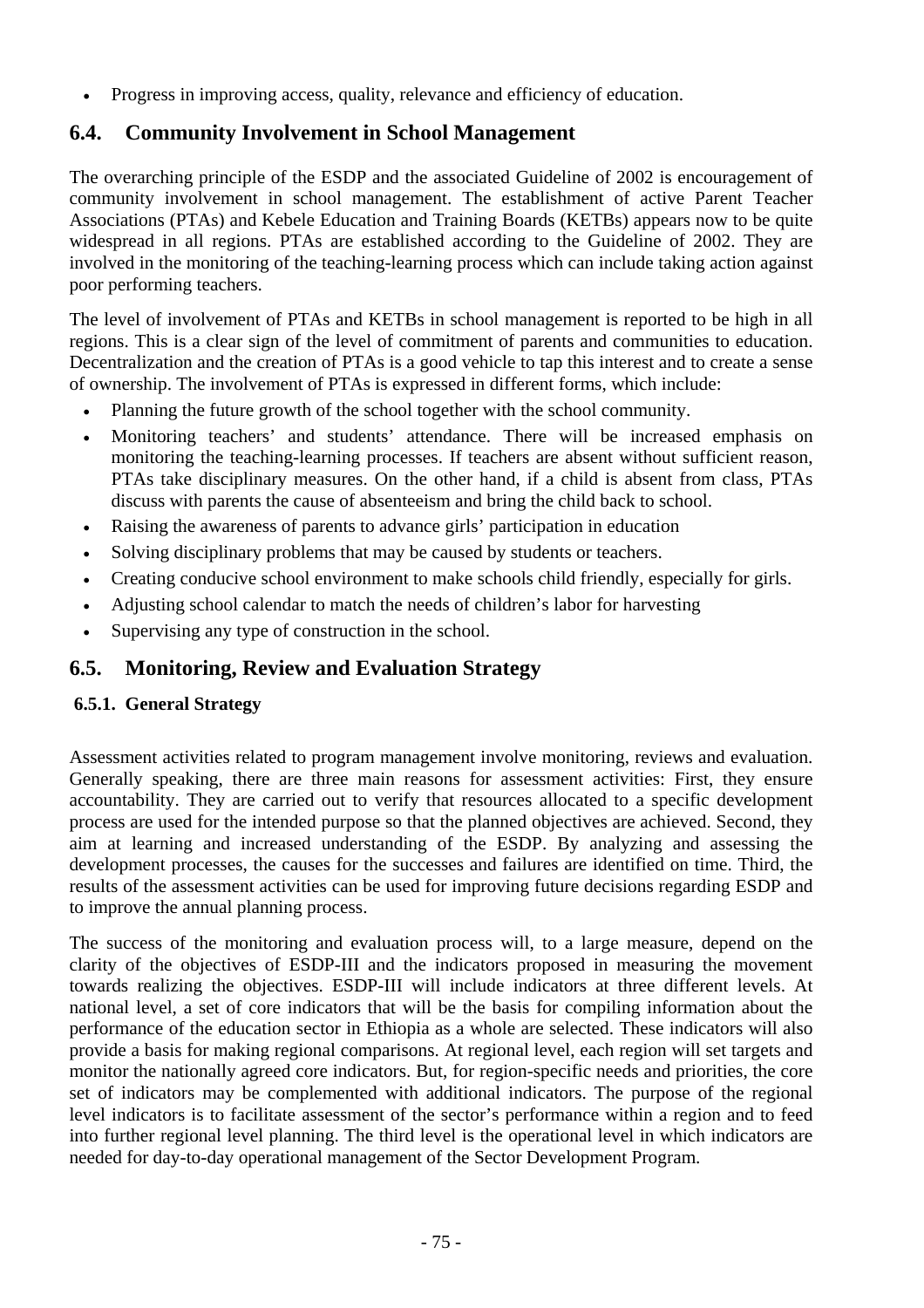For every indicator, base-line data as well as annual targets will be established. In ESDP-III, 2004/2005 will serve as a base year. Moreover, detailed information is needed for day-to-day management on utilization of resources, implementation of planned activities according to schedules and production of planned outputs. Generally, a good review should be adequate, relevant, accurate, timely, and useful.

Problems encountered in the implementation of activities can be resolved through mutual discussions at the Annual Education Conferences held between the regional bureaus and Federal Ministry of Education, ARM and other relevant meetings.

### **6.5.2. Reporting**

At every level, quarterly, semi-annual and annual activity and financial performance reports will be produced. Discussions will be held on the reports; and possible solutions will be given. The reports will concentrate on:

- Progress in production of planned outputs.
- Implementation of activities.
- Utilization of inputs; and information on actual capital and recurrent expenditure.
- Implementation of recommendations of ARM.
- Weaknesses, strengths and lessons learned in implementing ESDP.

The quarterly report will mainly serve the day-to-day management purposes at implementation level. The semi-annual and annual reports will be the main source of information on progress and achievements of the entire program as compared to plans. These will also serve the sector management at regional and national level as well as members of the donor community to monitor the progress of the program.

Standardized user friendly reporting formats shall be developed to facilitate discussion, to enable more relevant cross-regional comparisons, and to ensure that key data are reported for each region in a consistent manner.

### **6.5.3. Implementation of Reviews:**

The review process provides an important opportunity for ESDP stakeholders for stocktaking, reflection and learning, possible reorientation of the program, problem solving as well as overall discussion and exchange of views on the program.

ESDP reviews will be carried out as joint Government-donor missions. Annual reviews should be considered adequate. The timing of the missions will coincide with the availability of the consolidated semi-annual reports as well as work plans and budgets for following year's implementation.

The preparation of the review missions would be the responsibility of the Central Steering Committee assisted by its Secretariat. The preparation process would include preparation of Terms of Reference, recruitment of review team, and making available background documents for the review mission.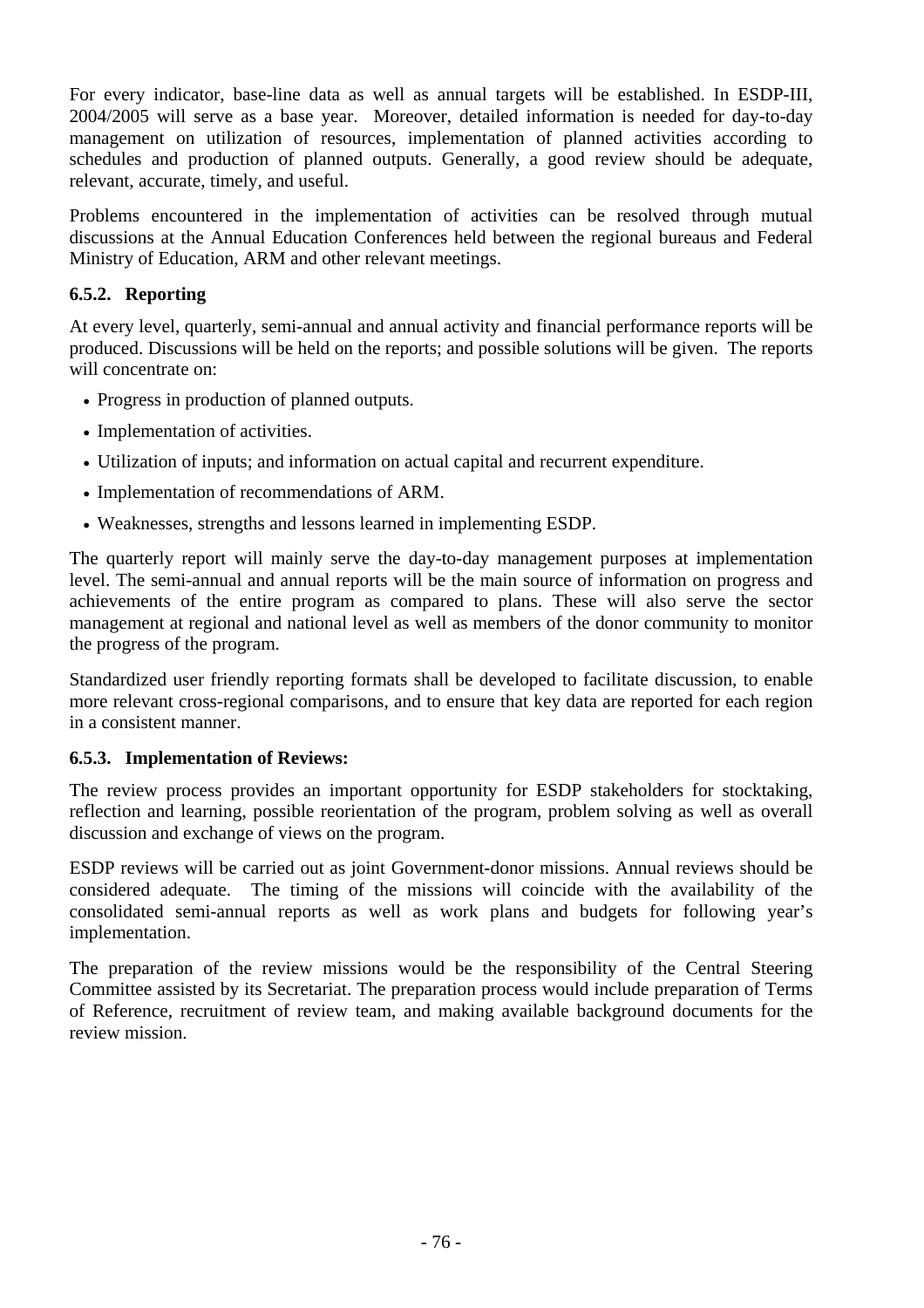## **6.5.4. Annual Review Meeting (ARM)**

- 1. The Annual Review Meeting is a forum that brings together all ESDP stakeholders to review progress in implementing ESDP and to discuss current issues and future plans for the sector.
- 2. It is chaired by the Minister of Education, and includes high level representatives of the Ministry of Finance and Economic Development, the Ministry of Capacity Building, and other federal ministries as appropriate. From the regions, REBS, BOFEDs and BCBs are represented.
- 3. Donors are invited to send senior education staff, from their HQ as well as their Addis Ababa offices. NGOs and other organizations involved in the sector will also be invited.
- 4. Increasingly, ARMs have sought broader participation e.g. selected woreda level participants may help to ensure that implementation-level views are heard.
- 5. The ARM should receive consolidated reports on ESDP implementation, prepared by the ESDP Secretariat, and the report of the Joint Review Mission. Each ARM will also receive a report on the status of previous ARM recommendations.
- 6. The ARM is not a pledging or budgeting body. But it should receive, from MOFED, a comprehensive status report on past, current and prospective financing of the ESDP. This will draw MOFED's overall records of government budgets and medium-term expenditure plans (federal and regional) and of aid flows and pledges taking all disbursement channels into account.
- 7. Proceedings of the ARM are recorded by the ESDP Secretariat and circulated to stakeholders within one month of the meeting. They should include a list of ARM recommendations, which will be followed up by the CSC and the ESDP Secretariat.
- 8. The ARM agenda will include discussions on the areas of focus and Terms of Reference for the next JRM. It will also discuss and endorse a wider program of thematic studies and reviews which may be relevant to the implementation of the current ESDP or, equally, to the preparation of the next one.

### **6.5.5. Meetings of Steering Committees**:

The central and regional steering committees will meet quarterly.

### **6.5.6. Program Implementation Manual**

The recently revised Program Implementation Manual (PIM) will serve for ESDP-III. However, as a *"living document",* it is subject to improvement, revision and amendment, whenever required.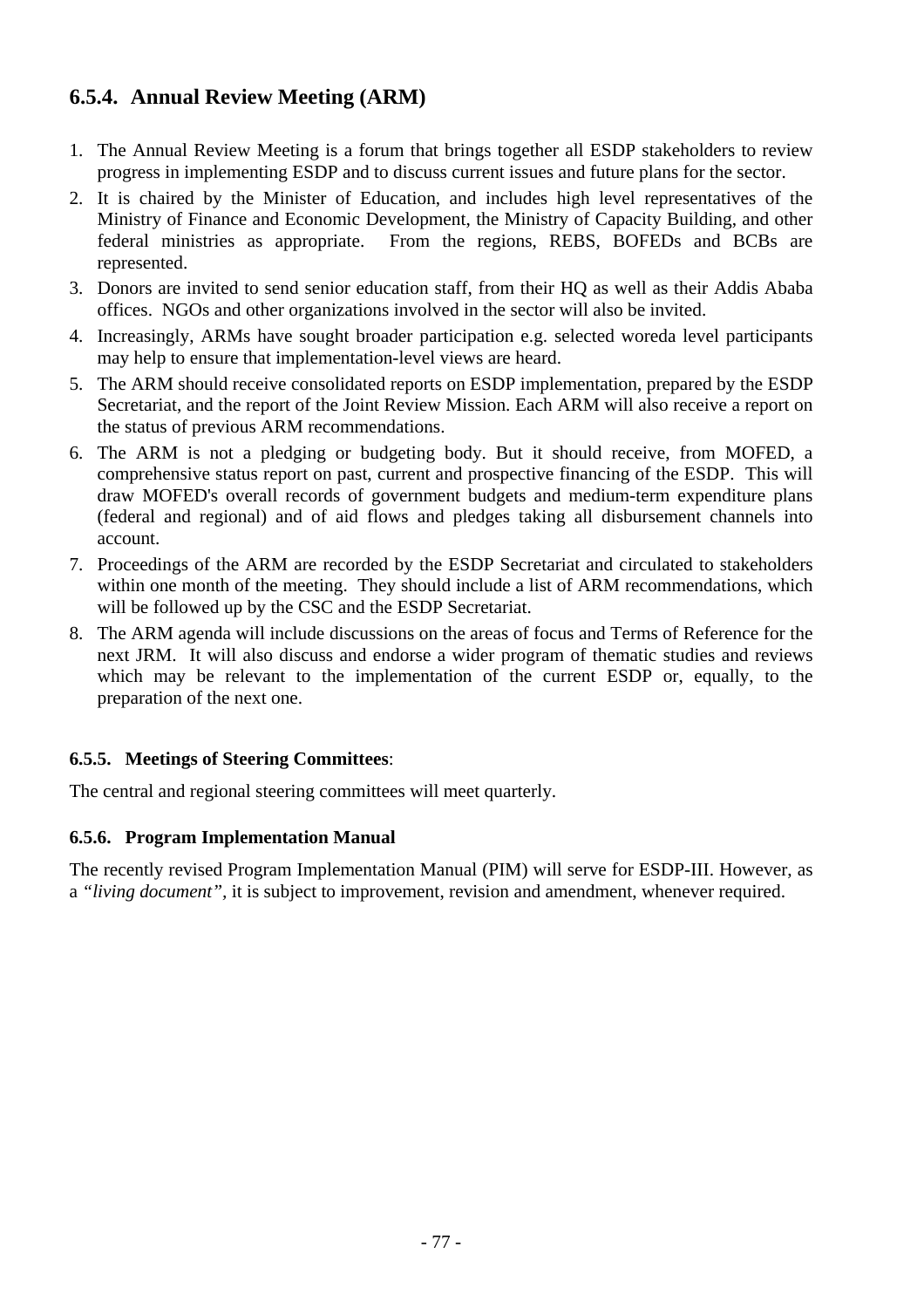## **Key Performance Indicators of ESDP III 1998 – 2002E.C. (2005/06-2010/11**)

#### **SUMMARY OF REVISED KEY PERFORMANCE INDICATORS BASE**

|                                                       | DAJL<br><b>YR</b> |         |                | <b>TARGETS/PROJECTIONS</b> |                 |         |
|-------------------------------------------------------|-------------------|---------|----------------|----------------------------|-----------------|---------|
| 1. BUDGETARY AND EXPENDITURE INDICATORS               | 1997              | 1998    | 1999           | 2000                       | 2001            | 2002    |
| 1.1 Educations share of the national budget           | 16.7              | 19      | 19.3           | 19.6                       | 19.9            | 20.2    |
| 1.2 Share of General Education in the total education |                   |         |                |                            |                 |         |
| budget                                                |                   | 56.8%   | 61.7%          | 61.1%                      | 66.6%           | 66.6%   |
| 1.3 Share of TVET in the total education budget       |                   | 12.4%   | 10.6%          | 9.1%                       | 6.9%            | 5.2%    |
| 1.4 Share of Higher Education in the total education  |                   |         |                |                            |                 |         |
| budget                                                |                   | 25.3%   | 22.7%          | 25.6%                      | 22.6%           | 24.0%   |
| 2. ACCESS INDICATORS                                  |                   |         |                |                            |                 |         |
| 2.1 Grade 1 Net Intake Rate                           | 60.9%             | 80.0%   | 96.0%          | 96.0%                      | 96.0%           | 96.0%   |
| 2.1.1 Male                                            | 62.2%             | 81.0%   | 96.0%          | 96.0%                      | 96.0%           | 96.0%   |
| 2.1.2 Female                                          | 59.6%             | 79.0%   | 96.0%          | 96.0%                      | 96.0%           | 96.0%   |
| 2.2 Net Enrolment Rate - Primary 1-4                  | 67.6%             | 70.6%   | 74.6%          | 78.6%                      | 82.6%           | 86.6%   |
| 2.2.1 Male                                            | 69.9%             | 72.9%   | 76.9%          | 80.9%                      | 84.9%           | 88.9%   |
| 2.2.2 Female                                          | 65.1%             | 68.3%   | 72.3%          | 76.3%                      | 80.3%           | 84.3%   |
| 2.3 Net Enrolment Rate - Primary 5-8                  | 33.9%             | 39.9%   | 45.8%          | 51.8%                      | 57.8%           | 63.8%   |
| 2.3.1 Male                                            | 38.3%             | 44.0%   | 50.0%          | 56.0%                      | 62.0%           | 68.0%   |
| 2.3.2 Female                                          | 29.4%             | 35.3%   | 41.3%          | 47.3%                      | 53.3%           | 59.3%   |
| 2.3 Net Enrolment Rate - Primary 1-8                  | 68.5%             | 72.8%   | 77.8%          | 82.8%                      | 87.8%           | 92.8%   |
| 2.2.1 Male                                            | 73.2%             | 77.5%   | 82.5%          | 87.5%                      | 92.5%           | 97.5%   |
| 2.2.2 Female                                          | 63.6%             | 67.9%   | 72.9%          | 77.9%                      | 82.9%           | 87.9%   |
| 2.4 Gross Enrolment Rate - Primary 1-4                | 102.7%            | 111.6%  | 121.3%         | 126.4%                     | 123.9%          | 118.3%  |
| 2.4.1 Male                                            | 109.8%            | 116.9%  | 125.2%         | 129.3%                     | 126.1%          | 120.0%  |
| 2.4.2 Female                                          | 95.5%             | 106.2%  | 117.3%         | 123.4%                     | 121.7%          | 116.7%  |
| 2.5 Gross Enrolment Rate - Primary 1-4(including      |                   |         |                |                            |                 |         |
| ABEc)                                                 | 113.5%            | 124.9%  | 138.2%         | 148.7%                     | 149.9%          | 145.4%  |
| 2.4.1 Male                                            | 116.5%            | 125.8%  | 136.5%         | 144.2%                     | 143.5%          | 138.0%  |
| 2.4.2 Female                                          | 110.4%            | 124.0%  | 139.9%         | 153.2%                     | 156.5%          | 152.9%  |
| 2.6 Gross Enrolment Rate - Primary 5-8                | 52.5%             | 58.2%   | 62.6%          | 69.6%                      | 84.5%           | 100.2%  |
| 2.6.1 Male                                            | 62.0%             | 64.4%   | 65.8%          | 70.3%                      | 82.6%           | 96.3%   |
| 2.6.2 Female                                          | 42.6%             | 51.8%   | 59.3%          | 68.8%                      | 86.5%           | 104.2%  |
| 2.7 Gross Enrolment Rate - Primary 1-8                | 79.8%             | 87.7%   | 94.6%          | 100.2%                     | 105.5%          | 109.7%  |
| 2.6.1 Male                                            | 88.0%             | 93.4%   | 98.2%          | 102.1%                     | 105.7%          | 108.7%  |
| 2.6.2 Female                                          | 71.5%             | 81.9%   | 91.0%          | 98.2%                      | 105.2%          | 110.7%  |
| 2.8 Gross Enrolment Rate - Secondary 9-10             | 27.3%             | 30.0%   | 32.4%          | 34.4%                      | 36.2%           | 39.0%   |
| 2.7.1 Male                                            | 36.6%             | 39.0%   | 42.1%          | 41.6%                      | 40.5%           | 40.5%   |
| 2.7.2 Female                                          | 21.6%             | 23.6%   | 27.5%          | 30.0%                      | 31.6%           | 36.8%   |
| 2.9 Admission to Preparatory 11                       | 45,671            | 72,658  | 121,309        | 158,574                    | 181,915         | 212,807 |
| 2.9.1 Male                                            | 31,582            | 54,527  | 77,225         | 100,031                    | 110,165         | 123,507 |
| 2.9.2 Female                                          | 14,089            | 18,131  | 44,084         | 58,543                     | 71,750          | 89,299  |
| 2.10 Admission to TVET                                | 94,592            | 137,625 | 243,009        | 265,044                    | 304,058         | 312,826 |
| 2.10.1 Male                                           | 46,161            | 67,161  | 118,588        | 129,342                    | 148,380         | 152,659 |
| 2.10.2 Female                                         | 48,431            |         | 70,464 124,421 |                            | 135,703 155,678 | 160,167 |
| 2.11 Admission to Degree program                      | 36,405            | 40,440  | 41,050         | 70,043                     | 116,097         | 150,077 |
| 2.11.1 Female                                         | 8,883             | 10,514  | 11,904         | 25,916                     | 44,117          | 58,530  |
| 2.11.2 Male                                           | 27,522            | 29,925  | 29,145         | 44,127                     | 71,980          | 91,547  |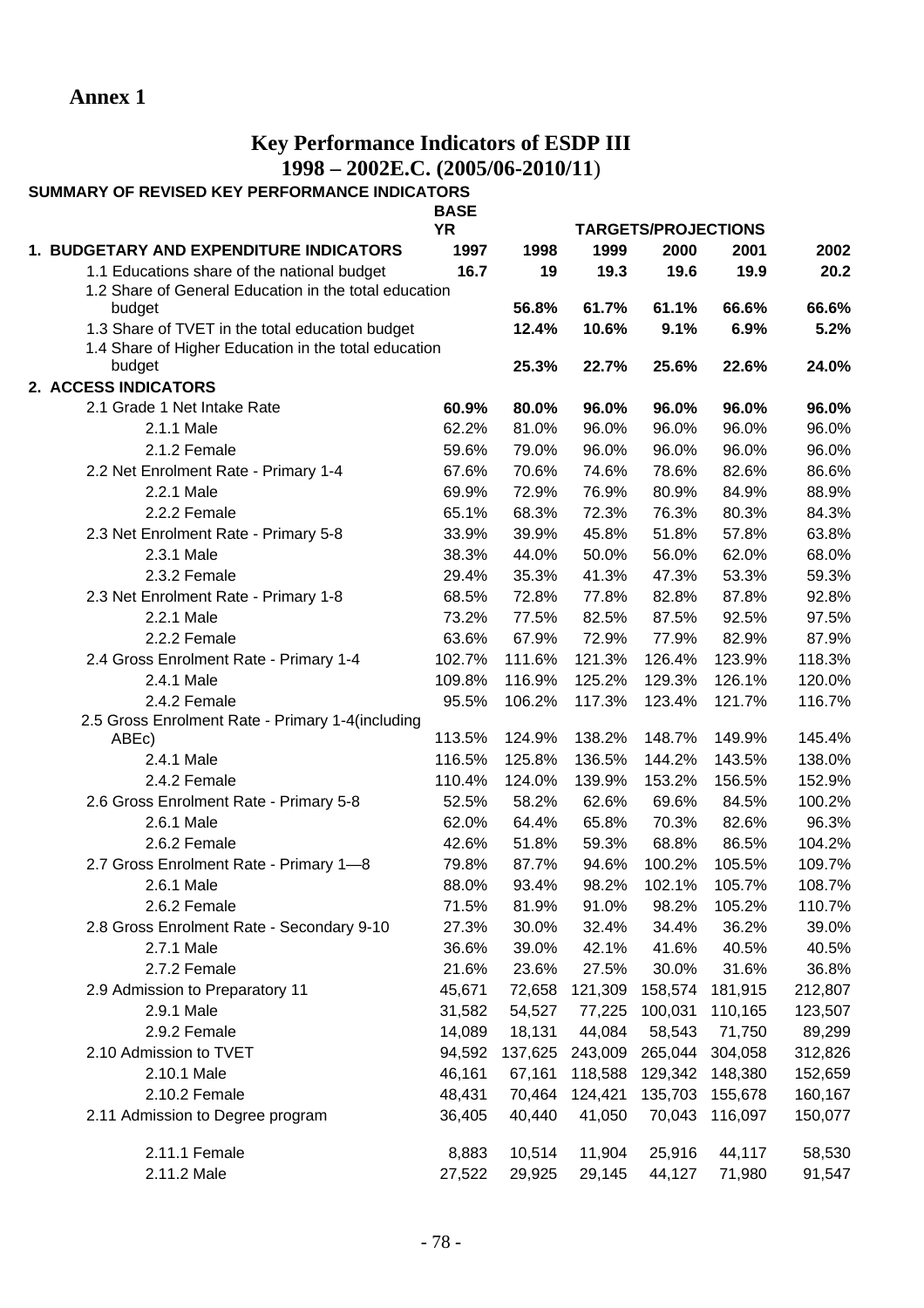| 2.12 Admission to Post graduate program<br>2.13 Share of female students in higher         | 3,884  | 6,550  | 11,413 | 16,275 | 21,138         | 26,000  |
|--------------------------------------------------------------------------------------------|--------|--------|--------|--------|----------------|---------|
| education enrollment                                                                       | 24%    | 26%    | 29%    | 37%    | 38%            | 39%     |
| <b>3. QUALITY INDICATORS</b>                                                               |        |        |        |        |                |         |
| 3.1 Share of Primary 1-4 teachers qualified                                                | 97.1   | 98.3   | 99.2   | 99.8   | 99.8           | 99.8    |
| 3.2 Share of Primary 5-8 teachers qualified                                                | 55%    | 63%    | 69%    | 74%    | 87%            | 95%     |
| 3.3 Share of Secondary 9-12 teachers qualified                                             | 41%    | 51%    | 61%    | 66%    | 71%            | 88%     |
| 3.4 Primary School student/textbook ratio                                                  | 2:1    | 1.5:1  | 1:1    | 1:1    | 1:1            | 1:1     |
| 3.5 Secondary School student/textbook ratio                                                | 1:1    | 1:1    | 1:1    | 1:1    | 1:1            | 1:1     |
| 3.6 Primary 1-4 student/teacher ratio                                                      | 71     | 69     | 65     | 61     | 58             | 54      |
| 3.7 Primary 5-8 student/teacher ratio                                                      | 55     | 55     | 52     | 50     | 47             | 45      |
| 3.6 Primary 1-8 student/teacher ratio                                                      | 66     | 64     | 61     | 57     | 53             | 50      |
| 3.8 Secondary 9-12 student/teacher ratio                                                   | 51     | 50     | 48     | 45     | 43             | 40      |
| 3.9 Grade 4 sample assessment of learning<br>achievement                                   |        |        |        |        |                |         |
| 3.10 Grade 8 sample assessment of learning<br>achievement                                  |        |        |        |        |                |         |
| <b>4. EFFICIENCY INDICATORS</b>                                                            |        |        |        |        |                |         |
| 4.1 Primary 1-4 student/section ratio                                                      | 71.0   | 66.8   | 62.6   | 58.4   | 54.2           | 50.0    |
| 4.2 Primary 5-8 student/section ratio                                                      | 68.4   | 64.7   | 61.1   | 57.4   | 53.7           | 50.0    |
| 4.1 Primary 1-8 student/section ratio                                                      | 69.0   | 66.2   | 62.1   | 58.1   | 54.0           | 50.0    |
| 4.3 Secondary school student/section ratio                                                 | 78.0   | 73.9   | 67.9   | 61.9   | 56.0           | 50.0    |
| 4.4 Grade 1 drop-out rate                                                                  | 22.4%  | 19.1%  | 15.9%  | 12.7%  | 9.5%           | 6.3%    |
| 4.5 Average primary school drop out rate for girls                                         | 13.6   | 11.21  | 9.13   | 6.90   | 5.26           | 3.81    |
| 4.6 Average grade 4-8 repetition rate                                                      | 5.30   | 4.67   | 4.11   | 3.47   | 2.93           | 2.31    |
| 4.6.1 Female                                                                               | 6.20   | 5.41   | 4.73   | 3.92   | 3.31           | 2.60    |
| 4.7 Primary School completion rate                                                         |        |        |        |        |                |         |
| Grade 5                                                                                    | 57.44% | 78.41% | 77.76% |        | 88.65% 121.14% | 136.62% |
| Grade 8                                                                                    | 34.34% | 38.72% | 41.65% | 44.59% | 58.17%         | 62.79%  |
| <b>5. EQUITY INDICATORS</b>                                                                |        |        |        |        |                |         |
| 5.1 Gross Primary Enrollment rate in the most<br>Under-served regions (1--8)               |        |        |        |        |                |         |
| Afar                                                                                       | 20.9   | 37.4   | 60     | 70     | 80             | 90      |
| Somali                                                                                     | 23.3   | 38.6   | 60     | 70     | 80             | 90      |
| 5.2 Gross Primary Enrollment rate in the most<br>Under-served regions (1--4 including ABE) |        |        |        |        |                |         |
| Afar                                                                                       | 30.7   | 44.8   | 63     | 84     | 104.8          | 122.5   |
| Somali                                                                                     | 23.4   | 40.6   | 60     | 84     | 104.8          | 122.5   |
| <b>6. GENDER PARITY INDEX</b>                                                              |        |        |        |        |                |         |
| First cycle Primary (1--4)                                                                 | 0.87   | 0.91   | 0.94   | 0.95   | 0.96           | 0.97    |
| Second cycle primary (5--8)                                                                | 0.69   | 0.80   | 0.90   | 0.98   | 1.00           | 1.00    |
| Secondary (9-10)                                                                           | 0.57   | 0.59   | 0.64   | 0.71   | 0.77           | 0.90    |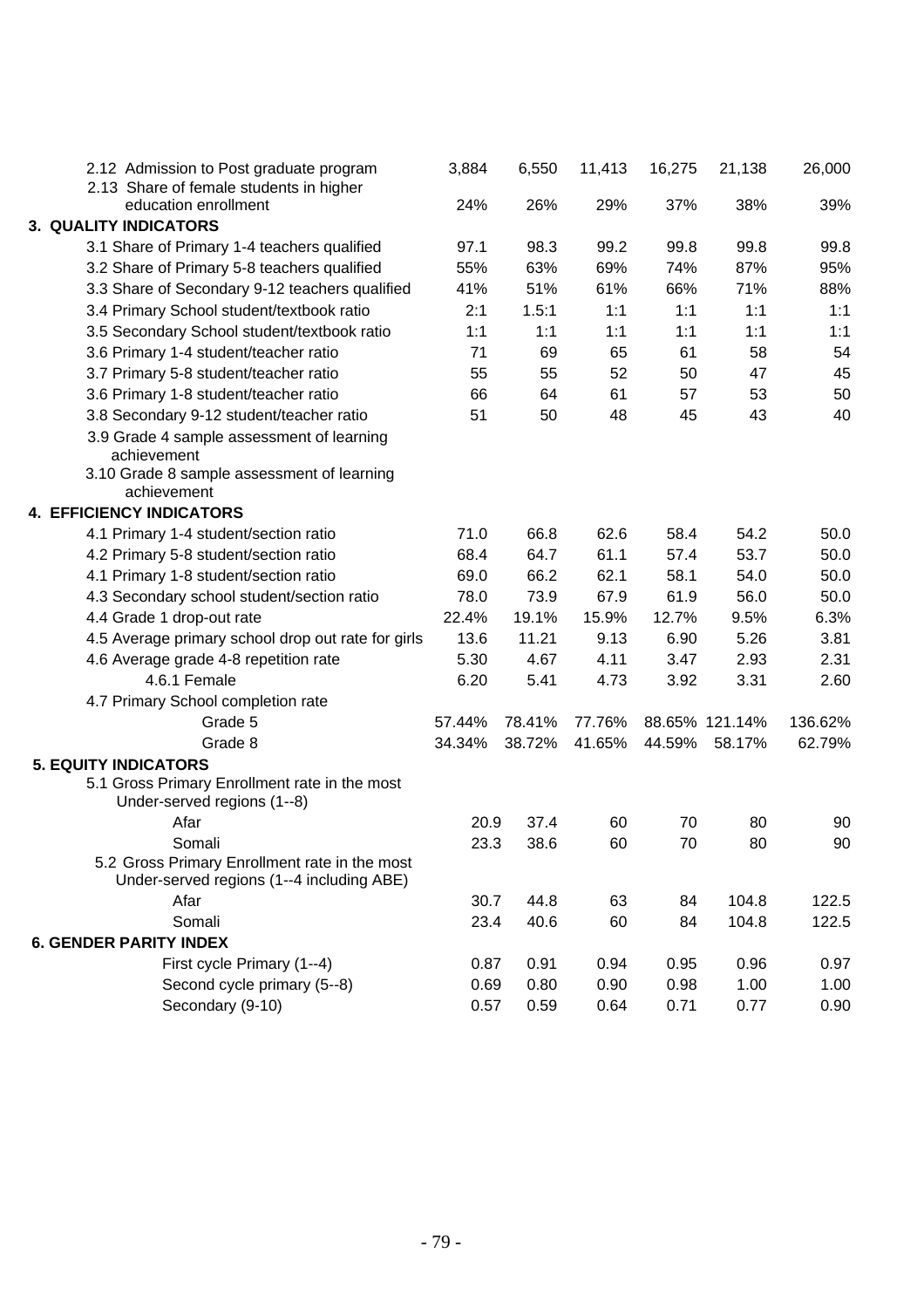| A. SUMMARY COSTS BY SUB-SECTOR & TYPE OF                     | 2005/06     | 2006/07     | 2007/08     | 2008/09     | 2009/10      | <b>TOTAL</b> |
|--------------------------------------------------------------|-------------|-------------|-------------|-------------|--------------|--------------|
| <b>EXPENDITURE</b>                                           | 1998        | 1999        | 2000        | 2001        | 2002         | ESDP3        |
| <b>1. TOTAL COST - PRIMARY EDUCATION INCL. ABE</b>           | 3,711.780   | 4,525.372   | 5,477.683   | 6,485.544   | 6,028.289    | 26,228.667   |
| <b>1.1 TOTAL COST FIRST PRIMARY CYCLE (incl. ABE)</b>        | 2188.933441 | 2465.611543 | 2366.34497  | 2382.808104 | 1906.573539  | 11,310.272   |
| 1.1.1 Total Recurrent Cost                                   | 1208.355062 | 1513.020237 | 1680.310305 | 1814.484196 | 1906.573539  | 8,122.743    |
| Total Cost - Teachers' Salaries (Millions Birr)              | 992.8971408 | 1173.267607 | 1339.030892 | 1441.186822 | 1510.1489    | 6,456.531    |
| Total Cost - Textbooks (Millions Birr)                       | 93.29       | 170.27      | 121.88      | 113.12      | 104.00       | 602.567      |
| Total Cost - Other Non-Salary (Millions Birr)                | 122.17      | 169.48      | 219.40      | 260.18      | 292.42       | 1,063.645    |
| 1.1.2 Total Cost - Classroom Construction                    | 980.5783784 | 952.5913063 | 686.0346646 | 568.3239081 | $\bf{0}$     | 3,187.528    |
| Total Cost - Low Cost Classroom Construction (Millions Birr) | 594.0198926 | 563.1971926 | 404.2696047 | 347.7868873 | 0            | 1,909.274    |
| Total Cost - Regular Classroom Construction (Millions Birr)  | 345.8334991 | 327.8887765 | 235.3624411 | 202.4786673 | 0            | 1,111.563    |
| Total Cost - ABE Centre Construction (Millions Birr)         | 40.72498673 | 61.5053371  | 46.4026188  | 18.05835349 | $\mathbf{0}$ | 166.691      |
| <b>1.2 TOTAL COST SECOND PRIMARY CYCLE</b>                   | 1465.20639  | 2002.119992 | 3053.697599 | 4045.096111 | 4064.075805  | 14,630.196   |
| 1.2.1 Total Recurrent Cost                                   | 767.3967981 | 970.803384  | 1142.930831 | 1566.655178 | 2064.206423  | 6,511.993    |
| <b>Total Teachers' Salary (Millions Birr)</b>                | 625.9294813 | 741.9795673 | 911.4480332 | 1226.241893 | 1614.597521  | 5,120.196    |
| <b>Total Cost - Textbooks (Millions Birr)</b>                | 72.16       | 133.81      | 100.87      | 148.55      | 179.08       | 634.475      |
| <b>Total Cost - Other Non-Salary</b>                         | 69.30432672 | 95.01104213 | 130.6093538 | 191.8654321 | 270.5309676  | 757.321      |
| 1.2.2 Total Cost - Classroom Construction                    | 697.8095919 | 1031.316608 | 1910.766768 | 2478.440933 | 1999.869382  | 8,118.203    |
| <b>Total Cost - Low Cost Classroom Construction</b>          | 418.6857551 | 618.7899647 | 1146.460061 | 1487.06456  | 1199.921629  | 4,870.922    |
| <b>Total Cost - Regular Classroom Construction</b>           | 279.1238367 | 412.5266431 | 764.3067071 | 991.3763731 | 799.9477527  |              |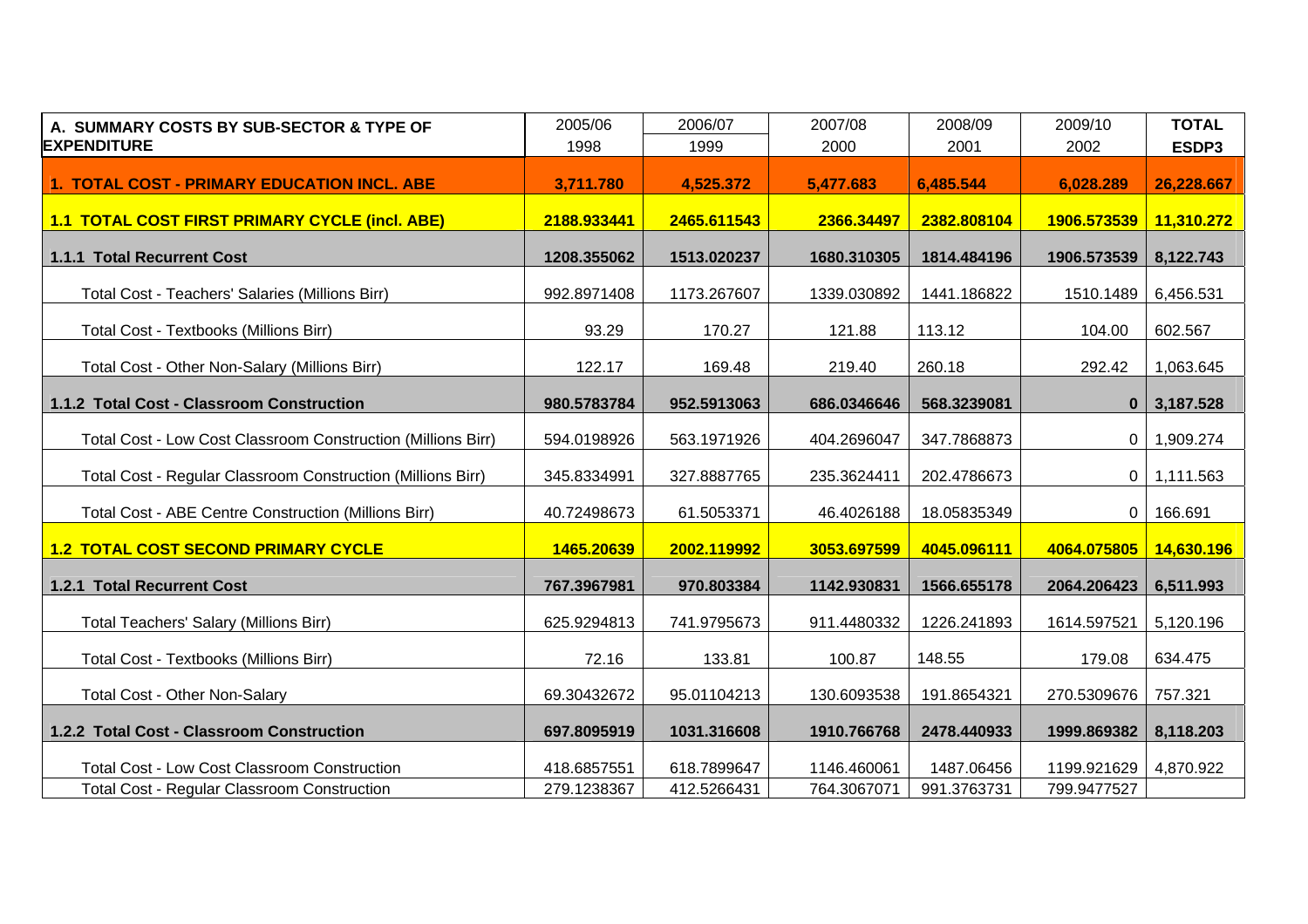|                                                            |           |           |           |           |           | 3,247.281 |
|------------------------------------------------------------|-----------|-----------|-----------|-----------|-----------|-----------|
| <b>1.3 ADULT AND NON-FORMAL EDUCATION</b>                  | 57.64     | 57.64     | 57.64     | 57.64     | 57.64     | 288.200   |
| 2. TOTAL COST - TEACHER TRAINING FOR PRIMARY               | 174.130   | 204.432   | 228.732   | 223.678   | 214.170   | 1,045.142 |
| 2.1 Total Cost - Teacher Training for First Primary Cycle  | 32.740    | 37.180    | 38.744    | 38.264    | 37.018    | 183.946   |
| <b>Total Cost - Regular Teacher Training</b>               | 15.000    | 15.000    | 15.000    | 15.000    | 15.000    | 75.000    |
| <b>Total Cost - ABE Teacher Training</b>                   | 3.910     | 5.768     | 4.855     | 2.810     | 0.567     | 17.909    |
| Total Cost - CPD                                           | 13.830    | 16.412    | 18.890    | 20.454    | 21.452    | 91.037    |
| 2.2 Total Cost - Teacher Training for Second Primary Cycle | 141.390   | 167.253   | 189.987   | 185.414   | 177.152   | 861.197   |
| Total Cost - Pre-Service Teacher Training (Millions Birr)  | 122.338   | 134.571   | 143.109   | 147.581   | 147.581   | 695.181   |
| Total Cost of Teacher Upgrading (INSET) (Millions Birr)    | 12.394    | 24.788    | 37.182    | 24.788    | 12.394    | 111.546   |
| Total Cost - CPD (Millions Birr)                           | 6.659     | 7.893     | 9.696     | 13.045    | 17.177    | 54.470    |
| 3. TOTAL COST - SECONDARY EDUCATION                        | 1,180.082 | 1,264.305 | 1,326.758 | 1,385.498 | 1,491.170 | 6,647.813 |
|                                                            |           |           |           |           |           |           |
| 3.1 Total Recurrent Cost (Millions Birr)                   | 339.150   | 423.373   | 485.826   | 544.566   | 650.238   | 2,443.153 |
| <b>Total Cost - Teacher Salaries (Millions Birr)</b>       | 248.806   | 308.849   | 361.513   | 411.184   | 493.121   | 1,823.472 |
| Total Cost - Secondary Teacher Upgrading (Millions Birr)   | 7.593     | 15.186    | 15.186    | 15.186    | 15.186    | 68.337    |
| Total Cost - Textbooks (Millions Birr)                     | 33.695    | 37.997    | 37.386    | 37.365    | 46.811    | 193.253   |
| <b>Total Cost - Other Non-Salary</b>                       | 39.709    | 50.460    | 59.967    | 68.702    | 82.352    | 301.190   |
| Total Cost - Maintenance (Millions Birr)                   | 9.348     | 10.881    | 11.774    | 12.129    | 12.768    | 56.900    |
| 3.2 Total Cost - Classroom Construction                    | 840.932   | 840.932   | 840.932   | 840.932   | 840.932   | 4,204.661 |
| Total Cost - Classroom Construction (Millions Birr)        | 555.178   | 555.178   | 555.178   | 555.178   | 555.178   | 2,775.892 |
| <b>Total Cost - Furniture Provision (Millions Birr)</b>    | 81.644    | 81.644    | 81.644    | 81.644    | 81.644    | 408.219   |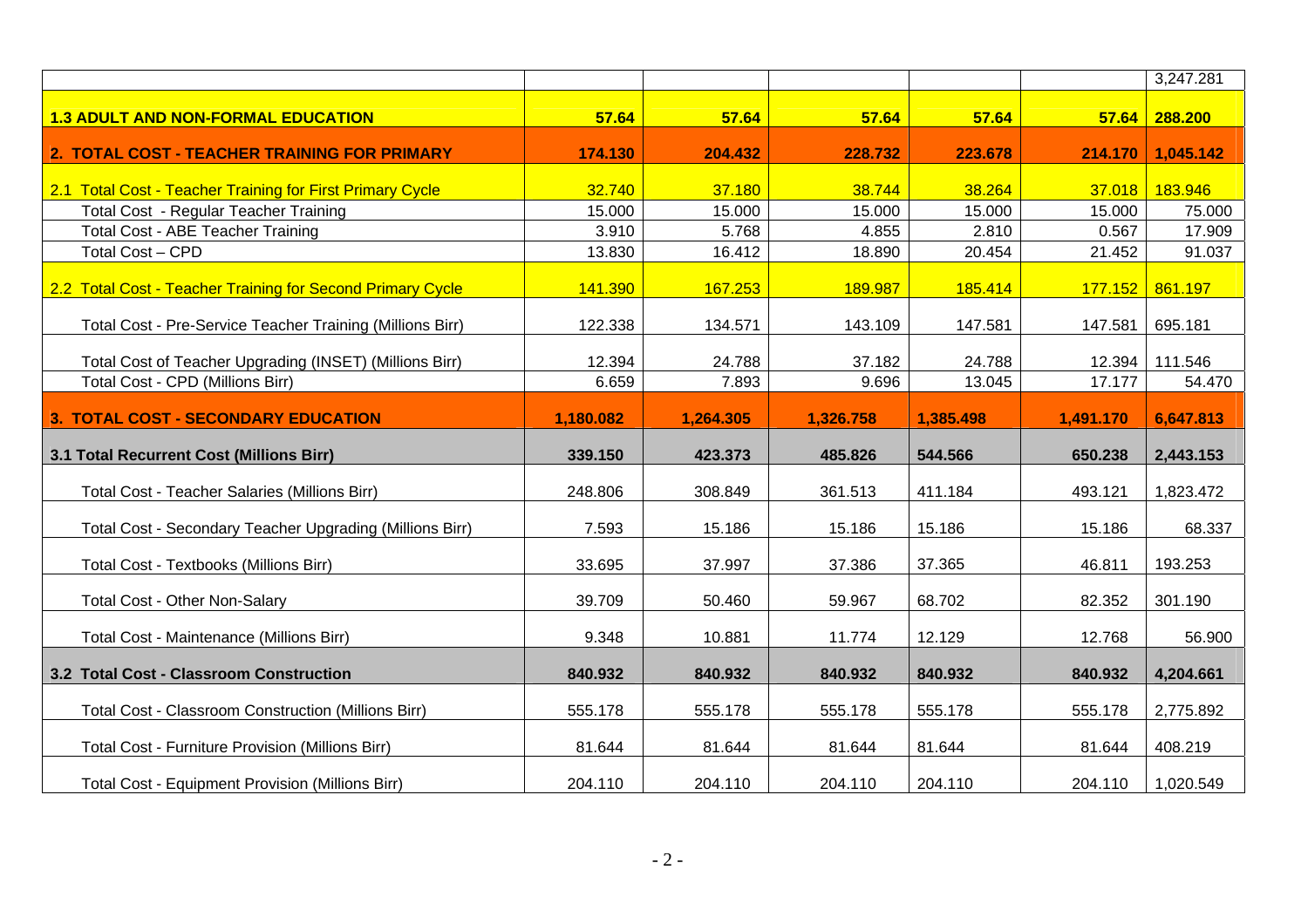| <b>4. TOTAL COST - TVET (Millions Birr)</b>                   | 1,102.075 | 1,025.961 | 1,044.161 | 840.294   | 609.788   | 4,622.278  |
|---------------------------------------------------------------|-----------|-----------|-----------|-----------|-----------|------------|
| 4.1 Total Recurrent Cost (Million Birr)                       | 136.314   | 248.550   | 317.491   | 409.810   | 478.293   | 1,590.459  |
| Total Cost - Teachers Salaries TVET (Millions Birr)           | 64.061    | 110.953   | 116.294   | 137.944   | 150.770   | 580.022    |
| Total Cost - TVET Teachers Upgrading (Millions Birr)          | 2.287     | 4.574     | 4.574     | 4.574     | 2.287     | 18.295     |
| Total Cost - CPD for Quality Improvement (Millions Birr)      | 0.992     | 1.654     | 1.756     | 2.173     | 2.419     | 8.993      |
| Total Cost - Instructional and other Material (Millions Birr) | 55.350    | 111.379   | 172.164   | 241.864   | 302.157   | 882.914    |
| Total Cost - Maintenance (Millions Birr)                      | 13.625    | 19.991    | 22.703    | 23.256    | 20.660    | 100.235    |
| <b>4.2 Total Construction Costs (Millions Birr)</b>           | 965.761   | 777.411   | 726.669   | 430.483   | 131.494   | 3,031.819  |
| <b>Total Cost - Classroom Construction (Millions Birr)</b>    | 283.309   | 228.056   | 213.171   | 126.284   | 38.574    | 889.395    |
| <b>Total Cost - Furniture Provision (Millions Birr)</b>       | 36.889    | 29.695    | 27.757    | 16.443    | 5.023     | 115.807    |
| <b>Total Cost - Equipment Provision (Millions Birr)</b>       | 645.562   | 519.660   | 485.741   | 287.756   | 87.897    | 2,026.617  |
| <b>5. TOTAL - TERTIARY EDUCATION (Millions Birr)</b>          | 2,259.338 | 2,207.873 | 2,939.726 | 2,743.179 | 2,787.508 | 12,937.624 |
| 5.1 Total Recurrent Costs (Millions Birr)                     | 937.838   | 1,469.915 | 1,818.792 | 2,162.849 | 2,441.374 | 8,830.768  |
| <b>Teacher Salary</b>                                         | 239.189   | 361.473   | 482.503   | 606.055   | 729.620   | 2,418.840  |
| <b>Teacher Training</b>                                       | 57.295    | 67.150    | 71.731    | 88.218    | 73.196    | 357.590    |
| <b>Expatriate Salary</b>                                      | 122.623   | 257.364   | 218.153   | 154.225   | 56.230    | 808.596    |
| Non Salary Expenditure                                        | 518.730   | 783.928   | 1,046.405 | 1,314.351 | 1,582.328 | 5,245.741  |
| 5.2 Total Capital Costs (Millions Birr)                       | 1,321.500 | 737.958   | 1,120.934 | 580.331   | 346.134   | 4,106.857  |
| Construction                                                  | 797.251   | 474.604   | 711.028   | 458.053   | 254.620   | 2,695.556  |
| Vehicles                                                      |           |           | 78.238    |           |           | 78.238     |
| Furniture                                                     | 65.799    | 46.104    | 90.418    |           | 91.514    |            |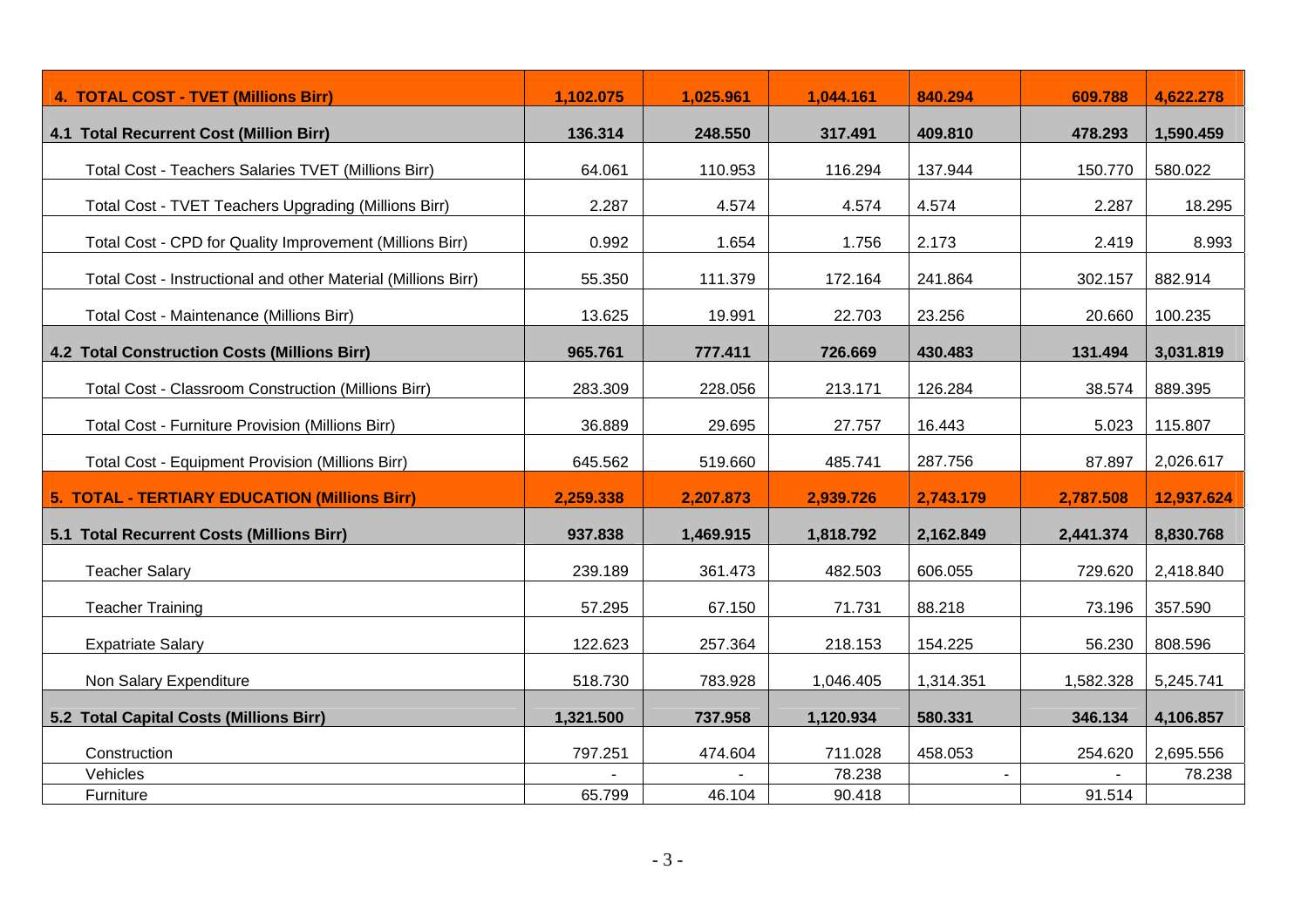|                                                      |                 |                 |                 | 92.708          |                 | 386.543               |
|------------------------------------------------------|-----------------|-----------------|-----------------|-----------------|-----------------|-----------------------|
| <b>Equipments &amp; Books</b>                        | 458.450         | 217.249         | 241.250         | 29.570          |                 | 946.520               |
| 6. TOTAL - SPECIAL NEEDS EDUCATION (Millions Birr)   | 1.000           | 1               |                 | 1               | 1               | 5.000                 |
| 7. TOTAL - CAPACITY BUILDING (Millions Birr)         | 32              | 32              | 32              | 32              | 32              | 160.000               |
| 8. TOTAL - ADMINISTRATION AND OTHERS (Millions Birr) | 453.18          | 453.18          | 453.18          | 453.18          | 453.18          | 2,265.900             |
| <b>TOTAL EDUCATION EXPENDITURE</b>                   | 8,913.58        | 9,714.12        | 11,503.24       | 12,164.37       | 11,617.11       | 53,912.43             |
| <b>B. SUMMARY COSTS BY SUBSECTOR</b>                 | 2005/06<br>1998 | 2006/07<br>1999 | 2007/08<br>2000 | 2008/09<br>2001 | 2009/10<br>2002 | <b>TOTAL</b><br>ESDP3 |
| 1. TOTAL COST - PRIMARY EDUCATION INCL. ABE          | 3,711.78        | 4,525.37        | 5,477.68        | 6,485.54        | 6,028.29        | 26,228.667            |
| 2. TOTAL COST - TEACHER TRAINING FOR PRIMARY         | 174.13          | 204.43          | 228.73          | 223.68          | 214.17          | 1,045.142             |
| 3. TOTAL COST - SECONDARY EDUCATION                  | 1,180.08        | 1,264.31        | 1,326.76        | 1,385.50        | 1,491.17        | 6,647.813             |
| 4. TOTAL COST - TVET (Millions Birr)                 | 1,102.07        | 1,025.96        | 1,044.16        | 840.29          | 609.79          | 4,622.278             |
| 5. TOTAL - TERTIARY EDUCATION (Millions Birr)        | 2,259.34        | 2,207.87        | 2,939.73        | 2,743.18        | 2,787.51        | 12,937.624            |
| 6. TOTAL - SPECIAL NEEDS EDUCATION (Millions Birr)   | 1.00            | 1.00            | 1.00            | 1.00            | 1.00            | 5.000                 |
| 7. TOTAL - CAPACITY BUILDING (Millions Birr)         | 32.00           | 32.00           | 32.00           | 32.00           | 32.00           | 160.000               |
| 8. TOTAL - ADMINISTRATION AND OTHERS (Millions Birr) | 453.18          | 453.18          | 453.18          | 453.18          | 453.18          | 2,265.900             |
| 9. Total - Adult and Non formal Education            | 57.64           | 57.64           | 57.64           | 57.64           | 57.64           | 288.20                |
| TOTAL EDUCATION EXPENDITURE                          | 8,913.58        | 9,714.12        | 11,503.24       | 12,164.37       | 11,617.11       | 54,200.626            |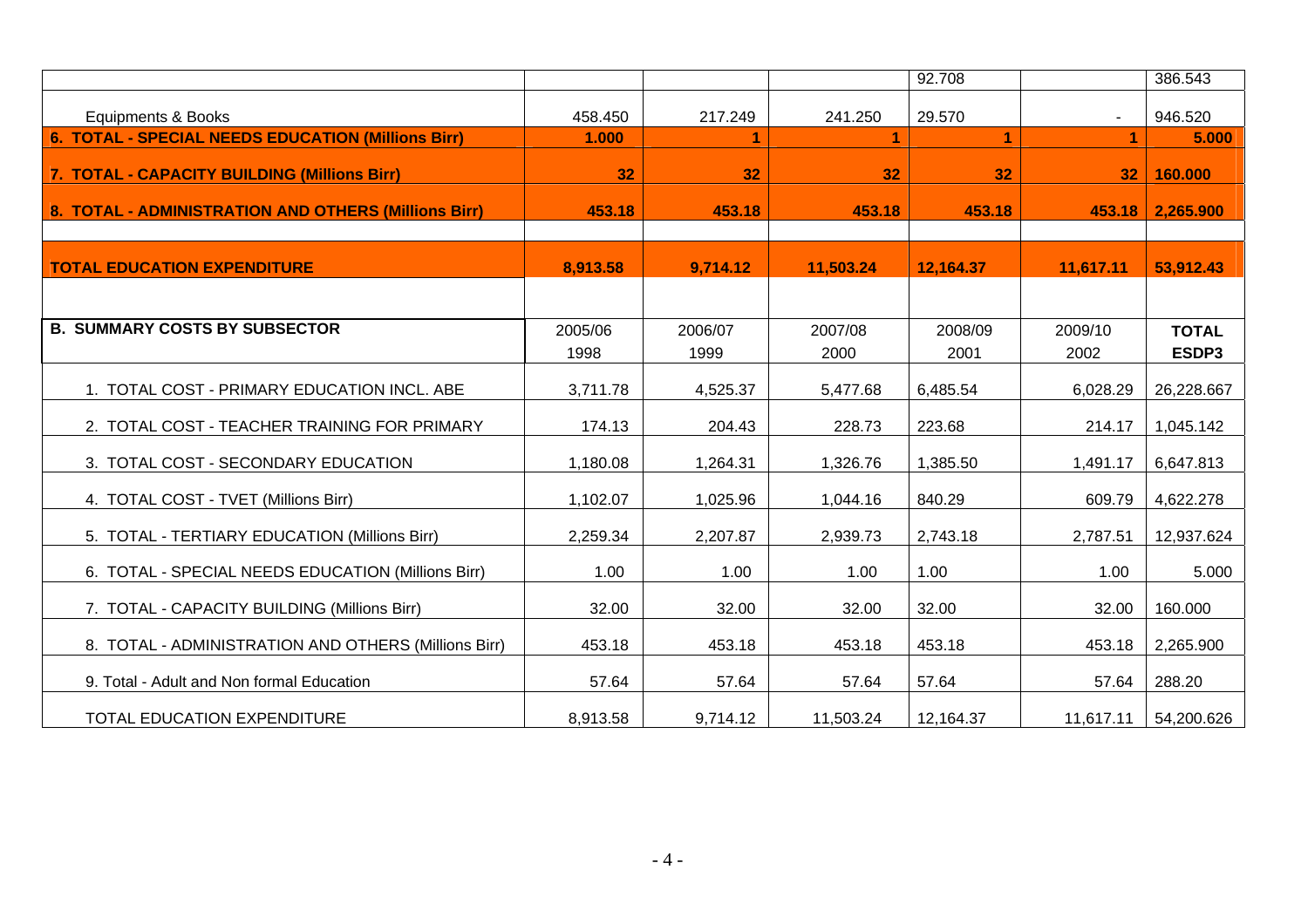| <b>B. SUMMARY COSTS BY SUBSECTOR</b>                 | 2005/06   | 2006/07   | 2007/08   | 2008/09   | 2009/10   | <b>TOTAL</b> |
|------------------------------------------------------|-----------|-----------|-----------|-----------|-----------|--------------|
|                                                      | 1998      | 1999      | 2000      | 2001      | 2002      | ESDP3        |
| 1. TOTAL COST - PRIMARY EDUCATION INCL. ABE          | 41.6%     | 46.6%     | 47.6%     | 53.3%     | 51.9%     | 48.4%        |
| 2. TOTAL COST - TEACHER TRAINING FOR PRIMARY         | 2.0%      | 2.1%      | 2.0%      | 1.8%      | 1.8%      | 1.9%         |
| 3. TOTAL COST - SECONDARY EDUCATION                  | 13.2%     | 13.0%     | 11.5%     | 11.4%     | 12.8%     | 12.3%        |
| 4. TOTAL COST - TVET (Millions Birr)                 | 12.4%     | 10.6%     | 9.1%      | 6.9%      | 5.2%      | 8.5%         |
| 5. TOTAL - TERTIARY EDUCATION (Millions Birr)        | 25.3%     | 22.7%     | 25.6%     | 22.6%     | 24.0%     | 23.9%        |
| 6. TOTAL - SPECIAL NEEDS EDUCATION (Millions Birr)   | 0.0%      | 0.0%      | 0.0%      | 0.0%      | 0.0%      | 0.0%         |
| 7. TOTAL - CAPACITY BUILDING (Millions Birr)         | 0.4%      | 0.3%      | 0.3%      | 0.3%      | 0.3%      | 0.3%         |
| 8. TOTAL - ADMINISTRATION AND OTHERS (Millions Birr) | 5.1%      | 4.7%      | 3.9%      | 3.7%      | 3.9%      | 4.2%         |
| TOTAL EDUCATION EXPENDITURE                          | 100.0%    | 100.0%    | 100.0%    | 100.0%    | 100.0%    | 99.5%        |
|                                                      |           |           |           |           |           |              |
| <b>C. SUMMARY COSTS BY TYPE OF EXPENDITURE</b>       | 2005/06   | 2006/07   | 2007/08   | 2008/09   | 2009/10   | <b>TOTAL</b> |
|                                                      | 1998      | 1999      | 2000      | 2001      | 2002      | ESDP3        |
|                                                      |           |           |           |           |           |              |
| 1. RECURRENT                                         | 3,620.823 | 4,887.734 | 5,731.723 | 6,779.683 | 7,812.495 | 28,832.458   |
| 1.1 Teachers Salaries                                | 2,351.146 | 3,011.526 | 3,486.582 | 4,034.477 | 4,612.128 | 17,495.858   |
| 1.2 Teacher Training (Pre Service - TTIs and TTCs)   | 137.34    | 149.57    | 158.11    | 162.58    | 162.58    | 770.181      |
| 1.3 InService Training for Teachers (Upgrading)      | 83.48     | 117.47    | 133.53    | 135.58    | 103.63    | 573.678      |
| 1.4 CPD for Teachers                                 | 21.48     | 25.96     | 30.34     | 35.67     | 41.05     | 154.500      |
| 1.5 Textbooks                                        | 199.15    | 342.08    | 260.14    | 299.03    | 329.89    | 1,430.295    |
| 1.6 Other Non-Salary Expenditure                     | 805.26    | 1,210.26  | 1,628.54  | 2,076.96  | 2,529.79  | 8,250.812    |
| 1.7 Maintenance                                      | 22.97     | 30.87     | 34.48     | 35.39     | 33.43     | 157.135      |
| 2. CAPITAL                                           | 4,806.581 | 4,340.209 | 5,285.337 | 4,898.511 | 3,318.430 | 22,649.068   |
| 2.1 Civil Works                                      | 3,314.127 | 3,241.747 | 4,076.179 | 4,186.280 | 2,848.243 | 17,666.576   |
| 2.2 Furniture                                        | 184.33    | 157.44    | 199.82    |           | 178.18    |              |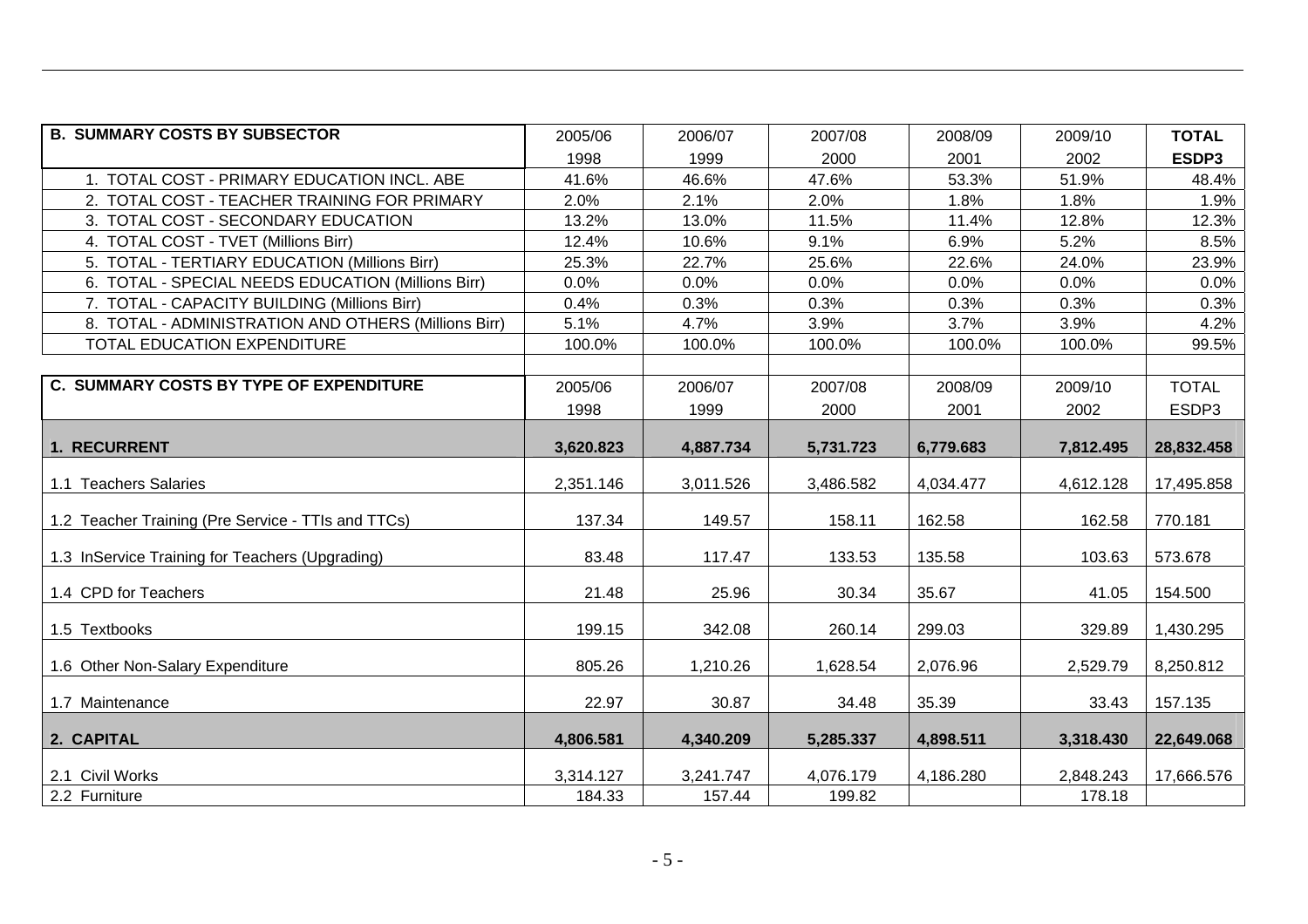|                                                                 |               |               |               | 190.80        |           | 910.569      |  |
|-----------------------------------------------------------------|---------------|---------------|---------------|---------------|-----------|--------------|--|
| 2.3 Equipment                                                   | 1,308.12      | 941.02        | 931.10        | 521.44        | 292.01    | 3,993.685    |  |
| 2.4 Vehicles                                                    |               |               | 78.238        |               |           | 78.238       |  |
| SUB-TOTAL (EXCL. SPECIAL NEEDS, CAP BUILDING, ADMIN AND OTHERS) |               |               |               |               | 8,427.40  | 9,227.94     |  |
|                                                                 |               |               |               |               |           |              |  |
| 6. TOTAL - SPECIAL NEEDS EDUCATION (Millions Birr)              | 1.00          | 1.00          | 1.00          | 1.00          | 1.00      | 5.000        |  |
| 7. TOTAL - CAPACITY BUILDING (Millions Birr)                    | 32.00         | 32.00         | 32.00         | 32.00         | 32.00     | 160.000      |  |
| 8. TOTAL - ADMINISTRATION AND OTHERS (Millions Birr)            | 453.18        | 453.18        | 453.18        | 453.18        | 453.18    | 2,265.900    |  |
|                                                                 |               |               |               |               |           |              |  |
| <b>TOTAL</b>                                                    | 8,913.58      | 9,714.12      | 11,503.24     | 12,164.37     | 11,617.11 | 53,912.43    |  |
|                                                                 |               |               |               |               |           |              |  |
| <b>C. SUMMARY COSTS BY TYPE OF EXPENDITURE</b>                  | 2005/06       | 2006/07       | 2007/08       | 2008/09       | 2009/10   | <b>TOTAL</b> |  |
|                                                                 | 1998          | 1999          | 2000          | 2001          | 2002      | ESDP3        |  |
| 1. RECURRENT                                                    | 40.6%         | 50.3%         | 49.8%         | 55.7%         | 67.2%     | 53.5%        |  |
| 1.1 Teachers Salaries                                           | 26.4%         | 31.0%         | 30.3%         | 33.2%         | 39.7%     | 32.5%        |  |
| 1.2 Teacher Training (Pre Service - TTIs and TTCs)              | 1.5%          | 1.5%          | 1.4%          | 1.3%          | 1.4%      | 1.4%         |  |
| 1.3 In Service Training for Teachers (Upgrading)                | 0.9%          | 1.2%          | 1.2%          | 1.1%          | 0.9%      | 1.1%         |  |
| 1.4 CPD for Teachers                                            | 0.2%          | 0.3%          | 0.3%          | 0.3%          | 0.4%      | 0.3%         |  |
| 1.5 Textbooks                                                   | 2.2%          | 3.5%          | 2.3%          | 2.5%          | 2.8%      | 2.7%         |  |
| 1.6 Other Non-Salary Expenditure                                | 9.0%          | 12.5%         | 14.2%         | 17.1%         | 21.8%     | 15.3%        |  |
| 1.7 Maintenance                                                 | 0.3%          | 0.3%          | 0.3%          | 0.3%          | 0.3%      | 0.3%         |  |
| 2. CAPITAL                                                      | 53.9%         | 44.7%         | 45.9%         | 40.3%         | 28.6%     | 42.0%        |  |
| 2.1 Civil Works                                                 | 37.2%         | 33.4%         | 35.4%         | 34.4%         | 24.5%     | 32.8%        |  |
| 2.2 Furniture                                                   | 2.1%          | 1.6%          | 1.7%          | 1.6%          | 1.5%      | 1.7%         |  |
| 2.3 Equipment                                                   | 14.7%         | 9.7%          | 8.1%          | 4.3%          | 2.5%      | 7.4%         |  |
| 2.4 Vehicles                                                    | 0.0%          | 0.0%          | 0.7%          | 0.0%          | 0.0%      | 0.1%         |  |
| SUB-TOTAL (EXCL. SPECIAL NEEDS, CAP BUILDING, ADMIN AND OTHERS) |               |               |               |               | 94.5%     | 95.0%        |  |
| 1. TOTAL COST - PRIMARY EDUCATION INCL. ABE                     | 0.0%          | 0.0%          | 0.0%          | 0.0%          | 0.0%      | 0.0%         |  |
| 2. TOTAL COST - TEACHER TRAINING FOR PRIMARY                    | 0.4%          | 0.3%          | 0.3%          | 0.3%          | 0.3%      | 0.3%         |  |
| 3. TOTAL COST - SECONDARY EDUCATION                             | 5.1%          | 4.7%          | 3.9%          | 3.7%          | 3.9%      | 4.2%         |  |
| <b>TOTAL</b>                                                    | <b>100.0%</b> | <b>100.0%</b> | <b>100.0%</b> | <b>100.0%</b> | 100.0%    | 100.0%       |  |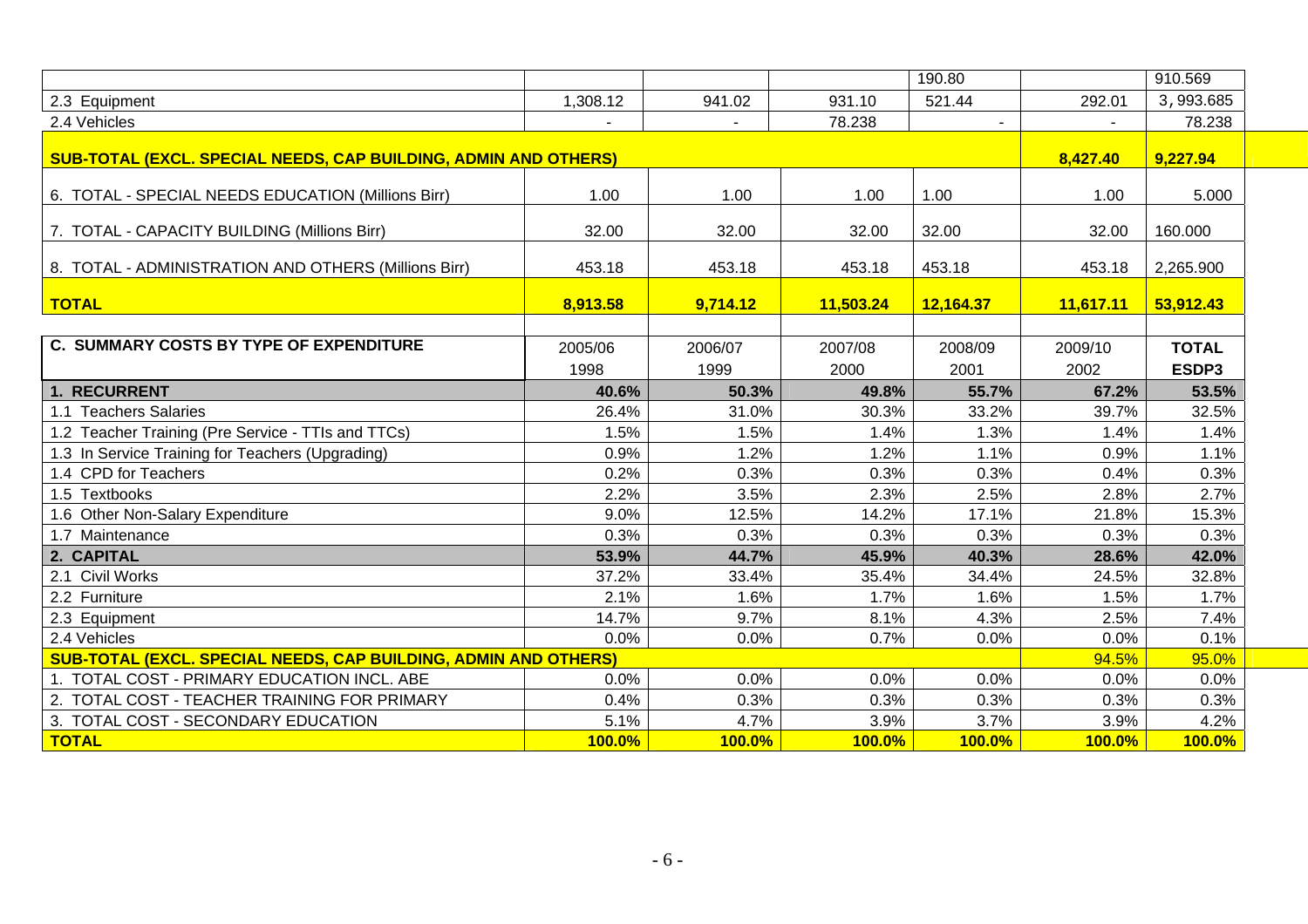## **Annex 2**

# **Financial Requirements for the Third Education Sector Development Program (ESDP-III) by Sub-Program and Type of Expenditure**

**(Million Birr)** 

| <b>Type of Expenditure</b>                                           | 2005/06          | 2006/07          | 2007/08        | 2008/09          | 2009/10          | <b>Total</b>     |
|----------------------------------------------------------------------|------------------|------------------|----------------|------------------|------------------|------------------|
| 1. Capital Expenditure                                               |                  |                  |                |                  |                  |                  |
| <b>1.1 Total Primary Education</b>                                   |                  |                  |                |                  |                  |                  |
| (including ABE)                                                      | 1,678.39         | 1,983.91         | 2,596.80       | 3,046.77         | 1,999.87         | 11,305.73        |
| Civil Works                                                          | 1,678.39         | 1,983.91         | 2,596.80       | 3,046.77         | 1,999.87         | 11,305.73        |
| <b>Equipment and Furniture</b>                                       | $\overline{0}$   | $\overline{0}$   | $\overline{0}$ | $\boldsymbol{0}$ | $\overline{0}$   | $\boldsymbol{0}$ |
| 1.1.1 Teacher Training                                               | $\overline{0}$   | $\overline{0}$   | $\overline{0}$ | $\overline{0}$   | $\overline{0}$   | $\overline{0}$   |
| <b>Civil Works</b>                                                   | $\overline{0}$   | $\overline{0}$   | $\overline{0}$ | $\overline{0}$   | $\overline{0}$   | $\overline{0}$   |
| <b>Equipment and Furniture</b>                                       | $\mathbf{0}$     | $\boldsymbol{0}$ | $\overline{0}$ | $\boldsymbol{0}$ | $\overline{0}$   | $\boldsymbol{0}$ |
| 1.1.2 Adult and Non-Formal<br>Education                              | $\overline{0}$   | $\overline{0}$   | $\overline{0}$ | $\boldsymbol{0}$ | $\boldsymbol{0}$ | $\overline{0}$   |
| Civil Works                                                          | $\mathbf{0}$     | $\overline{0}$   | $\overline{0}$ | $\boldsymbol{0}$ | $\overline{0}$   | $\boldsymbol{0}$ |
| <b>Equipment and Furniture</b>                                       | $\mathbf{0}$     | $\boldsymbol{0}$ | $\overline{0}$ | $\boldsymbol{0}$ | $\overline{0}$   | $\boldsymbol{0}$ |
| <b>1.2 Secondary Education</b>                                       | 840.93           | 840.93           | 840.93         | 840.93           | 840.93           | 4,204.66         |
| Civil Works                                                          | 555.18           | 555.18           | 555.18         | 555.18           | 555.18           | 2,775.89         |
| <b>Equipment and Furniture</b>                                       | 285.75           | 285.75           | 285.75         | 285.75           | 285.75           | 1,428.77         |
| <b>1.3 Technical and Vocational</b><br><b>Education and Training</b> |                  |                  |                |                  |                  |                  |
| (TVET)                                                               | 965.76           | 777.41           | 726.67         | 430.48           | 131.49           | 3,031.82         |
| Civil Works                                                          | 283.31           | 228.06           | 213.17         | 126.28           | 38.57            | 889.40           |
| <b>Equipment and Furniture</b>                                       | 682.45           | 549.36           | 513.50         | 304.20           | 92.92            | 2,142.42         |
| <b>1.4 Tertiary Education</b>                                        | 1,321.50         | 738.00           | 1,120.93       | 580.35           | 346.12           | 4,106.86         |
| Civil Works                                                          | 797.25           | 474.60           | 711.03         | 458.05           | 254.62           | 2,695.56         |
| <b>Equipment and Furniture</b>                                       | 524.25           | 263.40           | 409.90         | 122.30           | 91.50            | 1,411.30         |
| <b>1.5 Special Education</b>                                         | 0.50             | 1.00             | 0.50           | $\mathbf{0}$     | $\overline{0}$   | 2.00             |
| Civil Works                                                          | $\boldsymbol{0}$ | $\mathbf{0}$     | $\overline{0}$ | $\boldsymbol{0}$ | $\boldsymbol{0}$ | $\overline{0}$   |
| <b>Equipment and Furniture</b>                                       | 0.50             | 1.00             | 0.50           |                  |                  | 2.00             |
| <b>1.6 Capacity Building</b>                                         | 50.00            | 60.00            | 29.00          | $\overline{0}$   | $\overline{0}$   | 139.00           |
| Civil Works                                                          | $\boldsymbol{0}$ | $\boldsymbol{0}$ | $\overline{0}$ | $\boldsymbol{0}$ | $\mathbf{0}$     | $\overline{0}$   |
| <b>Equipment and Furniture</b>                                       | 50.00            | 60.00            | 29.00          |                  |                  | 139.00           |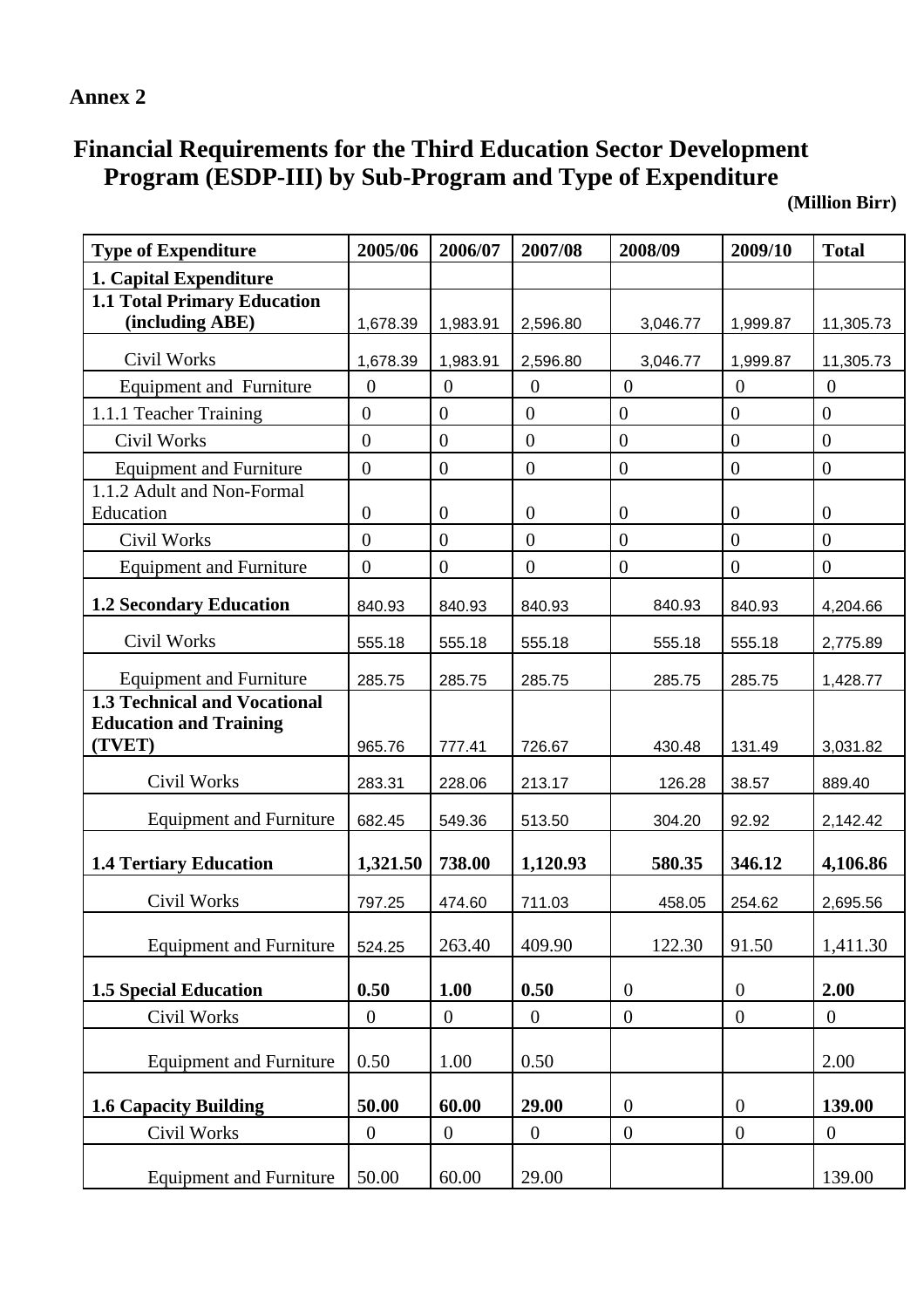| 1.7 Administration                                                   | 20.00          | 41.00          | $\boldsymbol{0}$ | $\boldsymbol{0}$ | $\boldsymbol{0}$ | 61.00     |
|----------------------------------------------------------------------|----------------|----------------|------------------|------------------|------------------|-----------|
| Civil Works                                                          | $\overline{0}$ | $\overline{0}$ | $\boldsymbol{0}$ | $\overline{0}$   | $\overline{0}$   | $\theta$  |
| <b>Equipment and Furniture</b>                                       | 20.00          | 41.00          | $\boldsymbol{0}$ | $\boldsymbol{0}$ | $\overline{0}$   | 61.00     |
| <b>Total Capital Expenditure</b>                                     | 4,877.08       | 4,442.26       | 5,314.83         | 4,898.53         | 3,318.42         | 22,851.07 |
| 2. Recurrent Expenditure                                             |                |                |                  |                  |                  |           |
| <b>2.1 Total Primary Education</b>                                   | 1,975.75       | 2,483.82       | 2,823.24         | 3,381.14         | 3,970.78         | 14,634.74 |
| Salary                                                               | 1,618.83       | 1,915.25       | 2,250.48         | 2,667.43         | 3,124.75         | 11,576.73 |
| Non-Salary                                                           | 356.92         | 568.57         | 572.76           | 713.72           | 846.03           | 3,058.01  |
| 2.1.1 Formal Primary<br>Education                                    | 2,040.60       | 2,521.80       | 2,853.60         | 3,344.70         | 3,899.70         | 14,660.40 |
|                                                                      |                |                |                  |                  |                  |           |
| Salary                                                               | 1,537.50       | 1,834.10       | 2,183.50         | 2,590.60         | 3,069.20         | 11,214.80 |
| Non-Salary                                                           | 503.09         | 687.76         | 670.12           | 754.08           | 830.55           | 3,445.60  |
| 2.1.2 Teacher Training                                               | 174.13         | 204.43         | 228.73           | 223.68           | 214.17           | 1,045.14  |
| Salary                                                               | 68.00          | 74.10          | 76.80            | 75.00            | 57.10            | 351.00    |
| Non-Salary                                                           | 168.80         | 183.50         | 189.00           | 184.40           | 136.40           | 862.10    |
| 2.1.3 Adult and Non-Formal<br>Education                              | 48.20          | 52.50          | 57.20            | 62.30            | 68.00            | 288.20    |
| Salary                                                               | 17.00          | 18.70          | 20.60            | 22.60            | 24.90            | 103.80    |
| Non-Salary                                                           | 31.20          | 33.80          | 36.60            | 39.70            | 43.10            | 184.40    |
| <b>2.2 Secondary Education</b>                                       | 339.15         | 423.37         | 485.83           | 544.57           | 650.24           | 2,443.15  |
| Salary                                                               | 248.81         | 308.85         | 361.51           | 411.18           | 493.12           | 1,823.47  |
| Non-Salary                                                           | 90.35          | 114.52         | 124.31           | 133.38           | 157.12           | 619.68    |
| 2.3 Technical and Vocational<br><b>Education and Training (TVET)</b> | 136.32         | 248.55         | 317.49           | 409.81           | 478.29           | 1,590.46  |
| Salary                                                               | 64.06          | 110.95         | 116.29           | 137.94           | 150.77           | 580.02    |
| Non-Salary                                                           | 72.25          | 137.60         | 201.20           | 271.87           | 327.52           | 1,010.44  |
| <b>2.4 Tertiary Education</b>                                        | 937.80         | 1,469.90       | 1,818.80         | 2,162.90         | 2,441.40         | 8,830.70  |
| Salary                                                               | 361.80         | 618.80         | 700.70           | 760.30           | 785.90           | 3,227.40  |
| Non-Salary                                                           | 576.00         | 851.10         | 1,118.10         | 1,402.60         | 1,655.50         | 5,603.30  |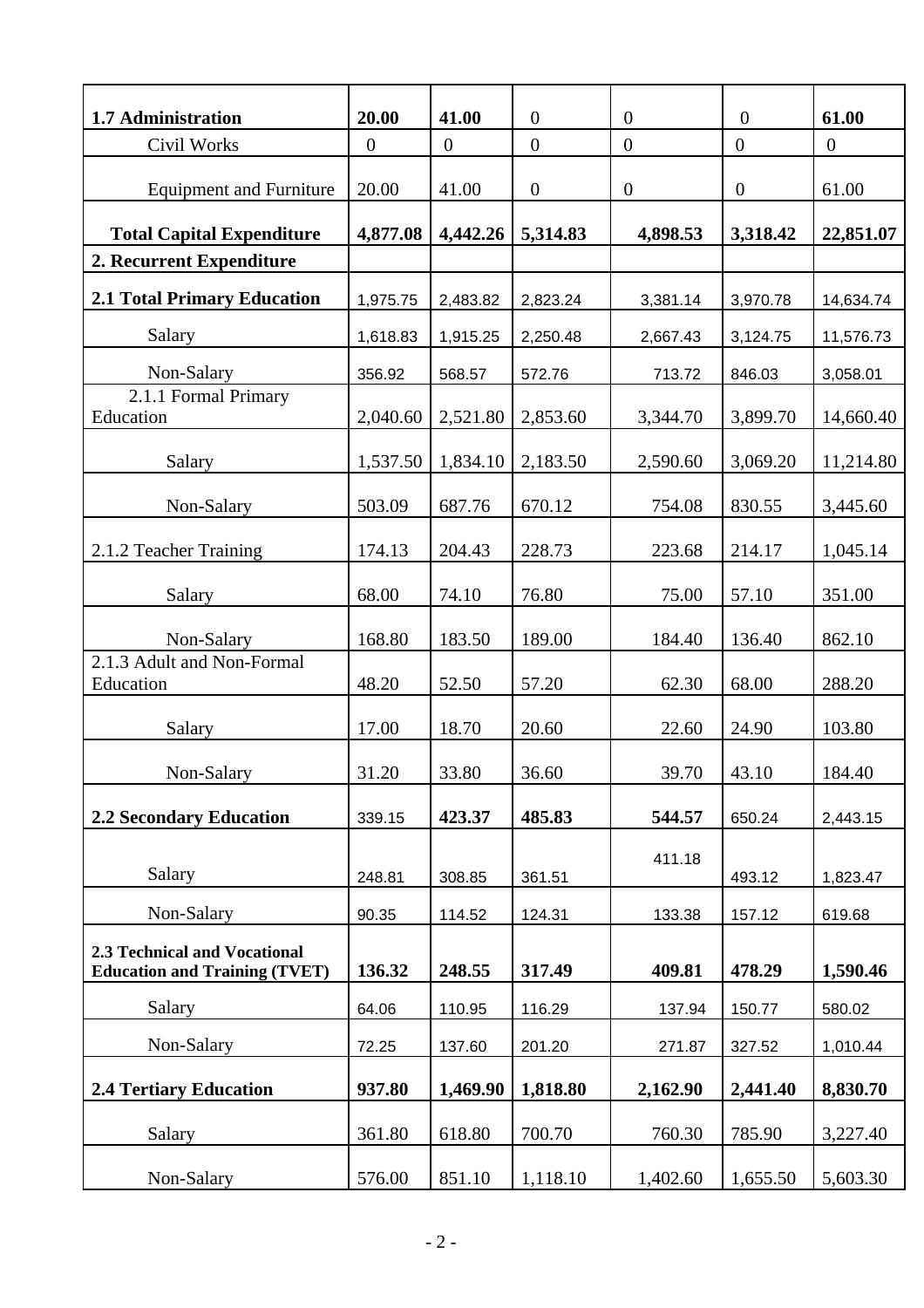| <b>2.5 Special Education</b>                               | 0.60           | 0.60           | 0.60           | 0.60           | 0.60           | 3.00           |
|------------------------------------------------------------|----------------|----------------|----------------|----------------|----------------|----------------|
| Salary                                                     | $\theta$       | $\overline{0}$ | $\overline{0}$ | $\overline{0}$ | $\overline{0}$ | $\overline{0}$ |
| Non-Salary                                                 | 0.60           | 0.60           | 0.60           | 0.60           | 0.60           | 3.00           |
| <b>2.6 Capacity Building</b>                               | 2.50           | 5.00           | 6.00           | 4.50           | 3.00           | 21.00          |
| Salary                                                     | $\overline{0}$ | $\overline{0}$ | $\theta$       | $\theta$       | $\theta$       | $\overline{0}$ |
| Non-Salary                                                 | 2.50           | 5.00           | 6.00           | 4.50           | 3.00           | 21.00          |
| 2.7 Administration                                         | 441.00         | 441.00         | 441.00         | 441.00         | 441.00         | 2,204.90       |
| Salary                                                     | 352.80         | 352.80         | 352.80         | 352.80         | 352.80         | 1,763.90       |
| Non-Salary                                                 | 88.20          | 88.20          | 88.20          | 88.20          | 88.20          | 441.00         |
| <b>Total Recurrent</b><br><b>Expenditure</b>               | 4,055.45       | 5,329.17       | 6,178.89       | 7,230.50       | 8,267.48       | 31,061.29      |
| <b>Total Capital &amp; Recurrent</b><br><b>Expenditure</b> | 8,932.53       | 9,771.43       | 11,493.72      | 12,129.03      | 11,585.89      | 53,912.36      |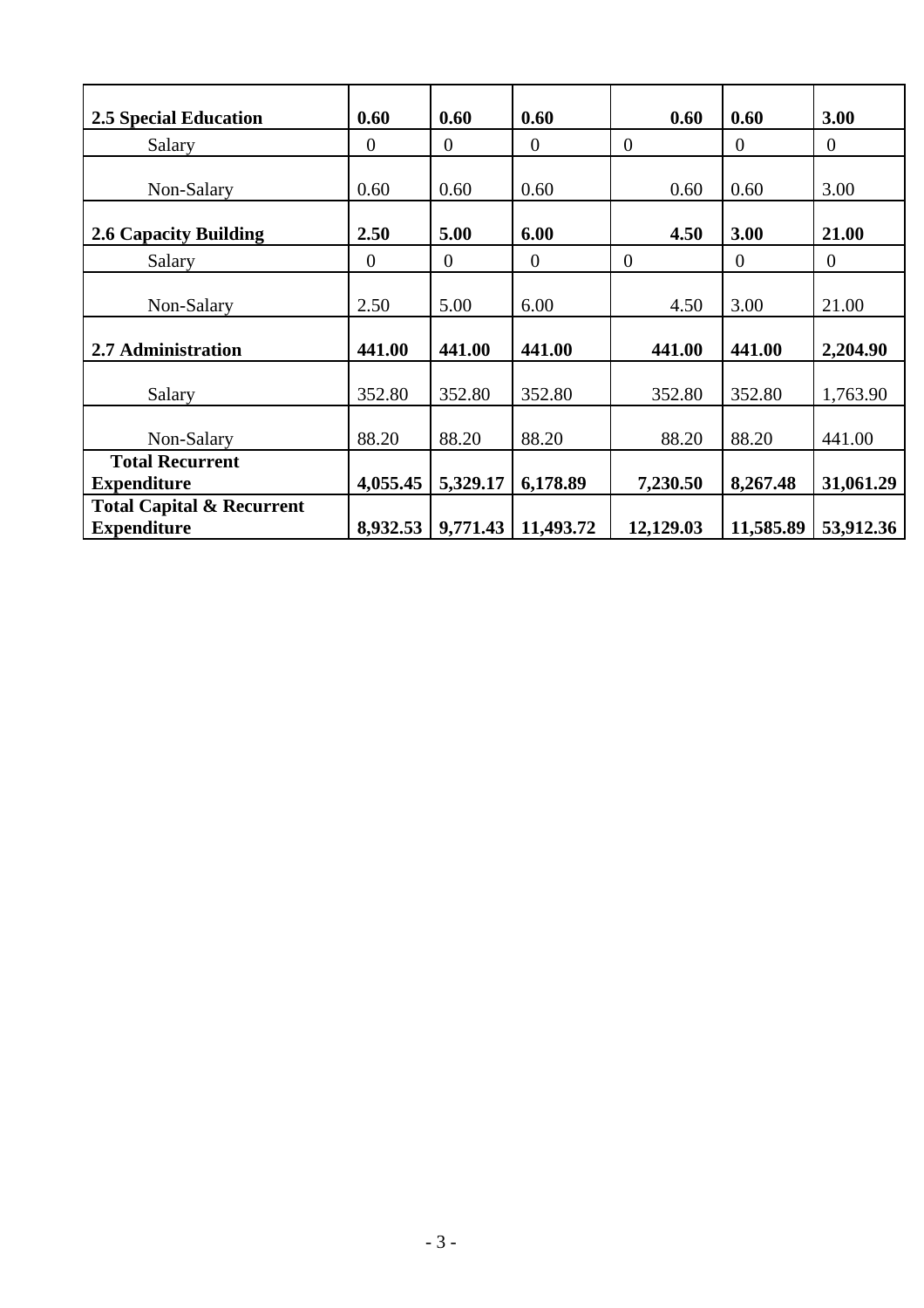### **Annex 3**

## **Terms of Reference for Steering Committees to the Education Sector Development Programme (ESDP)**

### **Background**

The Education Sector Development is a rolling five year plan of a 20 years long framework for strategic development of the sector with the goal of achieving comprehensive and integrated education services of an acceptable standard. Its rationale is based on the principle that maximum benefits will accrue from an approach that is strategic, coherent, balanced, well planned, adequately resourced and which engages the full contribution of all stakeholders in the process. Such a comprehensive and integrated sector wide approach requires a great deal of coordination of activities, rationalization of efforts, and harmonization of procedures, greater awareness and a sustained commitment to the program by all parties.

Moreover, such a goal would obviously require a balanced and sustained development of the sectors, a high level of commitment by government, an efficient and effective implementing capacity and a close partnership with community, the private sector, non-government organization and bilateral and multilateral donors.

To this end, the Government of Ethiopia has set- up steering committees with donors, both at the Federal and regional level to consult on the development of the Education Sector Development Program (ESDP), to coordinate technical and financial assistance, to seek mechanisms for harmonization of procedures of different donor agencies and to oversee the implementation process. As a result, the consultative framework for the sector development program has three major bodies:

- A Central Steering Committee (CSC), at the national level
- A Regional Steering Committee (RSC), at the regional level, and
- An Annual Review Meeting (ARM)

These steering committees and other Sector Development Program (SDP) forums provide mechanisms that facilitate the co-ordination and overseeing of the SDPs, in general and coordination and conducting of dialogue between Government and its partners, in particular.

The education CSC has been operational since the launching of the Education sector development programs in 1997/98. The Central Steering Committee at the federal level was the highest body set up to advice, monitor and follow up the education sector development programs. The CSC is chaired by the Minister of education. Its members include the Minister of Finance and Economic Development, and Ministry of Capacity Building and donor representatives, i.e. UNDP, USAID, EU, WB, SIDA and ADB, plus a prominent NGO actively working in the education sector (CRDA). Secretariat functions including follow up of the implementation of ESDP have been provided by the Planning and Programming Departments in the Ministries of Education.

The Terms of Reference (TOR) defining the structure, the role and expected activities of the steering committees for the Education Sector Development Programme at the federal and regional levels and their secretariats is given below.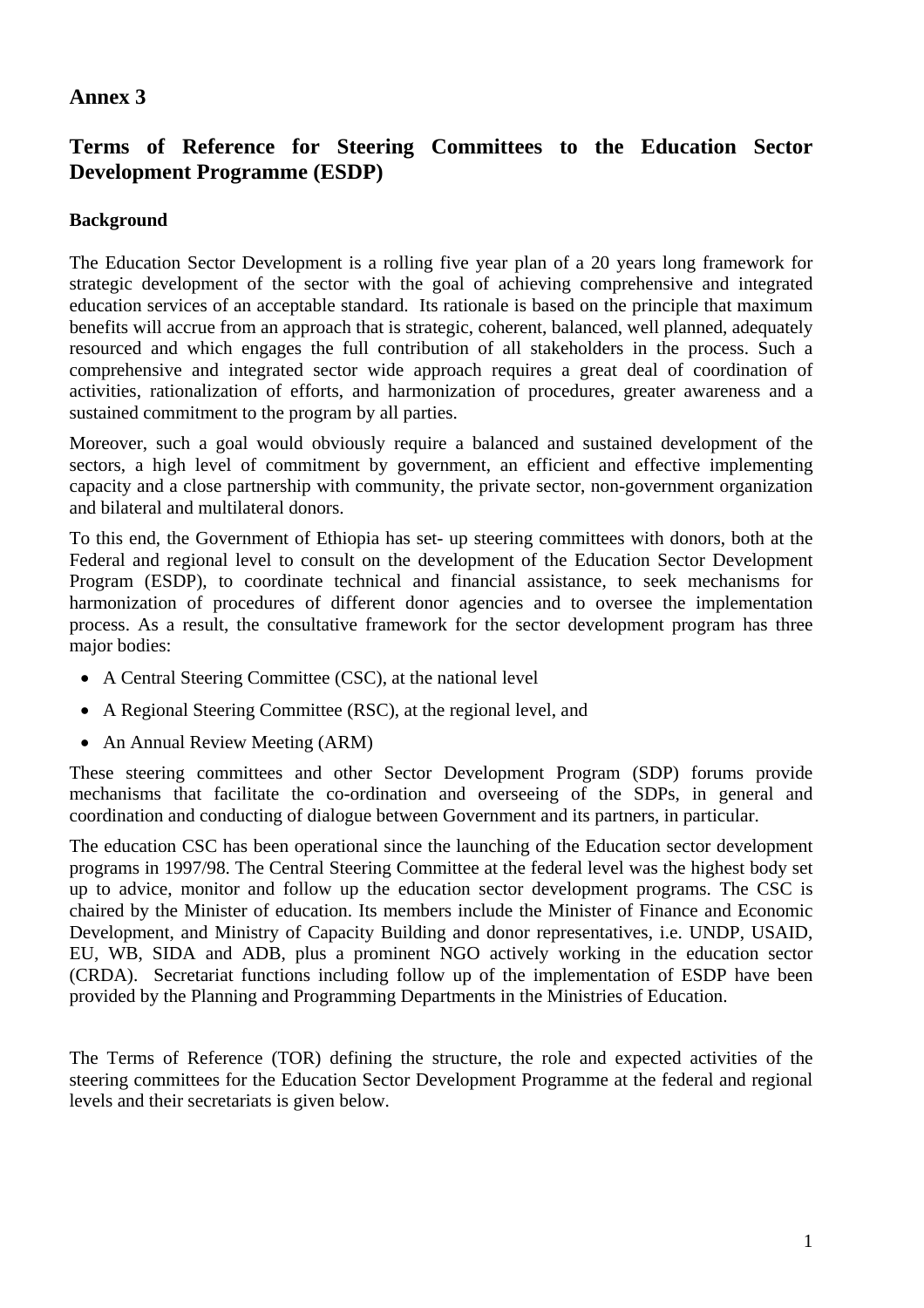## **ESDP Central Steering Committee (CSC) and ESDP Secretariat**

## **A. Structure of the CSC**

- 1. The CSC is a Government-Donor Partnership body set up to oversee, coordinate and facilitate the implementation process of the Education Sector Development Programme.
- 2. The steering committee brings together the appropriate government institutions, representatives of donors and non-governmental organizations invited by government.
- 3. The ESDP CSC is chaired by the Minister of Education.
- 4. On the Government side, the ESDP includes senior representatives of the Ministry of Finance and Economic Development and the Ministry of Capacity Building. Other government representatives may be invited as necessary.
- 5. Donor partners are currently represented by resident representatives of the World Bank, UNDP, EU, USAID, Sida and ADB, plus a prominent NGO actively working in the education sector (CRDA). Donor representatives will normally include the chair of the donor education group.
- 6. The CSC will whenever appropriate and as required set up sub-committees, consultation groups and technical bodies/working groups to assist it on matters it deems necessary.
- 7. Informal monthly meetings between the Minister of Education and the education donors represented in Addis Ababa complement the formal role of the ESDP CSC.
- 8. The Planning and Programming Department in the Ministry of Education will act as Secretariat for the ESDP CSC.

### **B. Responsibilities of the ESDP CSC**

- 1. The CSC will meet at least on a quarterly basis.
- 2. The CSC will coordinate consultations between government and aid partners during the preparation of education sector plans, help to mobilize support for their implementation, and regularly monitor the implementation of sector plans. It will endorse countrywide work plans and major alterations in such plans.
- 3. The CSC will make sure that the appropriate financial and progress reports are submitted in time to the stakeholders and partners in the development endeavour and arrange for regular joint reviews and evaluations of the programme.
- 4. The CSC will facilitate the activities towards making the sector programme finance able on a sustainable basis; it will help to mobilize resources and monitor their effective utilization.
- 5. Through the harmonization task force, and through general coordinating mechanisms including the High Level Forum, government and donors are working together to improve and harmonize procedures in financial management, procurement of goods and services, monitoring, reporting, and review and evaluation of programmes The CSC will coordinate donor activities in the education sector; in doing so it will support and monitor the progress of harmonization efforts in the sector.
- 6. The CSC will whenever necessary consult and advise the Government on matters arising from or affecting the implementation process of the programme. It will also create mechanisms for informing and consulting bilateral governments, multilateral agencies, non-government and private organizations. These mechanisms include the Minister's monthly informal meetings with donors (already referred to) and the JRM and ARM described below. Education sector mechanisms are complemented by cross-sectoral arrangements for donor coordination, including the High Level Forum and the Consultative Group (see Chapter 2 of the ESDP Programme Implementation Manual).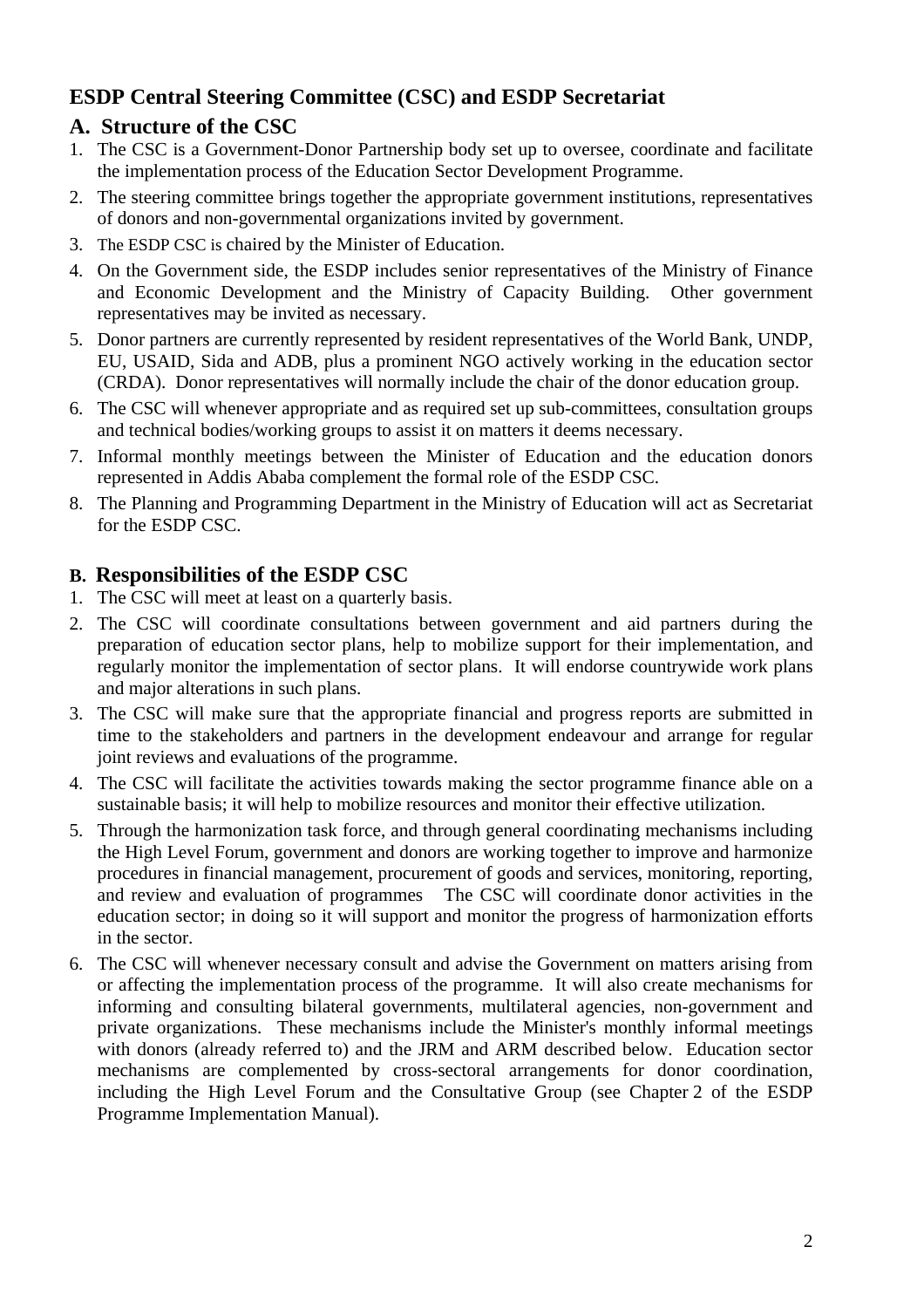### **C. Duties and Responsibilities of the Secretariat**

- 1. The Secretariat will be responsible for following up the day-to-day matters of the Steering Committee and facilitating its deliberations.
- 2. It will receive timely reports, consolidate and present them to the CSC and when endorsed communicate them to the appropriate users.
- 3. It will coordinate programme implementation, facilitate information flow and keep consolidated documents on a countrywide basis.
- 4. It will provide the necessary assistance to regional education bureaus, government bodies, other stakeholders, sub-committees, technical groups, monitoring, and review and evaluation teams.
- 5. It will organize monitoring, review and evaluation missions and other meetings as required and as instructed by the CSC and report their outcome to stakeholders.

## **Regional Steering Committees (RSC)**

### **A. Structure of the ESDP RSC**

- 1. There will be established an RSC in all the 9 Regional States and in Addis Ababa and Dire Dawa Administration.
- 2. The RSC is the regional state -donor partnership body in the region set up to oversee, coordinate and facilitate the implementation process of the Education Sector Development Programme.
- 3. The steering committee will consist of the appropriate heads of Regional Government Institutions and donors' representatives invited by the Regional State.
- 4. Members will include the Heads of Education, Finance and Economic Development, Capacity Building and Infrastructure bureaus, together with donor and NGO representatives.
- 5. The RSC will, whenever appropriate and as required, set up sub-committees, consultation groups and technical bodies to assist it on matters it deems necessary.
- 6. The Planning and Programme Departments/Services in the Regional Education Bureau will act as Secretariat for the RSC in relation to education matters.
- 7. Since issues concerning follow-up and implementation of education programmes may be common to many sectors, regions may choose to establish a single committee for follow-up of several sectors. Such a committee may perform the functions described in these Terms of Reference, with its membership broadened appropriately. Each region is responsible for informing the CSC of the RSC arrangements it has adopted, and for maintaining regular liaison with the CSC and the ESDP Secretariat.

### **B. Responsibilities of the ESDP RSC**

- 1. The RSC will meet at least on a quarterly basis.
- 2. The RSC will regularly monitor, endorse and submit to the CSC, the Regional work plans, recommended alterations in the plans, implementation activities and progress reports.
- 3. The RSC will follow up implementation of the ESDP at regional level, and identify and address bottlenecks and other issues that may arise. It will make sure that the appropriate financial and progress reports are submitted, in time, to the CSC. It will also facilitate communication, joint reviews and evaluation of the programme.
- 4. The RSC will facilitate activities towards making the regional plans finance able on a sustainable basis, mobilize local resources and monitor their effective utilization.
- 5. The RSC will coordinate and harmonize community, donor and non-government organization activities in their Region.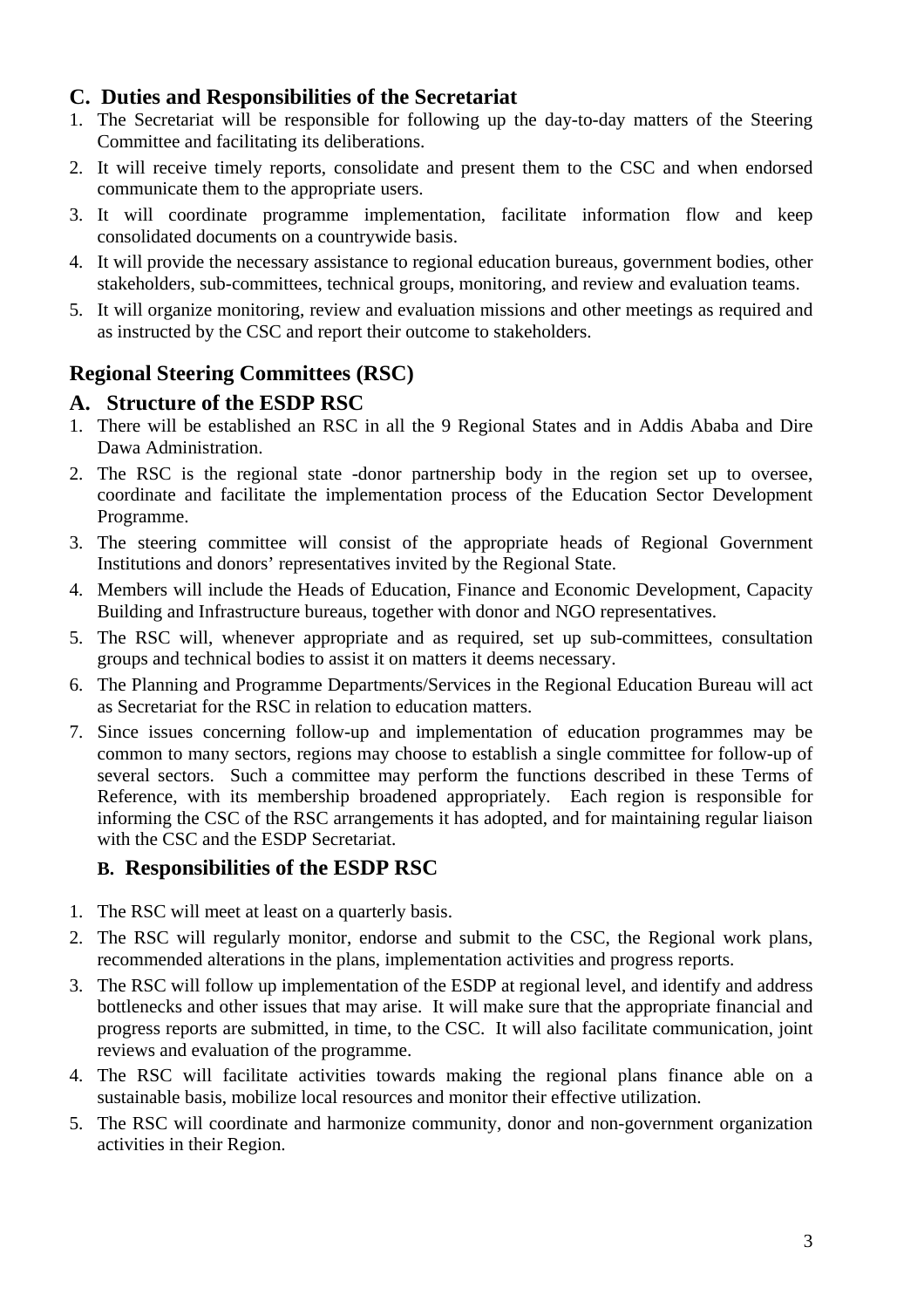6. The RSC will whenever necessary consult and advise the CSC and the Regional Government on the matters arising from the affecting the implementation process of the programme in their Region.

### **C. Duties and Responsibilities of Regional ESDP Secretariats**

- 1. The Regional Education Bureau will serve as secretariat of the RSC in relation to ESDP.
- 2. The Regional Secretariats will be responsible for following up the day-to-day matters of the Regional Steering Committees and facilitating their deliberations.
- 3. They will, in collaboration with Bureaus of Finance and Economic Development, collate woreda and regional reports, and consolidate them for presentation to regional and federal bodies, including the central ESDP Secretariat.
- 4. They will coordinate programme implementation, facilitate information flow and keep consolidated documents pertaining to their Region.
- 5. They will provide the necessary assistance to Zonal and Woreda Offices, Federal and Regional Government bodies, sub-committees, technical groups, monitoring, review and evaluation teams and other stakeholders.
- 6. They will organize monitoring activities and other meetings in their Region and facilitate programme review and evaluation missions.